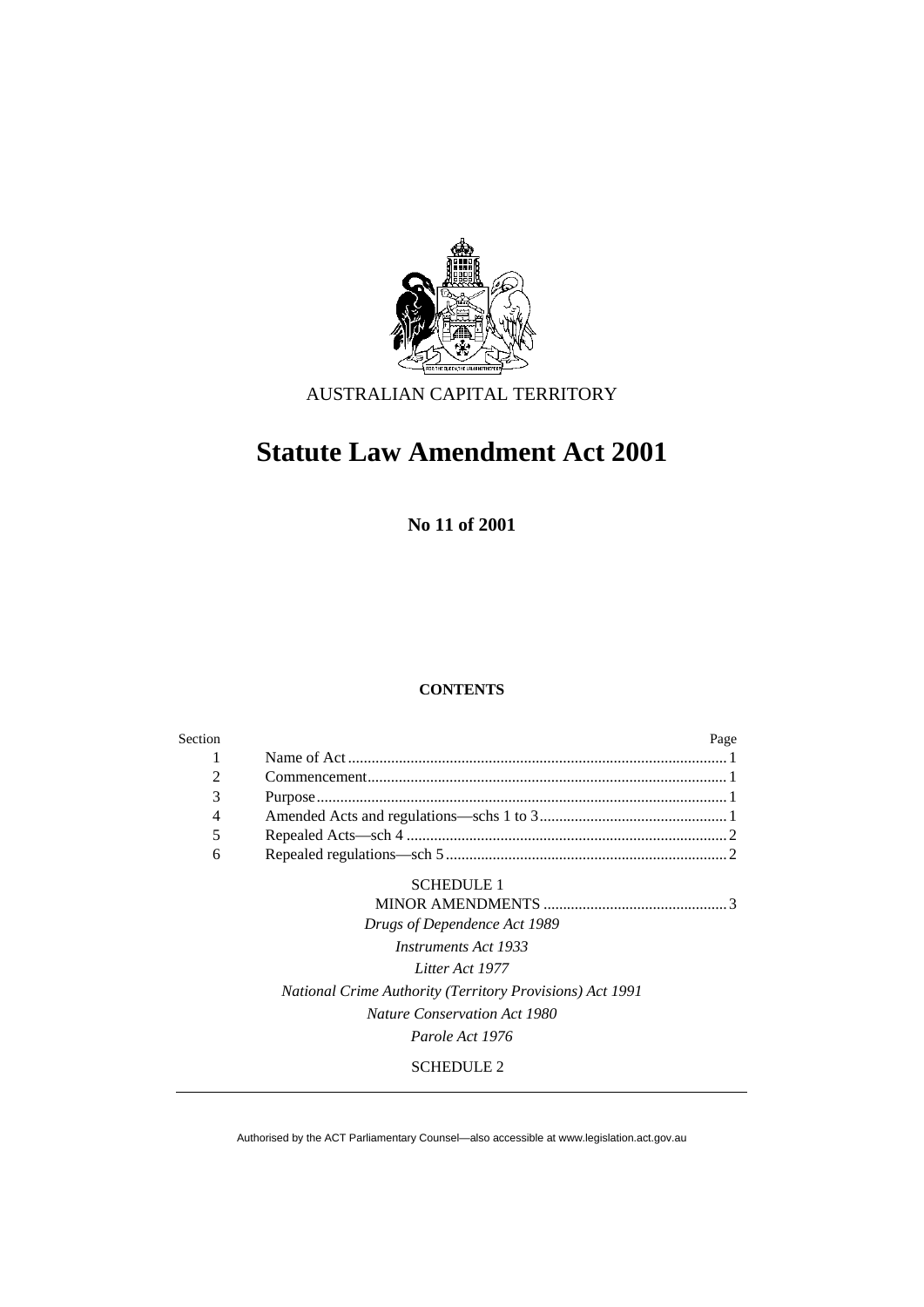| No 11, 2001<br><b>Statute Law Amendment</b>                                                                          |
|----------------------------------------------------------------------------------------------------------------------|
| <b>CONTENTS</b> —continued                                                                                           |
| Section<br>Page                                                                                                      |
|                                                                                                                      |
| <b>Interpretation Act 1967</b>                                                                                       |
| <b>SCHEDULE 3</b>                                                                                                    |
|                                                                                                                      |
| <b>Building Act 1972</b>                                                                                             |
| <b>Building Regulations</b>                                                                                          |
| Dangerous Goods Act 1975                                                                                             |
| Dangerous Goods Regulations 1978                                                                                     |
| Financial Management Act 1996                                                                                        |
| <b>Firearms Regulations</b>                                                                                          |
| <b>Nature Conservation Act 1980</b>                                                                                  |
| flora and fauna".                                                                                                    |
| Occupational Health and Safety Act 1989                                                                              |
| Occupational Health and Safety Regulations 1991                                                                      |
| Scaffolding and Lifts Act 1912                                                                                       |
| Scaffolding and Lifts Regulations 1950                                                                               |
| Victims of Crime (Financial Assistance) Act 1983                                                                     |
| <b>SCHEDULE 4</b>                                                                                                    |
|                                                                                                                      |
| PART 4.1-ACTS THAT FORMERLY APPLIED NSW LAWS AS LAWS OF THE<br><b>TERRITORY</b>                                      |
| PART 4.2-ACTS THAT ARE NO LONGER NEEDED                                                                              |
| PART 4.3-AMENDING AND REPEALING ACTS WITHOUT SUBSTANTIVE<br><b>PROVISIONS</b>                                        |
| PART 4.4-AMENDING AND REPEALING ACTS WITH SUBSTANTIVE<br>PROVISIONS THAT ARE NO LONGER NEEDED OR ARE BEING RELOCATED |
| PART 4.5-REPEAL OF SPENT APPROPRIATION AND SUPPLY ACTS                                                               |
| <b>SCHEDULE 5</b>                                                                                                    |
| REPEAL OF REDUNDANT OR OBSOLETE SUBORDINATE LAWS 105                                                                 |
| PART 5.1-AMENDING AND REPEALING SUBORDINATE LAWS                                                                     |

PART 5.2—OTHER OBSOLETE OR REDUNDANT SUBORDINATE LAWS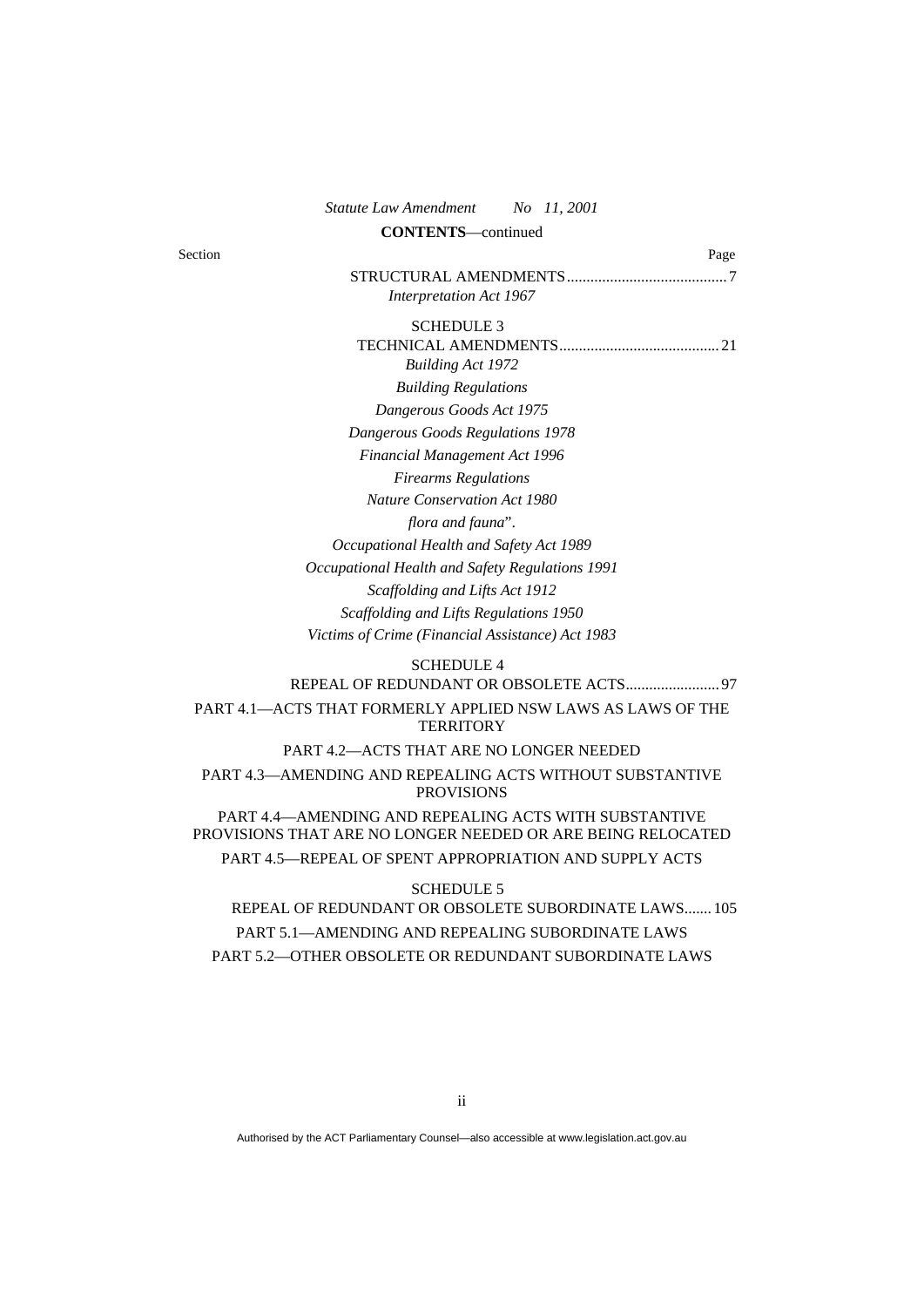

AUSTRALIAN CAPITAL TERRITORY

# **Statute Law Amendment Act 2001**

**No 11 of 2001** 

# **An Act to amend or repeal certain Acts and regulations for the purpose of statute law revision**

*[Notified in ACT Gazette No. 13: 29 March 2001]* 

 The Legislative Assembly for the Australian Capital Territory enacts as follows:

## **1 Name of Act**

This Act is the *Statute Law Amendment Act 2001.*

## **2 Commencement**

This Act commences on the day it is notified in the Gazette.

## **3 Purpose**

 The purpose of this Act is to improve the quality of the statute law of the Territory by amending and repealing Acts and regulations for the purpose of statute law revision.

## **4 Amended Acts and regulations—schs 1 to 3**

Schedules 1 to 3 amend the Acts and regulations mentioned in them.

## **5 Repealed Acts—sch 4**

**(1)** The Acts mentioned in Schedule 4 are repealed.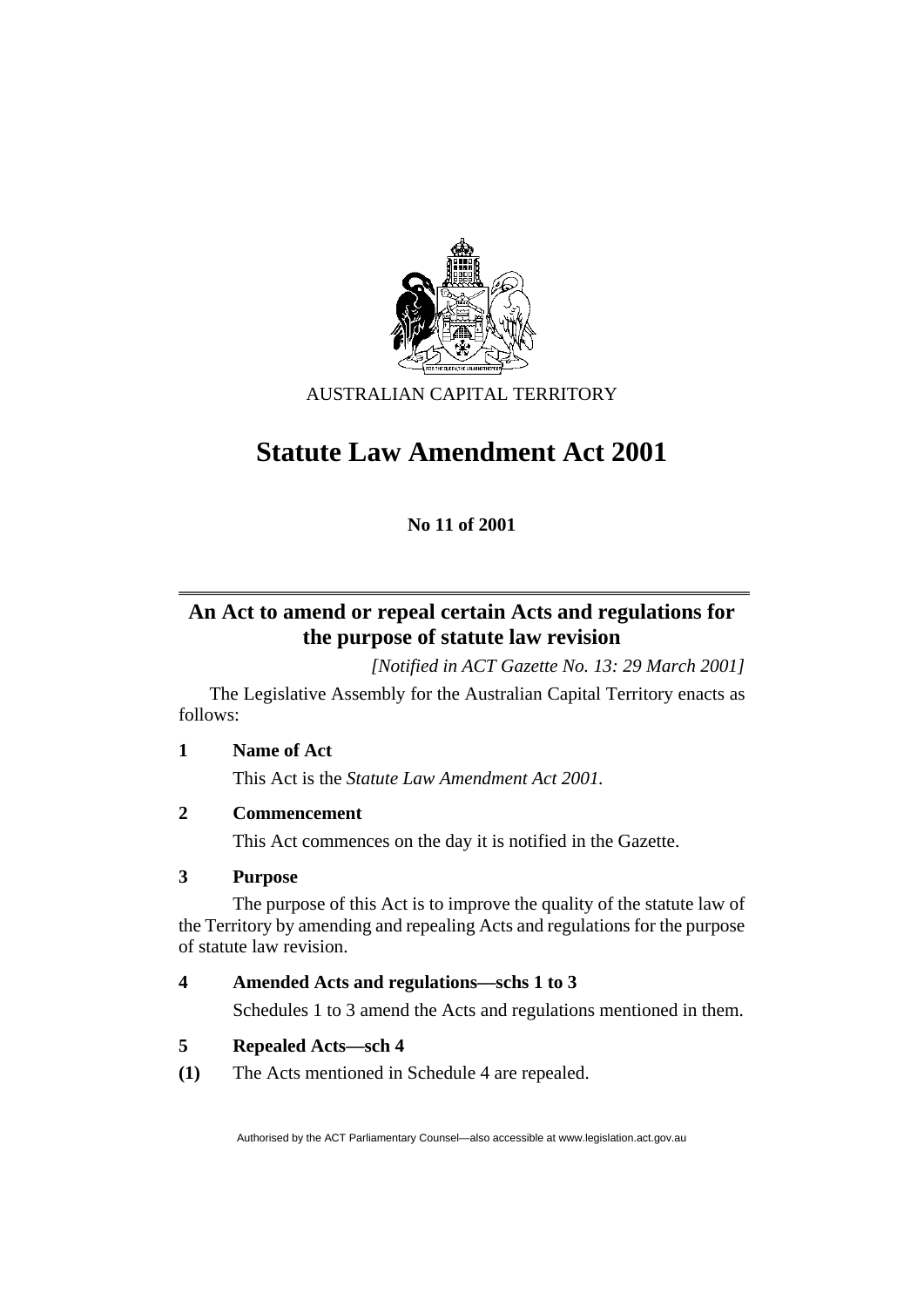**(2)** The Acts mentioned in Part 4.5 (Repeal of spent appropriation and supply Acts) of Schedule 4 are laws to which the *Interpretation Act 1967*, section 42 (Repeal does not end transitional or validating effect etc) applies.

**(3)** The following provisions of the following Acts and regulations are laws to which the *Interpretation Act 1967*, section 42 applies:

- (a) *Acts Citation Act 1976* No 30, subsection 6 (2);
- (b) *Anglican Church of Australia Act 1980* No 42, subsection 16 (2) and section 22;
- (c) *Australian Capital Territory Gaming and Liquor Authority (Repeal) Act 1990* No 54, sections 4 to 9;
- (d) *Betting (Corporatisation) (Consequential Provisions) Act 1996* No 32, sections 3 to 8 and 10 to 12;
- (e) *Magistrates and Coroner's Courts (Registrar) Act 1991* No 44, sections 3 to 6;
- (f) *Victims of Crime (Financial Assistance) (Amendment) Act 1999* No 91, sections 14 to 18;
- (g) *Canberra Public Cemeteries Regulations (Amendment) 1981* No 17, regulation 4;
- (h) *Self-Government (Transitional Provisions) Regulations 1990* No 1, regulation 2;
- (i) *Land (Planning and Environment) Regulations (Amendment) 1997* No 7, subregulations 5 (2) and (3).

## **6 Repealed regulations—sch 5**

The regulations mentioned in Schedule 5 are repealed.

*Note for Act* Subsection 12 (1) of the *Interpretation Act 1967* provides that notes in or to an Act are not part of the Act.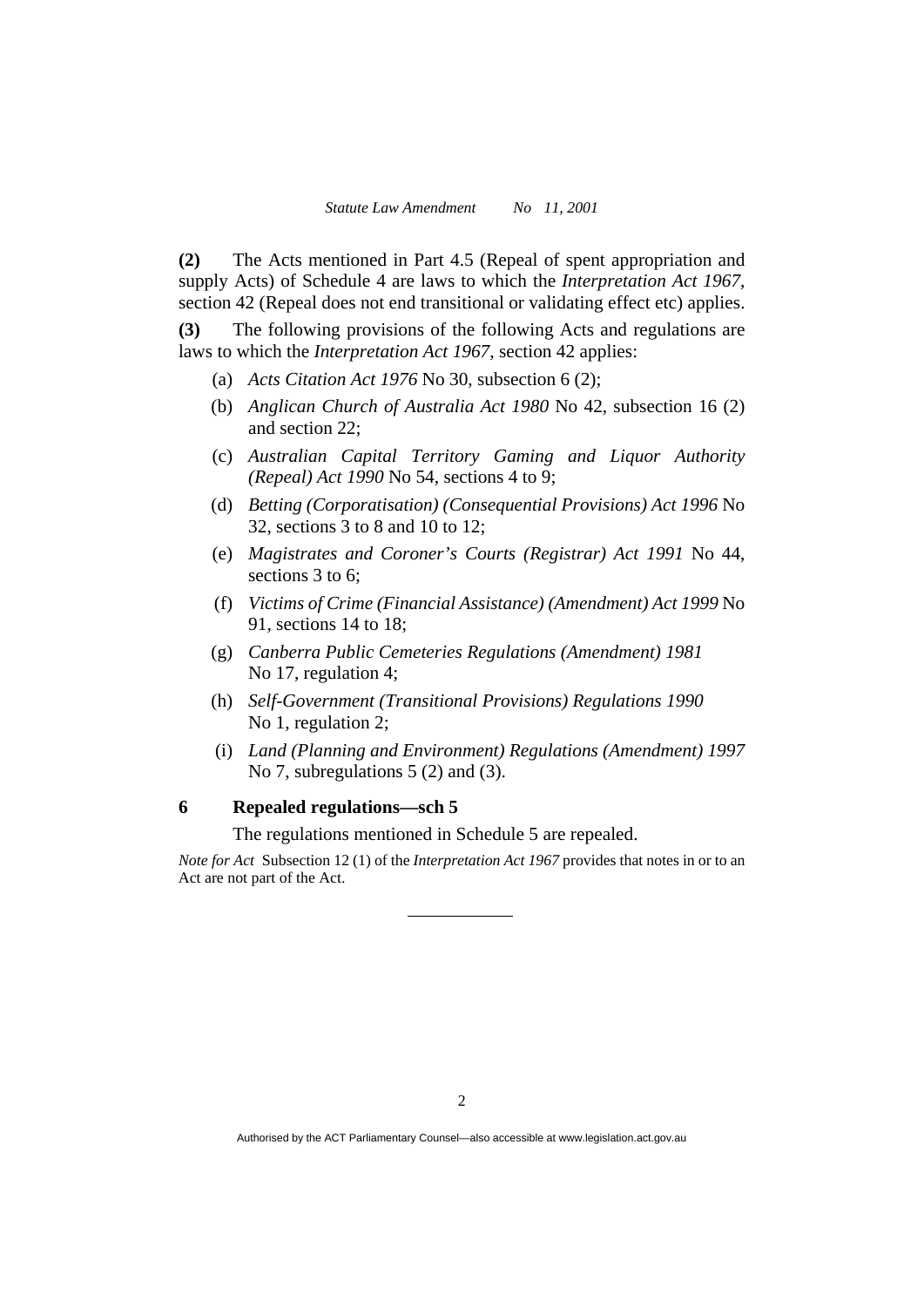## **SCHEDULE 1** (See s 4)

## MINOR AMENDMENTS

## *Drugs of Dependence Act 1989*

## **[1.1] Subsection 3 (1) (definition of** *intern***)—**

Omit the definition, substitute the following definition:

## "*intern* means a person who is registered as a medical practitioner subject to conditions imposed under section 10 of the *Medical Practitioners Act 1930*.".

#### **Explanatory note**

This amendment updates a definition to reflect amendments made to the *Medical Practitioners Act 1930*. Interns are now entitled to conditional registration as medical practitioners under section 10 of that Act.

## *Instruments Act 1933*

## **[1.2] Section 2—**

Repeal the section.

## **Explanatory note**

This amendment omits a commencement provision that has fully commenced. The effect of the commencement provision is expressly saved by the *Interpretation Act 1967*, section 40 (Commencement not undone if omitted).

#### *Litter Act 1977*

## **[1.3] Section 2 (definition of** *public place***)—**

Omit the definition, substitute the following definition:

## "*public place* means a road, road related area or any other unleased Territory land.".

#### **Explanatory note**

This amendment is consequential on the repeal of the *Protection of Lands Act 1937* in Schedule 4. Section 7 of that Act makes it an offence to deposit anything (without authority) on unleased lands. The amendment will enable the *Litter Act 1977* to deal with the deposit of litter on all unleased Territory land. The *Litter Act 1977* presently applies only to road and road related areas (and, for some purposes, tips).

#### **[1.4] Section 2—**

Insert the following definitions: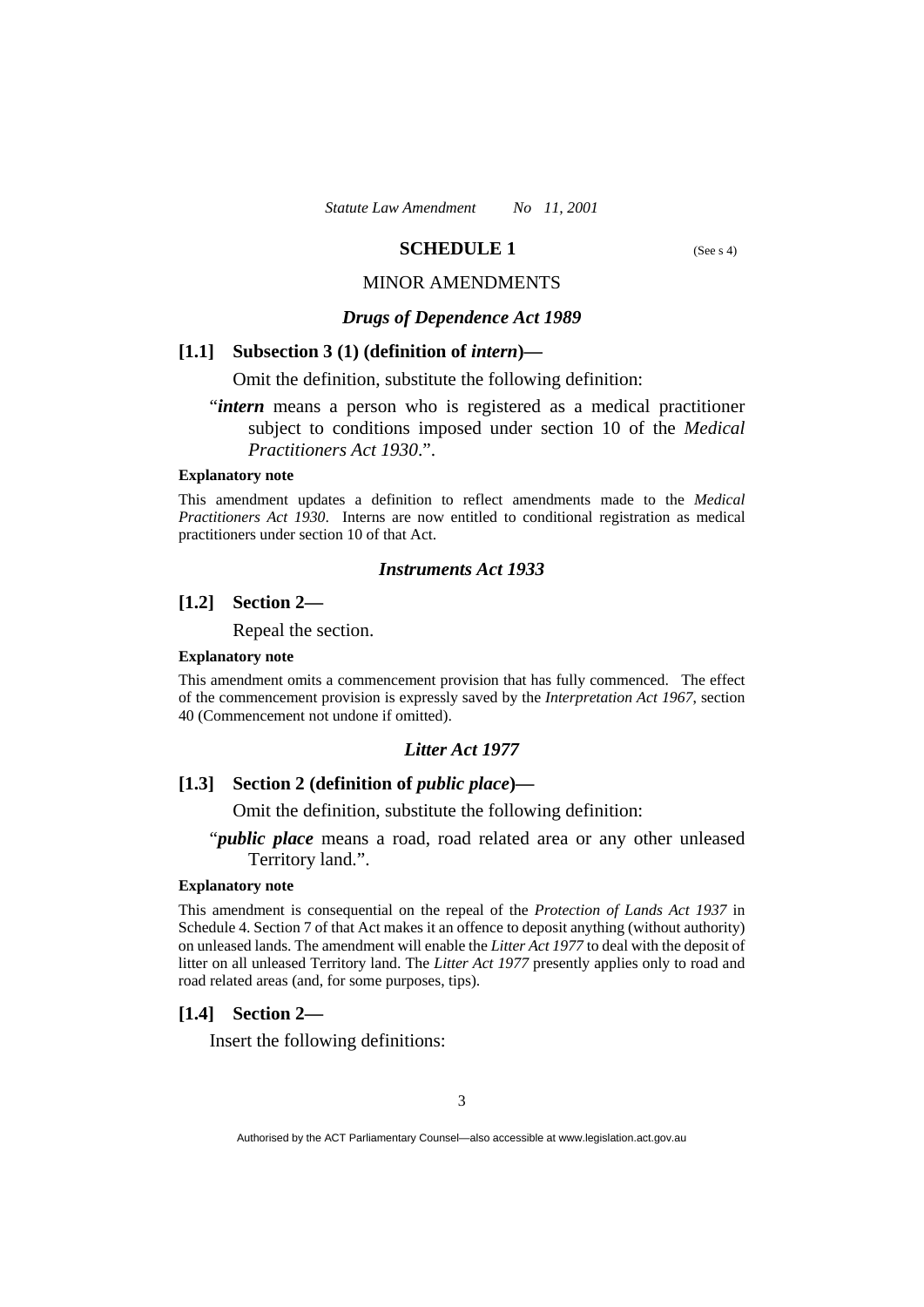- "*road* means road within the meaning of section 42 (Regulations about parking) of the *Road Transport (Safety and Traffic Management) Act 1999*.
- *road related area* means a road related area within the meaning of section 42 of the *Road Transport (Safety and Traffic Management) Act 1999*.".

#### **Explanatory note**

This amendment brings the definitions of *road* and *road related area* into line with the definitions in the *Trespass on Territory Land Act 1932*.

## **[1.5] Section 7A (1)—**

Omit "or public tip", substitute "(including a public tip)".

## **Explanatory note**

This amendment is consequential on the revised definition of public place.

#### *National Crime Authority (Territory Provisions) Act 1991*

## **[1.6] Section 2—**

Repeal the section.

#### **Explanatory note**

This amendment omits a commencement provision that has fully commenced. The effect of repealed commencement provisions is expressly saved by the *Interpretation Act 1967*, section 40 (Commencement not undone if omitted).

## **[1.7] Further amendments—**

 The following provisions are amended by omitting "Attorney-General" and substituting "Minister":

Subsections  $5(1)$ ,  $(4)$  and  $(6)$  and  $6(4)$ , sections 8 (first mention) and  $11$ , subsection 21 (8) (definition of *special investigation*) and sections 23, 27 and 30.

#### **Explanatory note**

These amendments change certain references in the Act from Attorney-General to Minister. References in the Act to functions that relate to the traditional functions of the Attorney-General (eg the bringing of prosecutions) have not been changed (see ss 6 (1) (a) and (2) (c),  $8(2<sup>nd</sup>$  mention), 12 (8) (b) and (9) and 18 (5), (6), and (10)).

## *Nature Conservation Act 1980*

## **[1.8] Section 5 (definition of** *sell***)—**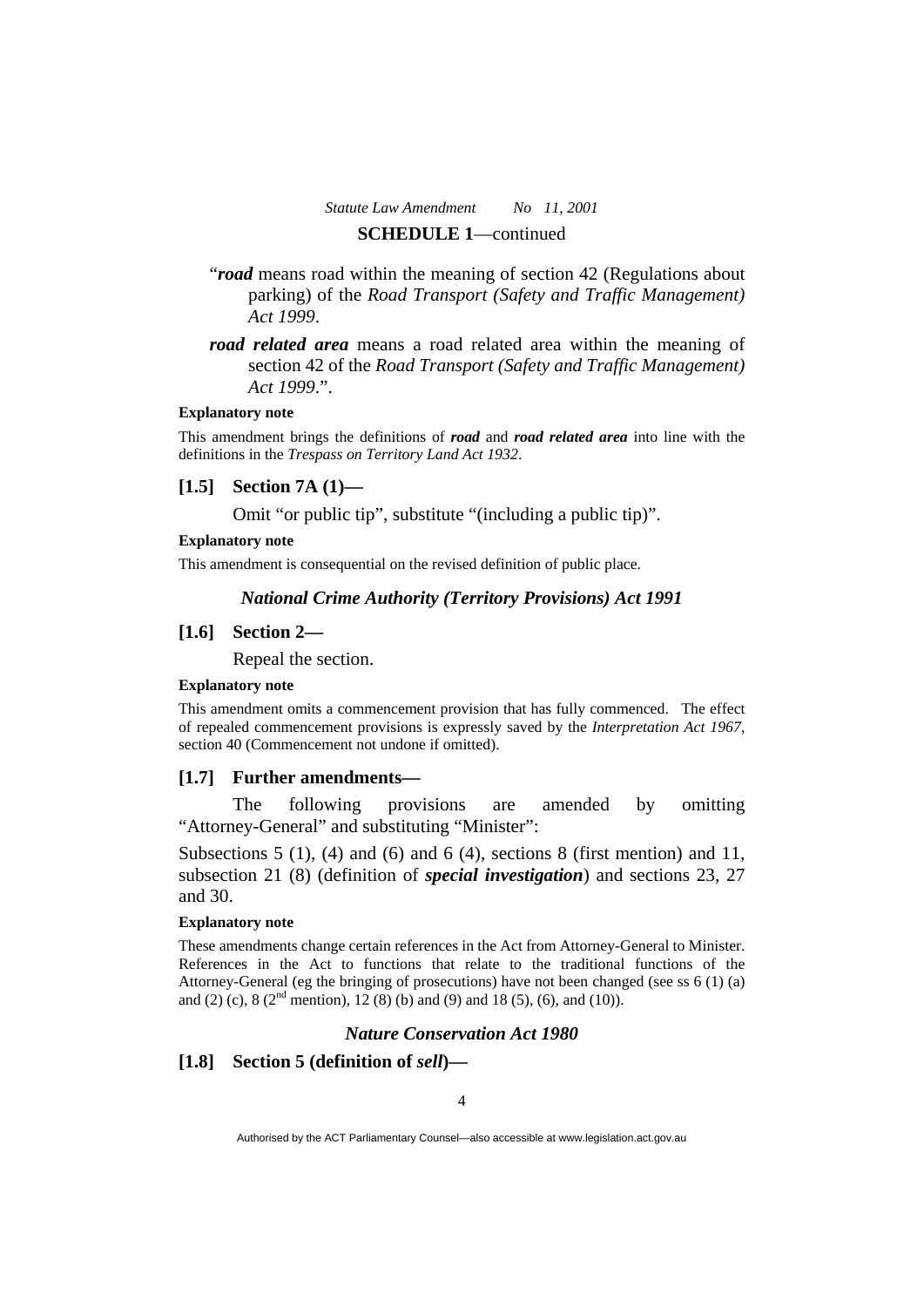Omit the definition, substitute the following definition: "*sell* includes—

- (a) offer for sale; and
- (b) expose for sale; and
- (c) barter (or offer or expose for barter); and
- (d) exchange (or offer or expose for exchange); and
- (e) supply for value (or offer or expose for supply for value); and
- (f) supply for free (or offer or expose for supply for free), to gain or maintain custom, or otherwise for commercial gain.".

#### **Explanatory note**

This amendment aligns the definition of *sell* with the more recent definition in section 3C of the *Tobacco Act 1927*.

## **[1.9] Section 25—**

Omit the heading, substitute the following heading:

## "**25 Killing native animals**".

## **Explanatory note**

This amendment makes the section heading more consistent with the content of the section.

## **[1.10] Section 26—**

Omit the heading, substitute the following heading:

## "**26 Taking native animals**".

#### **Explanatory note**

This amendment makes the section heading more consistent with the content of the section.

## **[1.11] Section 40—**

Omit the heading, substitute the following heading:

## "**40 Escape of native animals**".

#### **Explanatory note**

This amendment makes the section heading more consistent with the content of the section.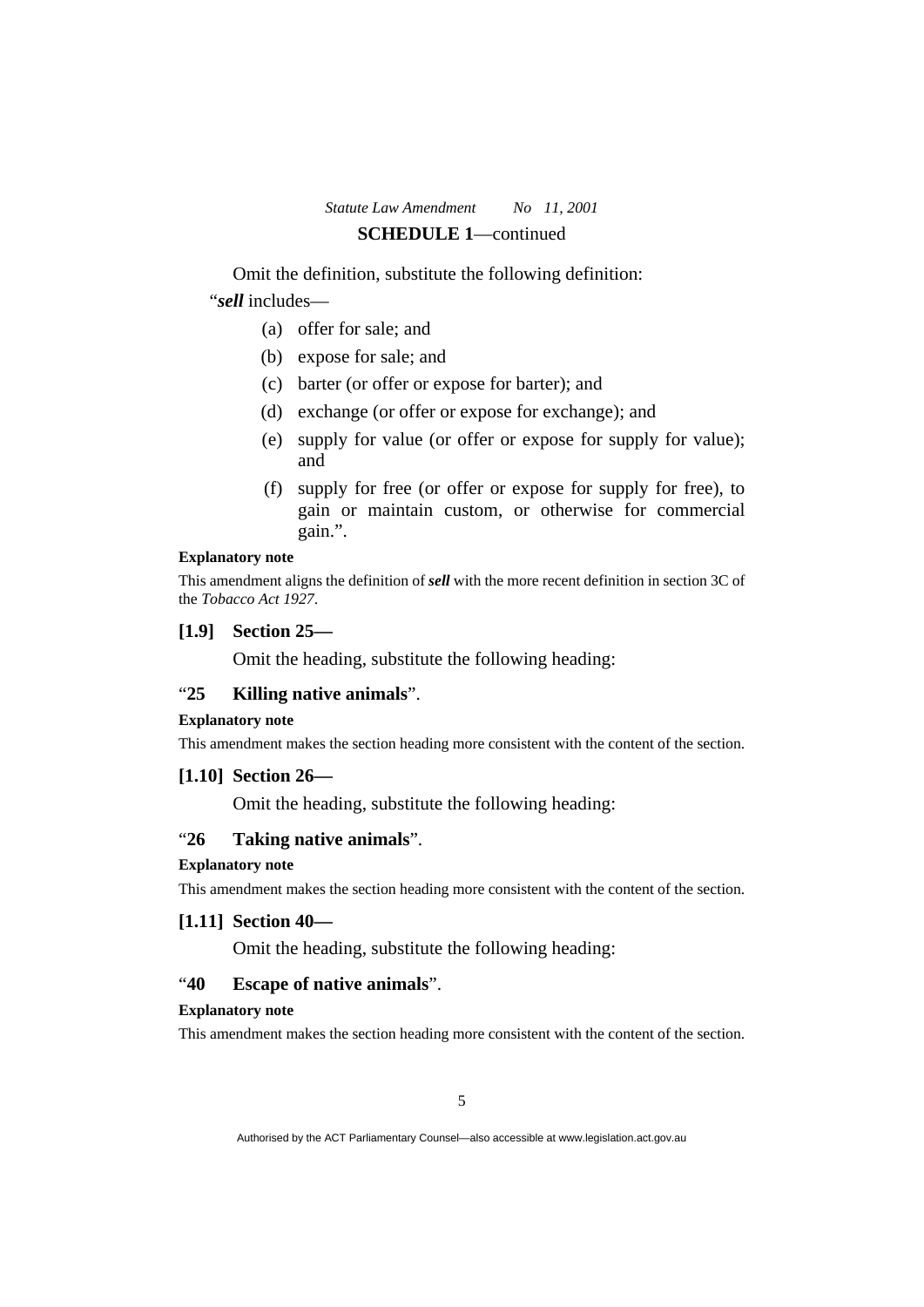## *Parole Act 1976*

## **[1.12] Subsection 7 (4)—**

Omit "of the Commonwealth".

## **Explanatory note**

This amendment corrects a reference to the Attorney-General of the Commonwealth. Since self-government, the Act has been administered by the Territory rather than the Commonwealth.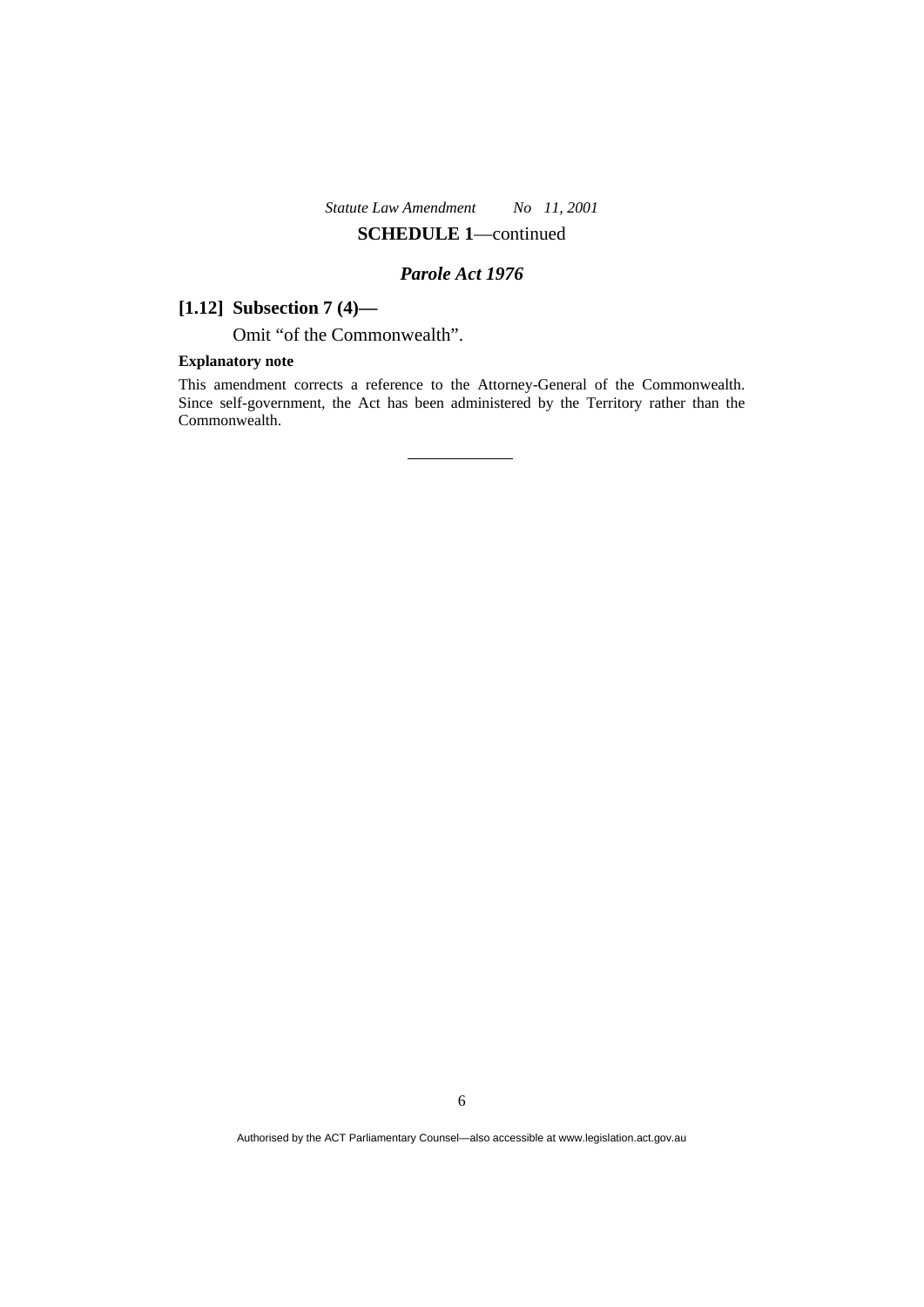## **SCHEDULE 2** (See s 4)

## STRUCTURAL AMENDMENTS

#### *Interpretation Act 1967*

## **[2.1] Insertion—**

After section 27G insert the following sections:

## "**27GA Instrument may make provision in relation to land by reference to map etc**

"**(1)** This section applies if an Act authorises or requires provision to be made by instrument in relation to land or waters.

"**(2)** Provision may be made by reference to—

- (a) a particular map or plan held by an entity; or
- (b) a particular entry in a register kept by an entity;

if the map, plan or register is available for inspection by members of the public, whether or not on payment of a fee.

#### "**27GB Instrument may authorise determination of matter etc**

"**(1)** This section applies if an Act (the *authorising law*) authorises or requires provision to be made about a matter by statutory instrument.

"**(2)** An instrument made under the authorising law may make provision about the matter by authorising or requiring the matter, or any aspect of the matter, to be determined, applied or regulated by a stated entity, whether or not from time to time.

## *Example*

If an Act provides that an application is to be in a prescribed form, regulations made under the Act may provide that the form is to be that approved by the Minister.

## "**27GC Instrument may prohibit**

 If an Act authorises or requires a matter to be regulated (however described) by statutory instrument, the power may be exercised by prohibiting, by statutory instrument, the matter or any aspect of the matter.

## "**27GD Instrument may provide for reconsideration etc**

"**(1)** A statutory instrument may provide for the reconsideration or review of, or a right of appeal against, a decision made under—

(a) the statutory instrument; or

Authorised by the ACT Parliamentary Counsel—also accessible at www.legislation.act.gov.au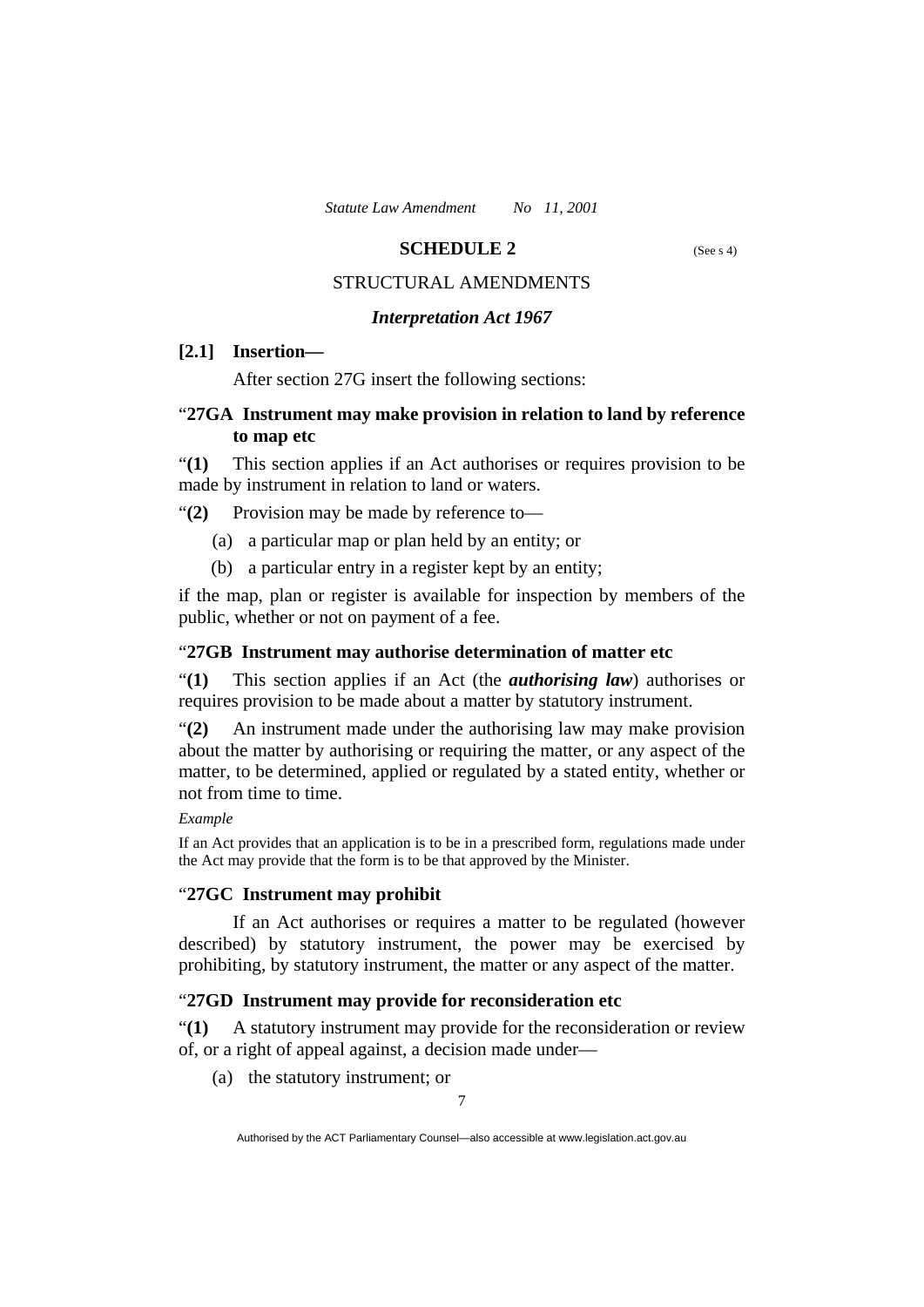(b) the Act under which the statutory instrument is made or in force.

"**(2)** For subsection (1), a statutory instrument that is a subordinate law may give jurisdiction to any court, tribunal or other entity.

- "**(3)** In this section:
	- *decision* includes a failure to make a decision, whether or not within a particular time.".

#### **Explanatory note**

This amendment inserts sections that clarify the power to make statutory instruments. The sections complement the sections proposed to be inserted into the *Interpretation Act 1967* by the *Statute Law Amendment Act 2000*.

Proposed section 27GA makes it clear that a statutory instrument may make provision about something by calling up a map or plan, or an entry in a register, that is available for public inspection. Calling up a map or plan to define an area would usually be more helpful to users of legislation than a technical surveyor's description of the area.

Proposed section 27GB clarifies the power of an instrument to make provision about a matter by requiring or authorising an entity to determine, apply or regulate the matter or an aspect of the matter. It is sometimes not practical for an instrument to make provision in the instrument itself about all aspects of a matter and it is necessary for the instrument to require or authorise an entity to deal with the matter or some aspect of the matter.

Proposed section 27GC makes it clear that a power to regulate a matter by statutory instrument includes power to prohibit the matter or any aspect of the matter.

Proposed section 27GD clarifies the power to provide for rights of reconsideration, review or appeal against a decision by statutory instrument. In more complex legislative schemes, important aspects of the scheme may be provided in the statutory instruments made under the Act. The need to provide for rights of reconsideration, review or appeal may not appear from the provisions of the Act, particularly if the Act is prepared before the statutory instruments made under it or if the parts of the legislative scheme are changed significantly after the Act has been enacted.

#### **[2.2] Section 33—**

Repeal the section, substitute the following sections:

## "**32A Penalties at end of sections and subsections**

"**(1)** This section applies if a penalty (however expressed) is stated in an Act—

 (a) at the end of a section (whether or not the section is divided into subsections) and not expressed in a way that indicates that it applies only to a provision of the section; or

Authorised by the ACT Parliamentary Counsel—also accessible at www.legislation.act.gov.au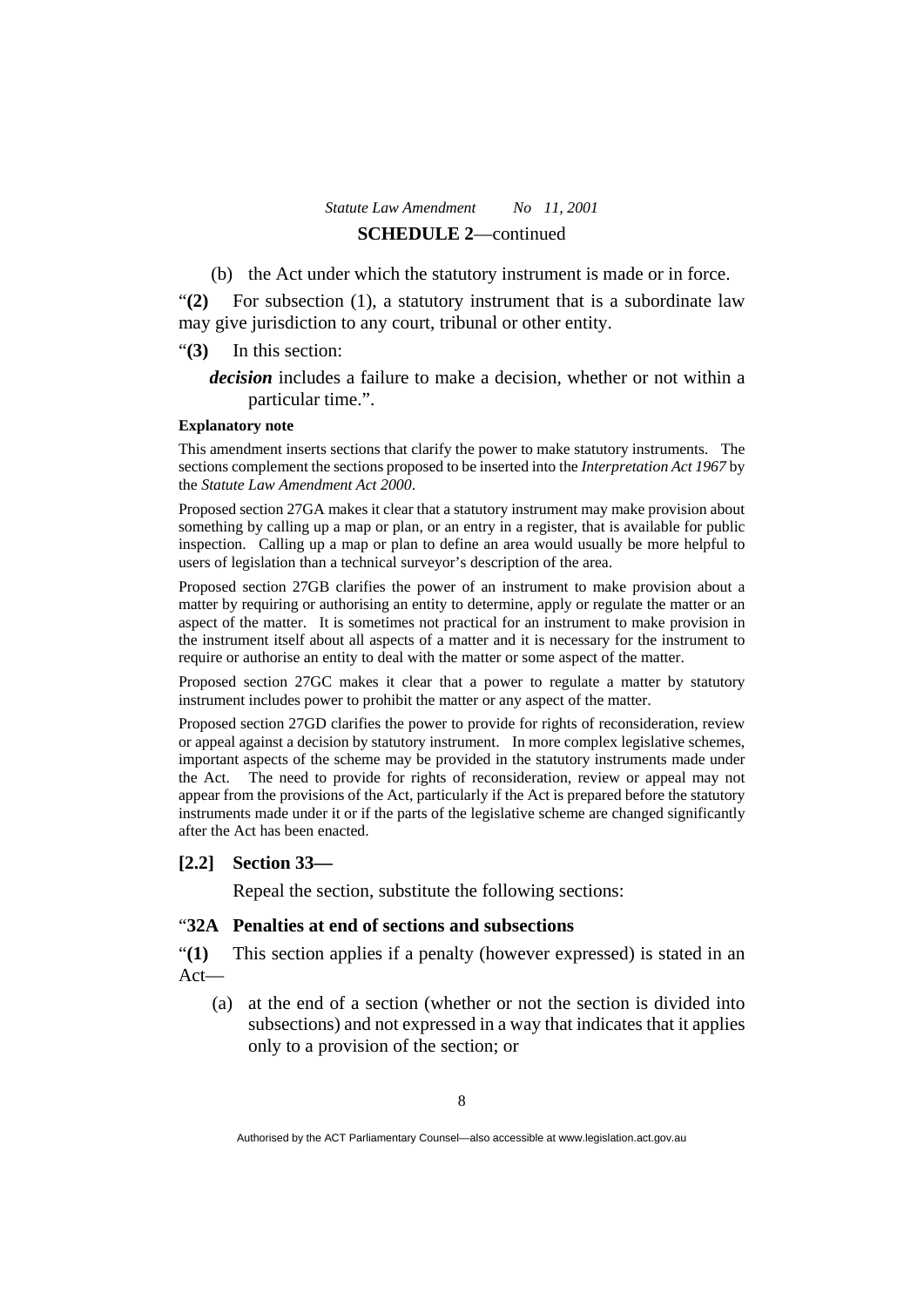- (b) at the end of a subsection (but not at the end of a section) and not expressed in a way that indicates that it applies only to a provision of the subsection; or
- (c) at the end of a section or subsection and expressed in a way that indicates that it applies only to a provision of the section or subsection (the *relevant provision*).

#### *Examples*

1 Paragraph (a)—

The following penalty at the end of a section:

'Maximum penalty: 20 penalty units.'.

2 Paragraph (b)—

The following penalty at the end of a subsection, but not at the end of a section:

'Maximum penalty: 20 penalty units.'.

Paragraph (c)—

The following penalty at the end of a section divided into subsections:

'Maximum penalty (subsection (3)): 20 penalty units.'.

Paragraph (c)—

The following penalty at the end of a subsection, but not at the end of a section: 'Maximum penalty:

- (a) for paragraph (b)—20 penalty units; or
- (b) for another paragraph—50 penalty units, imprisonment for 6 months or both.'.

"**(2)** If an offence is not expressly mentioned in the section, subsection or relevant provision, the penalty indicates that contravention of the section, subsection or relevant provision is an offence punishable on conviction as provided by subsection (4).

*Example* 

A person must not contravene a notice.

Maximum penalty: 20 penalty units.

"**(3)** If an offence is expressly mentioned in the section, subsection or relevant provision, the penalty indicates that the offence is punishable on conviction as provided by subsection (4).

*Example* 

A person who contravenes a notice commits an offence.

Maximum penalty: 20 penalty units.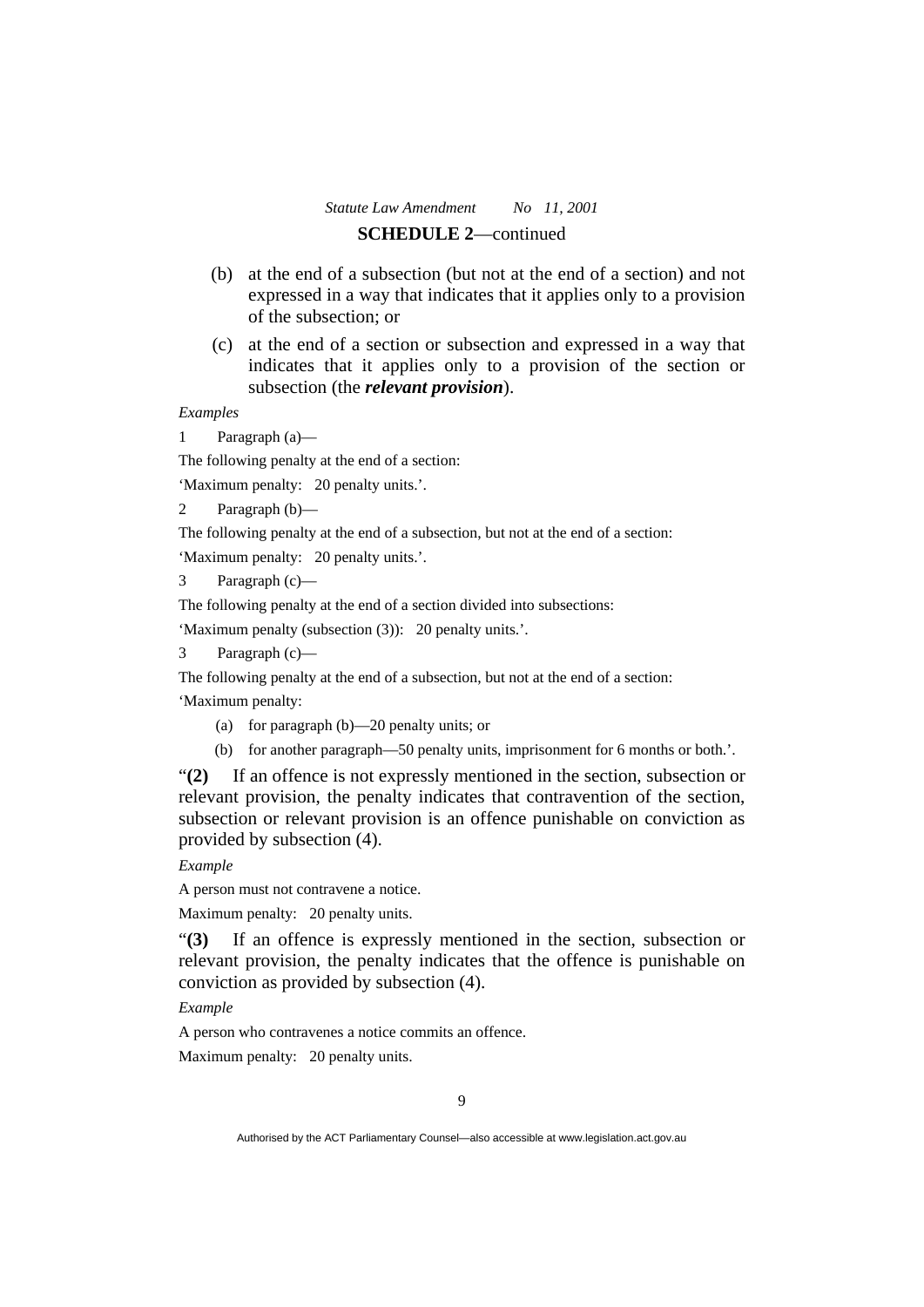"**(4)** The penalty that may be imposed for the offence is—

- (a) if only a single penalty is stated (whether as a maximum penalty or a penalty)—not more than the stated penalty; or
- (b) if a minimum as well as a maximum penalty is stated—not less than the minimum and not more than the maximum.

"**(5)** In working out for this section whether a penalty is at the end of a section or subsection, any example or note is to be disregarded.

"**(6)** In applying this section to a subordinate law or disallowable instrument or to a provision of a schedule to an Act, a reference to a section or subsection is a reference to an equivalent provision of the law, instrument or schedule.

## "**33 Penalties not at end of sections and subsections**

"**(1)** This section applies if a penalty (however expressed) is stated in a provision of an Act other than at the end of a section or subsection.

*Example* 

A person who contravenes subsection (3) commits an offence punishable, on conviction, by a fine not exceeding 20 penalty units.

"**(2)** If an offence is expressly mentioned in the provision, the penalty indicates that the offence is punishable on conviction as provided by subsection  $(4)$ .

"**(3)** If an offence is not expressly mentioned in the provision, the penalty indicates that contravention of the provision (or a stated part of the provision) is an offence punishable on conviction as provided by subsection (4).

"**(4)** The penalty that may be imposed for the offence is—

- (a) if only a single penalty is stated (whether as a maximum penalty or a penalty)—not more than the stated penalty; or
- (b) if a minimum as well as a maximum penalty is stated—not less than the minimum and not more than the maximum.

"**(5)** In working out for this section whether a penalty is at the end of a section or subsection, any example or note is to be disregarded.

Authorised by the ACT Parliamentary Counsel—also accessible at www.legislation.act.gov.au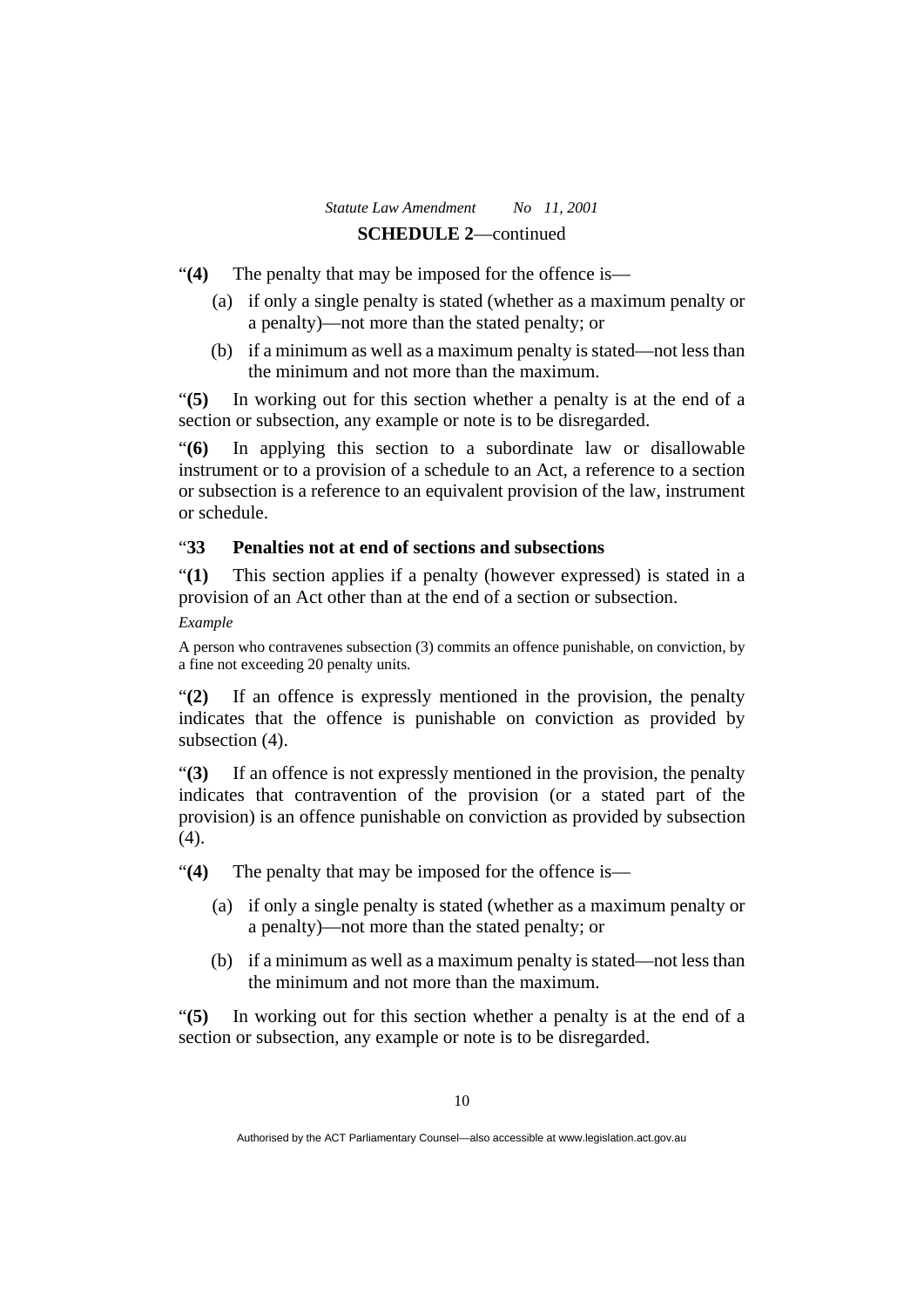"**(6)** In applying this section to a subordinate law or disallowable instrument or to a provision of a schedule to an Act, a reference to a section or subsection is a reference to an equivalent provision of the law, instrument or schedule.".

#### **Explanatory note**

Proposed section 32A is a rewrite in clearer English of existing section 33. The proposed section deals with a number of cases that are not clearly covered by existing section 33. For example, the existing section does not deal with cases where contravention of a provision is expressly stated to be an offence and cases where a minimum as well as a maximum penalty are stated. The proposed section also deals expressly with the application of the section to subordinate laws, disallowable instruments and provisions of schedules to Acts.

Proposed section 32A deals with penalties at the end of sections and subsections. Proposed section 33 makes equivalent provision for cases where the penalties are stated elsewhere in an Act eg within the body of a section.

## **[2.3] Section 39—**

After subsection (3) insert the following subsection:

"**(4)** In this section:

*amend* does not include modify.".

#### **Explanatory note**

Under section 48 of the *Interpretation Act 1967* a modifying law affects the operation of a law that it modifies, but does not amend the text of the law. On the repeal of a modifying law the effect of the modifying law ends and the previous operation of the modified law is revived. Subsection 39 (2) of the *Interpretation Act 1967*, therefore, does not apply to modifying laws. The amendment makes this clear.

## **[2.4] Section 43 (heading)—**

Omit the heading, substitute the following heading:

## "**43 Automatic repeal of certain Acts and provisions**".

#### **Explanatory note**

This amendment is consequential on other amendments of the section that change the scope of the section.

## **[2.5] Subsection 43 (2)—**

Renumber as subsection 43 (3).

#### **Explanatory note**

This amendment provides for the consequential renumbering of a subsection.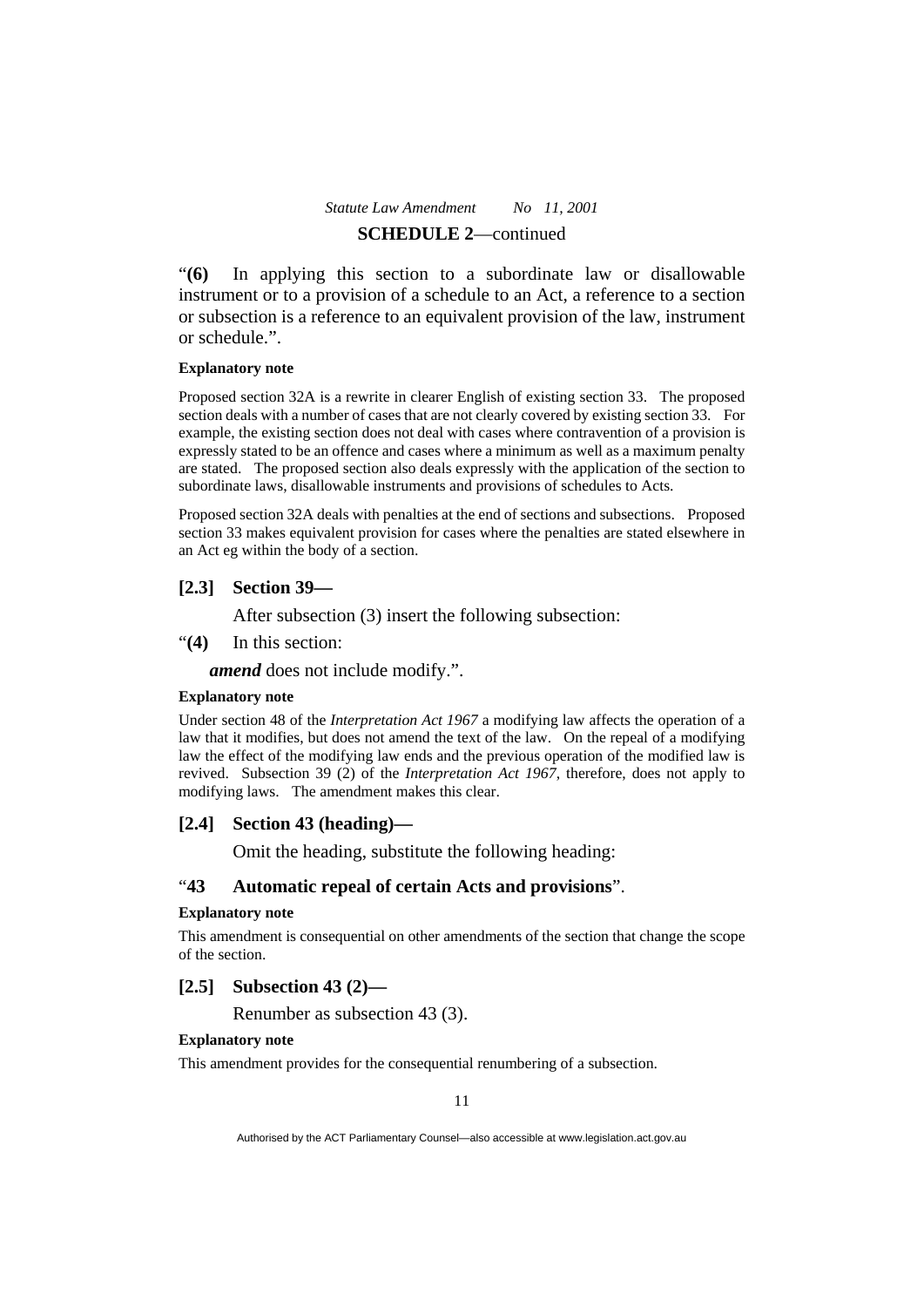## **[2.6] Section 43—**

Insert the following subsection:

"**(2)** An appropriation Act is automatically repealed on the last day of the financial year for which it makes appropriations.".

## **Explanatory note**

Appropriation Acts (see definition below) operate for the financial year for which they are made and have no continuing operation after the end of the financial year for which they are made. The subsection inserted by this amendment provides for the automatic repeal of appropriation Acts on the last day of the financial year for which they make appropriations. This amendment complements the repeal of earlier appropriation and supply Acts made by Schedule 4.

## **[2.7] Subsection 43 (3)—**

- **(a)** Omit "subsection (1) or (2)", substitute "this section".
- **(b)** Renumber as subsection 43 (5).

#### **Explanatory note**

This amendment is consequential on the other amendments of the section. It makes it clear that a repeal mentioned in new subsections (2) and (4) has the same effect as a repeal mentioned in existing subsections (1) and (2) (renumbered as subsection (3)). The amendment also provides for the consequential renumbering of the subsection.

#### **[2.8] Section 43—**

Insert the following subsection:

"**(4)** A commencement provision of an Act is automatically repealed on the day after all of the provisions of the Act have commenced.".

#### **Explanatory note**

This amendment provides for the automatic repeal of a commencement provision on the day after all of the provisions of the relevant Act have commenced. The purpose of the commencement provision ends when the last provision of the Act has commenced. The effect of repealed commencement provisions is saved by the *Interpretation Act 1967*, section 40. Full commencement details of the original Act and each amending Act are given in the endnotes to republications.

## **[2.9] Subsection 43 (4)—**

Renumber as subsection 43 (6).

#### **Explanatory note**

This amendment provides for the consequential renumbering of the subsection.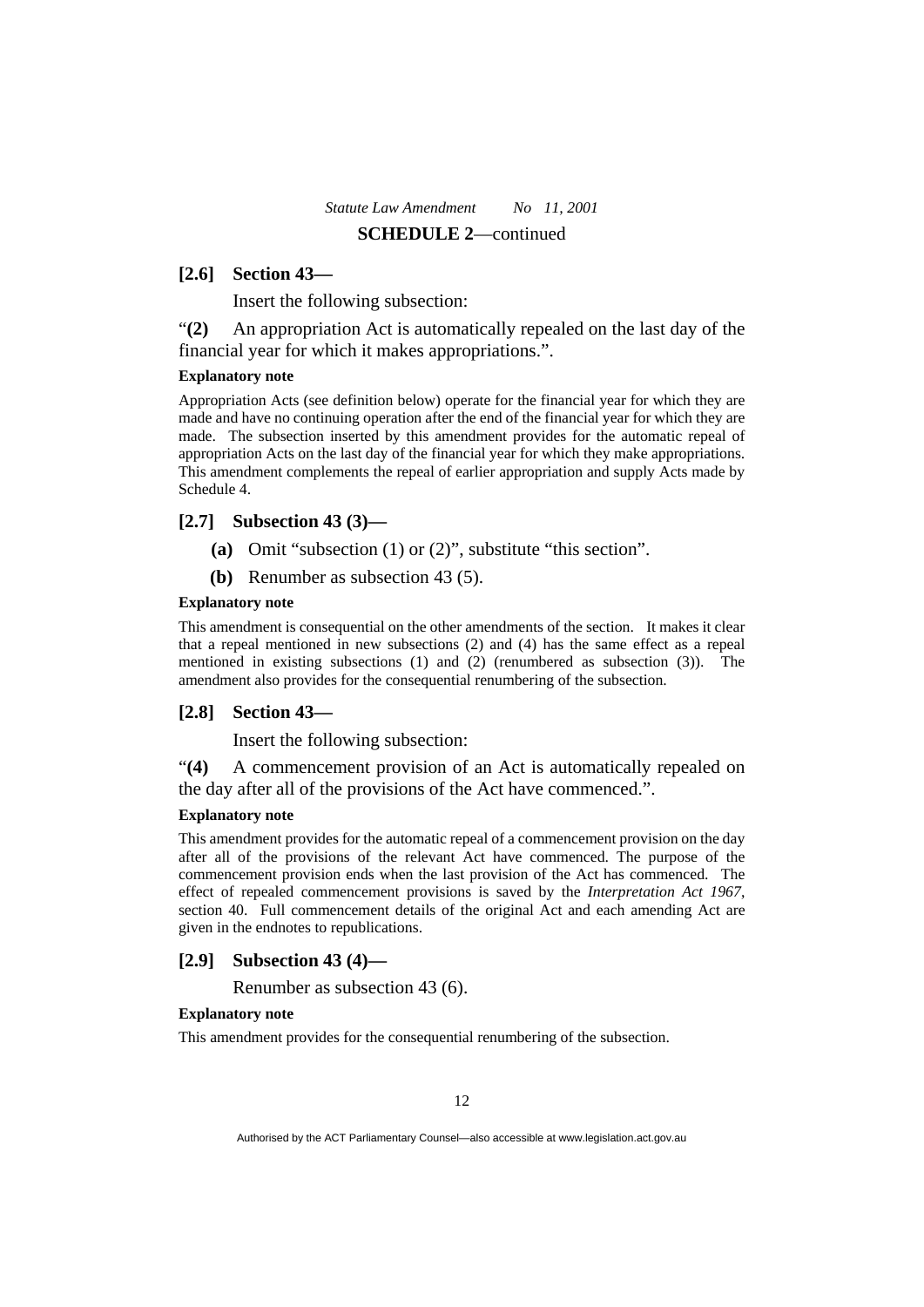## **[2.10] Subsection 43 (5)—**

**(a)** Insert the following definitions:

"*appropriation Act*—see the Financial Management Act 1996, section 3.

*commencement provision*, of an Act, means a provision of the Act that only provides for the commencement of the Act.".

**(b)** Renumber as subsection 43 (7).

## **Explanatory note**

This amendment inserts definitions of *appropriation Act* and *commencement provision* that are needed for the new subsections inserted into the section. The amendment also provides for the consequential renumbering of the subsection.

## **[2.11] Section 45—**

Repeal the section, substitute the following section:

## "**45 Insertion of provisions by amending Act**

"**(1)** This section applies if an Act (the *amending Act*) amends another Act or a subordinate law (the *amended law*) by inserting any of the following provisions, and does not exactly specify the position in the Act where it is to be inserted:

- (a) a chapter, part, division, subdivision, section or subsection (an *inserted chapter, part, division, subdivision, section or subsection*);
- (b) a paragraph (an *inserted paragraph*);
- (c) a subparagraph (an *inserted subparagraph*);
- (d) a sub-subparagraph (an *inserted sub-subparagraph*);
- (e) a definition (an *inserted definition*);
- (f) any other provision (a *miscellaneous inserted provision*).

"**(2)** An inserted chapter, part, division, subdivision, section or subsection is inserted in the appropriate numerical or alphanumerical position in the amended law.

"**(3)** An inserted paragraph is inserted in the appropriate alphabetical position in the amended law.

Authorised by the ACT Parliamentary Counsel—also accessible at www.legislation.act.gov.au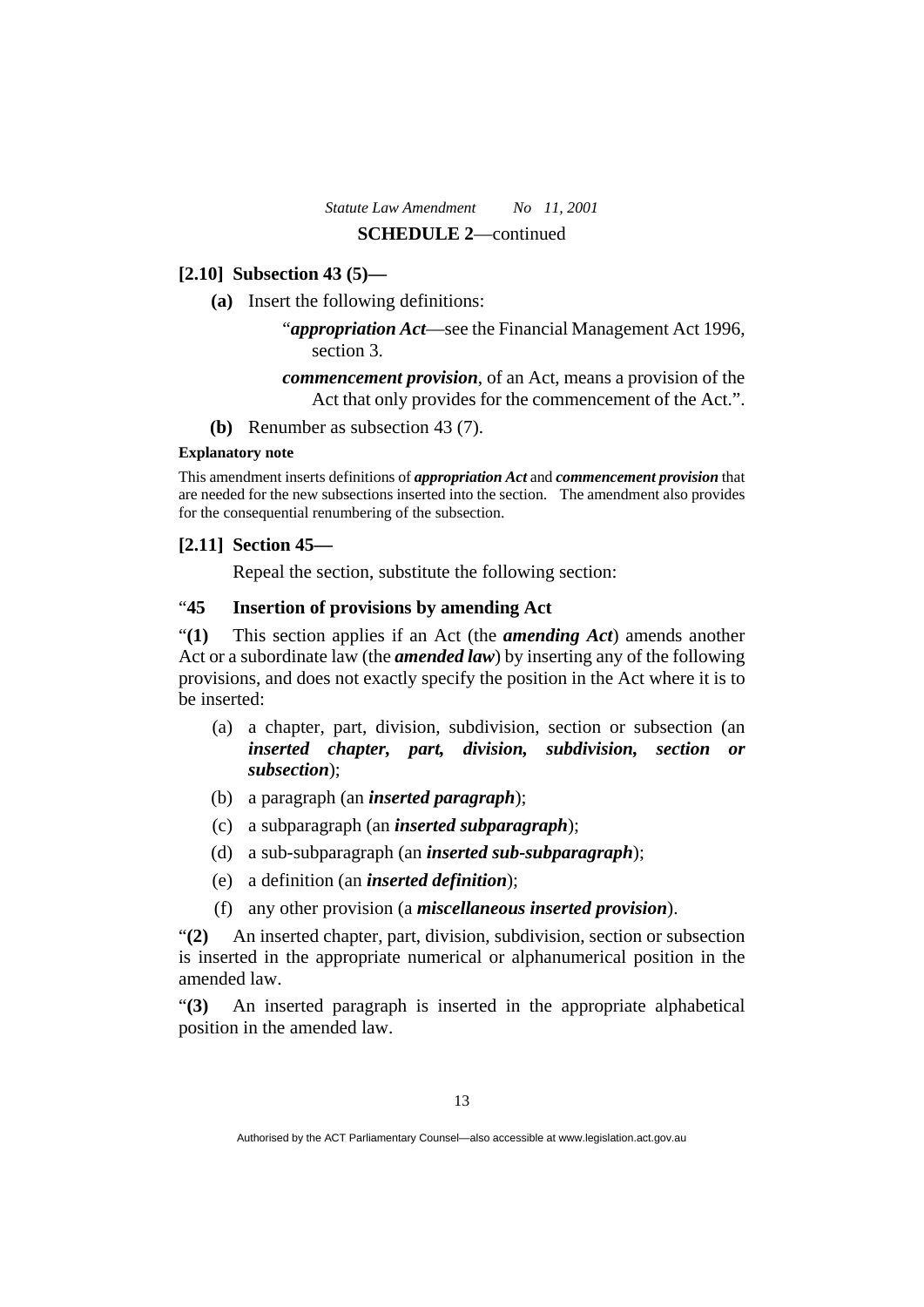"**(4)** An inserted subparagraph is inserted in the appropriate numerical or alphanumerical position in the amended law.

"**(5)** An inserted sub-subparagraph is inserted in the appropriate alphabetical position in the amended law.

"**(6)** An inserted definition is inserted in the appropriate alphabetical position (worked out on a letter-by-letter basis) in a series of definitions in the amended law.

"**(7)** A miscellaneous inserted provision is inserted in the appropriate position in the amended law.

"**(8)** In working out the appropriate position where a provision is to be inserted in the amended law, regard may be had to the following:

- (a) the provision number or letter;
- (b) the heading of the relevant amending provision of the amending Act;
- (c) any other amendments in the amending Act including the order of amendments;
- (d) current ACT legislative drafting practice.

*Examples* 

1 If a part numbered '3' is to be inserted into an amended law with an existing sequence of parts 'Part 1—Part 2—Part 4', inserted Part 3 is inserted between Parts 2 and 4.

2 If a division numbered '2.2A' is to be inserted into an amended law with an existing sequence of divisions in Part 2 'Division 2.1—Division 2.2—Division 2.3', inserted Division 2.2A is inserted between Divisions 2.2 and 2.3.

If a section numbered '6AA' is to be inserted into an amended law with an existing sequence of sections 'section 6—section 6A—section 6B', inserted section 6AA is inserted between sections 6A and 6B.

If a section numbered '7A' is to be inserted, by an amending section headed 'new section 7A, Division 2.2', into an amended law with an existing sequence 'section 7 [in Division 2.2]—Division 2.3 [heading]—section 8', inserted section 7A is inserted between section 7 and the heading to Division 2.3 (that is, at the end of Division 2.2).

5 If a section numbered '7A' is to be inserted, by an amending section headed 'new section 7A, Division 2.3', into an amended law with an existing sequence 'section 7 [in Division 2.2]—Division 2.3 [heading]—section 8', inserted section 7A is inserted between the heading to Division 2.3 and section 8 (that is, at the beginning of Division 2.3).".

## **Explanatory note**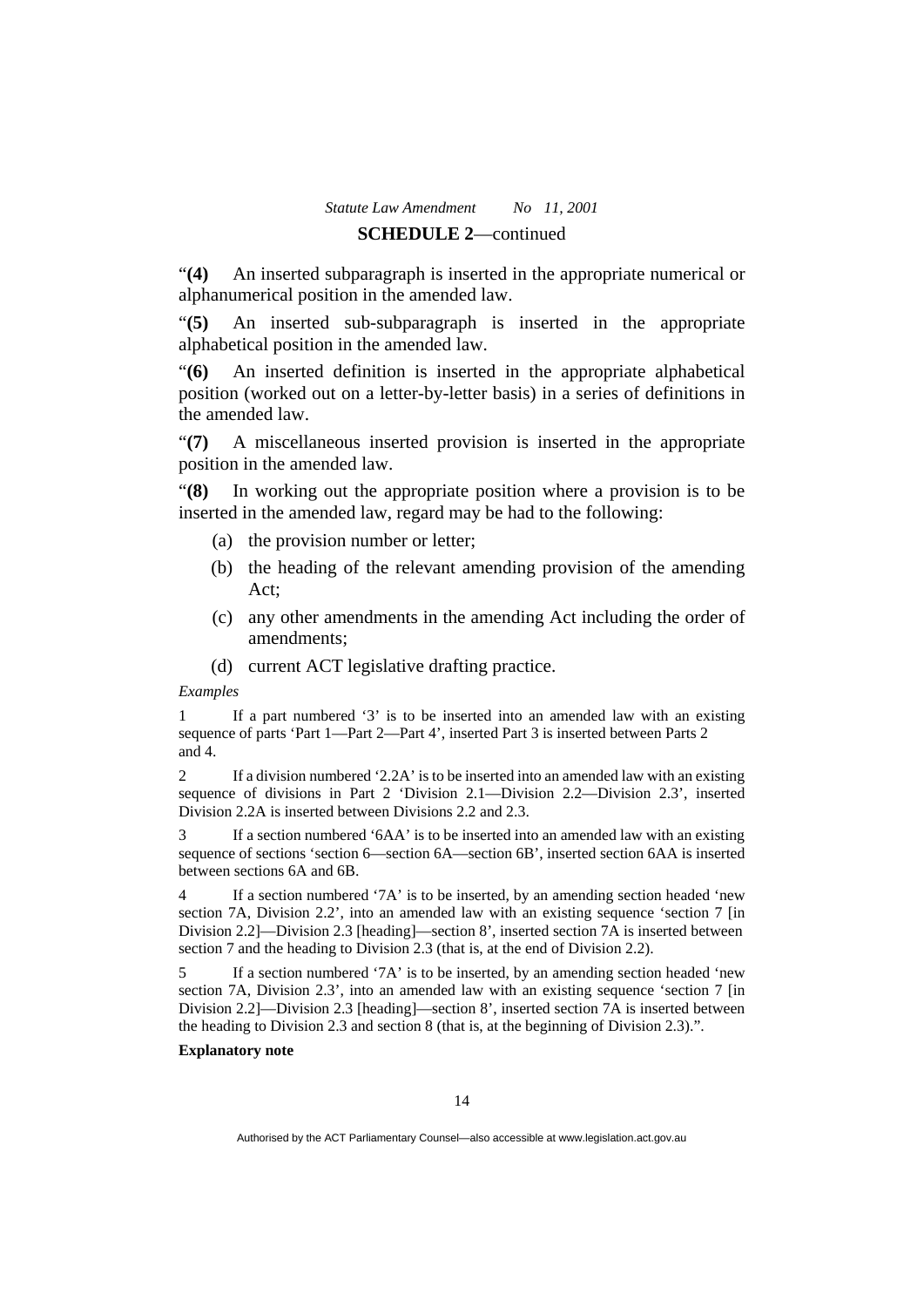This amendment replaces existing section 45 (which deals with the insertion of definitions by an amending Act) with a new section setting out comprehensive default rules for working out the position of inserted provisions if the amended law does not specify, or does not exactly specify, that position. An amending Act may override this section by clearly indicating that an inserted provision is to be inserted in a position different from the position where it would otherwise be inserted under this section.

## **[2.12] New section 46A—**

After section 46 insert the following section:

## "**46A Provisions included in another provision for amendment purposes**

"**(1)** This section applies for the purpose of amending an Act.

"**(2)** The heading to a chapter, part, division, subdivision, schedule, dictionary, section or any other provision of the Act forms part of the provision to which it is a heading.

"**(3)** An example at the end of a provision of the Act is part of the provision unless the example is expressed in a way that indicates that it applies only to a different provision.

"**(4)** A note at the end of a provision of the Act is taken, for this section, to be part of the provision unless the note is expressed in a way that indicates that it applies only to another provision.

"**(5)** However, a note in an Act is not, for any other purpose, part of the Act.

*Note* Section 12 (Material that is not part of an Act) deals with the status of notes.

"**(6)** A penalty at the end of a subsection of the Act—

- (a) is part of the subsection unless the penalty is expressed in a way that indicates that it applies only to other subsections of the section; or
- (b) if the penalty is expressed in a way that indicates that it applies only to other subsections—is part of the section.

"**(7)** A penalty at the end of a section of the Act that is not divided into subsections is part of the section.

"**(8)** The word 'and', 'or' or 'but', or a similar word, at the end of a paragraph, subparagraph, sub-subparagraph or another provision of the Act is part of the provision.

Authorised by the ACT Parliamentary Counsel—also accessible at www.legislation.act.gov.au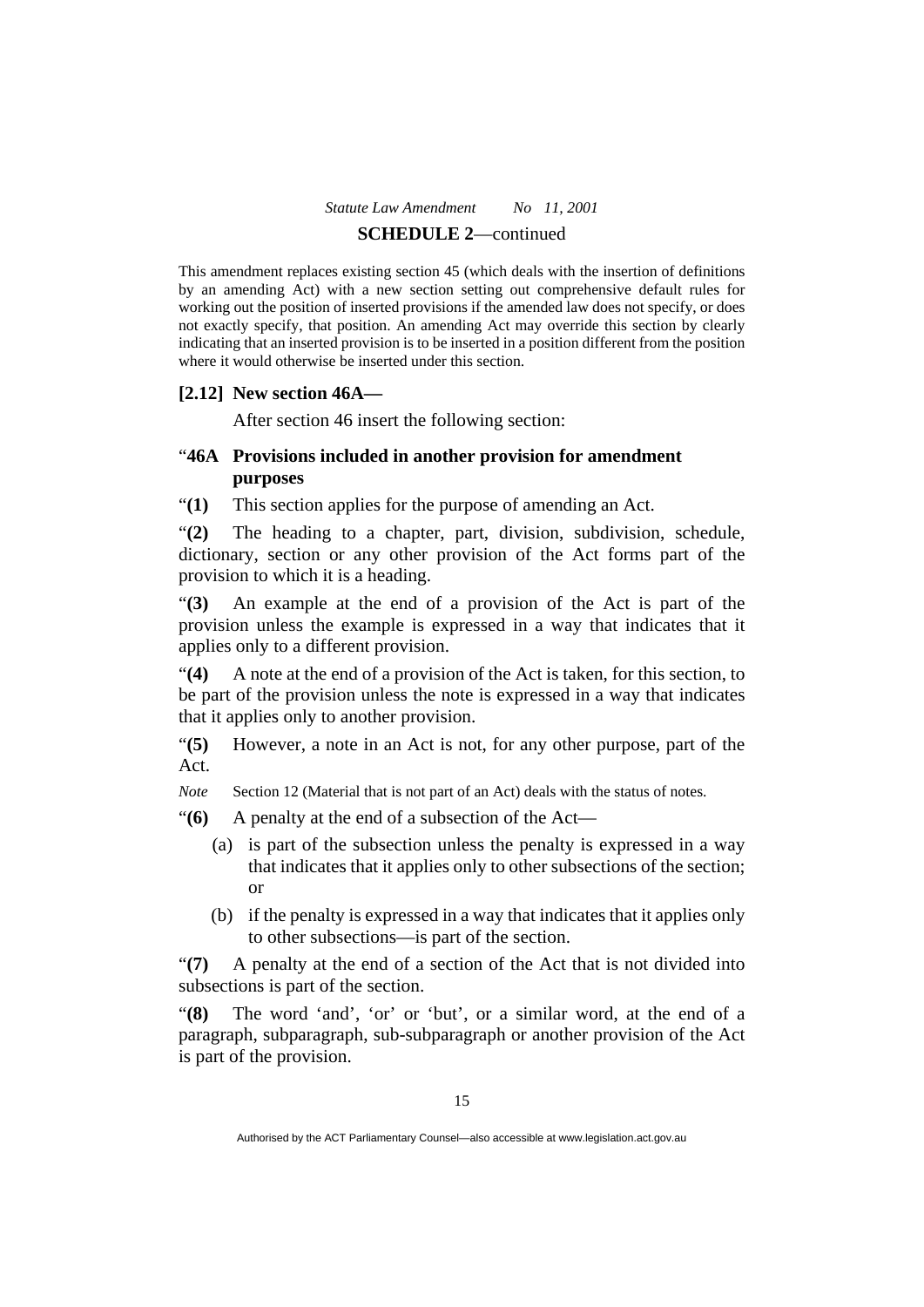"**(9)** In working out whether an example or note is at the end of a provision of the Act, any penalty is to be disregarded, and, for an example, any note is to be disregarded.

*Note* According to current ACT legislative drafting practice, penalties, examples and notes to a provision are arranged in the following order at the end of provisions:

1 penalty (first) 2 examples 3 notes (last).".

#### **Explanatory note**

This amendment inserts a new section that sets out the rules about the provisions that are included in other provisions for amendment purposes. The proposed new section articulates the practices that are currently followed in amendment Acts and subordinate laws.

## **[2.13] Heading to Division 7 of Part 3—**

Omit the heading, substitute the following heading:

#### "*Division 3.11—Referring to other laws*".

#### **Explanatory note**

This amendment revises the Division heading to more accurately reflect the scope of the Division and updates the Division number to bring it into line with the other Divisions of the Part.

## **[2.14] New section 55A—**

After section 55, insert the following sections:

## "**55A References to laws include references to instruments under laws**

"**(1)** In an Act or statutory instrument a reference (either generally or specifically) to an Act or statutory instrument, or to a provision of an Act or statutory instrument, includes a reference to the statutory instruments made or in force under the Act, statutory instrument or provision.

"**(2)** In an Act or statutory instrument a reference (either generally or specifically) to an Act, ordinance or statutory instrument of another jurisdiction, or to a provision of an Act, ordinance or statutory instrument of another jurisdiction, includes a reference to the statutory instruments made or in force under the Act, ordinance, instrument or provision.

"**(3)** In subsection (2):

Authorised by the ACT Parliamentary Counsel—also accessible at www.legislation.act.gov.au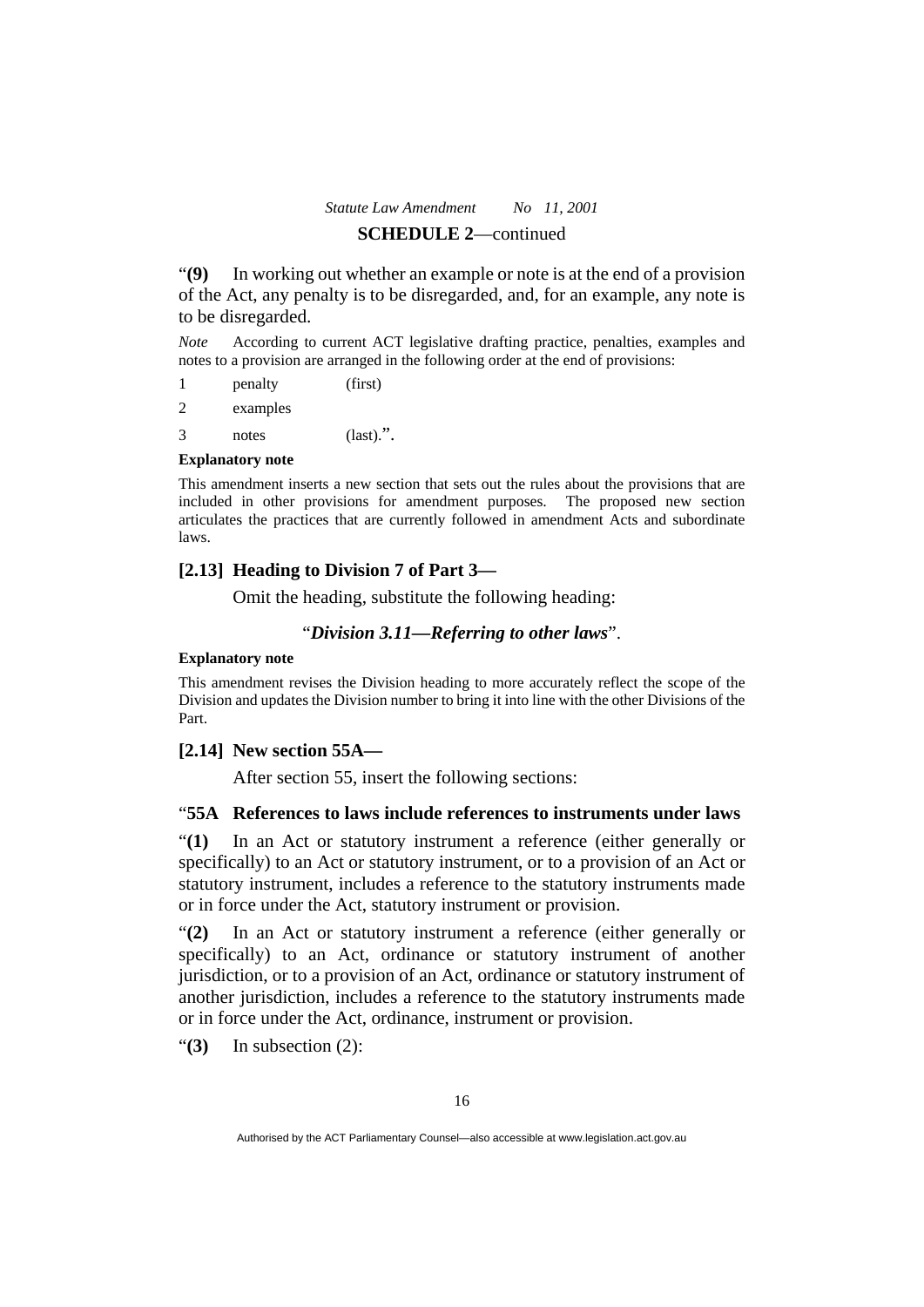- *another jurisdiction* means the Commonwealth, a State or another Territory.
- *statutory instrument* means an instrument (whether of a legislative or administrative nature) made or in force under the Act, ordinance or statutory instrument concerned.

## "**55B References in statutory instruments to** *the Act*

 In a statutory instrument, a reference to *Act* or *the Act*, without mentioning a particular Act, is a reference to the Act under which the instrument is made or in force.

## "**55C References to repealed laws**

"**(1)** If an Act or statutory instrument refers to a law as repealed, the reference is a reference to the law as in force immediately before it was repealed.

*Example* 

A reference to the 'repealed *XYZ Act 2000*' is a reference to the *XYZ Act 2000* immediately before it was repealed.

"**(2)** In this section:

*law* means—

- (a) an Act, subordinate law or statutory instrument; or
- (b) a law of the Commonwealth, a State or another Territory.".

#### **Explanatory note**

This amendment inserts 3 new sections.

Proposed section 55A (1) provides that a reference to an Act or statutory instrument, or to a provision of an Act or statutory instrument, includes a reference to the statutory instruments made or in force under the Act, instrument or provision. Proposed subsection 55A (2) makes similar provision for references to the laws of other jurisdictions. Often different parts of a legislative scheme are found in an Act and the statutory instrument (including regulations and disallowable instruments) made or in force under the Act. The proposed section will facilitate treating the different parts of a legislative scheme as a whole and simplify references to provisions.

Proposed section 55B will remove the need to include a standard definition of *the Act* in all regulations and disallowable instruments.

Proposed section 55C provides a way of referring to repealed laws.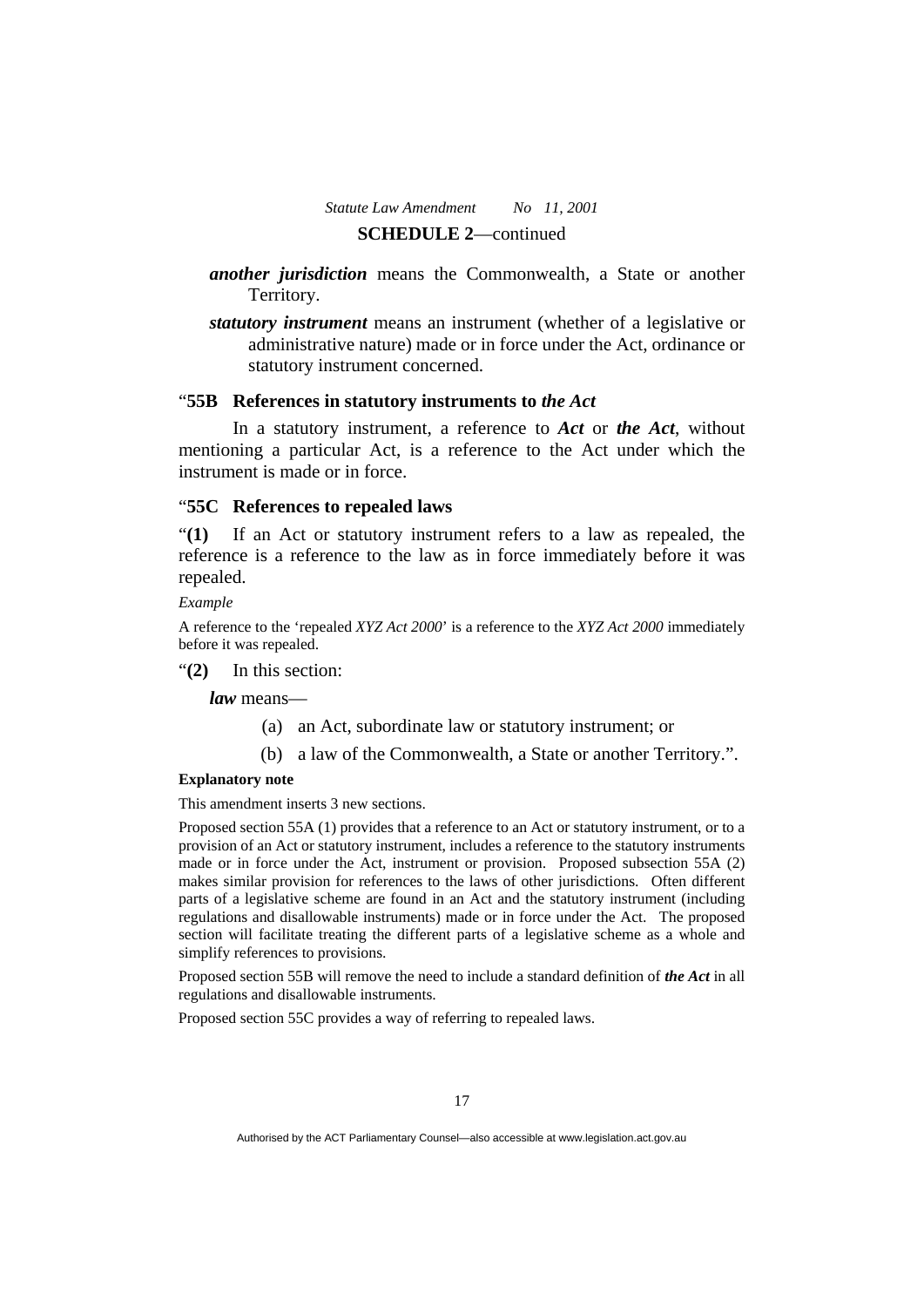#### **[2.15] Dictionary (definition of** *Act***, paragraph (b))—**

Omit "continued", substitute "former".

#### **Explanatory note**

This amendment corrects a reference to a defined term.

## **[2.16] Dictionary (definition of** *body***)—**

Insert the following example:

"6 A corporation sole.".

#### **Explanatory note**

This amendment adds corporation sole as an example of a body.

## **[2.17] Dictionary (definition of** *function***)—**

Omit the definition, substitute the following definition:

"*function* includes authority, duty and power.".

#### **Explanatory note**

This amendment adds 'power' to the definition of function (power is already defined to include authority and function is already defined to include duty).

The revised definition will remove the need to distinguish unnecessarily between functions and powers. A number of recent Acts already include a similar definition. If it is necessary in a particular context to distinguish between functions and powers, this can continue to be done expressly or by otherwise displacing the definition with a contrary intention.

## **[2.18] Dictionary—**

Insert the following definitions:

"*public health officer*—see the *Public Health Act 1997*, dictionary.

- *see*, followed by a reference to, or to a provision of, an Act, statutory instrument or document, when used to define a word, entity or anything else, means the word, entity or thing has the same meaning as it has in the provision, Act, instrument or document, as in force from time to time.
- *Territory owned corporation* means a Territory owned corporation under the *Territory Owned Corporations Act 1990*.".

#### **Explanatory note**

The dictionary contains definitions of officials, things and concepts that are used from time to time in Territory laws. Once a term is defined in the dictionary it applies to all Territory laws and does not need to be repeated in individual laws.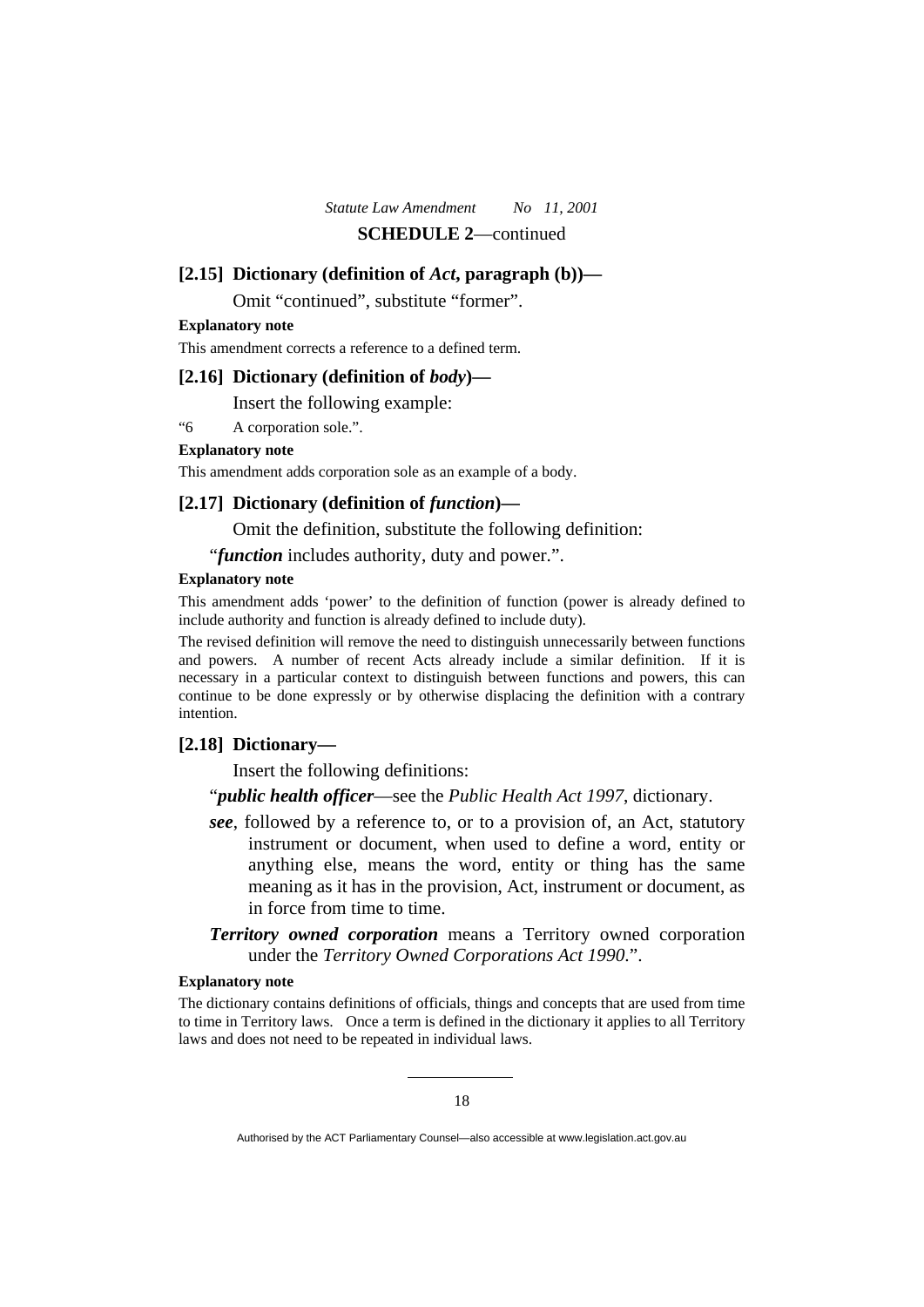## **SCHEDULE 3** (See s 4)

#### TECHNICAL AMENDMENTS

#### *Building Act 1972*

#### **[3.1] Subsection 6 (6)—**

 Omit "*Scaffolding and Lifts Act 1957*", substitute "*Scaffolding and Lifts Act 1912*".

#### **Explanatory note**

This amendment is consequential on the repeal of the *Scaffolding and Lifts Act 1957* in Schedule 5 and the continuation of substantive provisions from that Act in the *Scaffolding and Lifts Act 1912*.

#### *Building Regulations*

### **[3.2] Regulation 1—**

Repeal the regulation, substitute the following regulation:

## "**1 Name of regulations**

These regulations are the *Building Regulations 1972*.".

#### **Explanatory note**

This amendment revises the name of the regulations to bring it into line with current drafting practice.

## **[3.3] Paragraph 15 (1) (e)—**

 Omit "regulations under the *Scaffolding and Lifts Act 1912* of the State of New South Wales in their application in the Territory", substitute "*Scaffolding and Lifts Regulations 1950*".

#### **Explanatory note**

This amendment is consequential on the inclusion of a naming provision in the regulations under the *Scaffolding and Lifts Act 1912* by Subordinate Law 1999 No 19.

## **[3.4] Subsection 15 (3) (definitions of** *chief health officer***,** *fire commissioner* **and** *registrar of liquor licences***)—**

Omit the definitions.

#### **Explanatory note**

This amendment omits definitions that are not necessary because the terms are defined in the dictionary to the *Interpretation Act 1967*.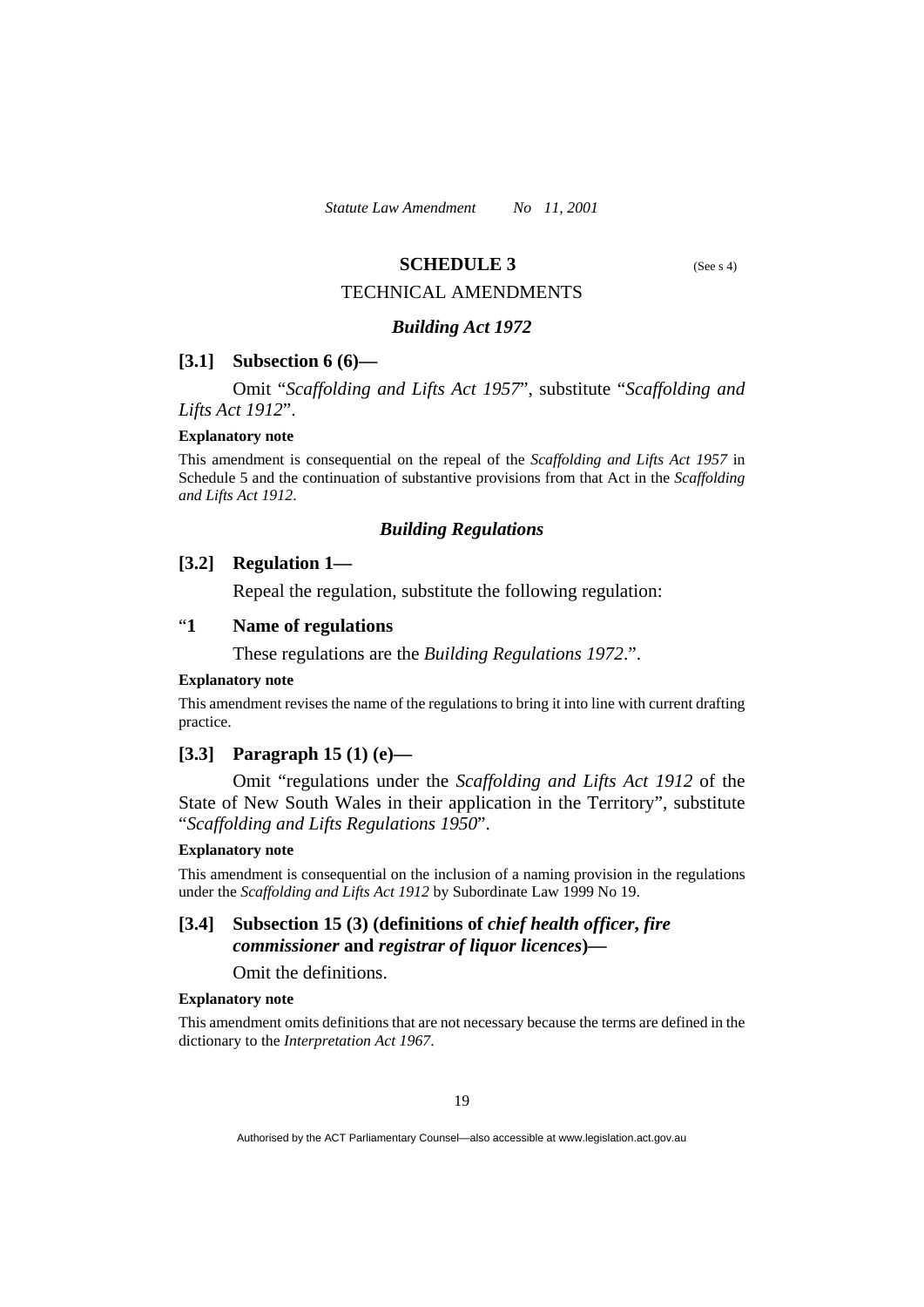## **[3.5] Subsection 15 (3) (definition of** *chief inspector***)—**

Omit the definition, substitute the following definition:

"*chief inspector*—see the *Scaffolding and Lifts Act 1912*, dictionary.".

#### **Explanatory note**

This amendment is consequential on amendments of the *Scaffolding and Lifts Act 1912* in this Schedule.

## **[3.6] Paragraph 17 (c)—**

 Omit "regulations under the *Scaffolding and Lifts Act 1912* of the State of New South Wales in their application in the Territory", substitute "*Scaffolding and Lifts Regulations 1950*".

## **Explanatory note**

This amendment is consequential on the inclusion of a naming provision in the regulations under the *Scaffolding and Lifts Act 1912* by Subordinate Law 1999 No 19.

#### *Dangerous Goods Act 1975*

## **[3.7] Title—**

Repeal the title, substitute the following title:

"An Act relating to explosives and other dangerous substances and articles, and for related purposes".

#### **Explanatory note**

This amendment revises the Act's long title to take account of the current scope of the Act. The amendment is consequential on the repeal of the *Dangerous Goods Act 1984* by this Act. That Act previously applied the *Dangerous Goods Act 1975* (NSW) and the *Dangerous Goods Regulation 1978* (NSW) as laws of the Territory. The NSW Act became an ACT Act under amendments of the *Interpretation Act 1967* made by the *Law Reform (Miscellaneous Provisions) Act 1999*.

## **[3.8] Section 1—**

Repeal the section, substitute the following section:

## "**1 Name of Act**

This Act is the *Dangerous Goods Act 1975*.".

#### **Explanatory note**

This amendment brings the Act's naming provision (short title) into line with current drafting practice.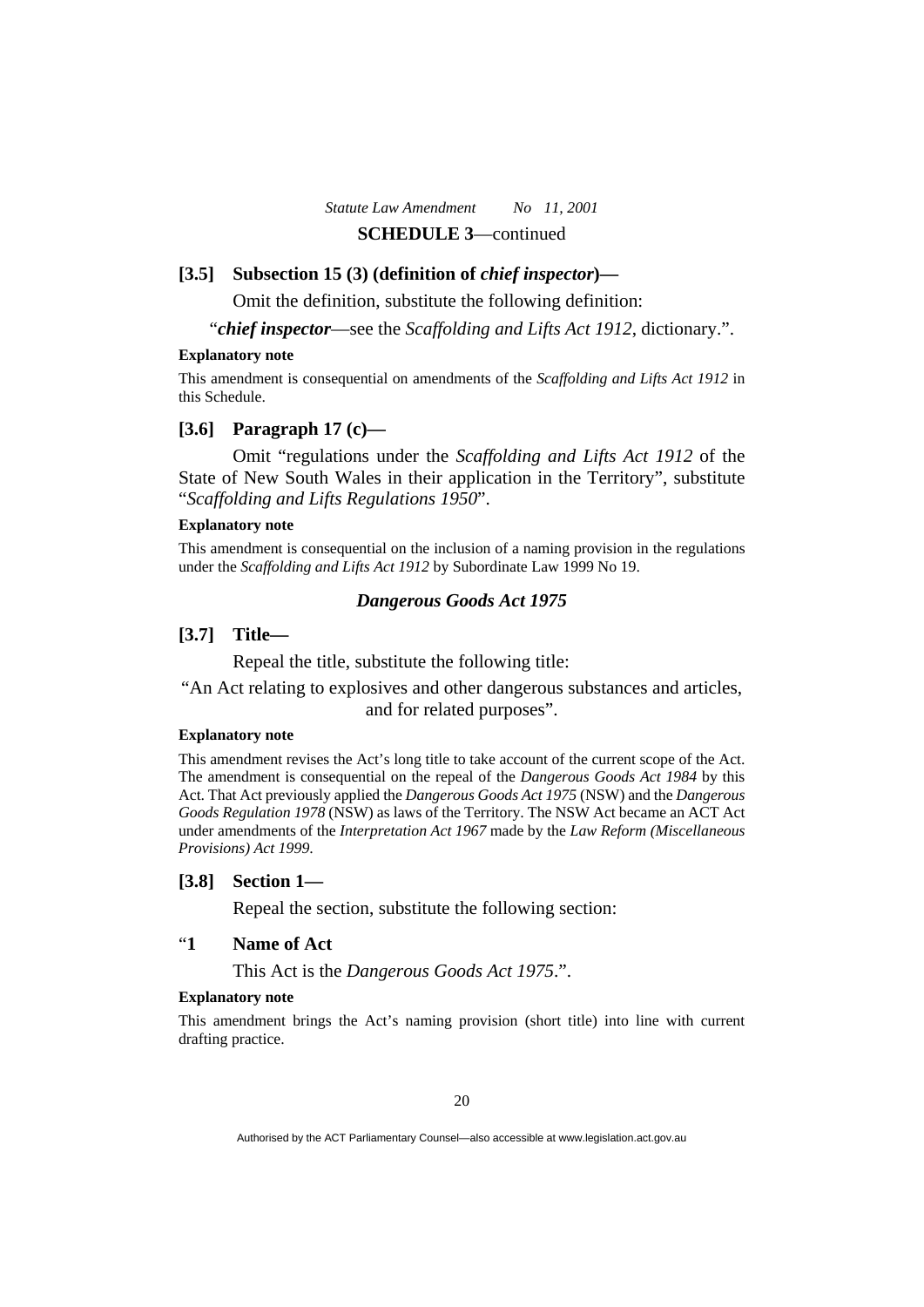## **[3.9] New section 2—**

After section 1 insert the following section:

## "**2 Dictionary**

The dictionary at the end of this Act is part of this Act.

*Note 1* The dictionary at the end of this Act defines certain words and expressions used in this Act, and includes references (*signpost definitions*) to other words and expressions defined elsewhere in this Act.

For example, the signpost definition '*director*—see the Corporations Law (Cwlth), section 9.' means that the expression 'director' is defined in section 9 of the Corporations Law and the definition applies to this Act.

*Note 2* A definition in the dictionary (including a signpost definition) applies to the entire Act unless the definition, or another provision of the Act, provides otherwise or the contrary intention otherwise appears (see *Interpretation Act 1967*, s 11F and s 11G).".

#### **Explanatory note**

This amendment inserts a dictionary provision.

## **[3.10] Section 4 (definitions of** *container***,** *convey***,** *dangerous goods***,**  *explosive***,** *flash point***,** *licence***,** *manufacture***,** *pipeline***,** *premises***,**  *safety cartridges***,** *substance***,** *vehicle* **and** *vessel***)—**

Relocate the definitions to the dictionary.

#### **Explanatory note**

This amendment relocates to the dictionary all relevant definitions from the Act that do not need amendment.

The definition of *commissioner*, *court* and *member of the police force* are no longer needed because of other amendments of the Act.

The definition of *determined fee* is not needed because the term is not used in the Act.

The definition of *regulations* is not needed because the term is defined in the dictionary to the *Interpretation Act 1967*.

The definitions of *analyst*, *chief inspector*, *identity card*, *inspector* and *sell* have replacement definitions in the dictionary inserted by this Act.

## **[3.11] Remainder of section 4—**

Repeal the remainder of the section.

#### **Explanatory note**

This amendment is consequential on the previous amendment.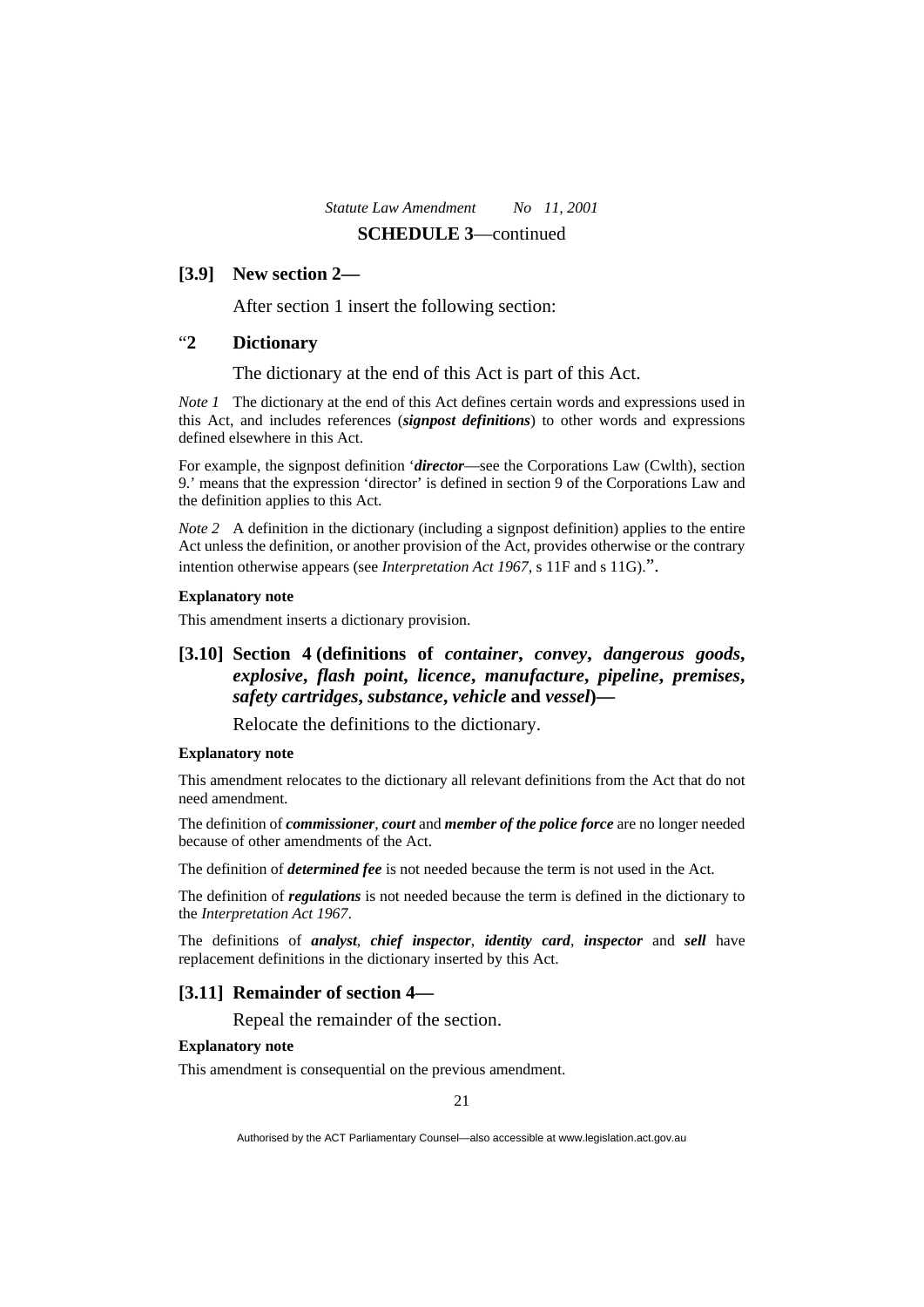## **[3.12] Section 5—**

Repeal the section, substitute the following section:

## "**3 Application and relationship of Act to other laws**

"**(1)** This Act is additional to any other law about dangerous goods in force in the Territory.

"**(2)** If a provision of any other Territory law is inconsistent with a provision of this Act, the provision of this Act prevails to the extent of the inconsistency.

"**(3)** However, if a provision of an overriding law is inconsistent with a provision of this Act, the provision of the overriding law prevails to the extent of the inconsistency.

"**(4)** This Act does not apply to a member of the Defence Force acting in the course of his or her duties as a member.

- "**(5)** This Act does not apply to the transport of dangerous goods by road.
- "**(6)** In subsection (5):

*dangerous goods* does not include a substance or article declared by the regulations to be a dangerous good to which this definition applies.

*transport*, in relation to dangerous goods, includes—

- (a) the packing, loading and unloading of the goods, and the transfer of the goods to or from a vehicle, for the purpose of their transport; and
- (b) the marking of packages and unit loads containing dangerous goods, and the placarding of containers and vehicles in which dangerous goods are transported; and
- (c) other matters incidental to their transport.
- "**(7)** In this section:

*overriding law* means—

- (a) the *Occupational Health and Safety Act 1989*; or
- (b) the *Occupational Health and Safety Regulations 1991*; or
- (c) the *Scaffolding and Lifts Act 1912*; or
- (d) the *Scaffolding and Lifts Regulations 1950*.".

**Explanatory note** 

Authorised by the ACT Parliamentary Counsel—also accessible at www.legislation.act.gov.au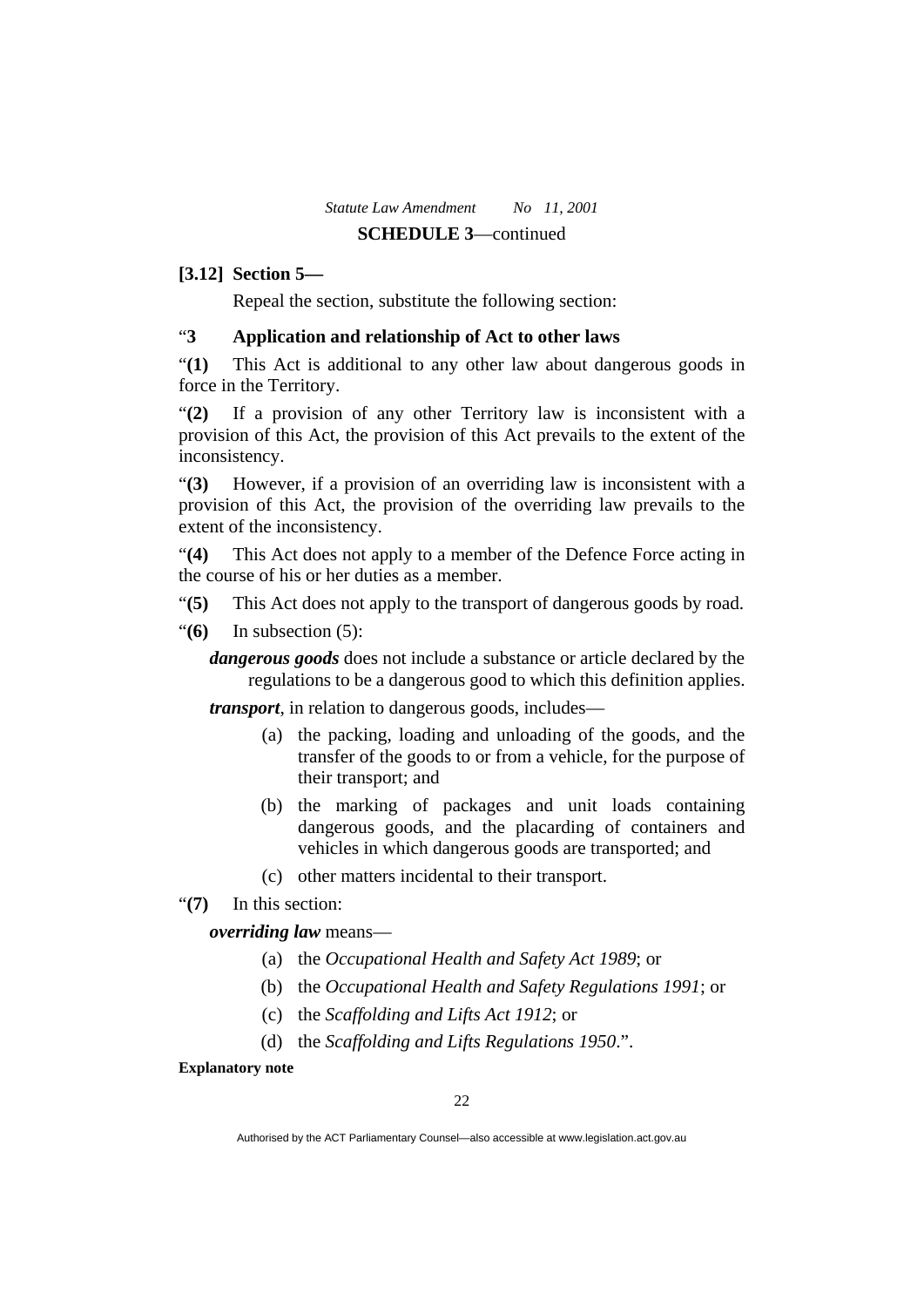This amendment remakes the section to remove redundant and NSW specific provisions and to include provisions to continue the effect of section 4 of the *Dangerous Goods Act 1984*. That Act is repealed by this Act.

In remaking the section, the section has been revised to make it clear that the *Occupational Health and Safety Act 1989* and the *Occupational Health and Safety Regulations 1991* prevail over the *Dangerous Goods Act 1975* and the *Dangerous Goods Regulations 1978* to the extent of any inconsistency.

## **[3.13] New Part 2—**

After Part 1 insert the following Part:

## "**PART 2—ADMINISTRATION**

## "**4 Chief inspector**

"**(1)** There is a Chief Inspector of Dangerous Goods.

"**(2)** The chief executive must establish an office in the public service the duties of which include exercising the functions of chief inspector.

"**(3)** The public servant for the time being performing the duties of the public service office mentioned in subsection (2) is the chief inspector.

## "**5 Inspectors**

"**(1)** The chief executive must establish 1 or more offices in the public service the duties of which include exercising the functions of an inspector.

"**(2)** A public servant for the time being performing the duties of a public service office mentioned in subsection (1) is an inspector.

"**(3)** The chief inspector is also an inspector.

## "**6 Analysts**

"**(1)** The chief executive may establish 1 or more offices in the public service the duties of which include exercising the functions of an analyst.

"**(2)** A public servant for the time being performing the duties of a public service office mentioned in subsection (1) is an analyst.

## "**7 Delegation by chief inspector**

 The chief inspector may, in writing, delegate all or any of the functions of the chief inspector to an inspector.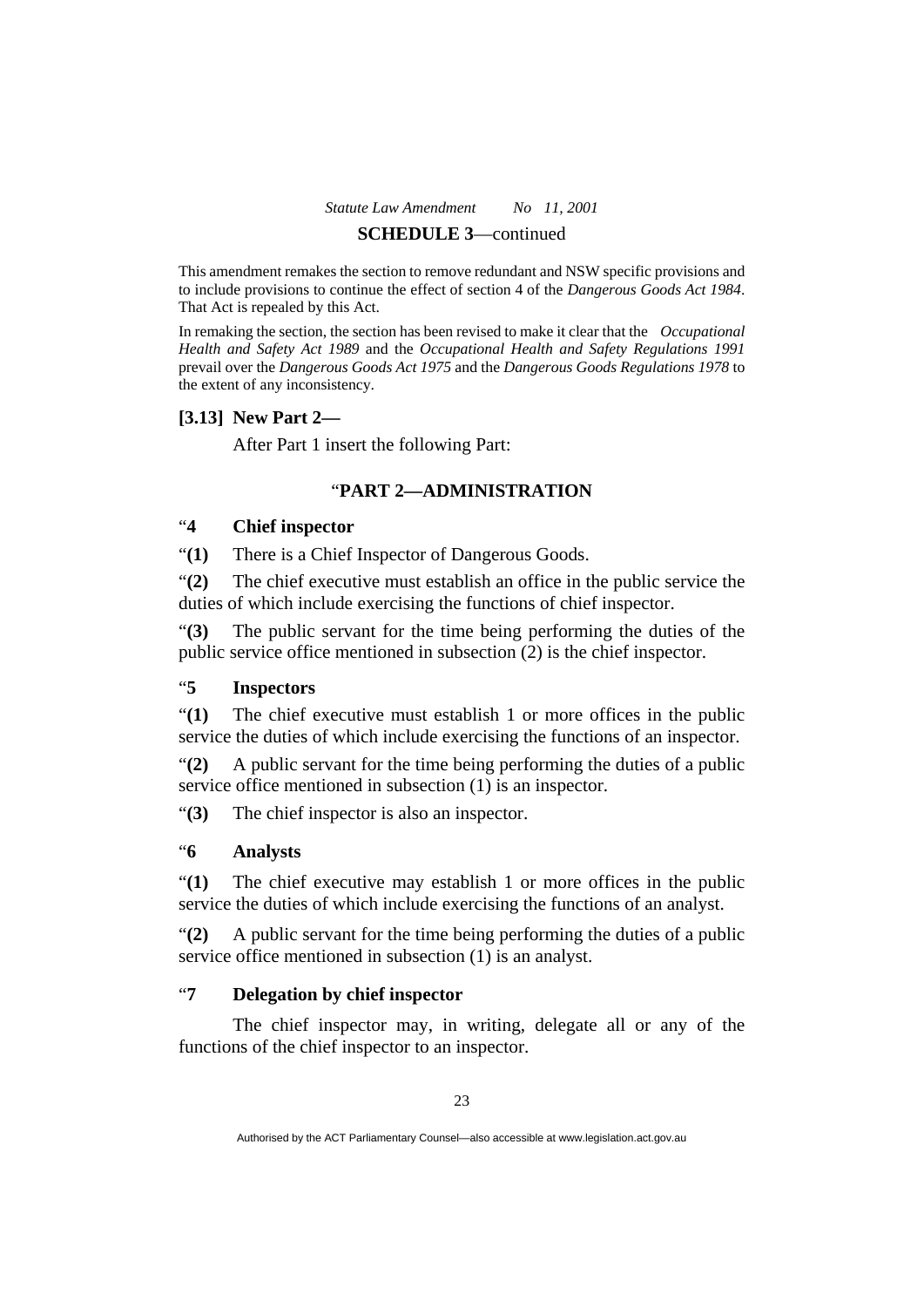## "**7A Identity cards**

"**(1)** The chief executive must issue an inspector with an identity card that shows—

- (a) a recent photograph of the person; and
- (b) the name of the person.

"**(2)** A person who ceases to be an inspector must return his or her identity card to the chief executive as soon as practicable, but within 7 days, after ceasing to be an inspector.

Maximum penalty (subsection  $(2)$ ): 1 penalty unit.".

## **Explanatory note**

This amendment inserts a provision for the appointment of analysts and continues the effect of sections 6 to 8A of the *Dangerous Goods Act 1984*. That Act is repealed by this Act.

## **[3.14] Subsection 8 (1A)—**

Omit "he", substitute "the chief inspector".

## **Explanatory note**

This amendment removes gender-specific language.

## **[3.15] Subsection 9 (1)—**

Insert the following penalty at the foot of the subsection:

"Maximum penalty: 50 penalty units, imprisonment for 6 months or both.".

## **Explanatory note**

This amendment inserts a penalty into a subsection that contains an offence in accordance with current drafting practice.

## **[3.16] Subsections 9 (2) and (3)—**

Omit the subsections, substitute the following subsections:

"**(2)** The owner of dangerous goods kept in contravention of subsection (1) also commits an offence unless the owner satisfies the court that the goods were kept in contravention of subsection (1) without the owner's knowledge.

Maximum penalty: 50 penalty units, imprisonment for 6 months or both.

"**(3)** The occupier of the place where dangerous goods are kept in contravention of subsection (1) also commits an offence unless the occupier

Authorised by the ACT Parliamentary Counsel—also accessible at www.legislation.act.gov.au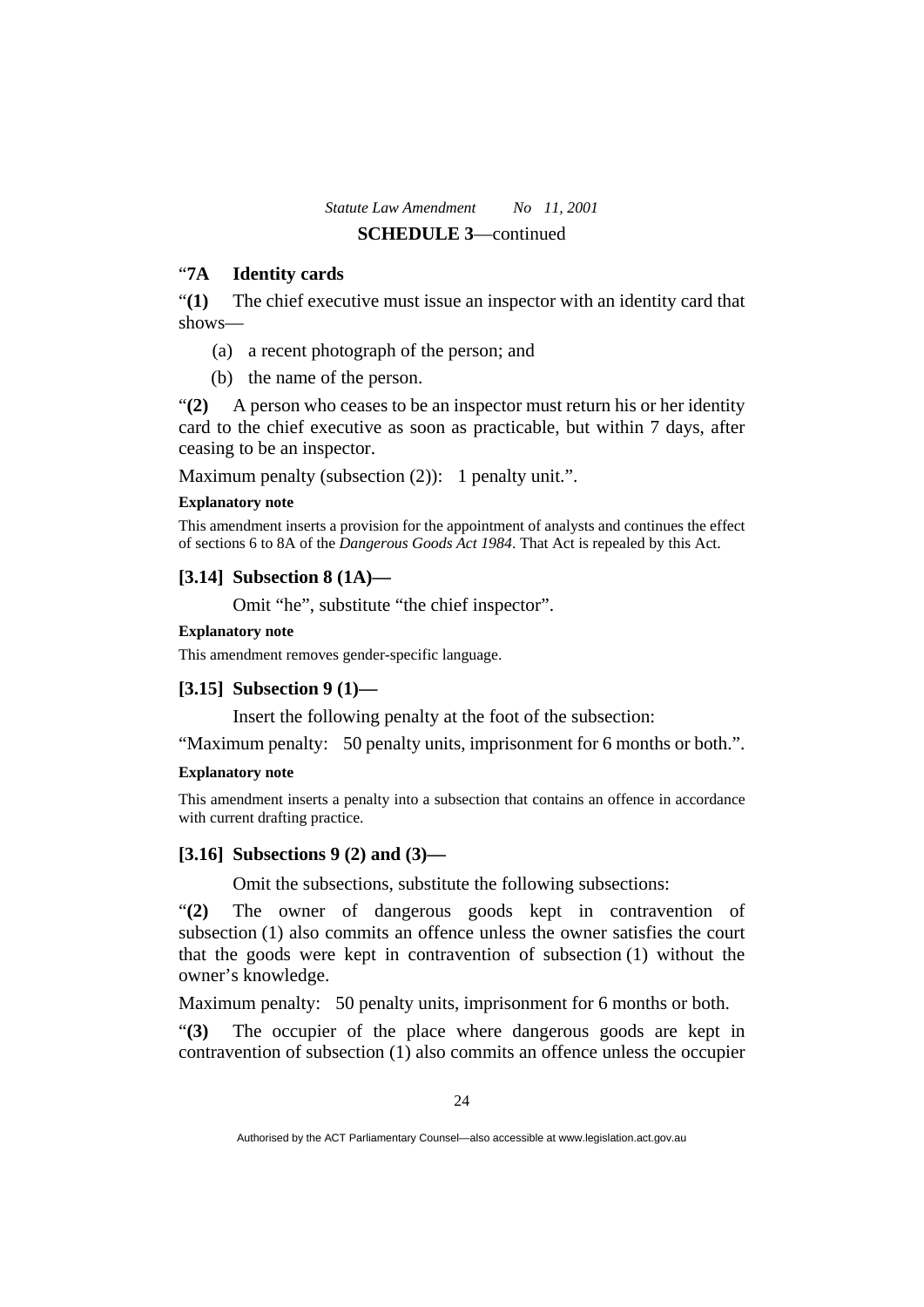satisfies the court that the goods were kept in contravention of subsection (1) without the occupier's knowledge.

Maximum penalty: 50 penalty units, imprisonment for 6 months or both.".

#### **Explanatory note**

This amendment brings offence provisions more into line with current drafting practice.

## **[3.17] Subsection 9 (4)—**

 Omit "under this section if he", substitute "against this section if the person".

#### **Explanatory note**

This amendment removes gender-specific language and brings other language into line with current drafting practice.

## **[3.18] Subsection 10 (1A)—**

Omit "he", substitute "the chief inspector".

## **Explanatory note**

This amendment removes gender-specific language.

## **[3.19] Paragraph 10 (2) (b) and (c)—**

Omit "he" substitute "the person".

## **Explanatory note**

This amendment remove gender-specific language.

## **[3.20] Paragraph 10 (3) (b) and (c)—**

After "his" insert "or her".

## **Explanatory note**

This amendment remove gender-specific language.

## **[3.21] Section 11—**

Omit "he", substitute "the person".

## **Explanatory note**

This amendment removes gender-specific language.

## **[3.22] Section 11 (penalty)—**

Omit the penalty, substitute the following penalty:

"Maximum penalty: 50 penalty units.".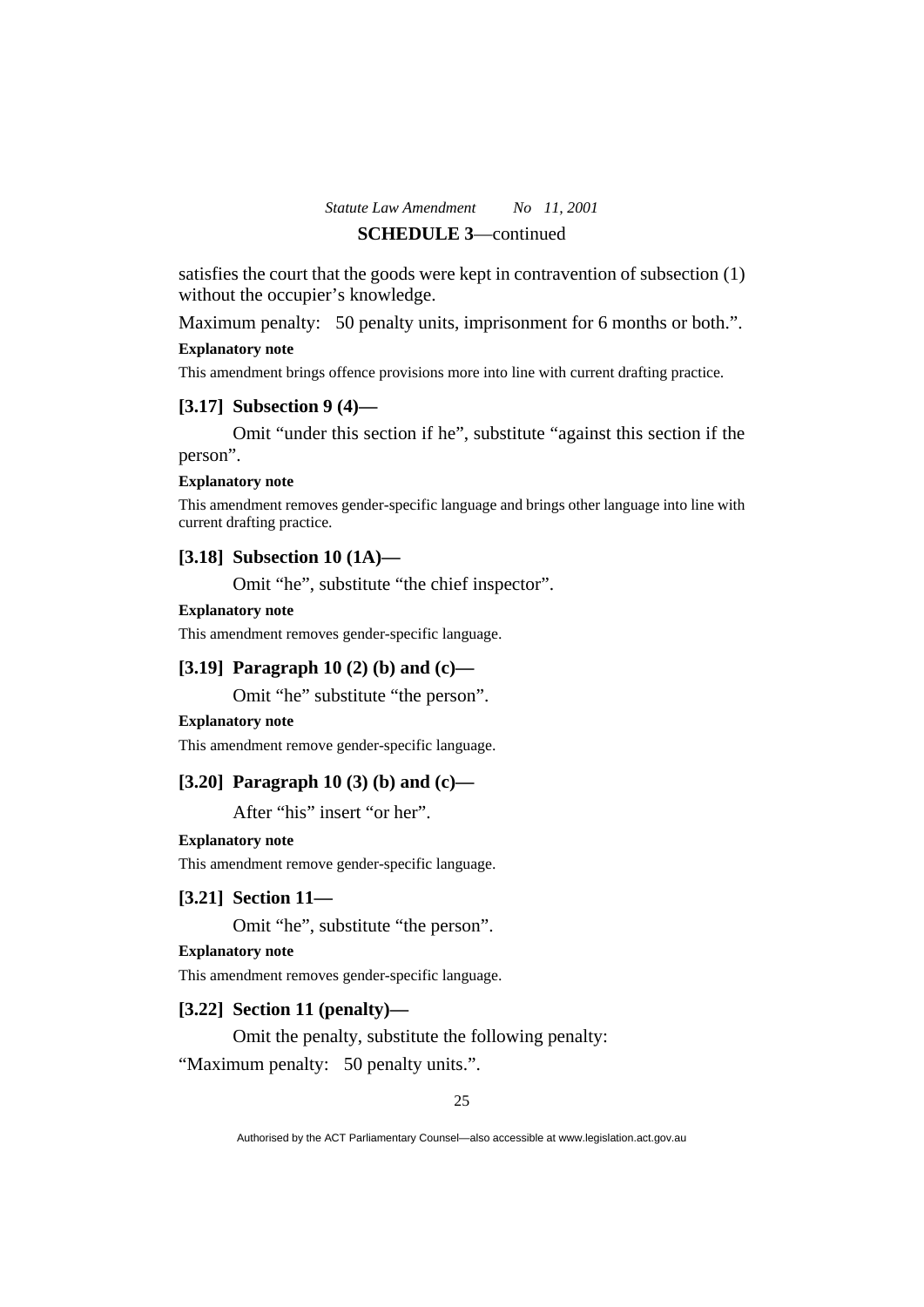#### **Explanatory note**

This amendment revises a penalty to bring it into line with current drafting practice.

## **[3.23] Subsection 12 (1) (penalty)—**

Omit the penalty, substitute the following penalty:

"Maximum penalty: 50 penalty units.".

#### **Explanatory note**

This amendment revises a penalty to bring it into line with current drafting practice.

## **[3.24] Subsection 12 (2) (penalty)—**

Omit the penalty, substitute the following penalty:

"Maximum penalty: 100 penalty units.".

#### **Explanatory note**

This amendment revises a penalty to bring it into line with current drafting practice.

## **[3.25] Section 14 (penalty)—**

Omit the penalty, substitute the following penalty:

"Maximum penalty: 100 penalty units, imprisonment for 1 year or both.".

## **Explanatory note**

This amendment revises a penalty to bring it into line with current drafting practice.

## **[3.26] Subsection 17 (2A)—**

Omit "he", substitute "the chief inspector".

## **Explanatory note**

This amendment removes gender-specific language.

## **[3.27] Paragraph 17 (3) (b)—**

Omit "he", substitute "the person".

## **Explanatory note**

This amendment removes gender-specific language.

## **[3.28] Paragraph 17 (4) (b) and (c)—**

After "his" insert "or her".

#### **Explanatory note**

This amendment remove gender-specific language.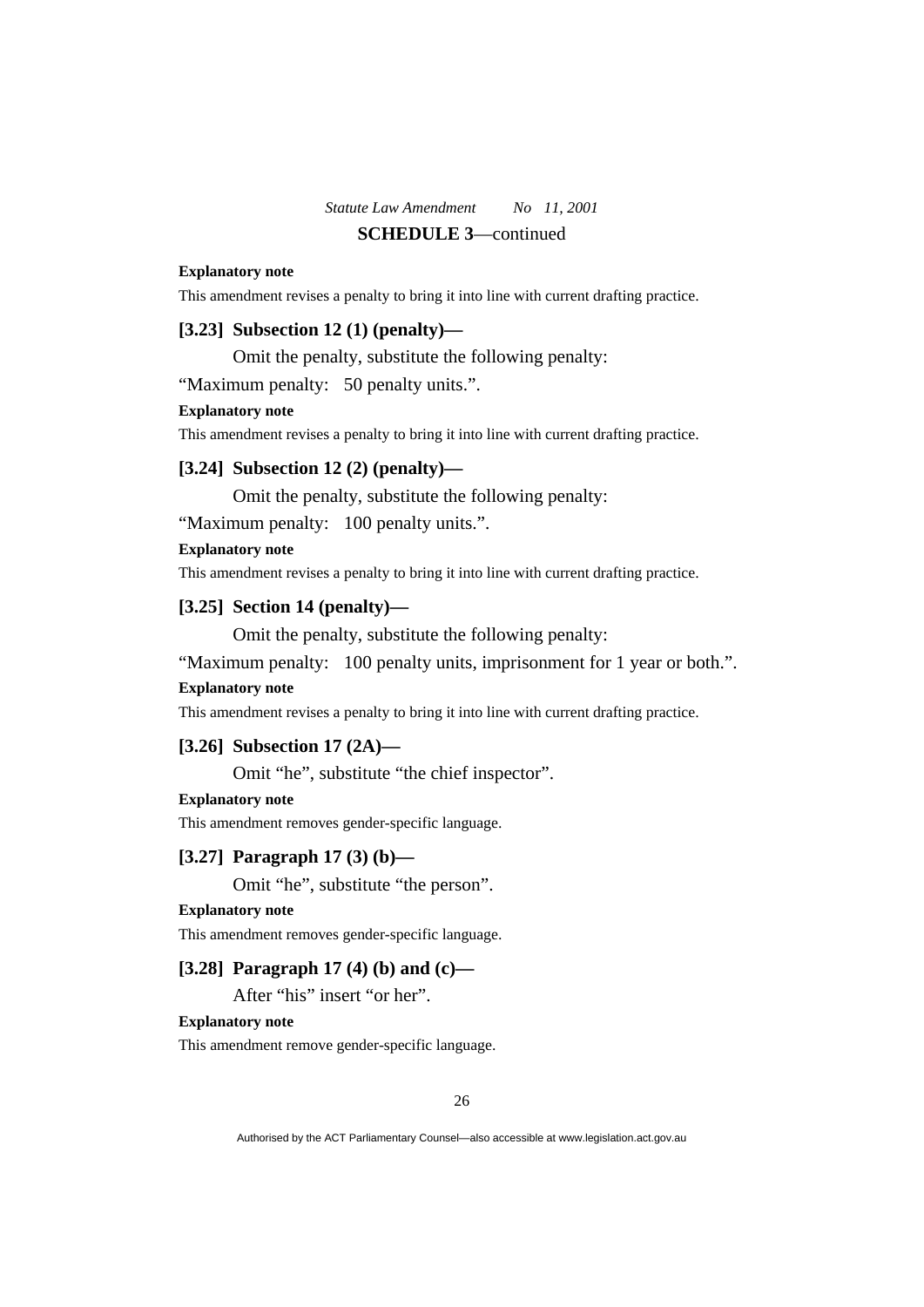## **[3.29] Section 18—**

Omit "he", substitute "the person".

#### **Explanatory note**

This amendment removes gender-specific language.

## **[3.30] Section 18 (penalty)—**

Omit the penalty, substitute the following penalty:

"Maximum penalty: 100 penalty units, imprisonment for 1 year or both.".

## **Explanatory note**

This amendment revises a penalty to bring it into line with current drafting practice.

## **[3.31] Subsection 19 (1A)—**

Omit "he", substitute "the chief inspector".

## **Explanatory note**

This amendment removes gender-specific language.

## **[3.32] Paragraph 19 (2) (b) and (c)—**

Omit "he", substitute "the person".

#### **Explanatory note**

This amendment remove gender-specific language.

## **[3.33] Paragraph 19 (3) (b) and (c)—**

After "his" insert "or her".

## **Explanatory note**

This amendment remove gender-specific language.

## **[3.34] Subsection 20 (1)—**

Omit "he", substitute "the person".

## **Explanatory note**

This amendment removes gender-specific language.

## **[3.35] Subsection 20 (1) (penalty)—**

Omit the penalty, substitute the following penalty:

"Maximum penalty: 100 penalty units, imprisonment for 1 year or both.". **Explanatory note** 

This amendment revises a penalty to bring it into line with current drafting practice.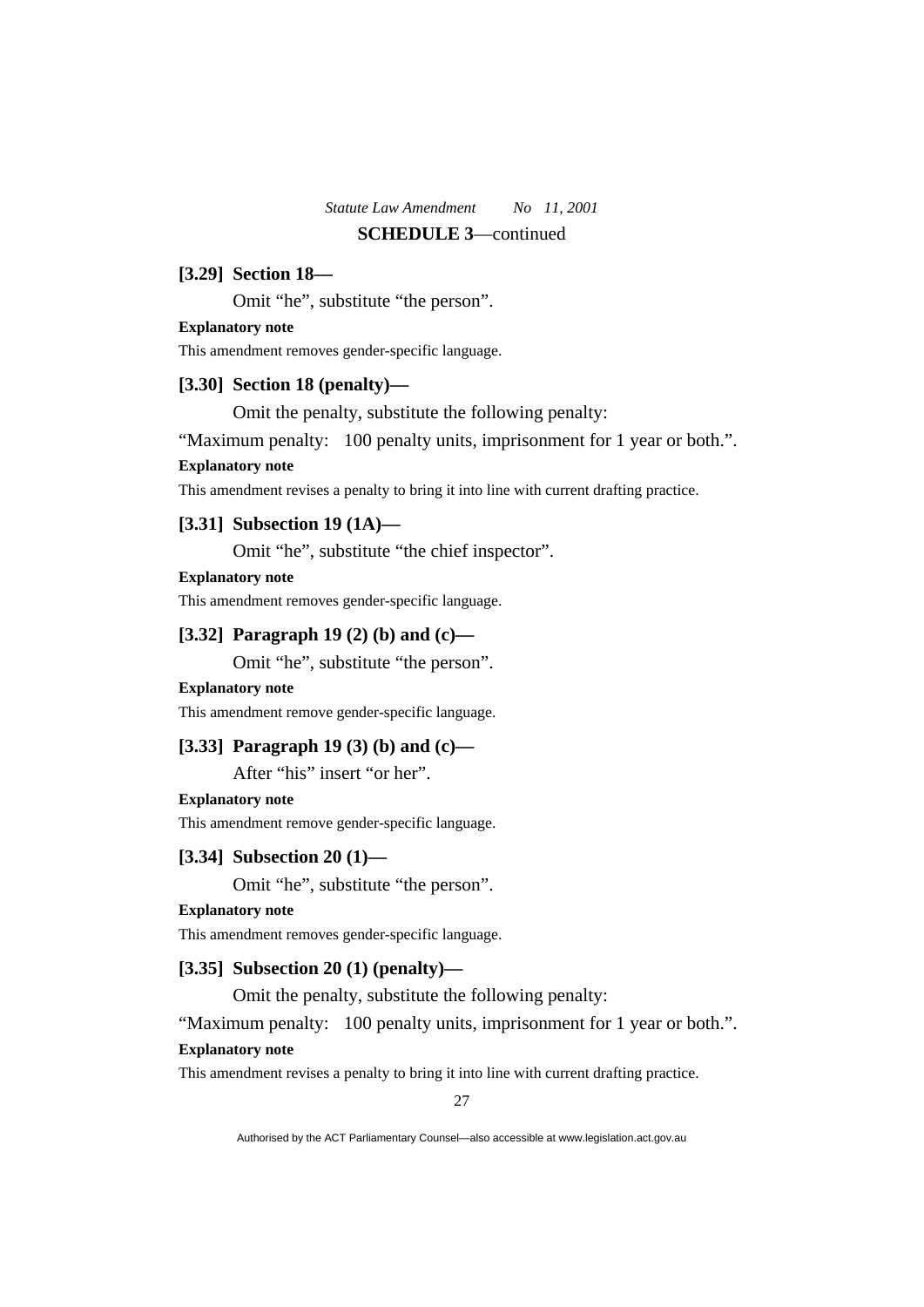## **[3.36] Subsection 20 (2)—**

Omit "he adduces", substitute "the person presents".

#### **Explanatory note**

This amendment removes gender-specific language and brings other language into line with current drafting practice.

## **[3.37] Subsection 21 (1A)—**

Omit "he", substitute "the chief inspector".

#### **Explanatory note**

This amendment removes gender-specific language.

## **[3.38] Paragraph 21 (2) (b)—**

Omit "he", substitute "the person".

## **Explanatory note**

This amendment removes gender-specific language.

## **[3.39] Paragraph 22 (b) and (c)—**

After "his" insert "or her".

#### **Explanatory note**

This amendment remove gender-specific language.

#### **[3.40] Section 23—**

Omit "he", substitute "the person".

#### **Explanatory note**

This amendment removes gender-specific language.

## **[3.41] Section 23 (penalty)—**

Omit the penalty, substitute the following penalty:

"Maximum penalty: 100 penalty units, imprisonment for 1 year or both.".

#### **Explanatory note**

This amendment revises a penalty to bring it into line with current drafting practice.

## **[3.42] Subsection 24 (1) (penalty)—**

Omit the penalty, substitute the following penalty:

"Maximum penalty: 100 penalty units, imprisonment for 1 year or both.". **Explanatory note**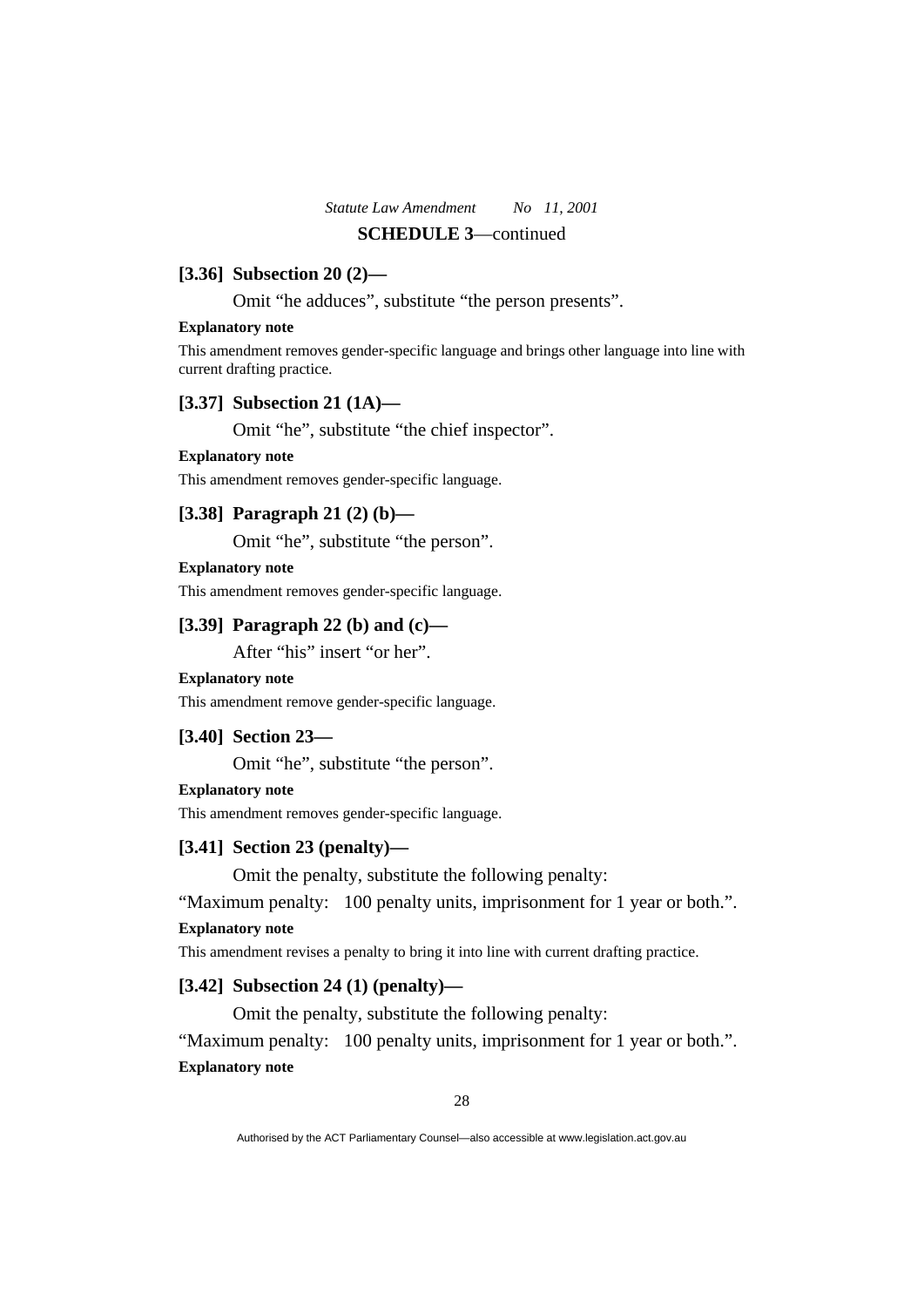This amendment revises a penalty to bring it into line with current drafting practice.

## **[3.43] Subsection 24 (2)—**

 Omit "he adduces evidence that he", substitute "the person presents evidence that the person".

#### **Explanatory note**

This amendment removes gender-specific language and brings other language into line with current drafting practice.

## **[3.44] Paragraph 25 (1) (b)—**

Omit "he,", substitute "the person;".

## **Explanatory note**

This amendment removes gender-specific language.

#### **[3.45] Subsection 25 (1) (penalty)—**

Omit the penalty, substitute the following penalty:

"Maximum penalty: 100 penalty units, imprisonment for 1 year or both.".

## **Explanatory note**

This amendment revises a penalty to bring it into line with current drafting practice.

#### **[3.46] Subsection 25 (2)—**

 Omit "he satisfies the court that he believed on reasonable grounds that the person to whom he supplied the explosive", substitute "the person satisfies the court that the person believed on reasonable grounds that the person to whom the explosive was supplied".

#### **Explanatory note**

This amendment removes gender-specific language.

## **[3.47] Subsection 25 (3)—**

After "his" insert "or her".

## **Explanatory note**

This amendment removes gender-specific language.

## **[3.48] Subsection 26 (1)—**

Omit the subsection, substitute the following subsection: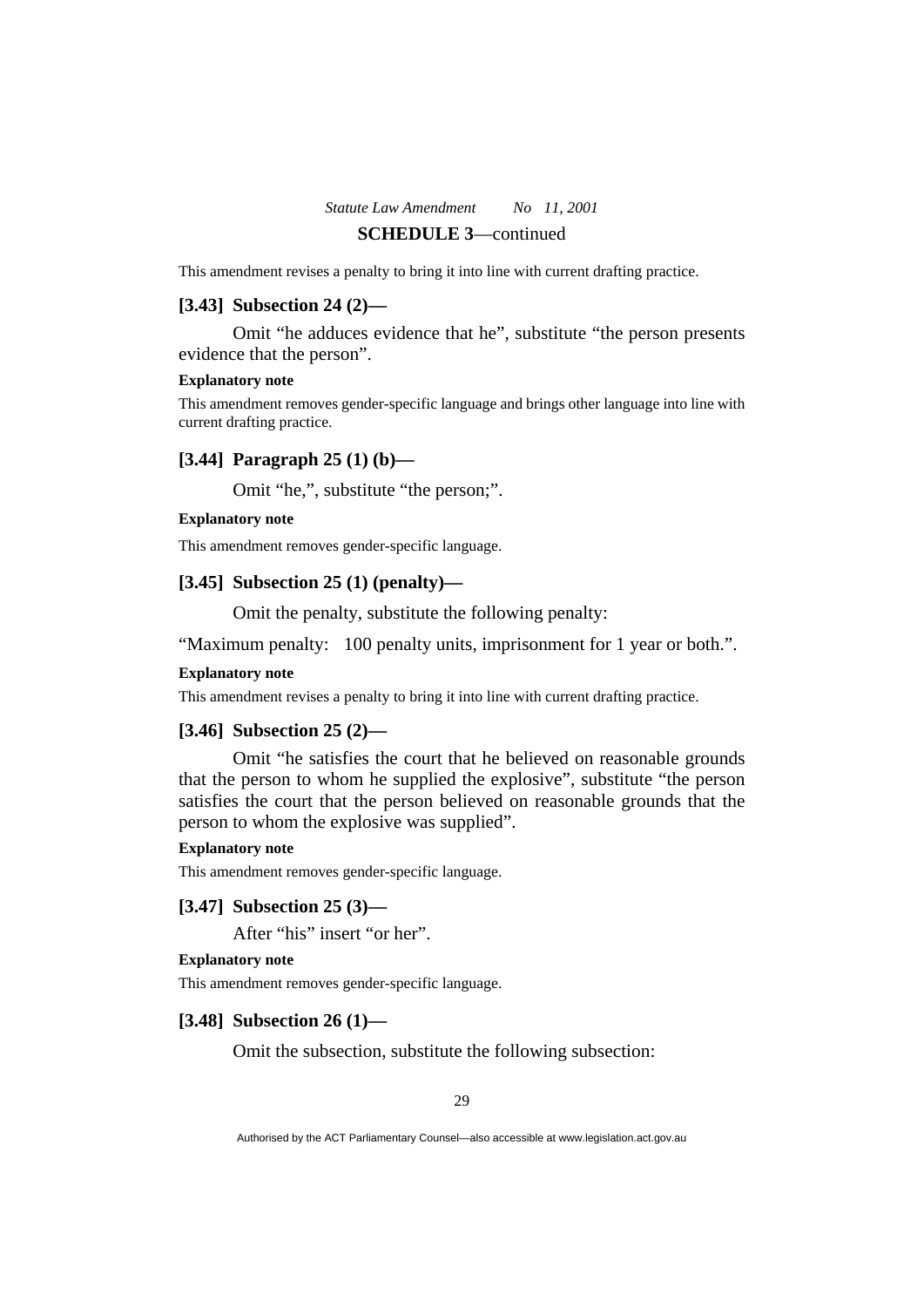#### "**(1)** A person must not possess explosives.

Maximum penalty: 100 penalty units, imprisonment for 1 year or both.

*Note* Subsection 25 (3) provides that a person must not be found guilty of an offence relating to the unauthorised receipt of an explosive under subsection  $25(1)$  and of an offence of having the same explosive in his or her possession, control or custody under this subsection".

#### **Explanatory note**

This amendment substitutes a penalty in current drafting form.

## **[3.49] Subsection 26 (2)—**

 Omit "he adduces evidence, which is not rebutted by the prosecution, that", substitute "the person presents evidence, which is not rebutted by the prosecution, that the person".

## **Explanatory note**

This amendment removes gender-specific language and brings other language into line with current drafting practice.

## **[3.50] Paragraph 26 (2) (a)—**

Omit "he".

**Explanatory note** 

This amendment removes gender-specific language.

## **[3.51] Paragraphs 26 (2) (b) and (c)—**

Renumber as paragraphs 26 (2) (c) and (d).

## **Explanatory note**

This amendment renumbers paragraphs.

## **[3.52] Paragraph 26 (2) (aa)—**

Omit the paragraph, substitute the following paragraph:

"(b) did not know that the explosives were in his or her possession; or".

#### **Explanatory note**

This amendment remakes the paragraph to remove gender-specific language.

## **[3.53] Paragraphs 26 (2) (b) and (c)—**

Omit "he".

**Explanatory note**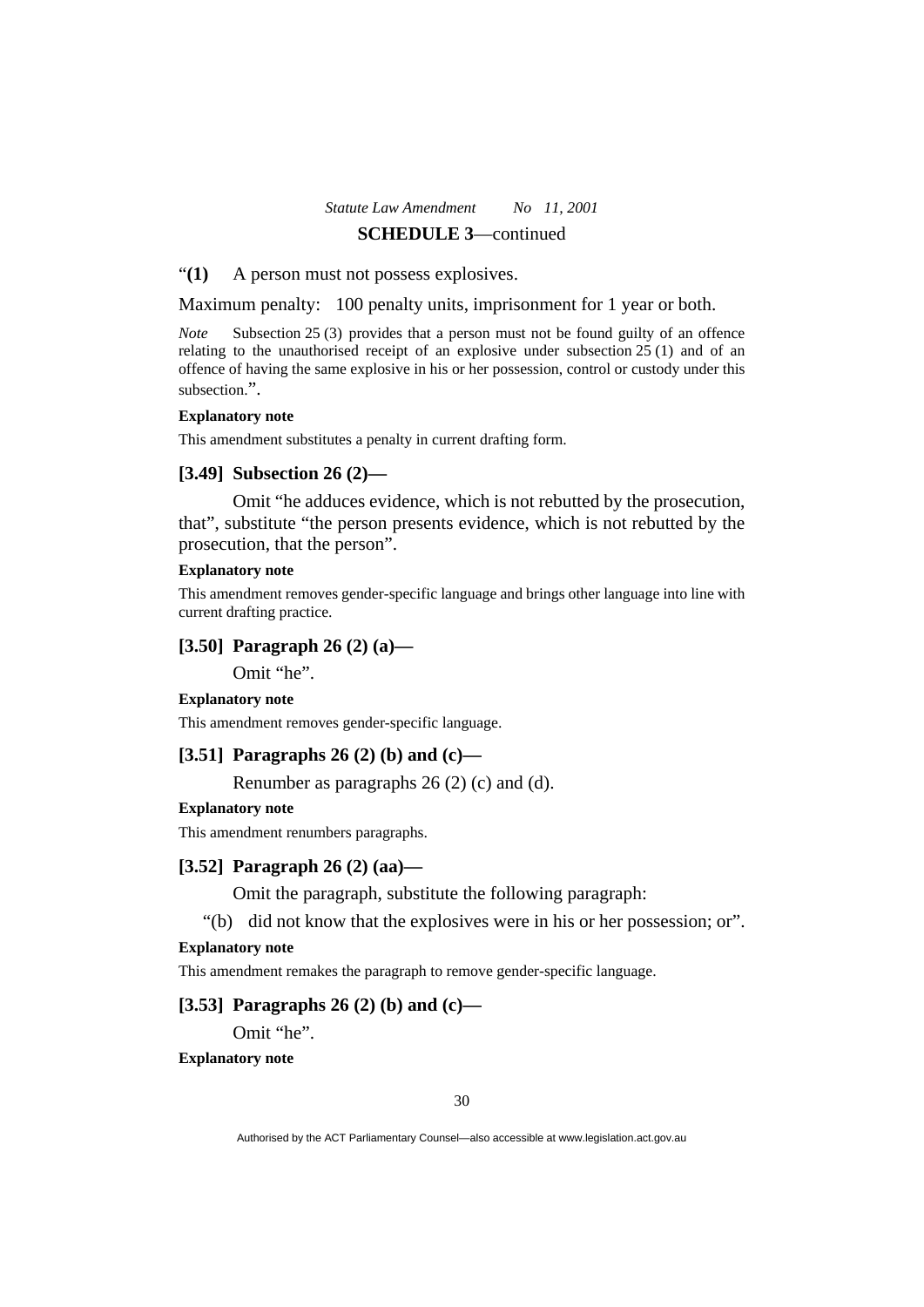This amendment removes gender-specific language.

## **[3.54] Part V—**

Omit the heading.

#### **Explanatory note**

This amendment removes an unnecessary part heading.

## **[3.55] Part V, Division 1—**

Omit the heading, substitute the following heading:

## "**PART 5—LICENCES AND PERMITS**".

#### **Explanatory note**

This amendment converts a division heading into a part heading.

#### **[3.56] Subsection 27 (2)—**

Omit "he is".

## **Explanatory note**

This amendment removes gender-specific language.

## **[3.57] Subsection 28 (1)—**

Omit "or the regulations".

#### **Explanatory note**

This amendment removes redundant words (see *Interpretation Act 1967*, s 55A (as inserted by this Act).

## **[3.58] Subsection 28 (3)—**

Omit "he is".

## **Explanatory note**

This amendment removes gender-specific language.

## **[3.59] Paragraph 28 (3) (a)—**

Omit the paragraph, substitute the following paragraph:

 "(a) the holder of the licence or permit has been convicted or found guilty of an offence against this Act or any other Commonwealth, State or Territory law (including a law of another Territory) about dangerous goods; or".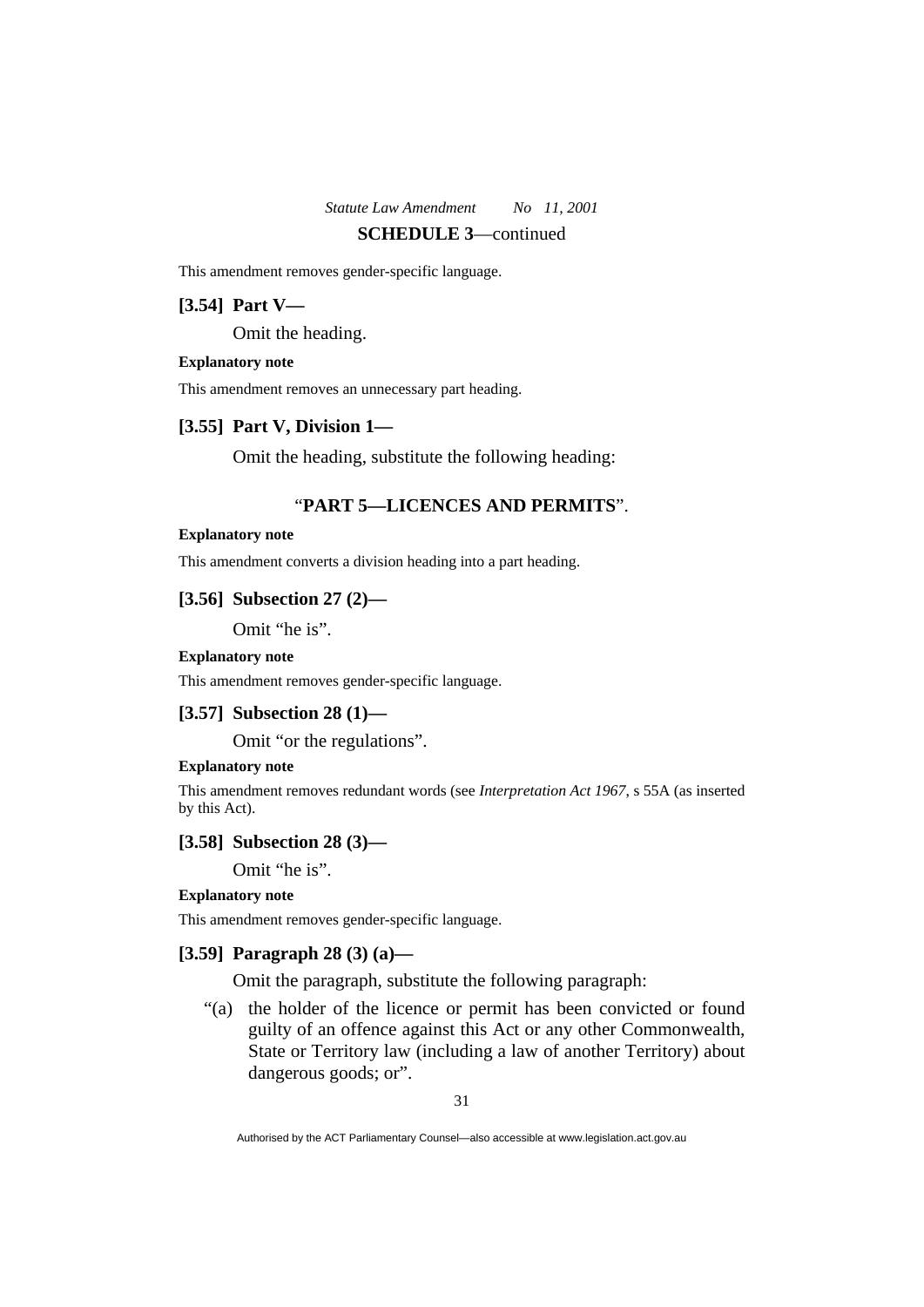#### **Explanatory note**

This amendment remakes a paragraph to remove a redundant reference to 'the regulations' (see *Interpretation Act 1967*, s 55A (as inserted by this Act)) and to make clear that findings of guilty without conviction and that other ACT laws are covered by the paragraph.

#### **[3.60] Section 30—**

Repeal the section, substitute the following section:

#### "**30 Offence to lend or allow other person to use licence or permit**

A person to whom a licence or permit is issued must not—

- (a) lend the licence or permit to anyone else; or
- (b) allow the licence or permit to be used by anyone else for a purpose for which it was issued.

Maximum penalty: 50 penalty units.".

#### **Explanatory note**

This amendment remakes a section to bring it more closely into line with current drafting practice.

## **[3.61] Part V, Division 2—**

Omit the heading, substitute the following heading:

## "**PART 6—ENFORCEMENT**".

#### **Explanatory note**

This amendment converts a division heading into a part heading.

#### **[3.62] Subsection 31 (1)—**

 Omit ", or a member of the police force authorized by the Commissioner for the purpose of this section,", substitute "or a police officer".

#### **Explanatory note**

This amendment substitutes the term 'police officer' (which is defined in the *Interpretation Act 1967*) and leaves the authorisation of police officers to be dealt with administratively.

## **[3.63] Subsection 31 (1)—**

Omit "time—", insert "time do any of the following:".

## **Explanatory note**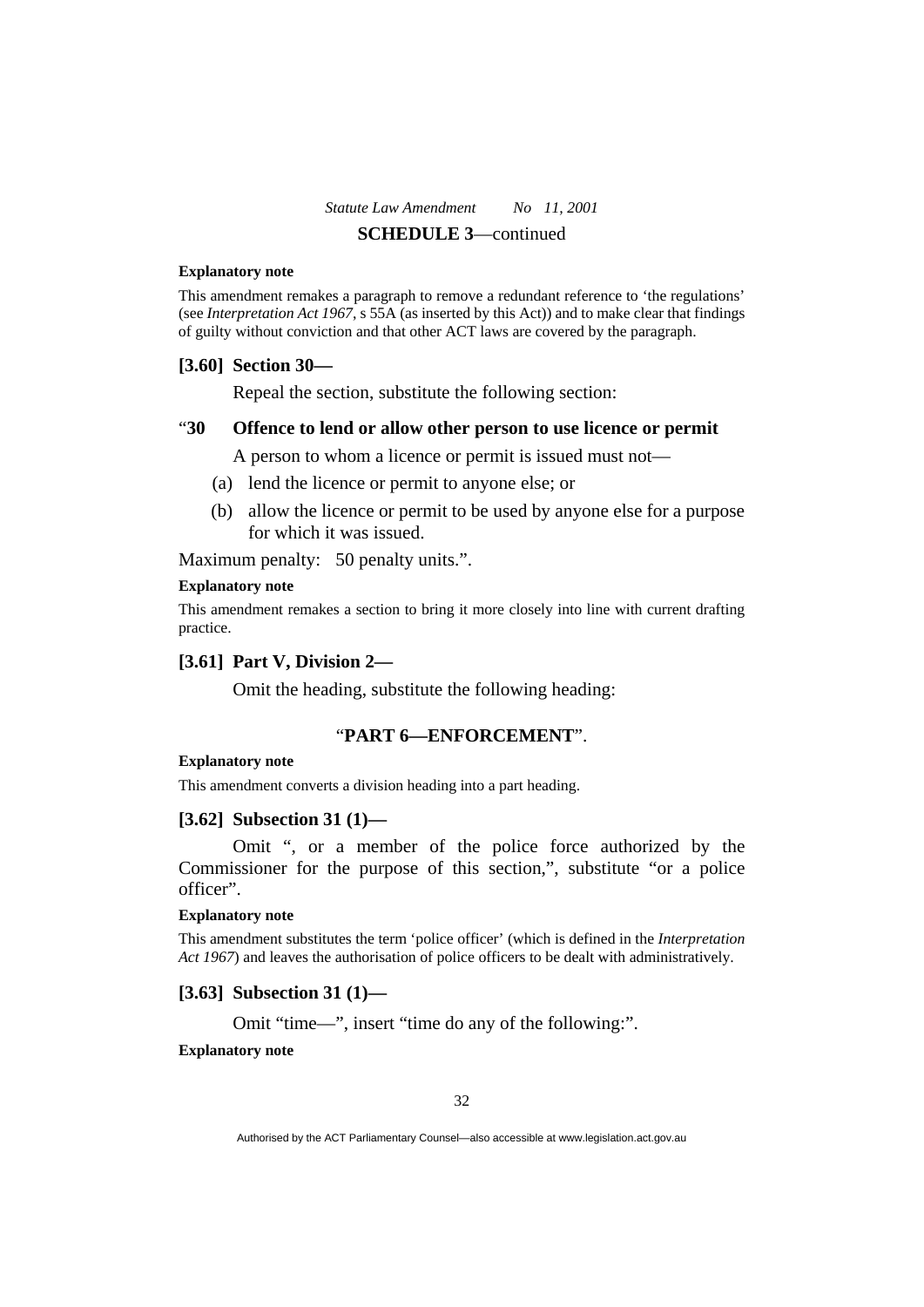This amendment changes the introductory words to make it clear that the inspectors powers include the powers mentioned in all or any of the paragraphs of the subsection.

## **[3.64] Paragraph 31 (1) (a)—**

Omit "he", substitute "the inspector or police officer".

#### **Explanatory note**

This amendment removes gender-specific language.

## **[3.65] Paragraph 31 (1) (b)—**

 Omit "he suspects on reasonable grounds to be dangerous goods or an ingredient thereof or that is dangerous goods and in exercising his", substitute "is a dangerous good or that the inspector or police officer suspects on reasonable grounds is a dangerous good or an ingredient of a dangerous good, and, in exercising his or her".

#### **Explanatory note**

This amendment removes gender-specific language and brings other language into line with drafting practice.

#### **[3.66] Paragraph 31 (1) (c)—**

Omit "he", substitute "the inspector or police officer".

#### **Explanatory note**

This amendment removes gender-specific language.

## **[3.67] Paragraph 31 (1) (c)—**

Omit "or the regulations".

### **Explanatory note**

This amendment removes redundant words (see *Interpretation Act 1967*, s 55A (as inserted by this Act)).

## **[3.68] Paragraph 31 (1) (d)—**

Omit "member of the police force", substitute "police officer".

#### **Explanatory note**

This amendment substitutes the term 'police officer' (which is defined in the *Interpretation Act 1967*).

## **[3.69] Subparagraph 31 (1) (g) (i)—**

Omit "he", substitute "the inspector or police officer".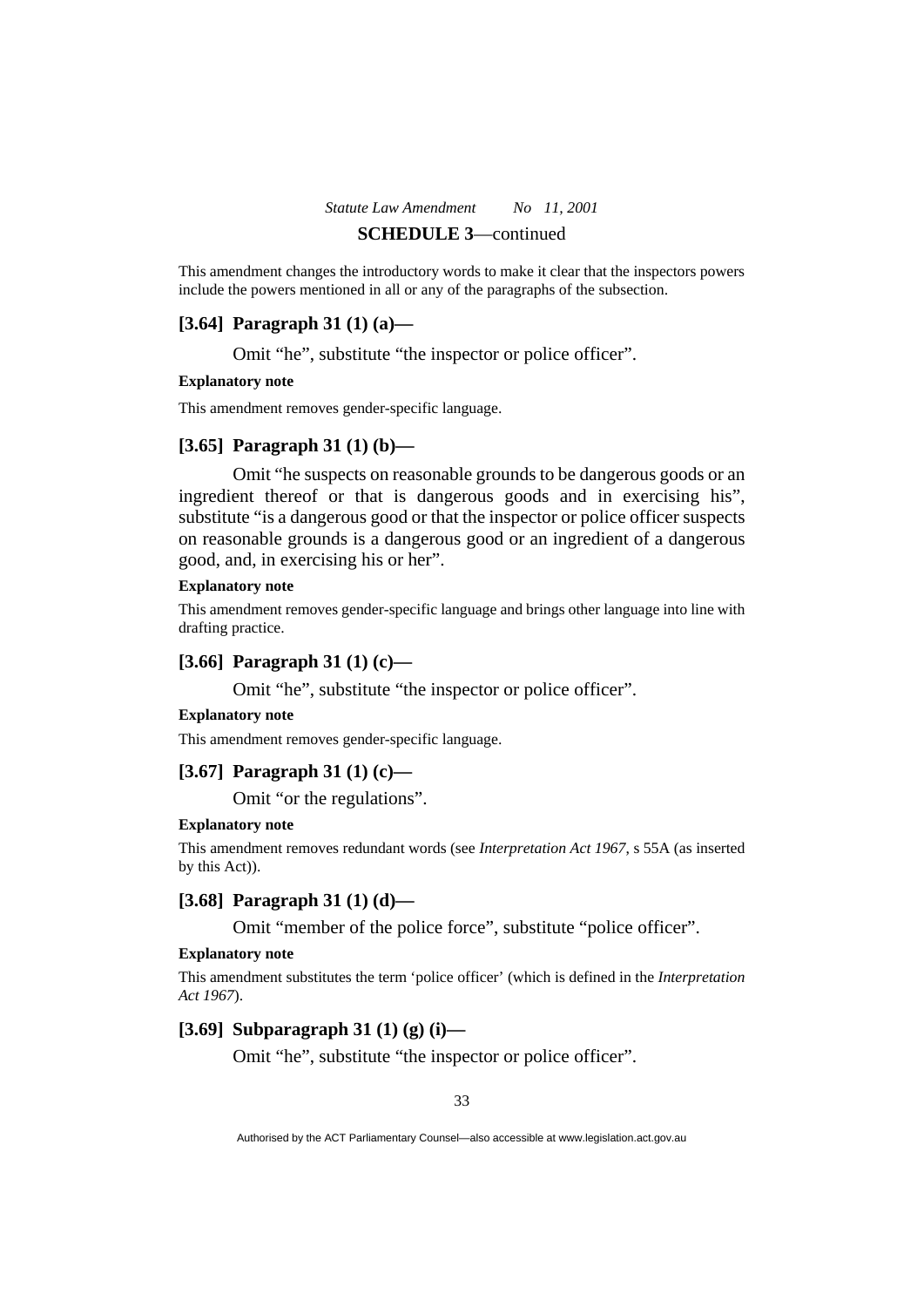#### **Explanatory note**

This amendment removes gender-specific language.

## **[3.70] Subparagraph 31 (1) (g) (ii)—**

Omit "him", substitute "the inspector or police officer".

#### **Explanatory note**

This amendment removes gender-specific language.

## **[3.71] Subparagraph 31 (1) (h)—**

Omit "him", substitute "the inspector or police officer".

#### **Explanatory note**

This amendment removes gender-specific language.

## **[3.72] Paragraph 31 (1) (i)—**

Omit "and the regulations".

## **Explanatory note**

This amendment removes redundant words (see *Interpretation Act 1967*, s 55A (as inserted by this Act)).

## **[3.73] Paragraph 31 (1) (j)—**

Omit "he", substitute "the inspector or police officer".

#### **Explanatory note**

This amendment removes gender-specific language.

## **[3.74] Subsection 31 (2)—**

 Omit "member of the police force believes on reasonable grounds that imminent danger to the public or to any person exists, he shall not enter a dwelling house pursuant to the power granted him", substitute "police officer believes on reasonable grounds there is imminent danger to the public or to anyone, the inspector or police officer must not enter a house under the power given".

#### **Explanatory note**

This amendment substitutes the term 'police officer' (which is defined in the *Interpretation Act 1967*), removes gender-specific language and brings other language into line with current drafting practice.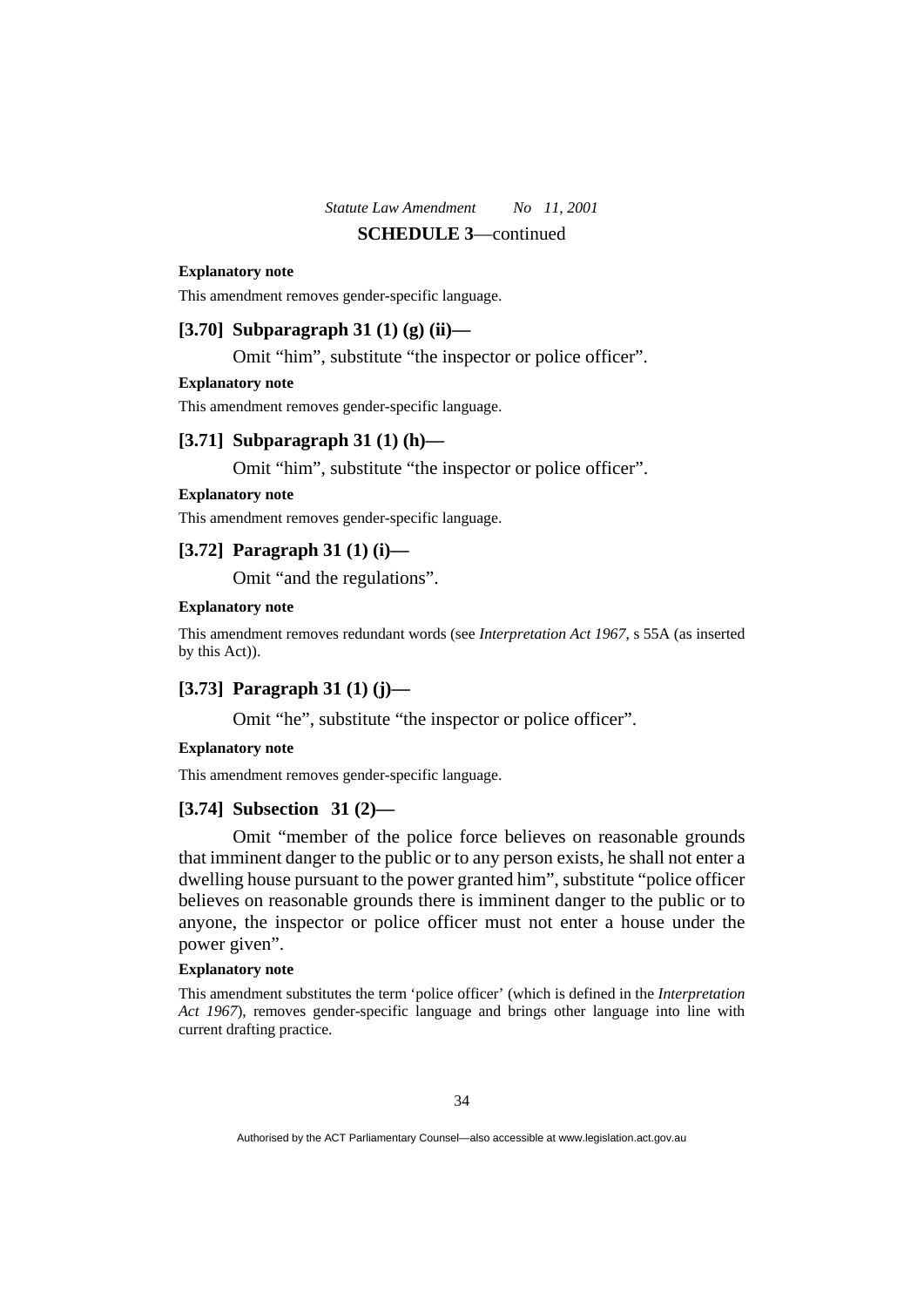### **[3.75] Subsection 31 (3)—**

Omit the subsection, substitute the following subsection:

"**(3)** An inspector or a police officer may take samples of substances or articles under paragraph (1) (b), or remove substances, articles, containers, vehicles or vessels under paragraph (1) (c), that appear to be in someone's custody only if the inspector or police officer gives (or offers to give) the person a receipt.".

#### **Explanatory note**

This amendment revises a subsection to substitute the term 'police officer', removes gender-specific language, removes an unnecessary reference to approved form and bring other language into line with current drafting practice.

### **[3.76] Subsection 31 (6)—**

Omit "he", substitute "the person".

#### **Explanatory note**

This amendment removes gender-specific language.

### **[3.77] Paragraph 32 (1) (a)—**

 Omit "refuse or fail to admit an inspector in the exercise of his", substitute "fail to admit an inspector or police officer in the exercise of his or her".

### **Explanatory note**

This amendment removes the redundant reference to 'refuse' (see *Interpretation Act 1967*, dict, def of *fail*), removes gender-specific language and extends the coverage of the paragraph to police officers. This brings the coverage of the subsection into line with sections 31 and 42.

#### **[3.78] Paragraphs 32 (1) (b) to (e)—**

After "inspector" insert "or a police officer".

### **Explanatory note**

This amendment extends the coverage of the paragraph to police officers (compare s 31 and s 42).

# **[3.79] Subsection 32 (1) (penalty)—**

Omit the penalty, substitute the following penalty:

### "Maximum penalty:

(a) for paragraph (a), (c) or  $(e)$ —50 penalty units; or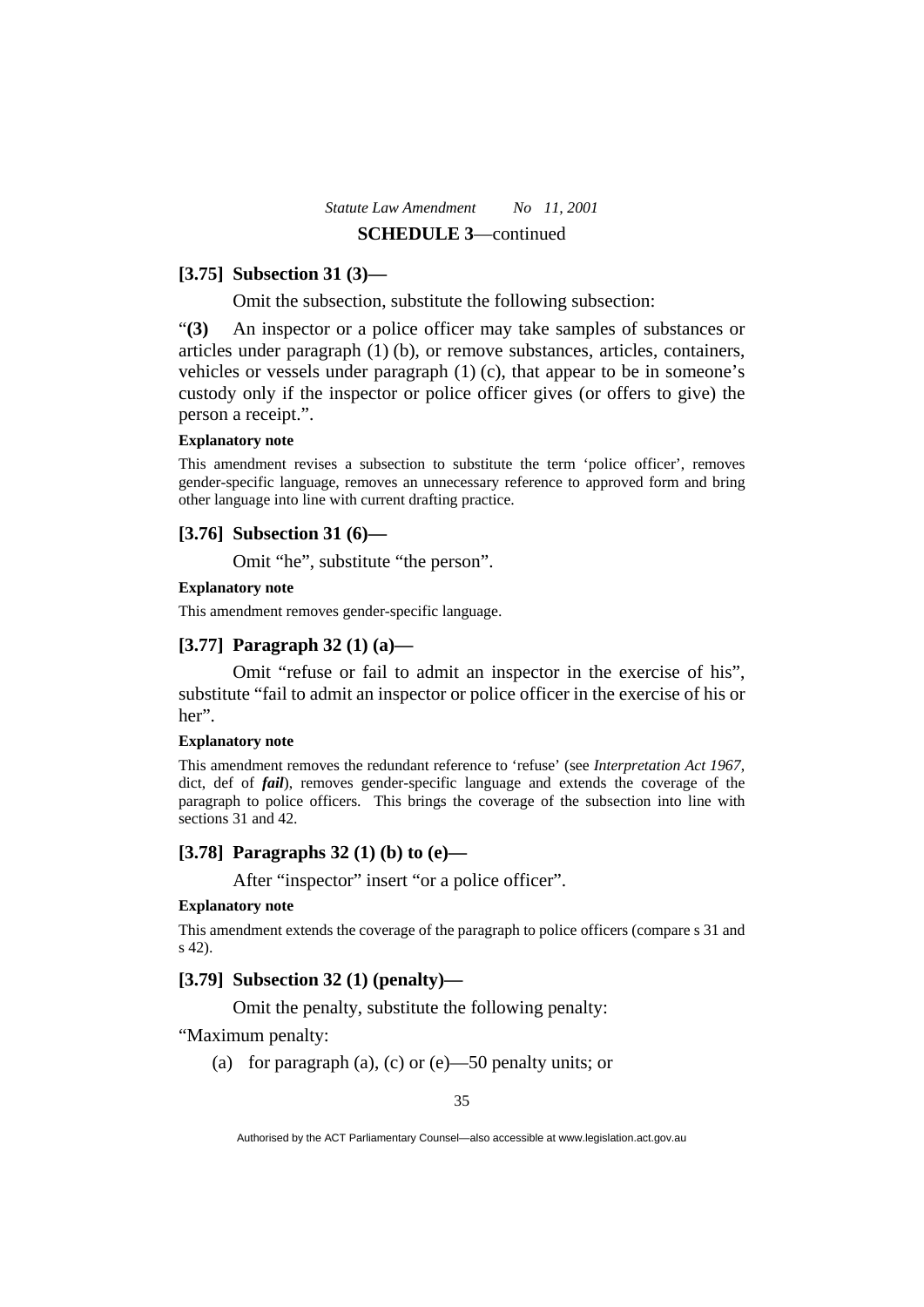(b) for paragraph (b) or (d)—50 penalty units, imprisonment for 6 months or both.".

#### **Explanatory note**

This amendment revises a penalty to bring it into line with current drafting practice.

#### **[3.80] Paragraph 32 (2)—**

Omit "member of the police force", substitute "police officer".

### **Explanatory note**

This amendment substitutes the term 'police officer' (which is defined in the *Interpretation Act 1967*).

### **[3.81] Part V, Division 3—**

Omit the heading.

#### **Explanatory note**

This amendment removes an unnecessary division heading.

### **[3.82] Section 36—**

Repeal the section, substitute the following section:

# "**36 Acts and omissions of representatives**

- "**(1)** In this section:
	- *executive officer*, of a corporation, means a person, by whatever name called and whether or not the person is a director of the corporation, who is concerned with, or takes part in, the corporation's management.

#### *representative* means—

- (a) for a corporation—an executive officer, employee or agent of the corporation; or
- (b) for an individual—an employee or agent of the individual.

*state of mind*, of a person, includes—

- (a) the person's knowledge, intention, opinion, belief or purpose; and
- (b) the person's reasons for the intention, opinion, belief or purpose.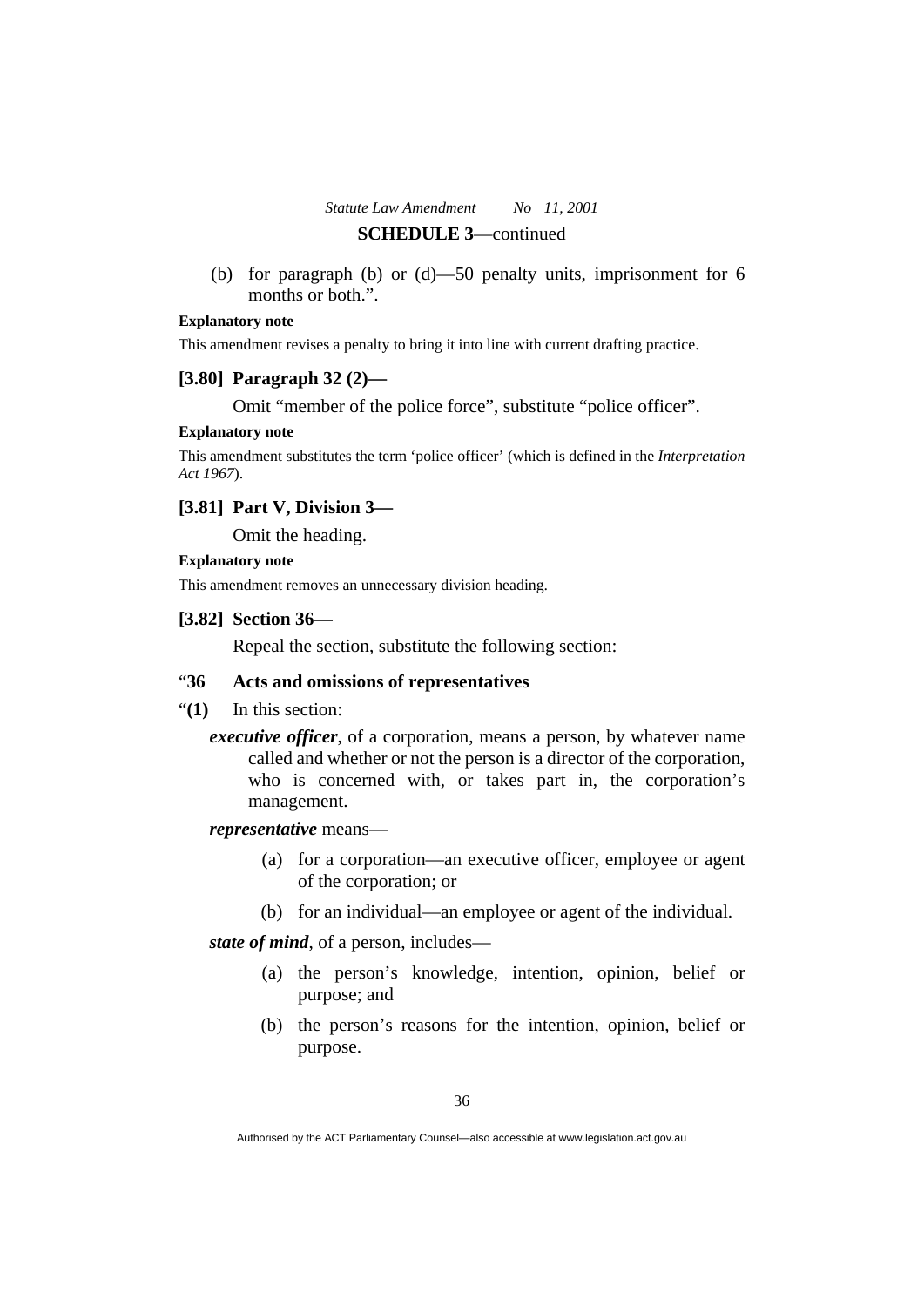"**(2)** This section applies to a prosecution for any offence against this Act.

"**(3)** If it is relevant to prove a person's state of mind about an act or omission, it is enough to show—

- (a) the act was done or omission made by a representative of the person within the scope of the representative's actual or apparent authority; and
- (b) the representative had the state of mind.

"**(4)** An act done or omitted to be done on behalf of a person by a representative of the person within the scope of the representative's actual or apparent authority is taken to have been done or omitted to be done also by the person, unless the person establishes that reasonable precautions were taken and appropriate diligence was exercised to avoid the act or omission.

"**(5)** An individual who is convicted of an offence cannot be punished by imprisonment for the offence if the individual would not have been convicted of the offence without subsection (3) or (4).".

### **Explanatory note**

This amendment replaces a dated NSW provision about liability of employers for acts and omissions of employees with a current provision about acts and omissions of representatives.

#### **[3.83] Subsection 37 (1)—**

After "inspector" insert "or a police officer".

### **Explanatory note**

This amendment extends the coverage of the subsection to police officers (compare s 31 and s 42).

### **[3.84] Subsection 37 (1)—**

Omit "or the regulations".

### **Explanatory note**

This amendment removes redundant words (see *Interpretation Act 1967*, s 55A (as inserted by this Act)).

### **[3.85] Subsection 38 (1)—**

Omit the subsection, substitute the following subsection: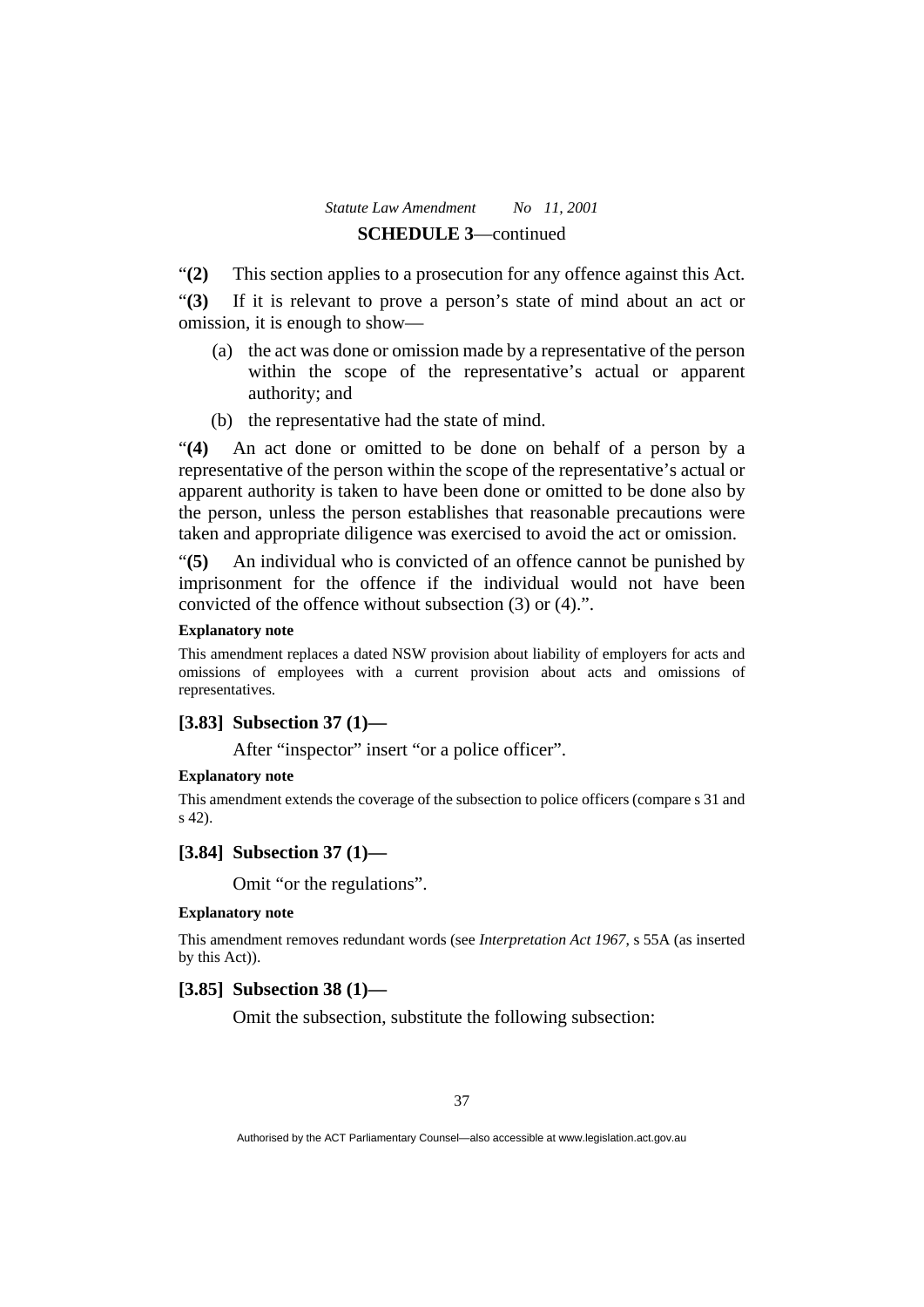"**(1)** If a court convicts a person, or finds a person guilty, of an offence against this Act, in relation to dangerous goods, the court may order the forfeiture of the goods to the Territory.".

#### **Explanatory note**

This amendment remakes the subsection to omit redundant words, clarify the application of the subsection, extend the application of the subsection to findings of guilty and bring the language of the subsection into line with current drafting practice.

#### **[3.86] Subsection 40 (1)—**

Omit "he", substitute "the analyst".

#### **Explanatory note**

This amendment removes gender-specific language.

### **[3.87] Subsection 40 (1)—**

After "his" insert "or her".

#### **Explanatory note**

This amendment removes gender-specific language.

#### **[3.88] Subsections 40 (1) and (2)—**

Omit "or the regulations".

#### **Explanatory note**

This amendment removes redundant words (see *Interpretation Act 1967*, s 55A (as inserted by this Act)).

# **[3.89] Part V, Division 4—**

Omit the heading, substitute the following heading:

### "**PART 7—MISCELLANEOUS**".

#### **Explanatory note**

This amendment converts a division heading into a part heading.

### **[3.90] Section 41 (heading)—**

Omit the heading, substitute the following heading:

# "**49 Regulation-making power**".

#### **Explanatory note**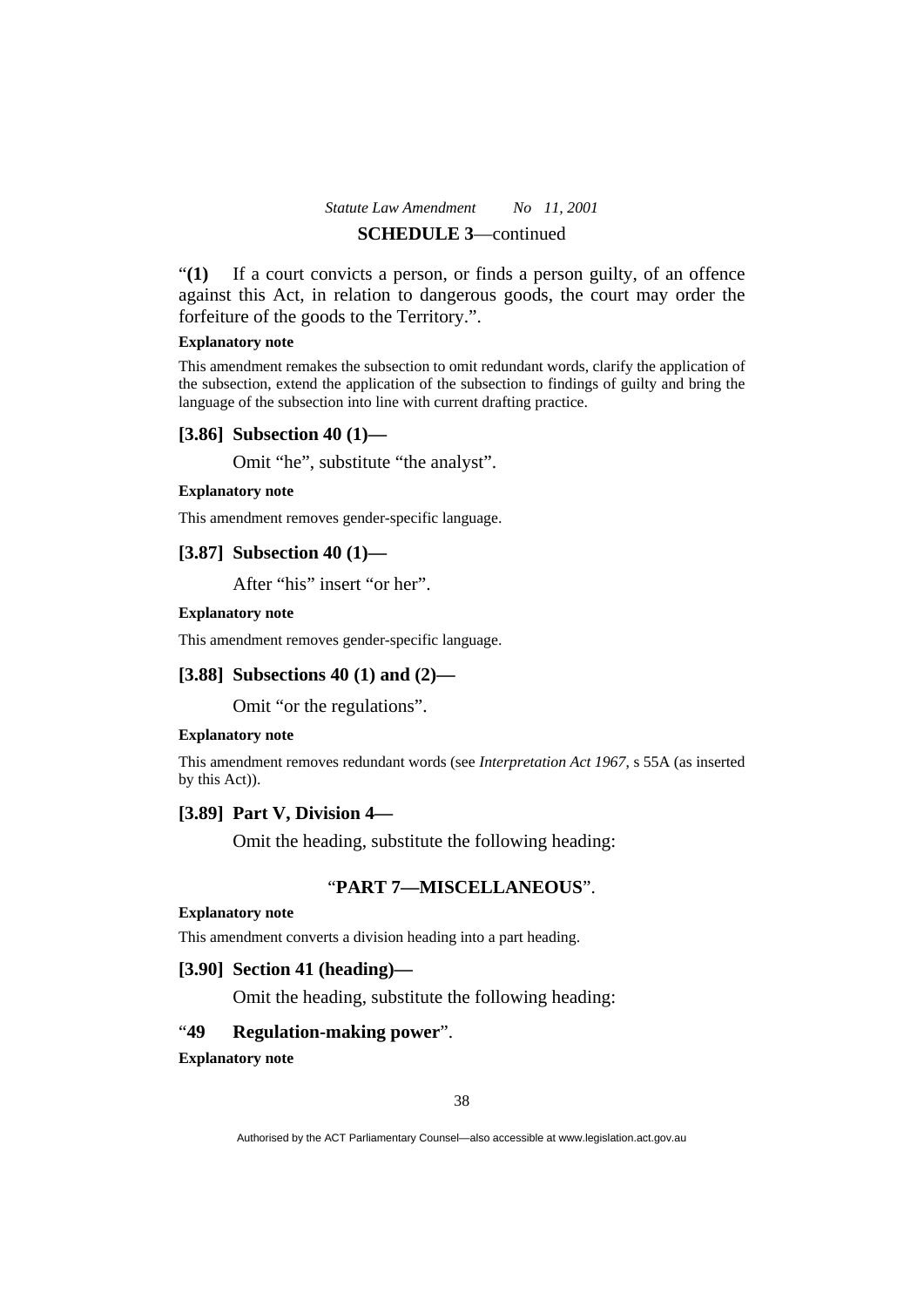This amendment revises the section heading to bring it into line with current drafting practice. This section is renumbered by a later amendment as section 49.

### **[3.91] Subsection 41 (1)—**

Omit the words before paragraph (a), substitute the following:

- "**(1)** The Executive may make regulations for this Act.
- "**(2)** The regulations may make provision for or with respect to—".

#### **Explanatory note**

This amendment continues the effect of subsection 13 (1) of the *Dangerous Goods Act 1984*. That Act is repealed by this Act.

### **[3.92] Paragraph 41 (1) (j)—**

Omit "and fees payable in connection therewith".

#### **Explanatory note**

This amendment removes redundant words. Fees are determined by the Minister for the Act.

### **[3.93] Paragraph 41 (1) (k)—**

Omit ", and the fees payable therefor".

#### **Explanatory note**

This amendment removes redundant words. Fees are determined by the Minister for the Act.

# **[3.94] Paragraph 41 (1) (m)—**

Omit "thereto", substitute "to dangerous goods".

#### **Explanatory note**

This amendment updates an archaic word in line with current drafting practice.

#### **[3.95] Paragraphs 41 (1) (d1) to (m)—**

Renumber as paragraphs 41 (1) (e) to (n).

### **Explanatory note**

This amendment renumbers paragraphs to bring the numbering into line with current drafting practice.

### **[3.96] Section 41—**

After subsection (1) insert the following subsection: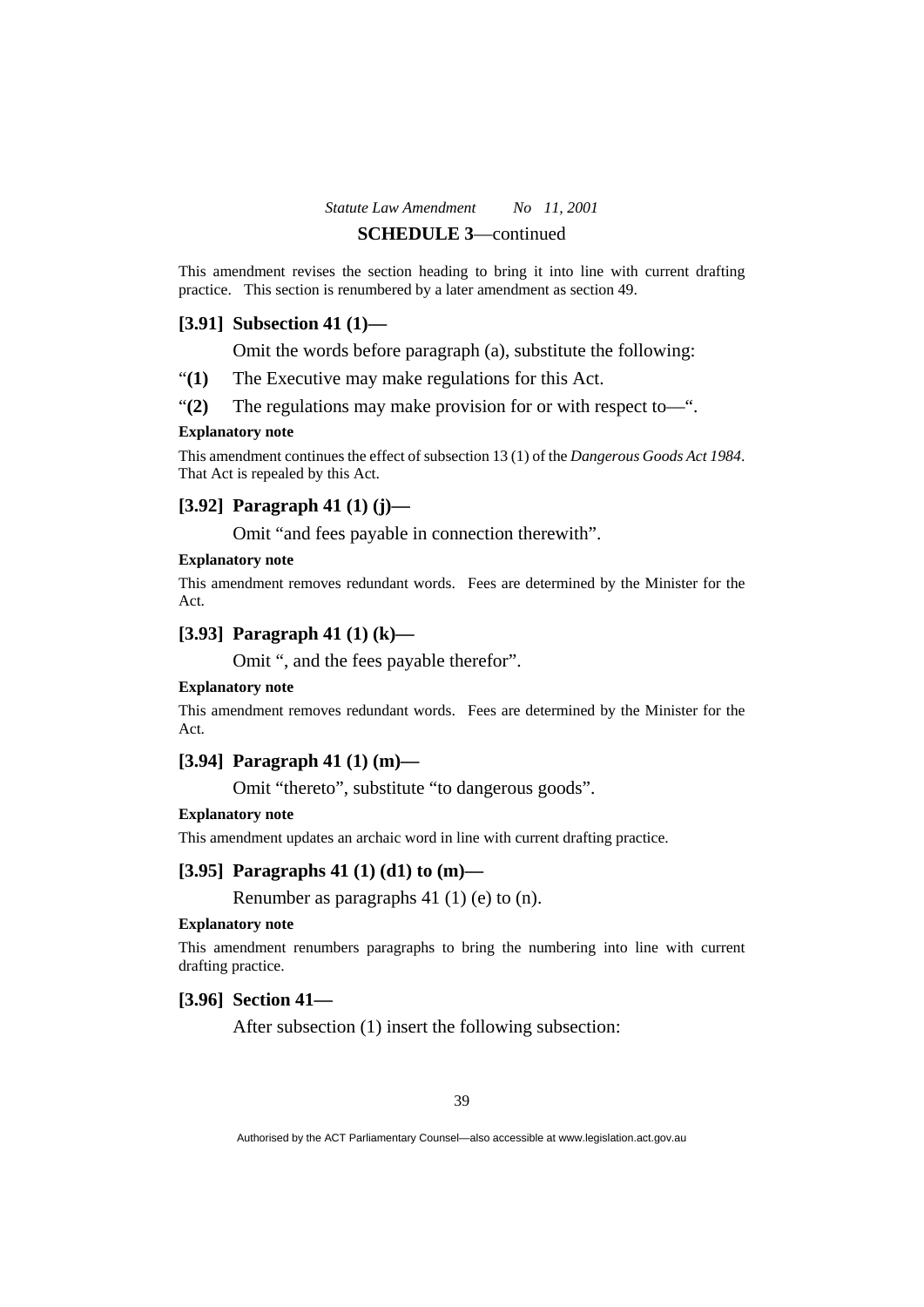"**(3)** The regulations may create offences for contraventions of the regulations and may prescribe maximum penalties of not more than 10 penalty units for offences against the regulations.".

#### **Explanatory note**

This amendment continues the effect of paragraph 13 (1) (b) of the *Dangerous Goods Act 1984*. That Act is repealed by this Act.

# **[3.97] Paragraph 41 (3) (e)—**

Omit "thereto".

#### **Explanatory note**

This amendment removes an archaic word in line with current drafting practice.

# **[3.98] Paragraph 41 (3) (f1)—**

Omit "Crown", substitute "Territory".

#### **Explanatory note**

This amendment brings language of the paragraph into line with current drafting practice.

### **[3.99] Paragraph 41 (3) (f1)—**

Renumber as paragraph 41 (3) (g).

#### **Explanatory note**

This amendment renumbers a paragraph in accordance with current drafting practice.

#### **[3.100] Subsections 41 (3) to (6)—**

Renumber as subsections 41 (4) to (7).

#### **Explanatory note**

This amendment renumbers subsections.

#### **[3.101] Section 41 as amended—**

Renumber and relocate as section 49.

#### **Explanatory note**

This amendment renumbers and relocates the section.

# **[3.102] Part V, Division 5—**

Omit the heading.

#### **Explanatory note**

This amendment removes an unnecessary division heading.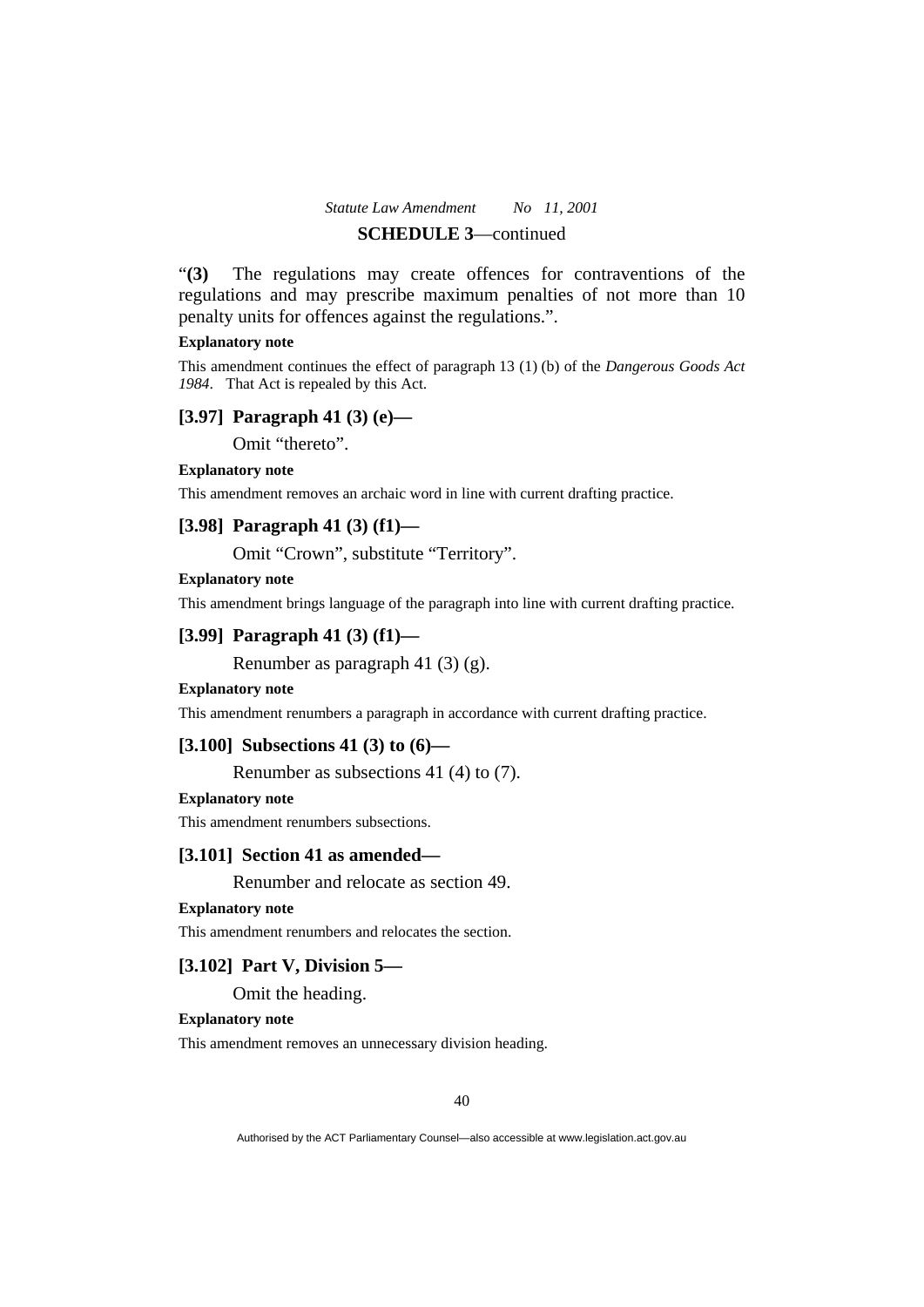### **[3.103] Subsection 42 (1)—**

 Omit "member of the police force that he", substitute "police officer that the inspector or police officer".

#### **Explanatory note**

This amendment substitutes the term 'police officer' (which is defined in the *Interpretation Act 1967*) and removes gender-specific language.

### **[3.104] Subsection 42 (1)—**

Omit "or the regulations".

#### **Explanatory note**

This amendment omits redundant words (see *Interpretation Act 1967*, s 55A (as inserted by this Act)).

# **[3.105] Subsection 42 (1)—**

Omit "members of the police force", substitute "police officers".

### **Explanatory note**

This amendment substitutes the term 'police officer' (which is defined in the *Interpretation Act 1967*).

### **[3.106] Subsections 43 (1) and (2) and section 44—**

Omit "or the regulations".

### **Explanatory note**

This amendment omits redundant words (see *Interpretation Act 1967*, s 55A (as inserted by this Act)).

### **[3.107] Paragraph 44 (a)—**

Omit "or the regulations".

#### **Explanatory note**

This amendment omits redundant words (see *Interpretation Act 1967*, s 55A (as inserted by this Act)).

### **[3.108] Section 44 (penalty)—**

Omit the penalty, substitute the following penalty:

"Maximum penalty: 50 penalty units, imprisonment for 6 months or both.".

### **Explanatory note**

This amendment revises a penalty to bring it into line with current drafting practice.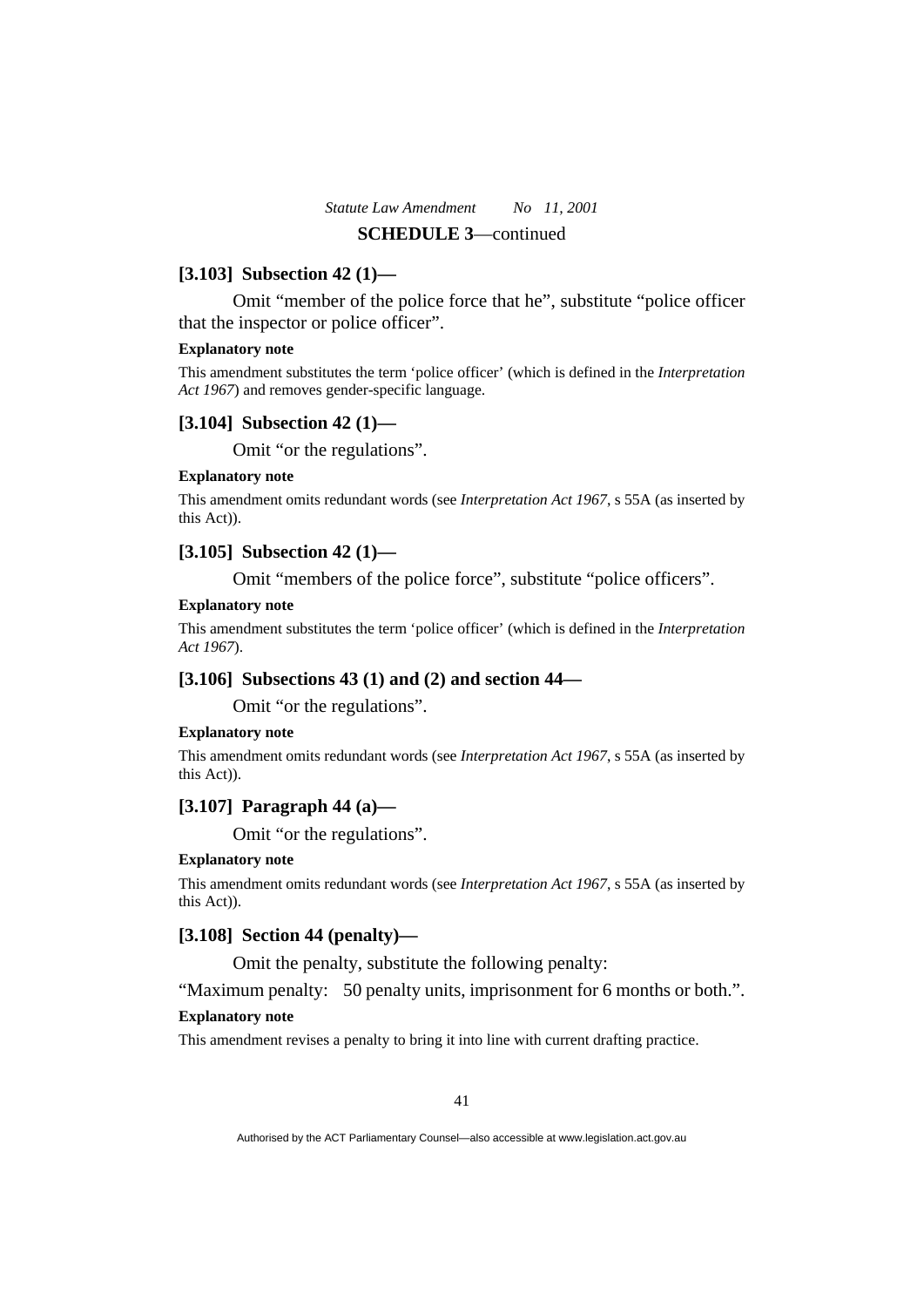# **[3.109] New sections 45 to 48—**

After section 44 insert the following sections:

# "**45 Approved forms**

"**(1)** The chief inspector may approve forms for this Act.

"**(2)** If the chief inspector approves a form for a particular purpose, the approved form must be used for the purpose.

# "**46 Determination of fees**

"**(1)** The Minister may determine fees for this Act.

- "**(2)** Without limiting subsection (1), a fee may be determined—
	- (a) by specifying the fee; or
	- (b) by setting a rate, or providing a formula or other method, by which the fee is to be worked out.

"**(3)** A determination under this section—

- (a) must provide who is liable to pay a fee; and
- (b) may make provision about when the fee is payable and how it is to be paid (for example, as a lump sum or by instalments); and
- (c) may make provision about anything else relating to the fee.
- "**(4)** A determination under this section is a disallowable instrument.

# "**47 Fees payable to Territory in accordance with determinations etc**

"**(1)** A fee determined under section 46 is payable to the Territory, in relation to the relevant matter mentioned in the determination and in accordance with the determination, by the person liable to pay the fee under the determination.

"**(2)** A fee determined under section 46 is payable in advance unless the determination provides otherwise.

"**(3)** If a fee determined under section 46 is payable in advance and the amount has not been paid, the chief inspector or anyone else is not obliged to exercise a function, or provide a service or facility, in relation to which the amount is payable.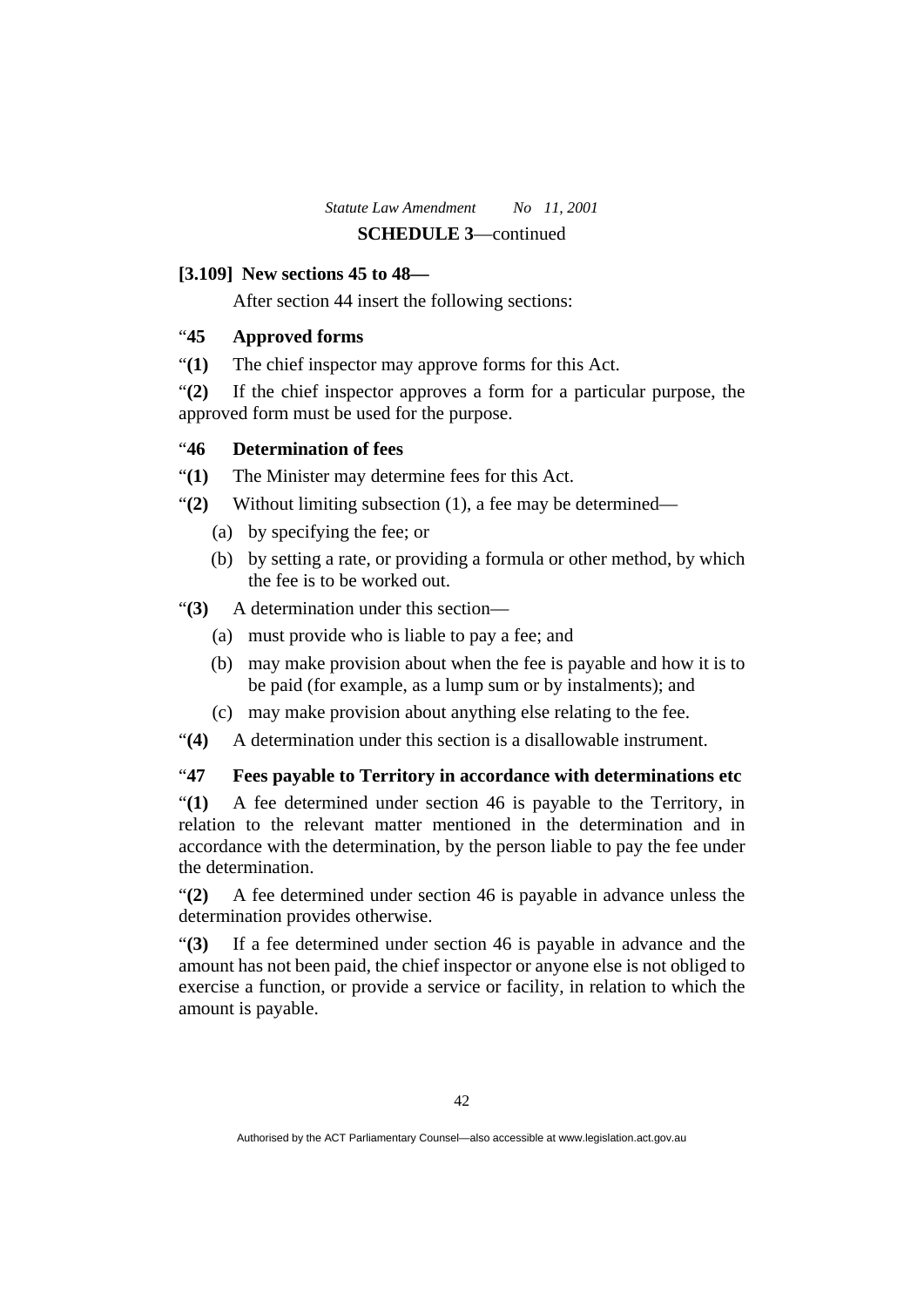# "**48 Regulations may make provision about fees**

"**(1)** The regulations may make provision with respect to the payment by cheque or credit card of any fee payable under this Act, including, for example, the consequences of a cheque not being met on presentation or a credit card transaction not being honoured.

"**(2)** Without limiting subsection (1), the regulations may make provision for or with respect to—

- (a) the suspension, cancellation or revocation of any licence, permit, condition, document, or anything else done, given or issued under this Act if any fee payable for or in relation to it—
	- (i) is not paid when it is required to be paid; or
	- (ii) is paid by cheque and the cheque is not met on presentation; or
	- (iii) is paid by credit card and the credit card transaction is not honoured; or
- (b) the restoration (whether prospectively or during any past period of suspension, cancellation or revocation) of any licence, permit, document, or anything else so suspended, cancelled or revoked.".

### **Explanatory note**

New section 45 allows the chief inspector to approve forms for the Act.

New section 46 continues the effect of section 12A of the *Dangerous Goods Act 1984*. That Act is repealed by this Act.

New sections 47 and 48 make provision about the payment and recovery of fees determined by the Minister.

### **[3.110] New Part 8—**

Add at the end the following Part:

### "**PART 8—TRANSITIONAL**

### "**50 Existing chief inspector**

 The person who was the chief inspector under section 6 of the *Dangerous Goods Act 1984* immediately before the commencement of this section is taken to be, on and after the commencement, the chief inspector under section 4 of this Act.

Authorised by the ACT Parliamentary Counsel—also accessible at www.legislation.act.gov.au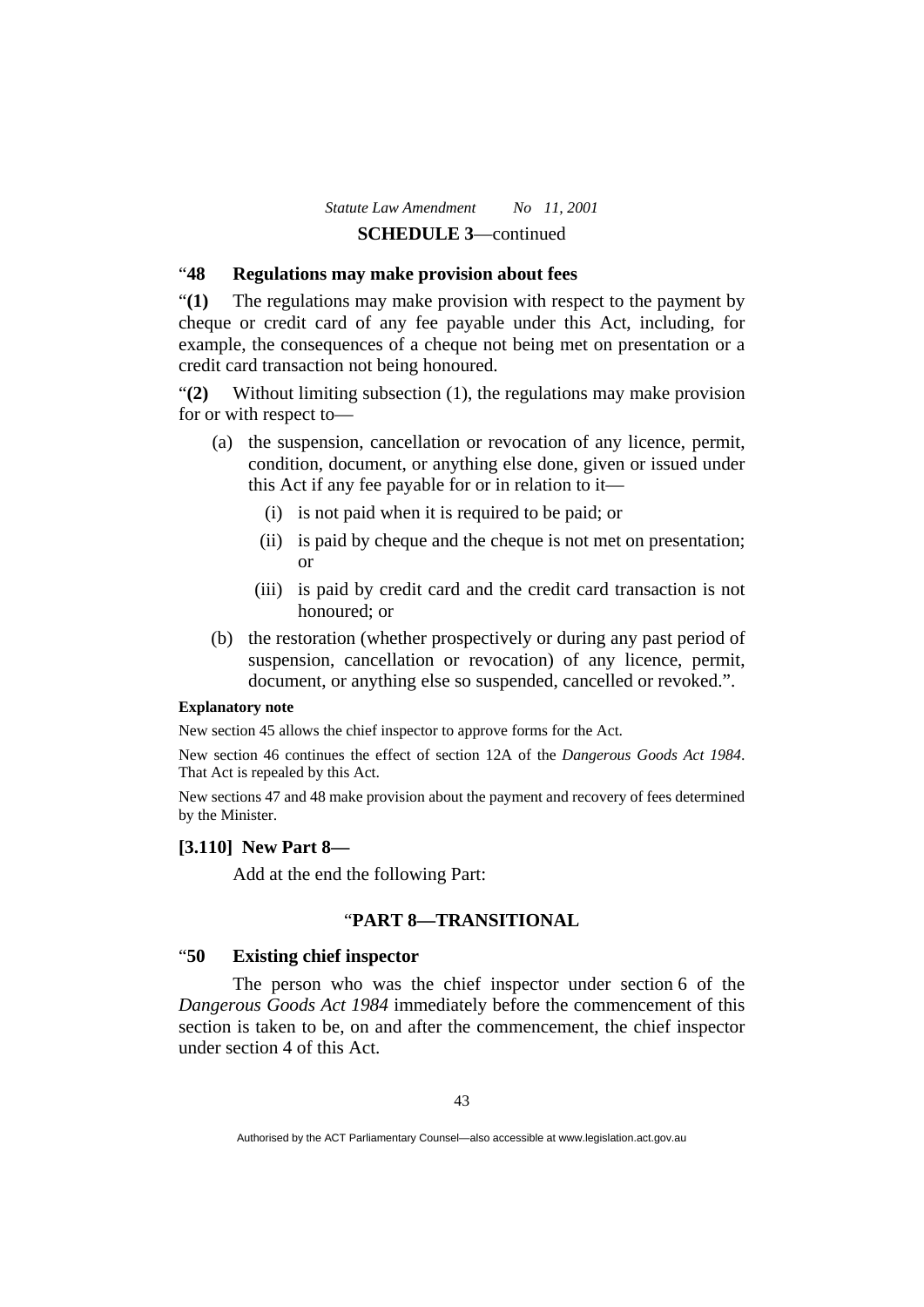# "**51 Existing inspectors**

 A person who was an inspector under section 8 of the *Dangerous Goods Act 1984* immediately before the commencement of this section is taken to be, on and after the commencement, an inspector under section 5 of this Act.

# "**52 Existing delegations**

 A delegation made under section 7 of the *Dangerous Goods Act 1984* that is in force immediately before the commencement of this section is taken to be, on and after the commencement, a delegation made under section 7 of this Act.

# "**53 Existing identity cards**

 An identity card issued under section 8A of the *Dangerous Goods Act 1984* that is in force immediately before the commencement of this section is taken to be, on and after the commencement, an identity card issued under section 7A of this Act.

# "**54 Existing fees**

 A determination of fees under section 12A of the *Dangerous Goods Act 1984* that is in force immediately before the commencement of this section is taken to be, on and after the commencement, a determination of fees under section 46 of this Act.

# "**55 Existing regulations**

"**(1)** Regulations made under section 13 of the *Dangerous Goods Act 1984* that are in force immediately before the commencement of this section are taken to be, on and after that commencement, regulations made under section 49 of this Act.

"**(2)** To remove any doubt, the regulations made under the *Dangerous Goods Act 1984* (NSW), as they are in force in the Territory immediately before the commencement of this section, are taken to be, for all purposes, regulations made under this Act.

"**(3)** Subsection (2) does not affect the operation of the *Interpretation Act 1967*, subsection 65 (1) (Certain NSW and UK Acts taken to be Acts of the Legislative Assembly).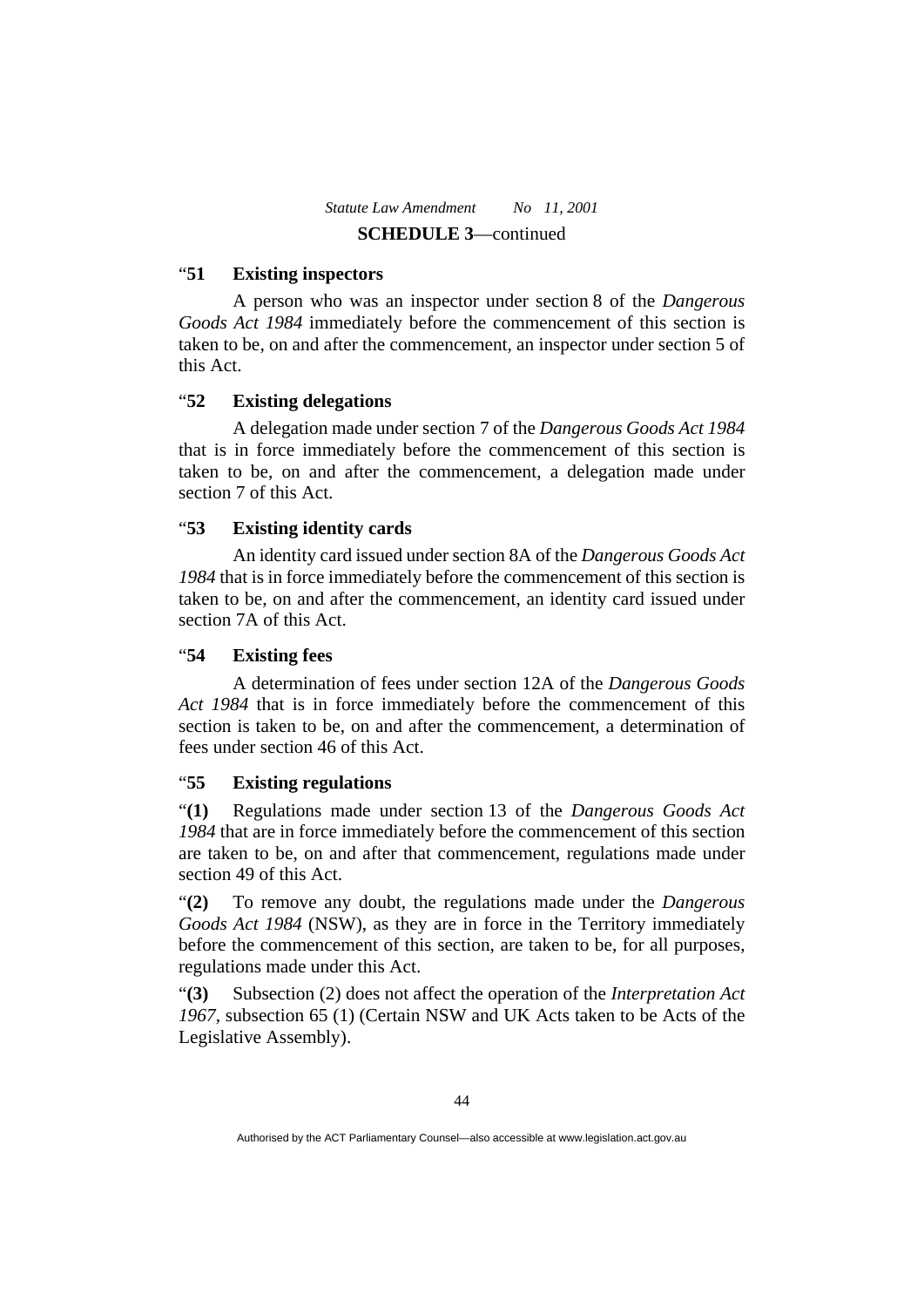### "**56 Expiry of pt 8**

"**(1)** This Part expires 1 year after it commences.

"**(2)** This Part is a provision to which section 42 (Repeal does not end transitional or validity effect etc) of the *Interpretation Act 1967* applies.".

#### **Explanatory note**

This amendment provides transitional arrangements for matters in the *Dangerous Goods Act 1984* that are continued in the *Dangerous Goods Act 1975*. The *Dangerous Goods Act 1984* is repealed by this Act.

### **[3.111] Dictionary—**

Add at the end the following dictionary:

# "**DICTIONARY** (See s 2)

*analyst* means a person who is appointed as an analyst under section 6.

*chief inspector* means a person who is the chief inspector under section 4.

*credit card* includes debit card.

*director*—see the Corporations Law (Cwlth), section 9.

*Note* Section 9 of the Corporations Law (Cwlth) defines *director*, of a company or other body, as the following:

- (a) a person who—
	- (i) is appointed to the position of a director; or
	- (ii) is appointed to the position of an alternate director and is acting in that capacity;

regardless of the name that is given to their position; and

- (b) unless the contrary intention appears, a person who is not validly appointed as a director if—
	- (i) they act in the position of a director; or
	- (ii) the director of the company or body is accustomed to act in accordance with the person's instructions or wishes.

Under the Corporations Law, subparagraph (b) (ii) does not apply merely because the directors act on advice given by the person in the proper performance of functions attaching to the person's professional capacity, or the person's business relationship with the director or the company or body.

*identity card* means an identity card issued under section 7A.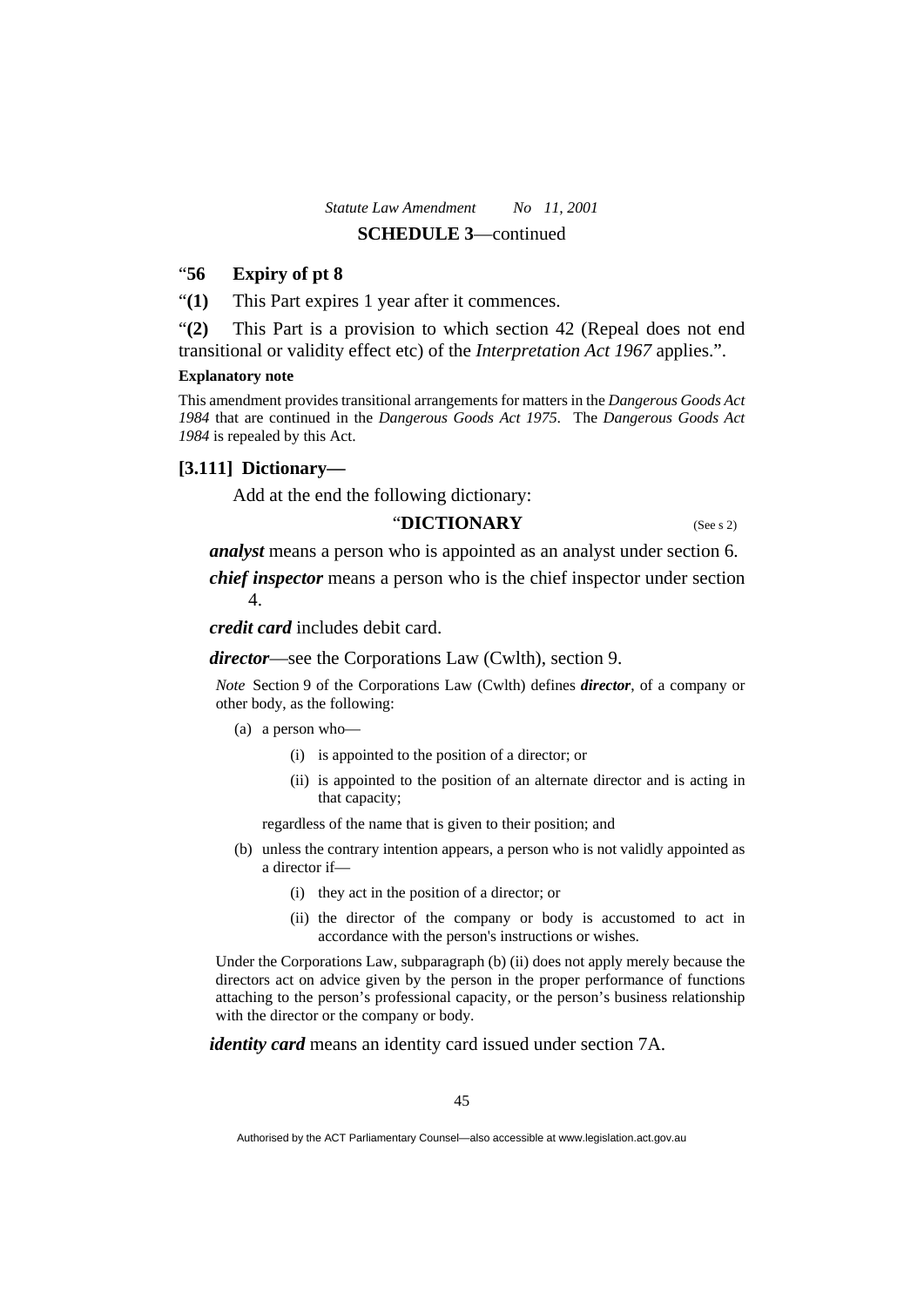*inspector* means a person who is an inspector under section 5.

*permit* means a permit under this Act.

#### *sell* includes—

- (a) offer for sale; and
- (b) expose for sale; and
- (c) barter (or offer or expose for barter); and
- (d) exchange (or offer or expose for exchange); and
- (e) supply for value (or offer or expose for supply for value); and
- (f) supply for free (or offer or expose for supply for free), to gain or maintain custom, or otherwise for commercial gain.".

#### **Explanatory note**

This amendment creates a dictionary in accordance with current drafting practice and includes all relevant definitions in the Act that require technical or consequential amendment. The definition of *credit card* is a new consequential definition.

### **[3.112] Renumbering of divisions**

 In the next reprint of the *Dangerous Goods Act 1975* under the *Legislation (Republication) Act 1996*, the divisions of the *Dangerous Goods Act 1975* must be renumbered as permitted under section 13 of the *Legislation (Republication) Act 1996*.

#### **Explanatory note**

This provision provides for the renumbering of the divisions of the *Dangerous Goods Act 1975* in accordance with current drafting practice.

### *Dangerous Goods Regulations 1978*

### **[3.113] Subregulation 4 (1) (definition of** *chief inspector***)—**

Omit the definition, substitute the following definition:

"*chief inspector*—see the Act, dictionary.".

#### **Explanatory note**

This amendment is consequential on the repeal of the *Dangerous Goods Act 1984* and the relocation of provisions of that Act to the *Dangerous Goods Act 1975*.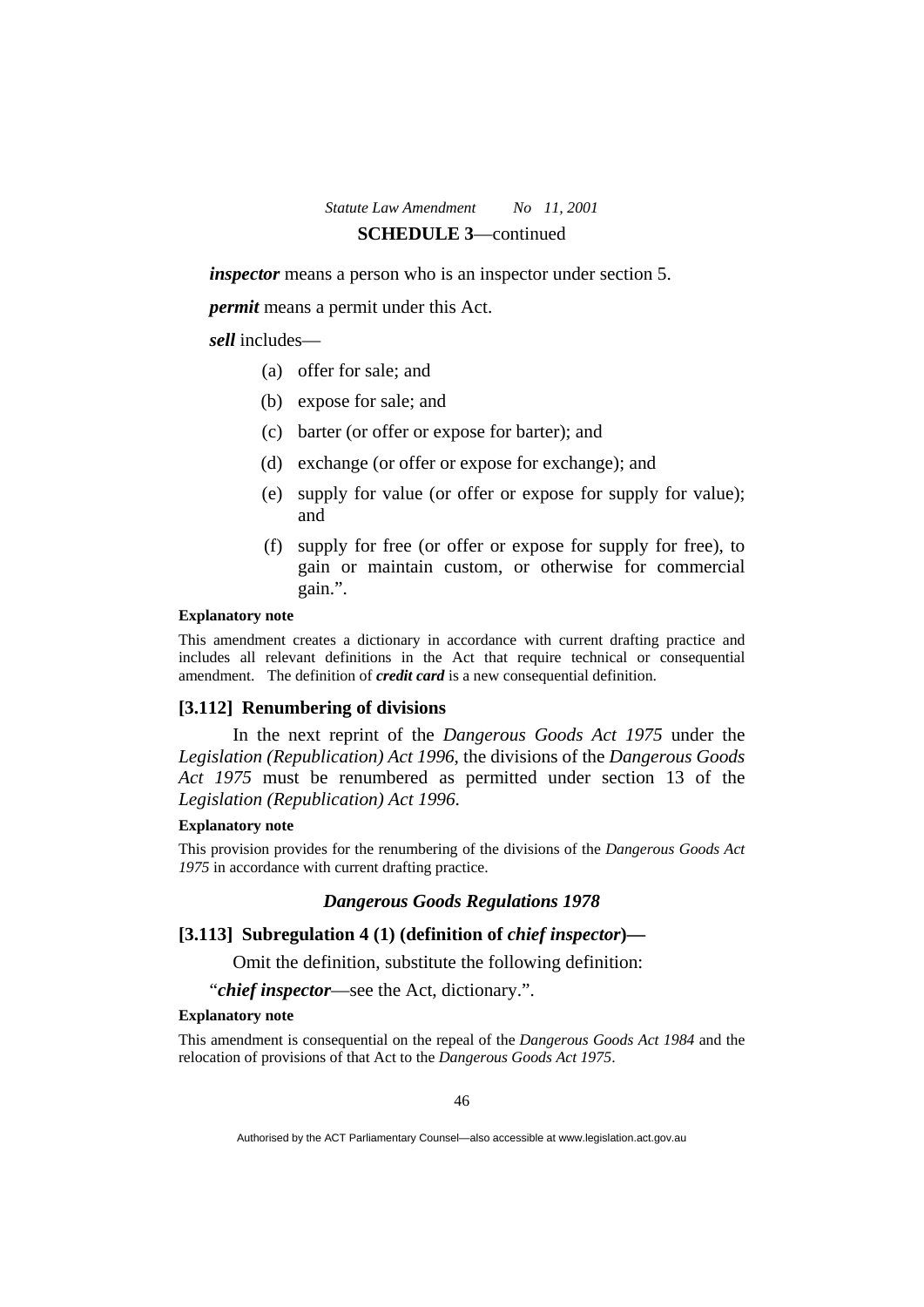#### **[3.114] Subregulation 4 (1) (definition of** *city***)—**

Omit the definition, substitute the following definition:

"*city* means the city area.".

*Note City area* is defined in the *Interpretation Act 1967*, dictionary.".

#### **Explanatory note**

This amendment updates a definition.

### **[3.115] Subregulation 4 (1) (definitions of** *contravene* **and** *financial*

*year***)—** 

Omit the definitions.

#### **Explanatory note**

This amendment omits redundant definitions (see *Interpretation Act 1967*, dictionary, defs of *contravene* and *financial year*).

### **[3.116] Subregulation 4 (1) (definition of** *inspector***)—**

Omit the definition, substitute the following definition:

"*inspector*—see the Act, dictionary.".

#### **Explanatory note**

This amendment is consequential on the repeal of the *Dangerous Goods Act 1984* and the relocation of provisions of that Act to the *Dangerous Goods Act 1975*.

### **[3.117] Subregulation 4 (1) (definitions of** *public hall* **and** *theatre***)—**

Omit the definitions.

#### **Explanatory note**

This amendment is consequential on the repeal of the *Theatres and Public Halls Act 1928* by this Act. The terms public hall and theatre will carry their normal dictionary meanings in the regulations.

#### **[3.118] Regulation 6—**

Insert "the Act and" before "this Division".

#### **Explanatory note**

This amendment is consequential on the remaking of existing regulation 7 by this Schedule.

# **[3.119] Regulation 7—**

Repeal the regulation, substitute the following regulation: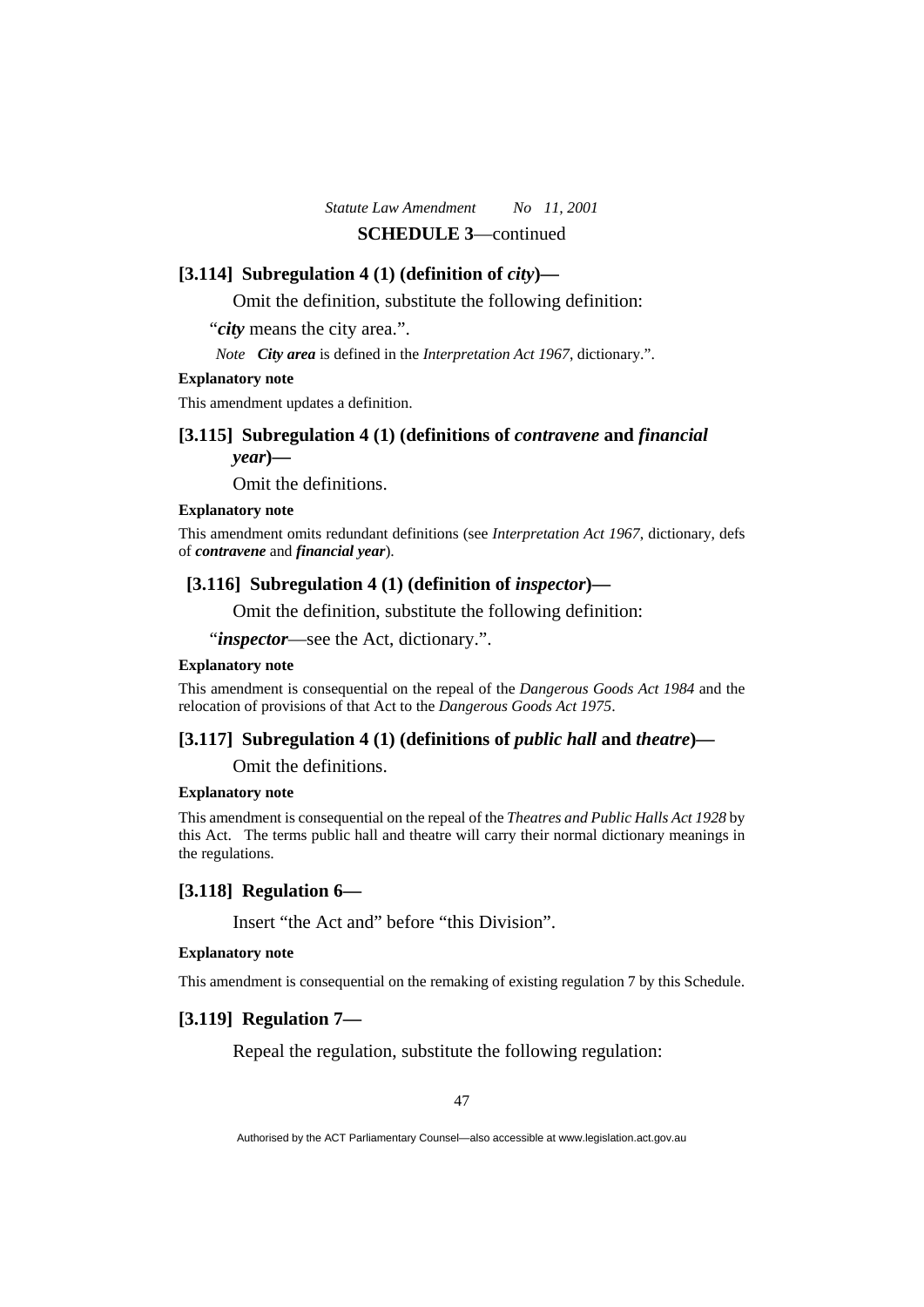# "**7 Making of application**

 An application mentioned in regulation 6 is made by giving it to the chief inspector.".

### **Explanatory note**

This amendment revises the regulation consequentially on the inclusion in the Act of a section (section 45) about approved forms.

#### **[3.120] Part 2, Division 2—**

Repeal the Division.

#### **Explanatory note**

This amendment omits provisions about determined fees made redundant by amendments of the Act.

### **[3.121] Subregulation 16A (1)—**

 Omit "subsection 4 (4) of the *Dangerous Goods Act 1984*", substitute "subsection 3 (6) of the Act.".

#### **Explanatory note**

This amendment is consequential on the repeal of the *Dangerous Goods Act 1984* and the relocation of provisions of that Act to the *Dangerous Goods Act 1975*.

### **[3.122] Subregulation 16A (2)—**

Omit the subregulation, substitute the following subregulation:

"**(2)** In this regulation:

*ADG Code*—see the *Road Transport Reform (Dangerous Goods) Regulations 1997* (Cwlth), dictionary.".

#### **Explanatory note**

This amendment updates a definition.

### **[3.123] Regulation 65G—**

Repeal the regulation.

#### **Explanatory note**

This amendment omits a regulation made redundant by the inclusion in the Act of provisions about approved forms and determined fees and the provisions of the *Interpretation Act 1967* about forms (see s 13).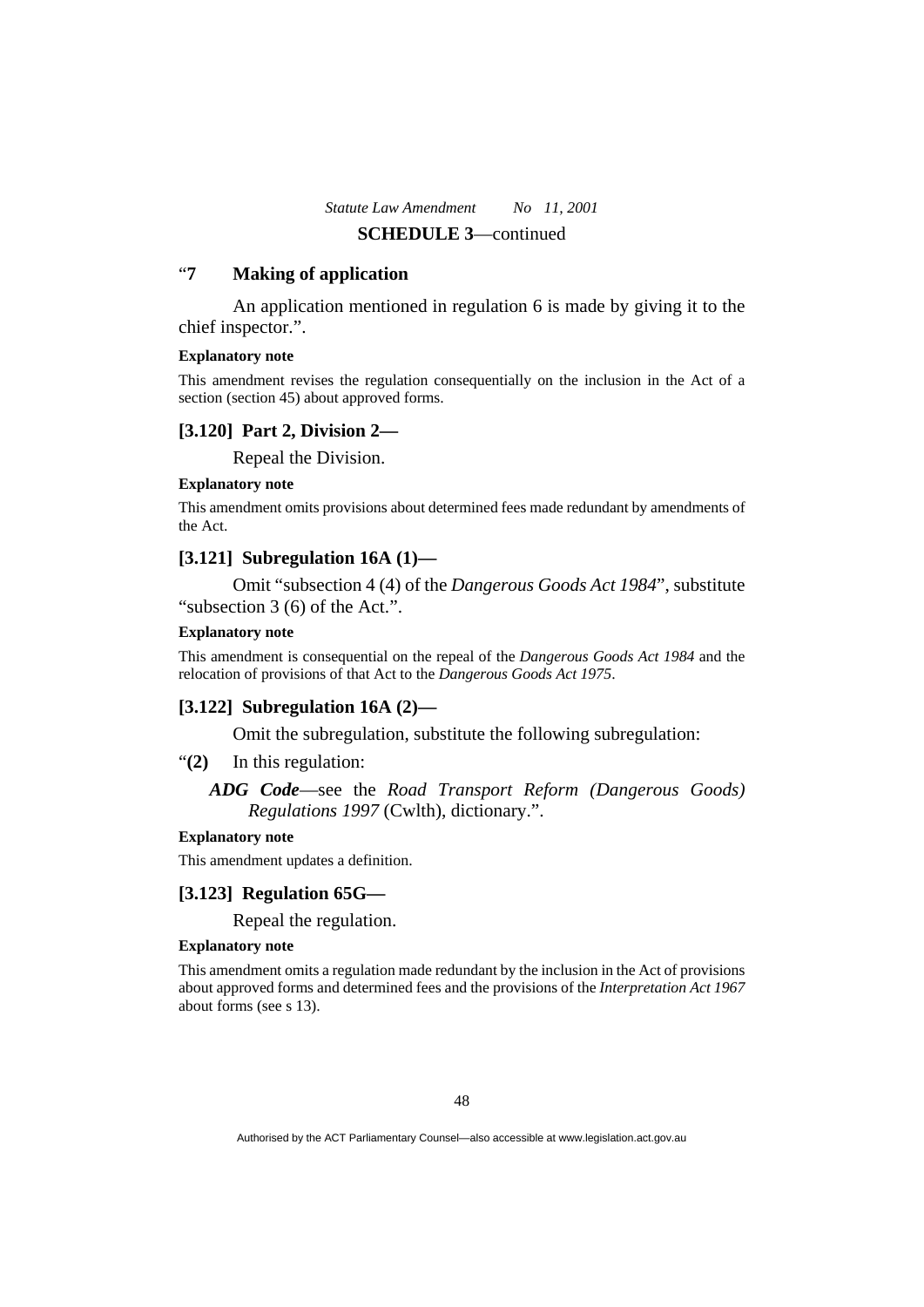#### **[3.124] Renumbering of divisions—**

 In the next reprint of the *Dangerous Goods Regulations 1978* under the *Legislation (Republication) Act 1996*, the divisions of the *Dangerous Goods Regulations 1978* must be renumbered as permitted under section 13 of the *Legislation (Republication) Act 1996*.

#### **Explanatory note**

This provision provides for the renumbering of the divisions of the *Dangerous Goods Regulations 1978* in accordance with current drafting practice.

# *Financial Management Act 1996*

# [3.125] Subsection 3 (1) (definition of *financial management guidelines***)—**

Omit the definition, substitute the following definition:

# "*financial management guidelines* means the financial management guidelines under this Act.".

### **Explanatory note**

This amendment updates a definition to take account of amendments made by the *Financial Management Amendment Act 2000*.

#### *Firearms Regulations*

### **[3.126] Regulation 1—**

Repeal the regulation, substitute the following regulation:

# "**1 Name of regulations**

These regulations are the *Firearms Regulations 1997*.".

#### **Explanatory note**

This amendment revises the name of the regulations to bring it into line with current drafting practice.

# **[3.127] Regulation 2—**

Repeal the regulation.

### **Explanatory note**

This amendment repeals a spent commencement provision.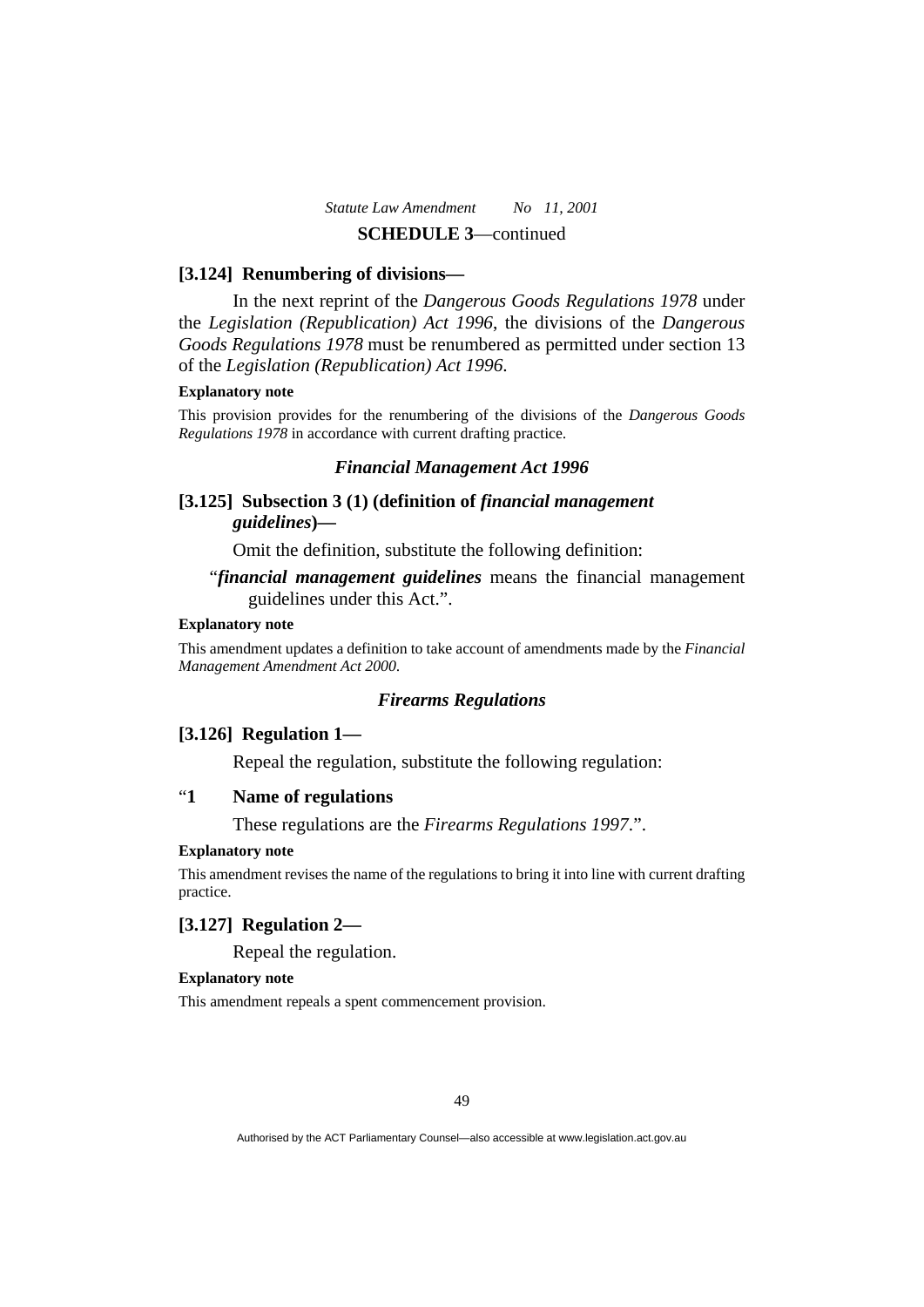# **[3.128] Paragraph 4 (b)—**

 Omit "regulations under the *Scaffolding and Lifts Act 1912*", substitute "*Scaffolding and Lifts Regulations 1950*".

#### **Explanatory note**

This amendment is consequential on the inclusion of a naming provision in the regulations under the *Scaffolding and Lifts Act 1912* by Subordinate Law 1999 No 19.

#### **[3.129] Subregulation 44 (1)—**

Omit "*1984*", substitute "*1975*".

#### **Explanatory note**

This amendment is consequential on the repeal of the *Dangerous Goods Act 1984* by this Act and the continuation of substantive provisions from that Act in the *Dangerous Goods Act 1975*.

# *Nature Conservation Act 1980*

# **[3.130] Sections 1, 2, and 3—**

Repeal the sections, substitute the following sections:

### "**1 Name of Act**

This Act is the *Nature Conservation Act 1980*.

# "**2 Dictionary**

The dictionary at the end of this Act is part of this Act.

*Note 1* The dictionary at the end of this Act defines certain words and expressions used in this Act, and includes references (*signpost definitions*) to other words and expressions defined elsewhere in this Act or in other legislation.

For example, the signpost definition '*motor vehicle*—see the *Road Transport (General) Act 1999*, dictionary.' means that the expression 'motor vehicle' is defined in the dictionary to that Act and the definition applies to this Act.

*Note 2* A definition in the dictionary (including a signpost definition) applies to the entire Act unless the definition, or another provision of the Act, provides otherwise or the contrary intention otherwise appears (see *Interpretation Act 1967*, s 11F and s 11G).

# "**3 Notes**

A note included in this Act is explanatory and is not part of this Act.

*Note* See *Interpretation Act 1967*, ss 12 (1), (4) and (5) for the legal status of notes.".

#### **Explanatory notes**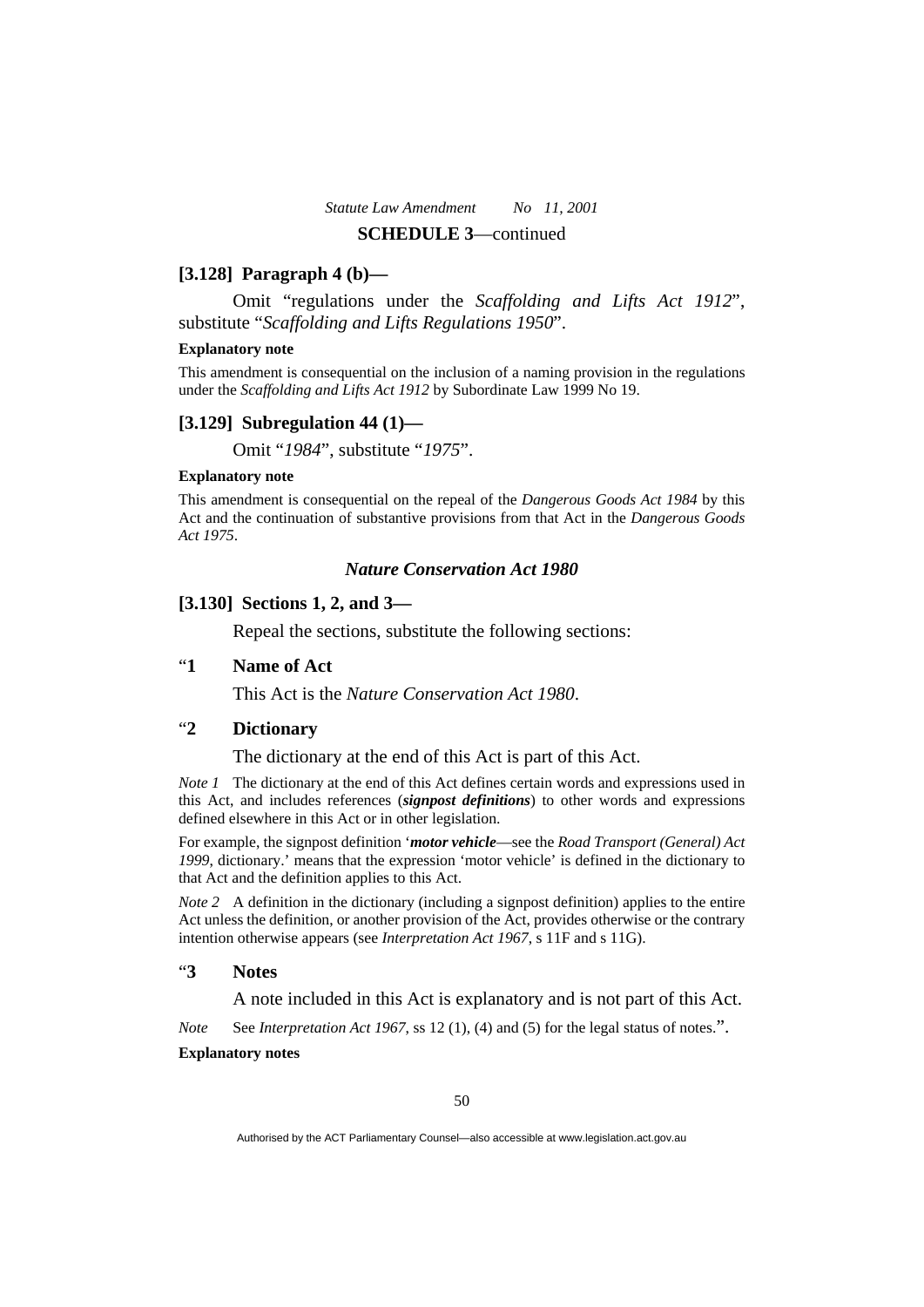New section 1 revises the Act's naming provision (short title) in accordance with current drafting practice.

New sections 2 and 3 are standard provisions explaining the status of the dictionary and notes and the operation of definitions. The existing interpretation section is replaced by a dictionary by other amendments.

# **[3.131] Section 5 (definitions of** *built-up area***,** *motor vehicle***,** *pest animal***,**  *pest plant***,** *Plan***,** *reserved area* **and** *wilderness area***)—**

Omit the definitions.

#### **Explanatory note**

This amendment omits definitions that are no longer used, or that have been amended and now form part of the dictionary.

The definition of *Plan* is no longer needed because all references in the Act to 'Plan' have been replaced by 'Territory plan' by other amendments. A definition of 'Territory plan' is being inserted into the *Interpretation Act 1967* by an amendment in the *Statute Law Amendment Act 2000*.

### **[3.132] Section 5—**

 Relocate all the definitions (except the definitions of *built-up area***,**  *motor vehicle***,** *pest animal***,** *pest plant***,** *Plan***,** *reserved area* and *wilderness area*) to the dictionary.

#### **Explanatory note**

This amendment relocates to the dictionary all definitions from the existing interpretation section that are still needed and do not need revision. The dictionary is inserted by a later amendment in this Schedule.

Revised definitions of *built-up area*, *motor vehicle*, *pest animal*, *pest plant*, *reserved area*, and *wilderness area* are included in the dictionary by the amendment that inserts the dictionary.

#### **[3.133] Subsections 7 (2) and (3) and 8 (2) and (3)—**

Omit "Government service", substitute "public service".

### **Explanatory note**

This amendment updates public service references.

### **[3.134] Section 9 (penalty)—**

Omit the penalty, substitute the following penalty:

"Maximum penalty (subsection (3)): 1 penalty unit.".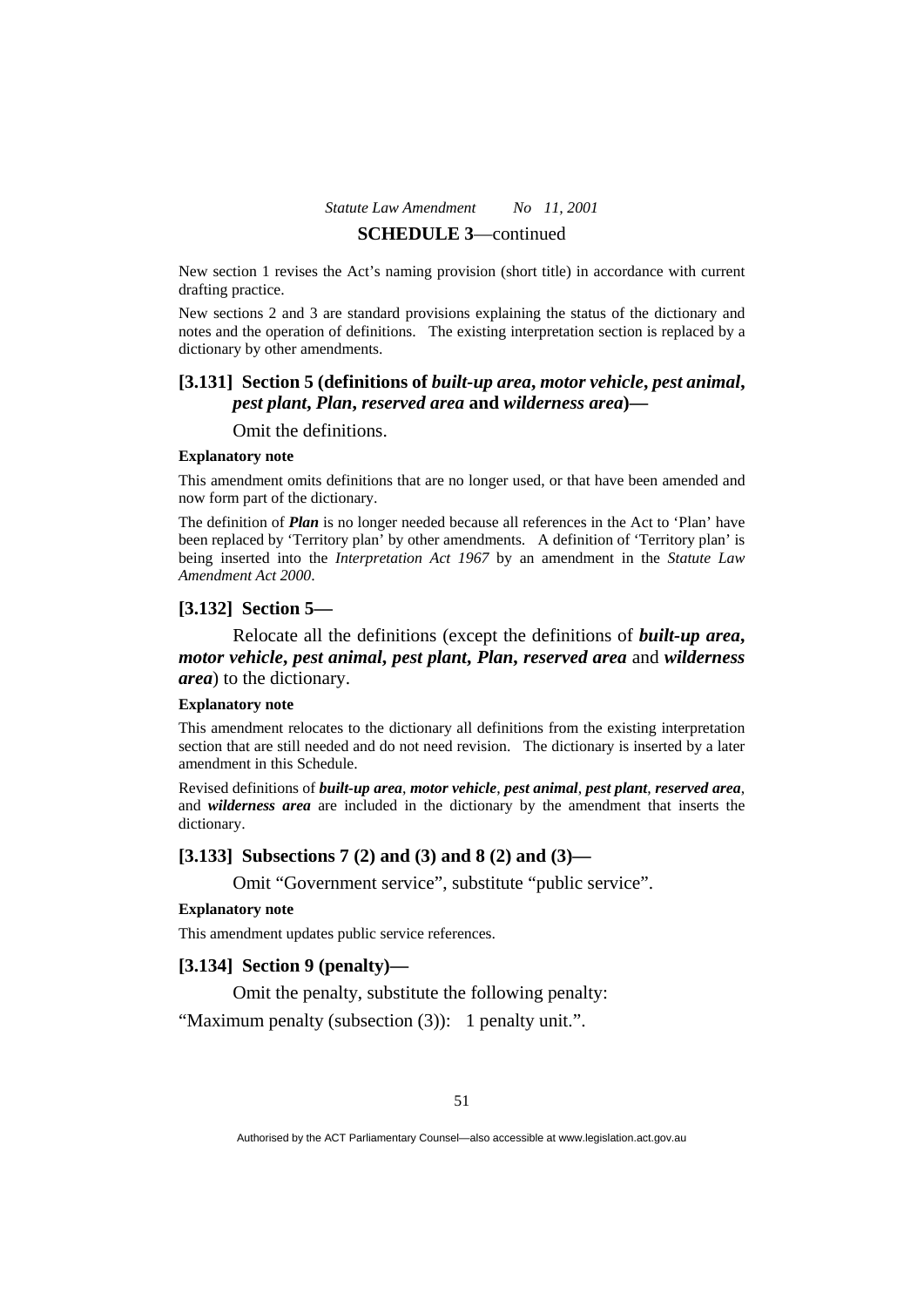#### **Explanatory note**

This amendment revises a penalty to bring it into line with current drafting practice and clarifies that the penalty relates only to subsection (3) of the section.

#### **[3.135] Subsection 15 (3)—**

Omit the subsection, substitute the following subsection:

"**(3)** It is the function of the Australian Capital Territory Parks and Conservation Service to assist the conservator in the exercise of his or her functions under this Act.".

#### **Explanatory note**

This amendment simplifies the subsection by omitting unnecessary words (see defs of *exercise* and *function* in the dictionary to the *Interpretation Act 1967* (as amended by this Act)).

#### **[3.136] Section 15E—**

Add at the end the following notes:

"*Note 1* A person may be reappointed to a position if the person is eligible to be appointed to the position (see *Interpretation Act 1967*, par 28 (3) (c) and dict, def of *appoint*).

*Note* 2 A power to appoint a person to a position includes power to appoint a person to act in the position (see *Interpretation Act 1967*, ss 38 (4)-(6)).".

#### **Explanatory note**

This amendment includes notes drawing attention to the provisions of the *Interpretation Act 1967* about reappointments and acting appointments.

### **[3.137] Section 15G—**

Repeal the section, substitute the following section:

### "**15G Secretary to committee**

The secretary to the committee must be a public servant nominated

# by the chief executive.".

#### **Explanatory note**

This amendment simplifies and updates the section.

#### **[3.138] Section 15L—**

Repeal the section.

### **Explanatory note**

This amendment repeals a section that deals with resignations. This is now covered by the *Interpretation Act 1967* (see s 28 (8)).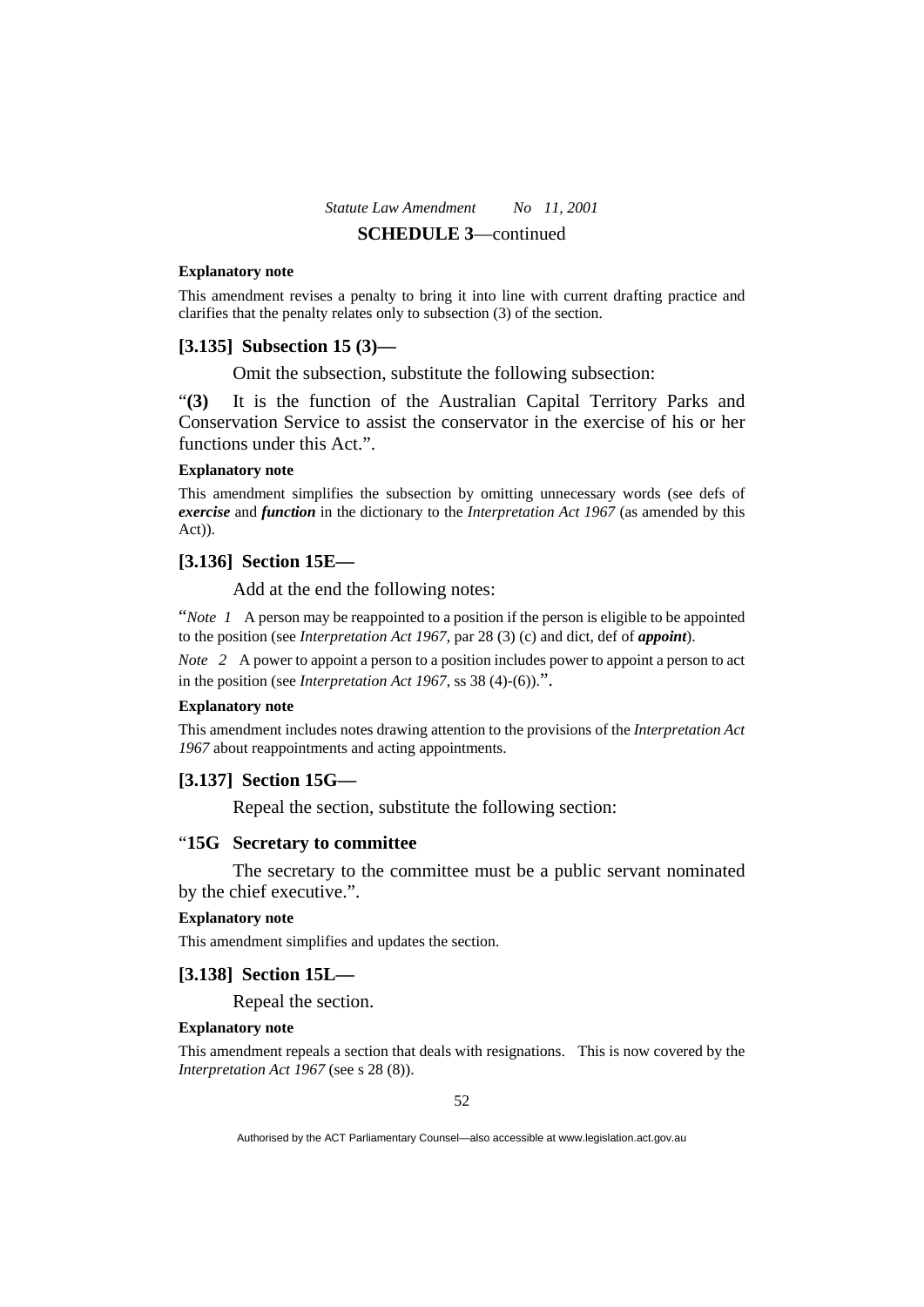### **[3.139] Section 15M—**

Add at the end the following note:

"*Note* The member's appointment also ends if the member resigns (see the *Interpretation Act 1967*, ss 28 (8) and (9)).".

#### **Explanatory note**

This amendment includes a note drawing attention to the provisions of the *Interpretation Act 1967* about resignations.

#### **[3.140] Section 15N—**

Repeal the section.

### **Explanatory note**

This amendment repeals a section that deals with acting appointments. This is now covered by the *Interpretation Act 1967* (see ss 28 (4)–(6)).

### **[3.141] Heading to Part 2—**

Omit the heading, substitute the following heading:

### "**PART 2—NATURE CONSERVATION AND DECLARATIONS**".

#### **Explanatory note**

This amendment revises the Part heading to more accurately reflect the coverage of the Part.

### **[3.142] Subsection 15S (1)—**

 Omit ", as soon as practicable after the commencement of the *Nature Conservation (Amendment) Act 1994*,".

#### **Explanatory note**

This amendment omits transitional words that are no longer needed.

#### **[3.143] Subsection 15Z (1)—**

Omit "or deemed to be disallowed".

#### **Explanatory note**

This amendment omits unnecessary words.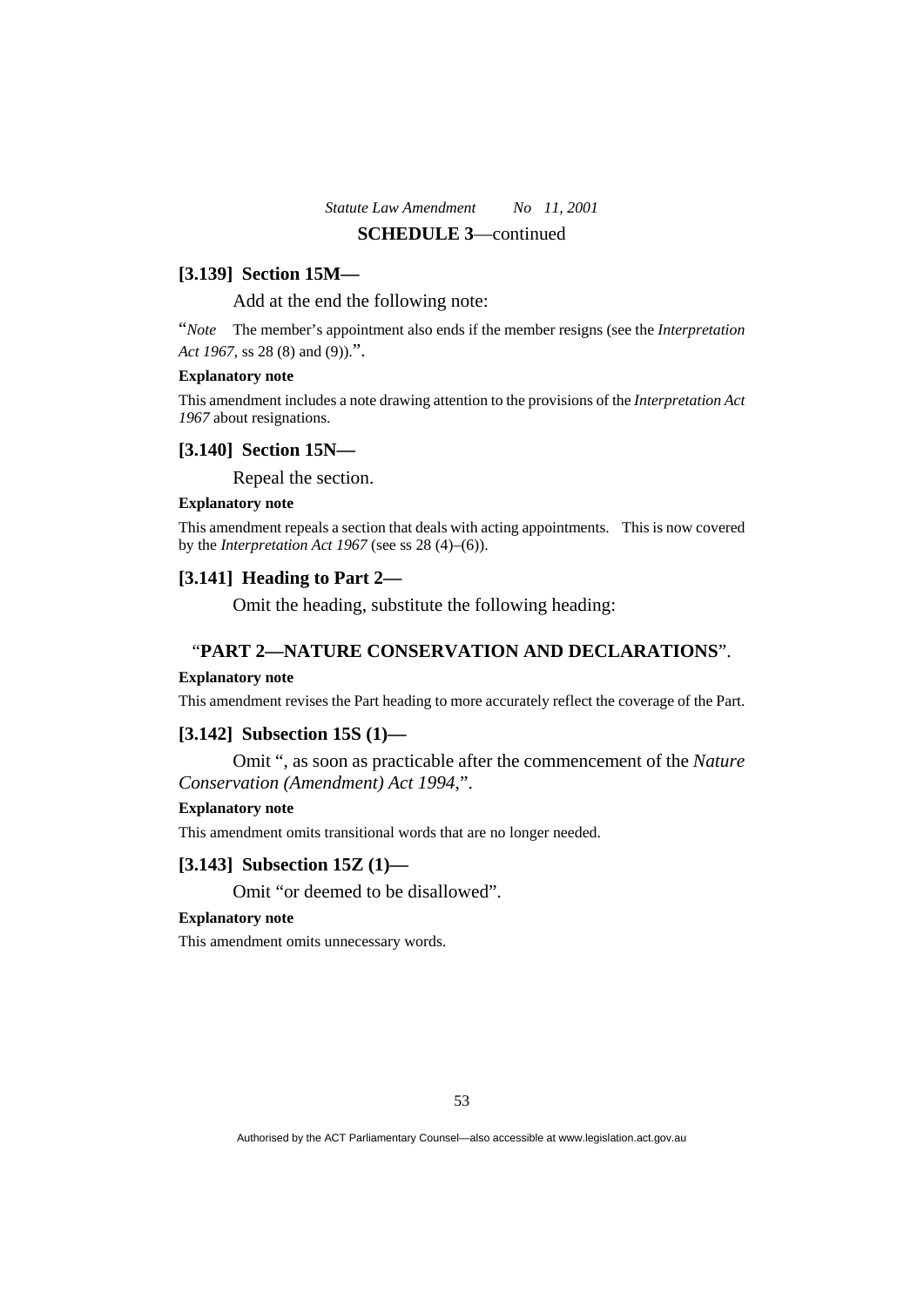#### **[3.144] Heading to Division 2 of Part 2—**

Omit the heading, substitute the following heading:

# "*Division 2.2—Declarations about special protection status and protected and exempt flora and fauna*".

### **Explanatory note**

This amendment revises the Division heading to more accurately reflect the coverage of the Division.

### **[3.145] Subsection 23 (1)—**

 Omit ", as soon as practicable after the commencement of the *Nature Conservation (Amendment) Act 1994*,".

#### **Explanatory note**

This amendment omits transitional words that are no longer needed.

### **[3.146] Section 23E—**

 Omit "for the purposes of section 10 of the *Subordinate Laws Act 1989*".

#### **Explanatory note**

This amendment omits unnecessary words (see *Interpretation Act 1967*, dict, def of *disallowable instrument*).

### **[3.147] Subsection 26 (2)—**

Omit the subsection, substitute the following subsection:

"**(2)** This section does not apply to the taking of an animal that is suffering from a disease, illness or injury for the purpose of treating it or giving it to a conservation officer.".

#### **Explanatory note**

This amendment simplifies the section and brings it more closely into line with current drafting practice.

# **[3.148] Subsection 27 (3)—**

Renumber as subsection (2).

#### **Explanatory note**

This amendment renumbers a subsection.

### **[3.149] Subsections 39 (1A) and (1B)—**

Renumber as subsections (2) and (3).

54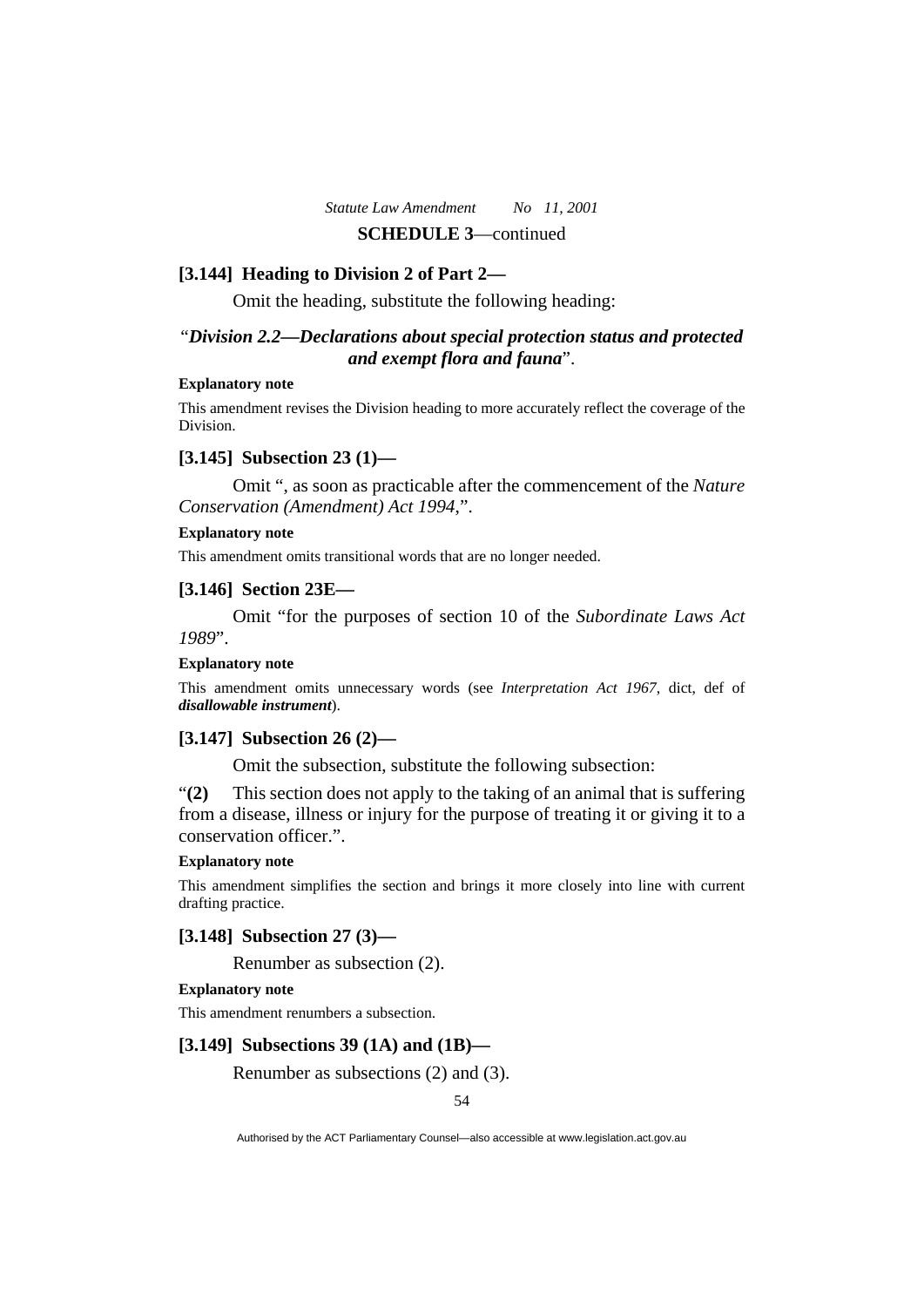#### **Explanatory note**

This amendment renumbers subsections.

### **[3.150] Subsections 39 (1C) to (2)—**

Renumber as subsections (4) to (6).

#### **Explanatory note**

This amendment renumbers subsections.

# **[3.151] Subsection 39 (1D)—**

Omit "(1A)", substitute "(2)".

#### **Explanatory note**

This amendment is consequential on the renumbering of a subsection.

# **[3.152] Subsection 39 (2)—**

Omit the words before paragraph (a), substitute:

"**(6)** This section does not apply to a person who—".

#### **Explanatory note**

This amendment is consequential on the renumbering of subsections. The amendment simplifies the subsection and brings it more closely into line with current drafting practice.

### **[3.153] Paragraphs 42 (2) (f) and 43 (4A) (a)—**

Omit "performance", substitute "exercise".

#### **Explanatory note**

This amendment will enable the new definition of *function* proposed to be inserted into the *Interpretation Act 1967* by this Act to apply to the paragraphs (see also *Interpretation Act 1967*, dict, def of *exercise*).

### **[3.154] Subsections 43 (4A) to (7)—**

Renumber as subsections (5) to (8).

#### **Explanatory note**

This amendment renumbers subsections.

### **[3.155] Subsection 43 (6)—**

Omit "(5)", substitute "(6)".

#### **Explanatory note**

This amendment is consequential on the renumbering of a subsection.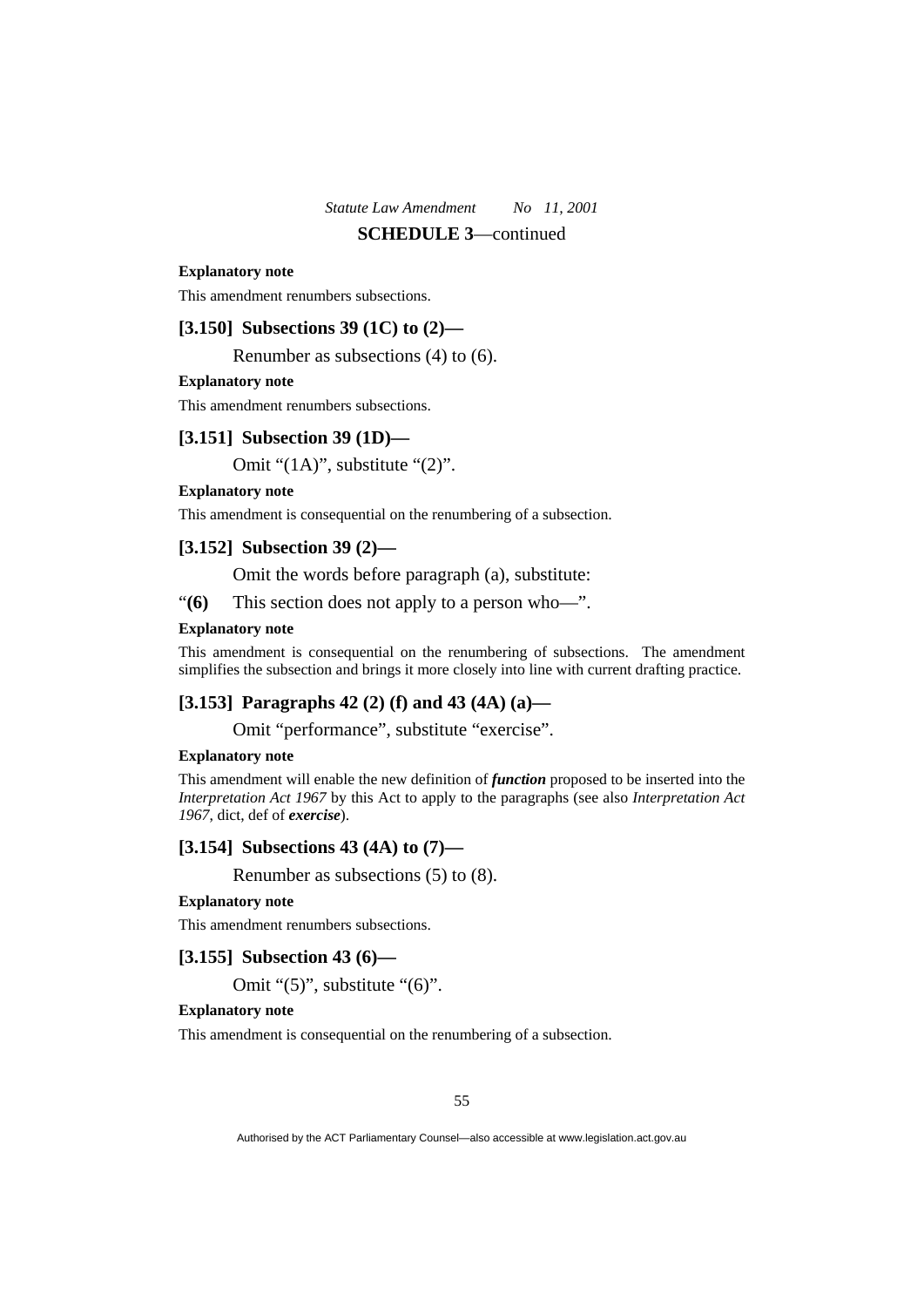### **[3.156] Subsection 45 (1) (penalty)—**

Omit the penalty, substitute the following penalty:

"Maximum penalty:

- (a) if the plant has special protection status—50 penalty units;
- (b) in any other case—25 penalty units.".

#### **Explanatory note**

This amendment revises a penalty to bring it into line with current drafting practice.

### **[3.157] Subsection 45AA (4)—**

 Omit "for the purposes of section 10 of the *Subordinate Laws Act 1989*".

#### **Explanatory note**

This amendment omits unnecessary words (see *Interpretation Act 1967*, dict, def of *disallowable instrument*).

### **[3.158] Section 45A (heading)—**

Omit the heading, substitute the following heading:

### "**45A Meaning of** *native animal* **in pt 5**".

#### **Explanatory note**

This amendment makes the heading specific to the term being defined in accordance with current drafting practice.

# **[3.159] Subsections 49 (2) and (2A)—**

Renumber as subsections (1) and (2).

#### **Explanatory note**

This amendment renumbers subsections.

#### **[3.160] Subsections 49 (2A) and (3)—**

Omit "(2)", substitute "(1)".

### **Explanatory note**

This amendment is consequential on the renumbering of a subsection.

### **[3.161] Subsection 50 (1)—**

Omit "(2A)", substitute "(1)".

### **Explanatory note**

This amendment is consequential on the renumbering of a subsection.

56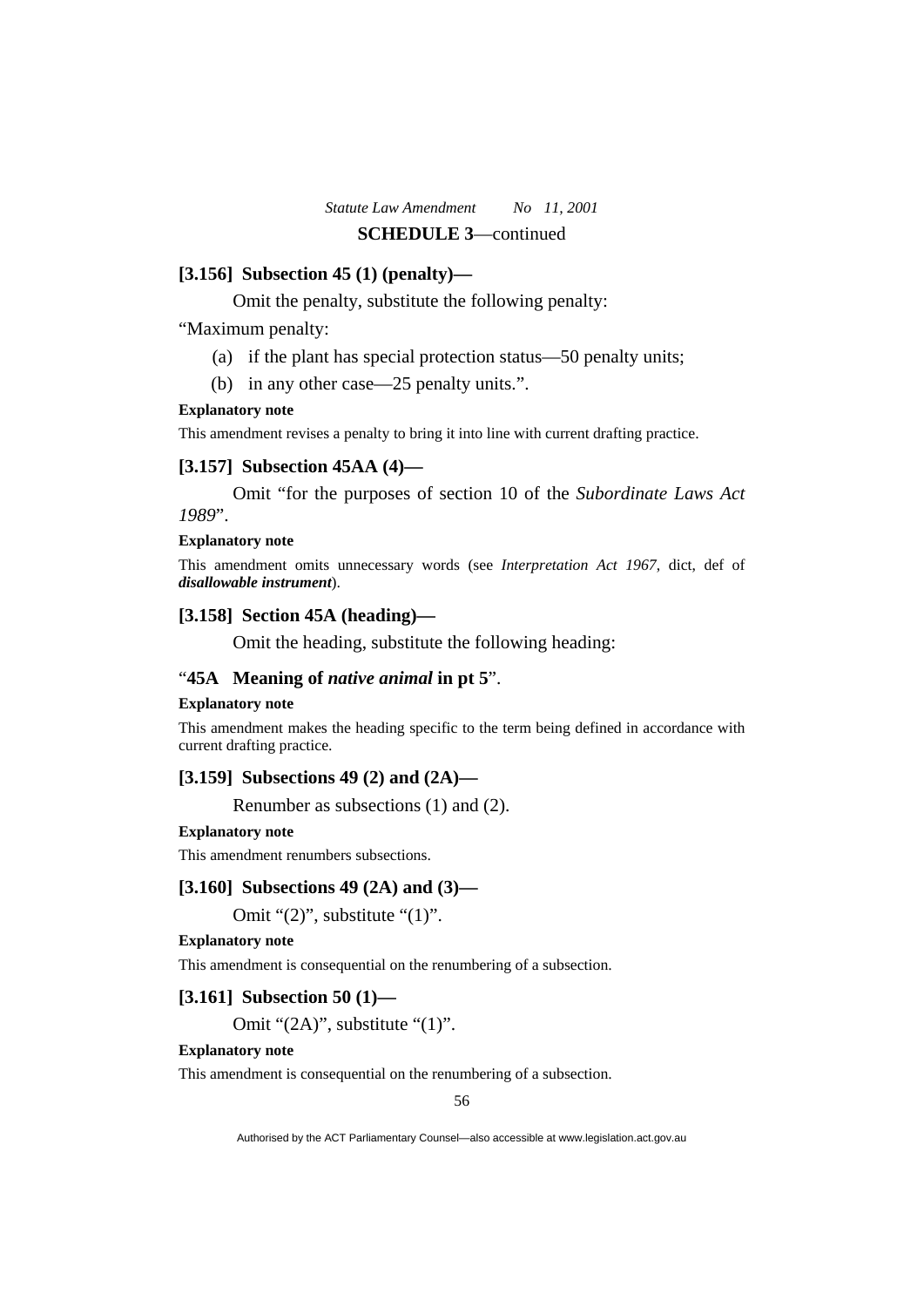### **[3.162] Subsection 50 (2)—**

 Omit "for the purposes of section 10 of the *Subordinate Laws Act 1989*".

#### **Explanatory note**

This amendment omits unnecessary words (see *Interpretation Act 1967*, dict, def of *disallowable instrument*).

### **[3.163] Subsections 56 (3A) and (4)—**

Renumber as subsections (4) and (5).

### **Explanatory note**

This amendment renumbers subsections.

### **[3.164] Subsection 56 (5)—**

Omit the subsection, substitute the following subsection:

"**(6)** Subsection (2) does not apply to the use or possession of a firearm by a police officer in the course of his or her duties as a police officer.".

#### **Explanatory note**

This amendment renumbers and simplifies a subsection.

### **[3.165] Section 60AA (heading)—**

Omit the heading, substitute the following heading:

#### "**60AA Definitions for pt 6***".*

#### **Explanatory note**

This amendment makes the heading specific to the Part of the Act to which the definitions apply in accordance with current drafting practice.

### **[3.166] Section 60AA (definitions of** *Territory Land* **and** *Territory Plan*)—

Omit the definitions.

#### **Explanatory note**

This amendment omits definitions that are no longer needed. *Territory land* is defined in the dictionary to the *Interpretation Act 1967*. A definition of *Territory plan* is being inserted into that Act by the *Statute Law Amendment Act 2000*.

### **[3.167] Subsection 60AB (4)—**

Omit the subsection, substitute the following subsection: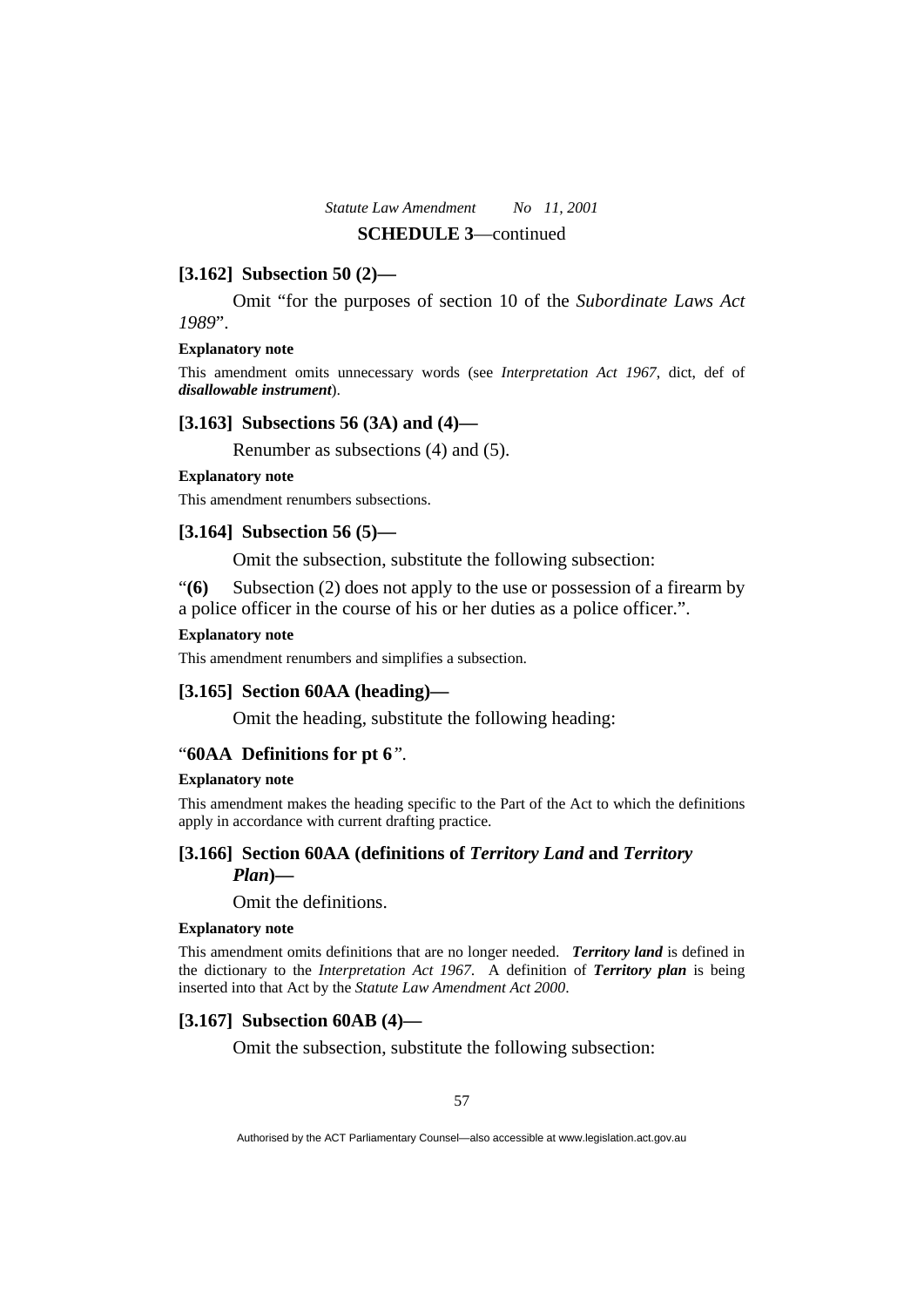"**(4)** A management agreement must not conflict with an approval within the meaning of section 222 of the Land Act.".

#### **Explanatory note**

This amendment removes a redundant reference to a repealed Act, simplifies the subsection and brings it more closely into line with current drafting practice.

#### **[3.168] Subsection 61 (1)—**

Omit the subsection, substitute the following subsection:

"**(1)** An application for the grant of a licence must be—

- (a) given to the conservator; and
- (b) accompanied by the determined fee.".

#### **Explanatory notes**

This amendment simplifies the section by omitting mention of approved form. This is dealt with by a section about approved forms that is inserted by this Schedule.

The amendment also simplifies the section by omitting mention of accompanying documents. This can be dealt with in the approved form itself (see *Interpretation Act 1967*, s 13 (2)).

#### **[3.169] Subsection 64 (4)—**

 Omit "for the purposes of section 10 of the *Subordinate Laws Act 1989*.".

#### **Explanatory note**

This amendment omits unnecessary words (see *Interpretation Act 1967*, dict, def of *disallowable instrument*).

### **[3.170] Section 74AA (heading)—**

Omit the heading, substitute the following heading:

#### "**74AA Definitions for pt 8A**".

#### **Explanatory note**

This amendment makes the heading specific to the Part of the Act to which the definitions apply in accordance with current drafting practice.

### **[3.171] Section 74AA (definitions of** *on-the-spot fine* **and** *relevant amount***)—**

### Omit "Schedule 2", substitute "Schedule 1".

#### **Explanatory note**

This amendment is consequential on the renumbering of a schedule.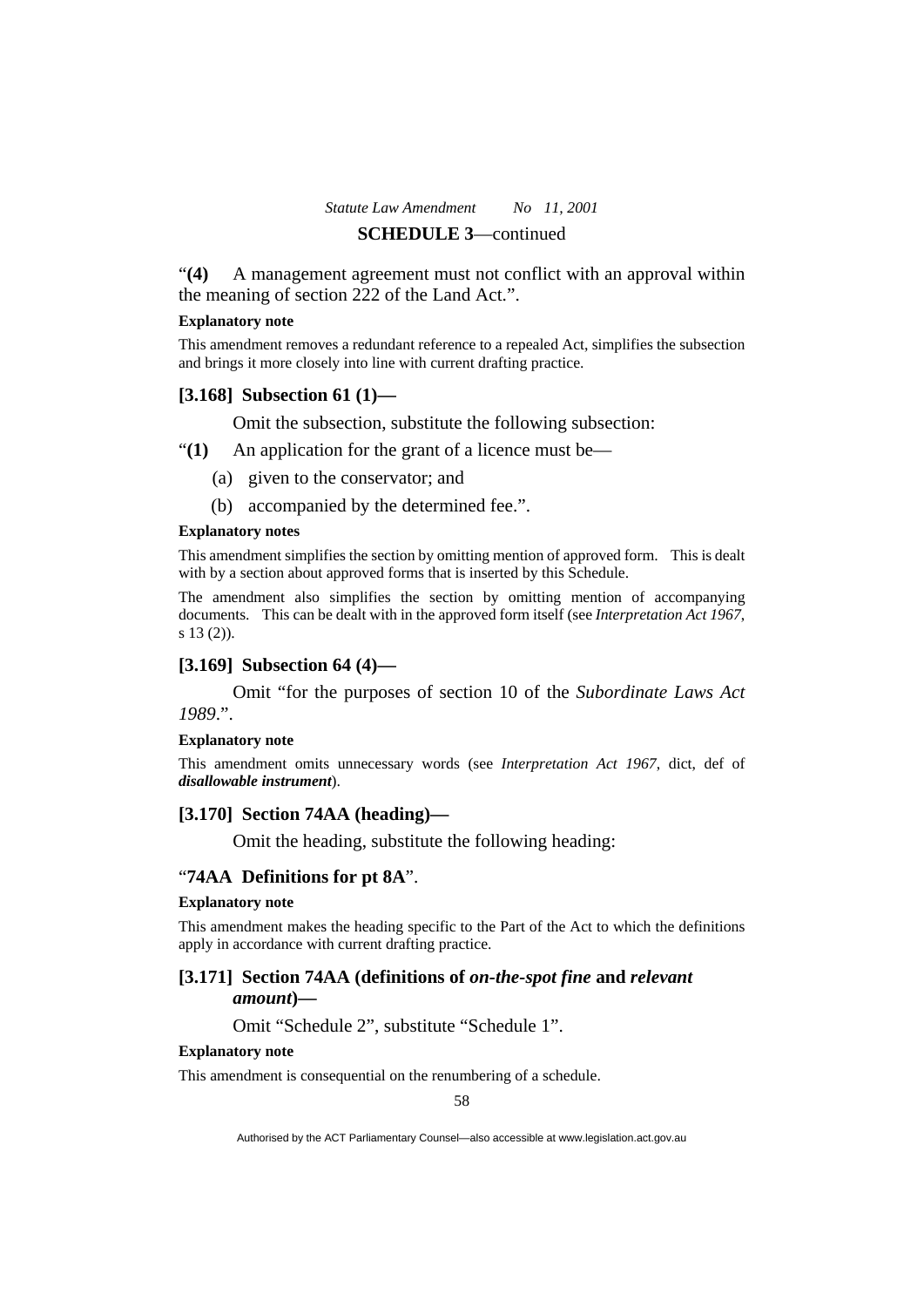#### **[3.172] Section 74AA (definition of** *Schedule 2 offence***)—**

Omit the definition, substitute the following definition:

"*Schedule 1 offence* means an offence against a provision mentioned in column 1 of Schedule 1.".

### **Explanatory note**

This amendment is consequential on the renumbering of a schedule.

# **[3.173] Subsection 74AB (1)—**

Omit "Schedule 2", substitute "Schedule 1".

### **Explanatory note**

This amendment is consequential on the renumbering of a schedule.

### **[3.174] Subsections 74AB (2) and 74AC (2)—**

 Omit the words before paragraph (a), substitute "An infringement notice must—".

#### **Explanatory note**

This amendment simplifies the subsections by omitting mentions of approved form. This is dealt with by a section about approved forms that is inserted by this Schedule.

# **[3.175] Sections 74AD and 74AE, subsection 74AG (5), section 74AH and subsection 74AK (2)—**

Omit "Schedule 2", substitute "Schedule 1".

#### **Explanatory note**

This amendment is consequential on the renumbering of a schedule.

#### **[3.176] Paragraphs 77 (2) (aa) and (b)—**

Renumber as paragraphs (b) and (c).

### **Explanatory note**

This amendment renumbers paragraphs.

### **[3.177] Subsections 80 (1A) to (6)—**

Renumber as subsections (1) to (8).

#### **Explanatory note**

This amendment renumbers subsections.

#### **[3.178] Subsections 80 (2) to (4)—**

Omit "subsection (1)", substitute "subsection (2)".

59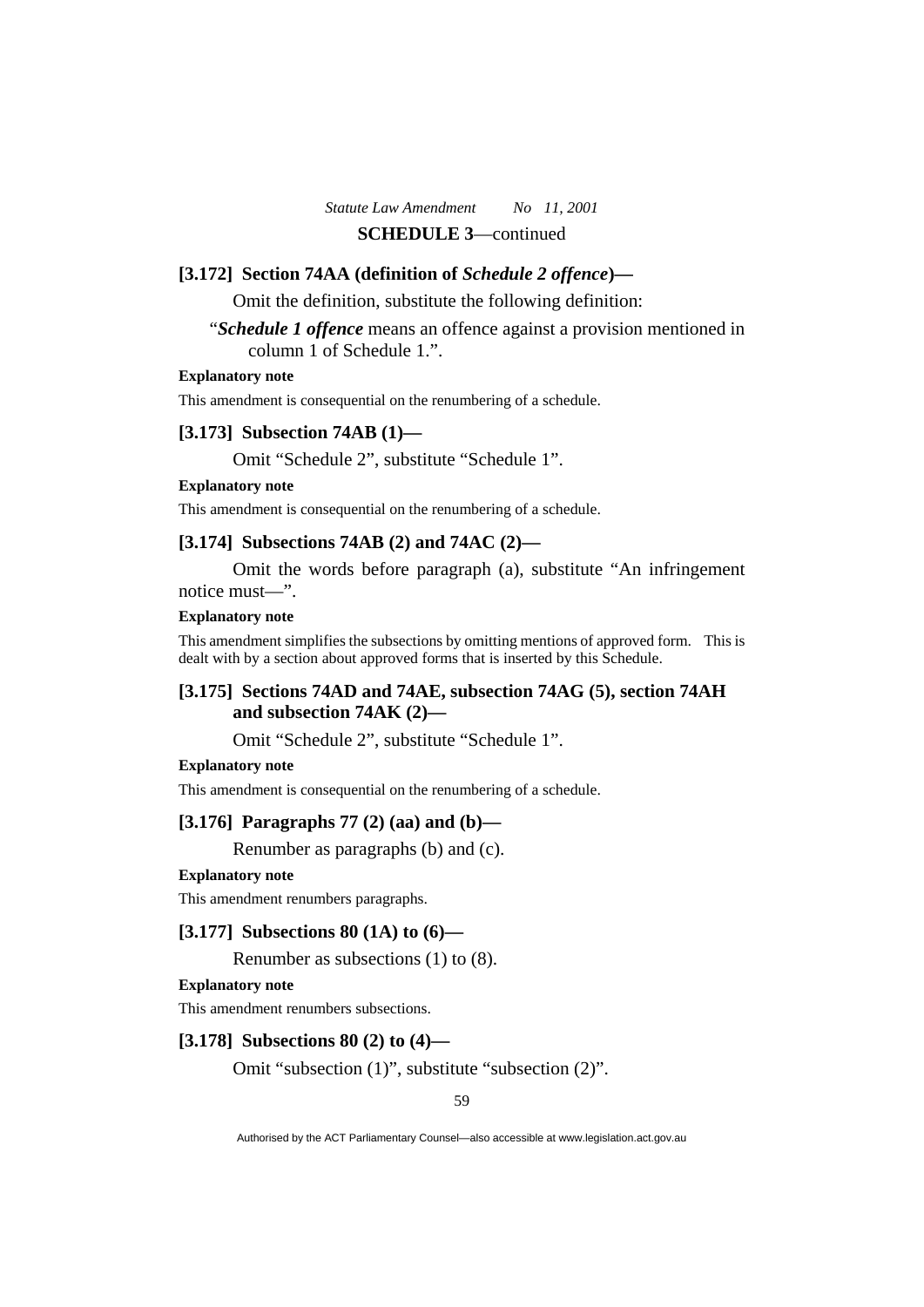#### **Explanatory note**

This amendment is consequential on the previous amendment.

#### **[3.179] Section 80B—**

Repeal the section, substitute the following section:

### "**80B Approval of forms**

"**(1)** The conservator may approve forms for this Act.

"**(2)** If the conservator approves a form for a particular purpose, the approved form must be used for that purpose.".

#### **Explanatory notes**

This amendment omits a section made redundant by amendments of the *Interpretation Act 1967*. Section 33A of that Act provides that the value of a penalty unit for an individual is \$100 and that the value of a penalty unit for a corporation is \$500.

The amendment also substitutes a section allowing forms to be approved for the Act.

#### **[3.180] Section 83A—**

Repeal the section, substitute the following section:

# "**83A Determination of fees**

"**(1)** The Minister may determine fees for this Act.

"**(2)** A determination under this section is a disallowable instrument.".

#### **Explanatory note**

This amendment changes the form of fee determination provision in accordance with current drafting practice.

# **[3.181] Section 84 (heading)—**

Omit the heading, substitute the following heading:

#### "**84 Regulation-making power**".

#### **Explanatory note**

This amendment revises a heading in accordance with current drafting practice.

### **[3.182] Subsection 84 (1)—**

Omit the subsection, substitute the following subsections:

"**(1)** The Executive may make regulations for this Act.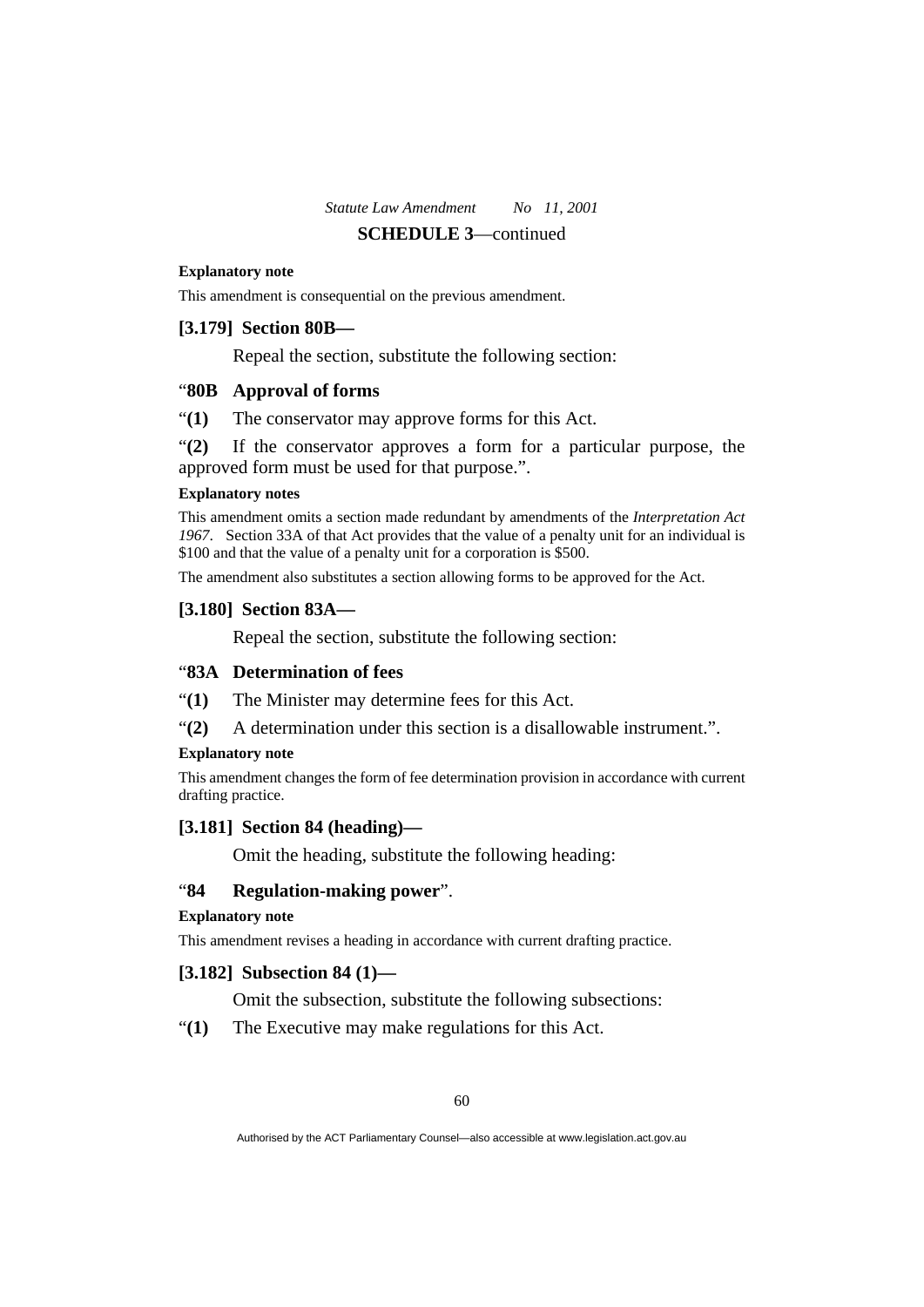- "**(2)** The regulations may—
	- (a) provide for the imposition of fees to be charged for access to reserved areas; and
	- (b) create offences for contraventions of the regulations and prescribe maximum penalties of not more than 10 penalty units for offences against the regulations.".

#### **Explanatory note**

This amendment substitutes the current form of regulation making power. Because of section 2A of the *Subordinate Laws Act 1989*, the substituted subsections have the same effect as the former subsections but are more concise.

# **[3.183] Subsection 84 (2)—**

Renumber as subsection 84 (3).

#### **Explanatory note**

This amendment is a consequential renumbering of the subsection.

#### **[3.184] Schedule 1—**

Repeal the Schedule.

#### **Explanatory note**

This amendment repeals a Schedule that is no longer needed. The repeal of the Schedule does not affect the repeal of the Acts mentioned in it (see *Interpretation Act 1967*, s 38).

#### **[3.185] Schedule 2—**

- **(a)** Omit "Subsection 39 (1A)", substitute "Subsection 39 (2)".
- **(b)** Omit "Subsection 39 (1B)", substitute "Subsection 39 (3)".
- **(c)** Omit "Subsection 39 (1BA)…………………………………….\$75".

### **Explanatory notes**

Amendments (a) and (b) are consequential on the renumbering of subsections.

Amendment (c) is consequential on the omission of a subsection by the *Fisheries Act 2000*.

#### **[3.186] Schedule 2—**

Renumber as Schedule 1.

#### **Explanatory note**

This amendment provides for the consequential renumbering of a Schedule.

### **[3.187] Dictionary**

Add at the end the following dictionary:

61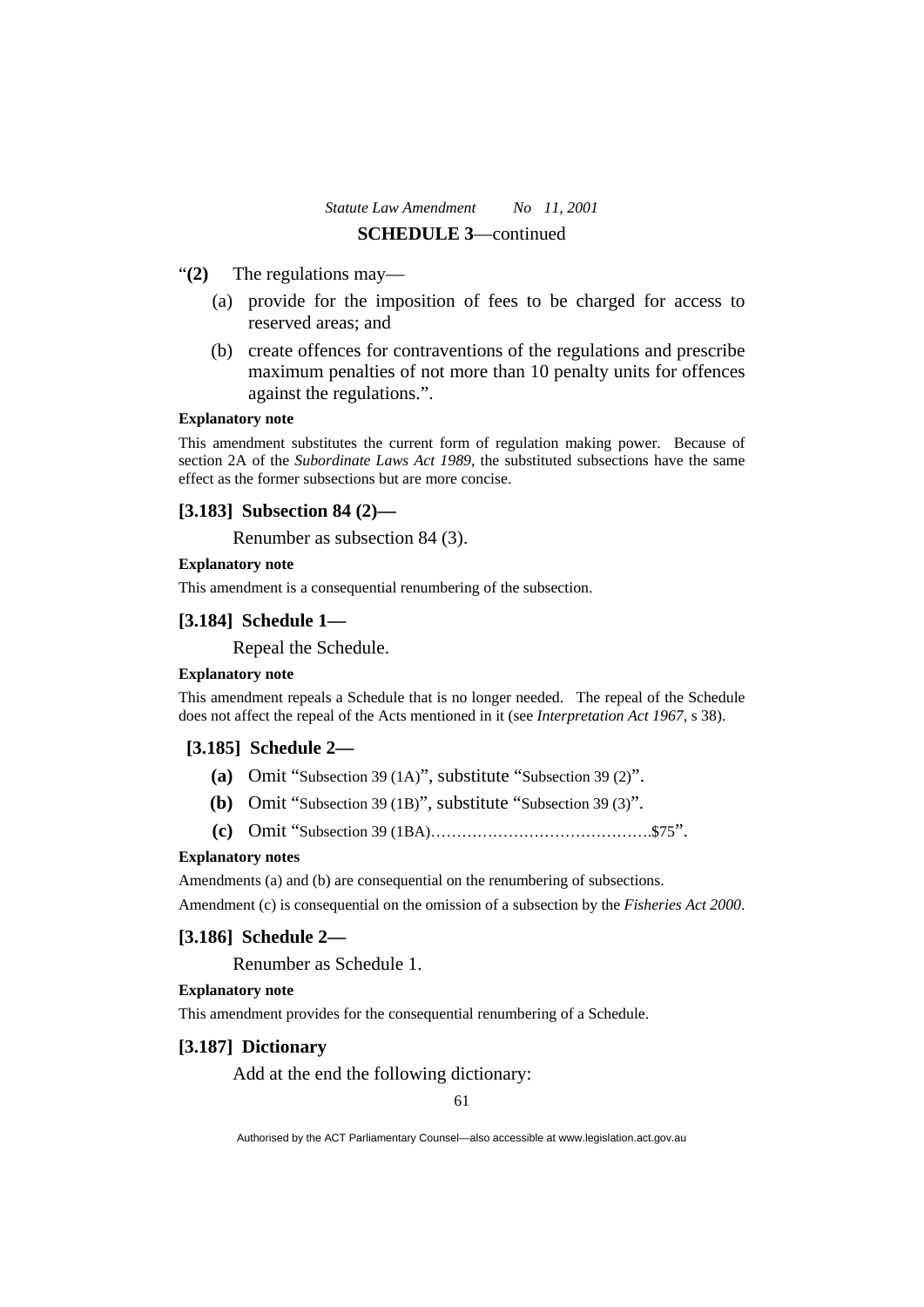## "**DICTIONARY** (See s 2)

*activities*, for Part 6A (Management agreements)—see section 60AA.

*agency*, for Part 6A (Management agreements)—see section 60AA.

*built-up area*—see the *Bushfire Act 1936*, section 3.

- *controlled land*, for Part 6A (Management agreements)—see section 60AA.
- *development*, for Part 6A (Management agreements)—see section 60AA.
- *final infringement notice*, for Part 8A (On-the-spot fines)—see section 74AA.
- *infringement notice*, for Part 8A (On-the-spot fines)—see section 74AA.
- *Land Act*, for Part 6A (Management agreements)—see section 60AA.
- *land management objectives*, for Part 6A (Management agreements)—see section 60AA.
- *management agreement*, for Part 6A (Management agreements)—see section 60AA.
- *motor vehicle*—see the *Road Transport (General) Act 1999*, dictionary.
- *natural environment*, for Part 6A (Management agreements)—see section 60AA.
- *on-the-spot fine*, for Part 8A (On-the-spot fines)—see section 74AA.
- *pest animal*—see *Land (Planning and Environment) Act 1991*, section 4.
- *pest plant*—see *Land (Planning and Environment) Act 1991*, section 4.
- *public land*, for Part 6A (Management agreements)—see section 60AA.
- *relevant amount*, for Part 8A (On-the-spot fines)—see section 74AA.
- *relevant period for payment*, for Part 8A (On-the-spot fines)—see section 74AA
- *reserved area* means an area of public land reserved under the Territory plan as a wilderness area, national park or nature reserve.
- *Schedule 1 offence*, for Part 8A (On-the-spot fines)—see section 74AA.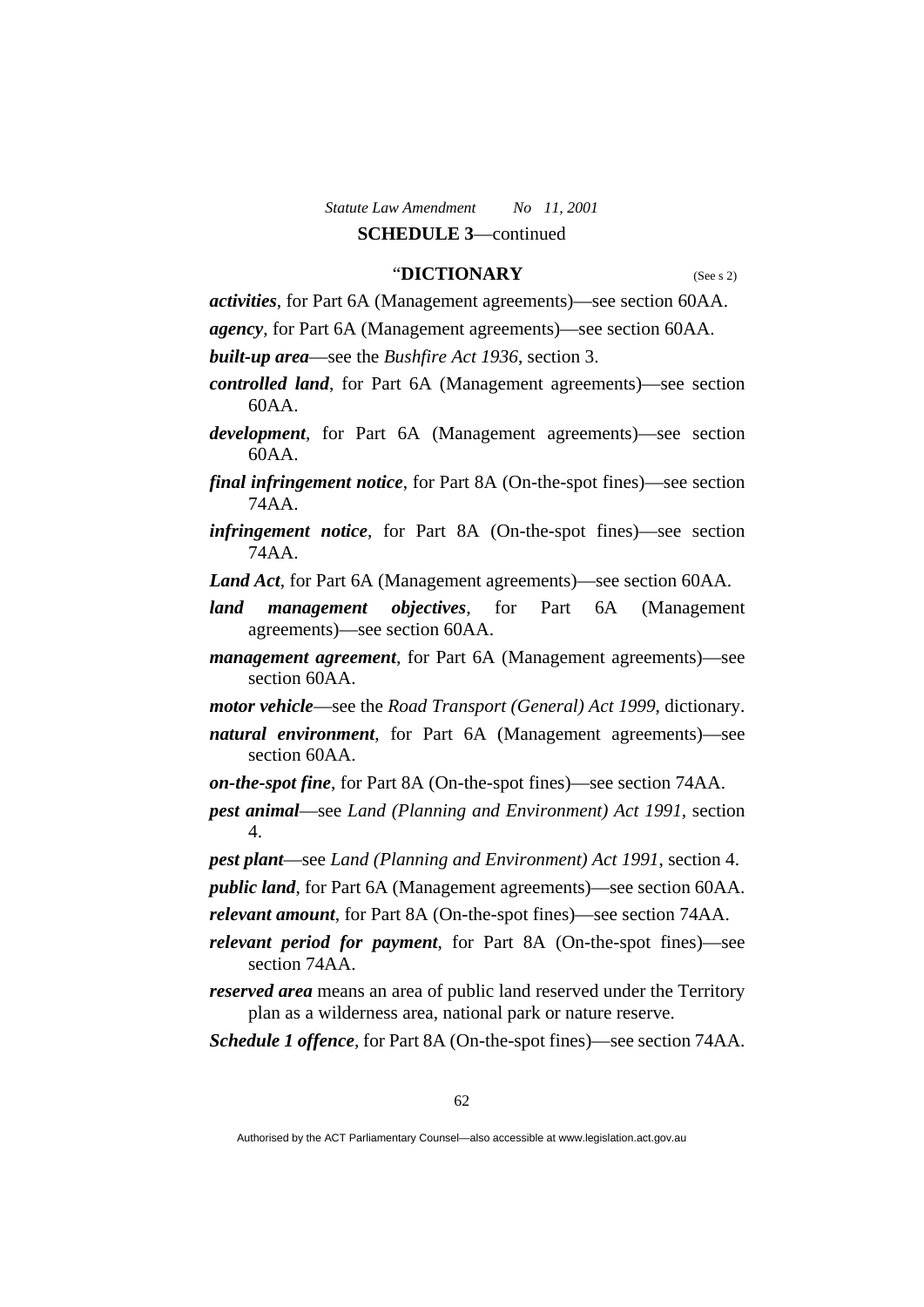# *wilderness area* means an area of public land reserved under the Territory plan as a wilderness area.".

### **Explanatory note**

This amendment creates a dictionary in accordance with current drafting practice and includes all relevant definitions in the Act that require technical or consequential amendment.

#### **[3.188] Renumbering of Parts and Divisions**

 In the next reprint of the *Nature Conservation Act 1980* under the *Legislation (Republication) Act 1996*, the Parts and Divisions of the *Nature Conservation Act 1980* must be renumbered as permitted under section 13 of the *Legislation (Republication) Act 1996*.

#### **Explanatory note**

This provision provides for the renumbering of the Parts and Divisions of the *Nature Conservation Act 1980* in accordance with current drafting practice.

### *Occupational Health and Safety Act 1989*

### **[3.189] Subsection 5 (1) (definition of** *associated law***, paragraph (a))—**

Omit the paragraph, substitute the following paragraph:

"(a) the *Dangerous Goods Act 1975*;".

#### **Explanatory note**

This amendment is consequential on the repeal of the *Dangerous Goods Act 1984* by this Act and the continuation of substantive provisions from that Act in the *Dangerous Goods Act 1975*.

### **[3.190] Subsection 5 (1) (definition of** *associated law***, paragraph (e))—**

Omit the paragraph, substitute the following paragraph:

"(e) the *Scaffolding and Lifts Act 1912*;".

#### **Explanatory note**

This amendment is consequential on the repeal of the *Scaffolding and Lifts Act 1957* by this Act and the continuation of substantive provisions from that Act in the *Scaffolding and Lifts Act 1912*.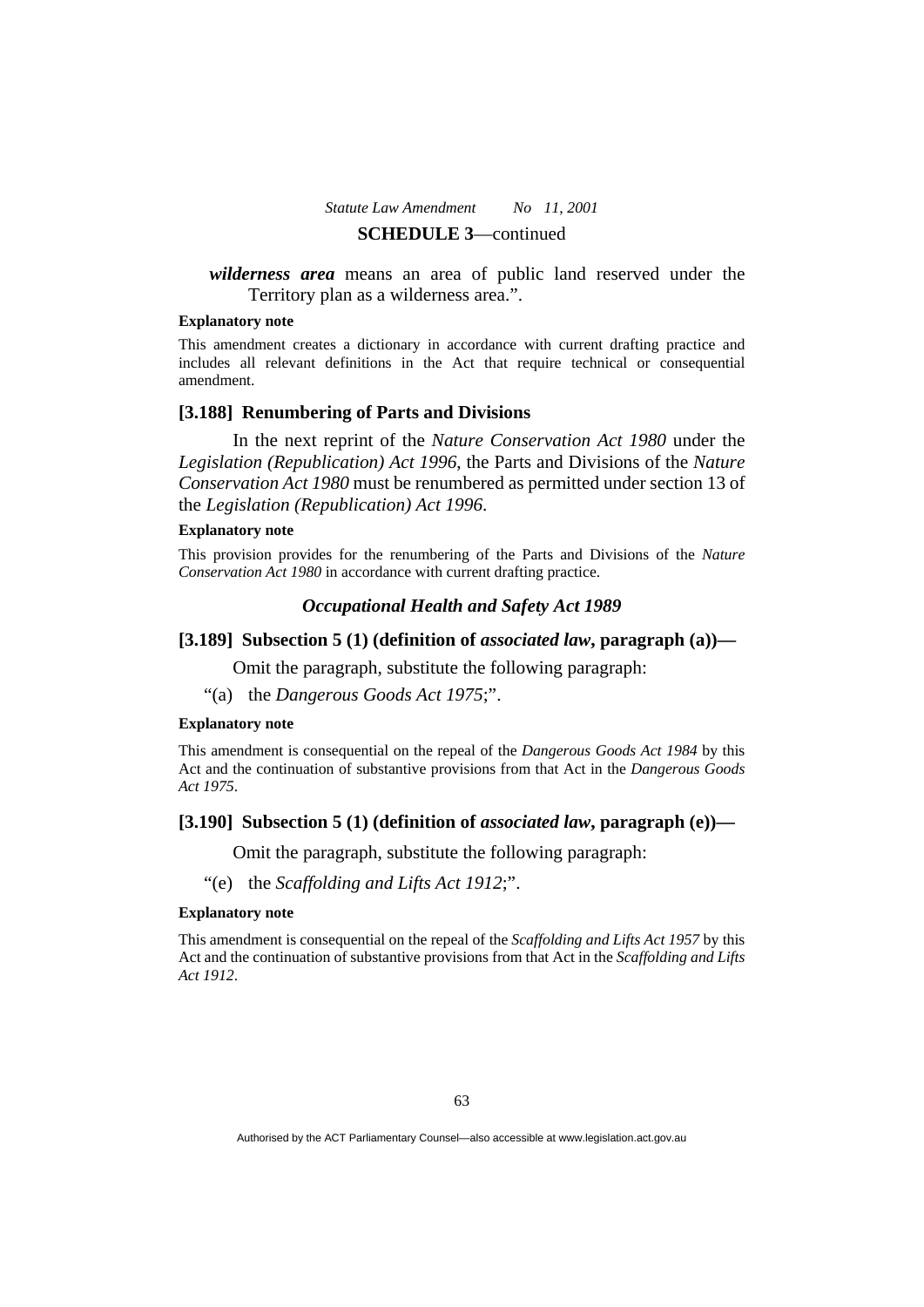#### *Occupational Health and Safety Regulations 1991*

### **[3.191] Regulation 2 (definition of** *dangerous goods***)—**

Omit the definition, substitute the following definition:

"*dangerous goods*—see the *Dangerous Goods Act 1975*, dictionary.".

#### **Explanatory note**

This amendment is consequential on the *Dangerous Goods Act 1975* becoming an ACT Act under amendments of the *Interpretation Act 1967* made by the *Law Reform (Miscellaneous Provisions) Act 1999*.

#### **[3.192] Regulation 2 (definition of** *Dangerous Goods Regulations***)—**

Omit the definition.

#### **Explanatory note**

It is no longer necessary to define the regulation because of the revised name given to the regulation by an amendment made by the *Law Reform (Miscellaneous Provisions) Act 1999*.

#### **[3.193] Regulation 2 (definition of** *firework***)—**

Omit the definition, substitute the following definition:

"*firework*—see *Dangerous Goods Regulations 1978*, subregulation  $4(1)$ .".

#### **Explanatory note**

This amendment is consequential on amendments made to the *Dangerous Goods Regulation 1978* by the *Law Reform (Miscellaneous Provisions) Act 1999* that had the effect of incorporating the regulation into ACT law.

### **[3.194] Paragraph 2AA (1) (a)—**

Omit the paragraph, substitute the following paragraph:

 "(a) designated as a class 1 dangerous good in Schedule 1 to the *Dangerous Goods Regulations 1978*; or".

#### **Explanatory note**

This amendment is consequential on the omission of the definition of *Dangerous Goods Regulations*. Words made redundant by the *Interpretation Act 1967*, section 54 (References taken to be included in citation of a law or instrument) have also been omitted.

### **[3.195] Paragraph 2AA (1) (b)—**

Omit ", as in force from time to time".

**Explanatory note**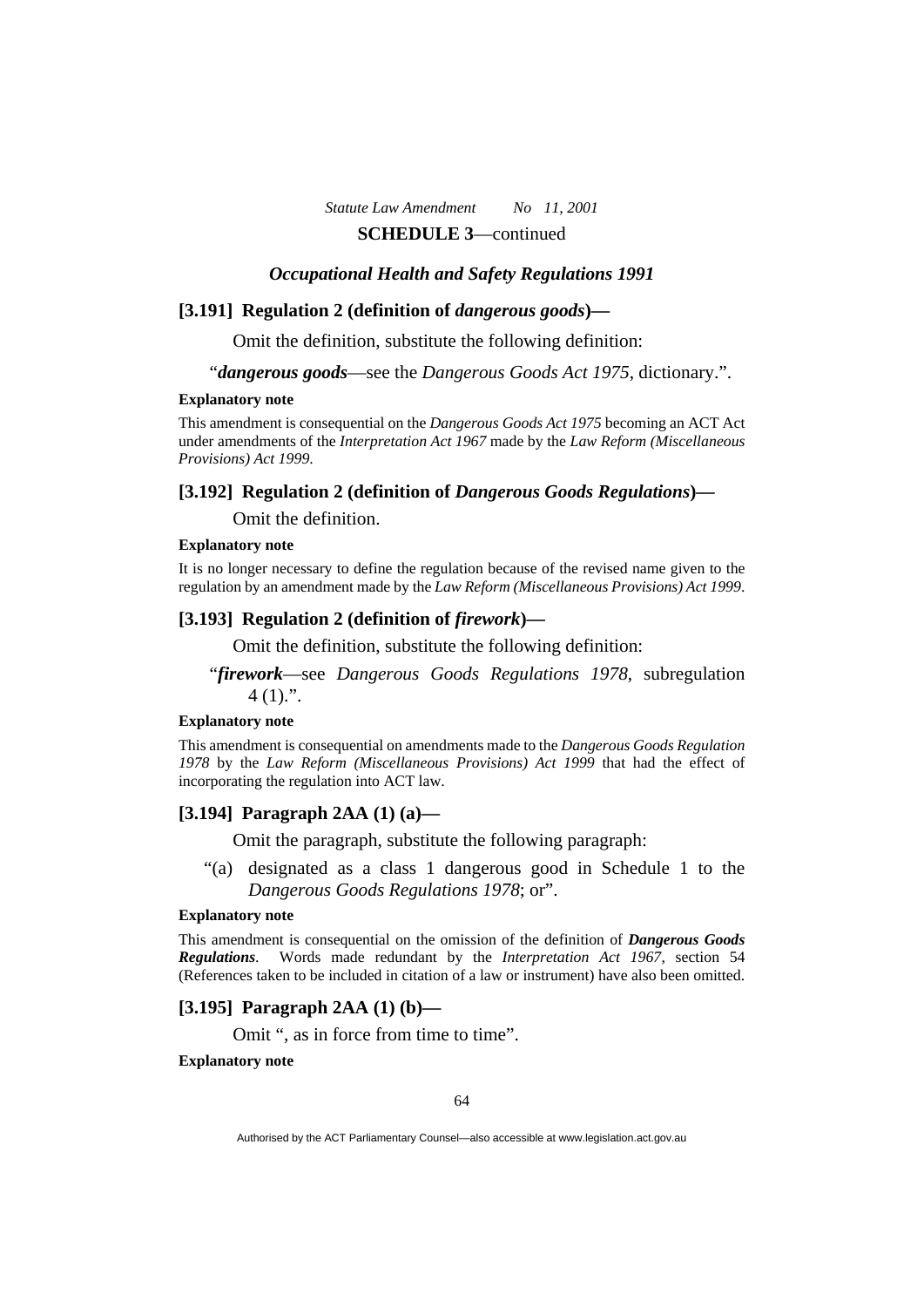#### This amendment omits words made redundant by the *Interpretation Act 1967*, section 54.

### **[3.196] Paragraph 2AA (2) (c)—**

 Omit "regulations under the *Scaffolding and Lifts Act 1912*", substitute "*Scaffolding and Lifts Regulations 1950*".

#### **Explanatory note**

This amendment is consequential on the inclusion of a naming provision in the regulations under the *Scaffolding and Lifts Act 1912* by Subordinate Law 1999 No 19.

### **[3.197] Paragraph 15 (a)—**

 Omit "Dangerous Goods Regulations", substitute "*Dangerous Goods Regulations 1978*".

#### **Explanatory note**

This amendment is consequential on the omission of the definition of *Dangerous Goods Regulations*.

### **[3.198] Subparagraph 21 (1) (a) (iv)—**

 Omit "Dangerous Goods Regulations", substitute "*Dangerous Goods Regulations 1978*".

### **Explanatory note**

This amendment is consequential on the omission of the definition of *Dangerous Goods Regulations*.

### *Scaffolding and Lifts Act 1912*

### **[3.199] Title—**

Repeal the title, substitute the following title:

"An Act about scaffolding, lifts, cranes, building, excavation and compressed air work".

### **Explanatory note**

This amendment revises the Act's long title to take account of the current scope of the Act. The amendment is consequential on the repeal of the *Scaffolding and Lifts Act 1957* by this Act. That Act previously applied the *Scaffolding and Lifts Act 1912* (NSW) and the regulations made under it as laws of the Territory. The NSW Act became an ACT Act under amendments of the *Interpretation Act 1967* made by the *Law Reform (Miscellaneous Provisions) Act 1999*.

#### **[3.200] Section 1—**

Repeal the section, substitute the following section: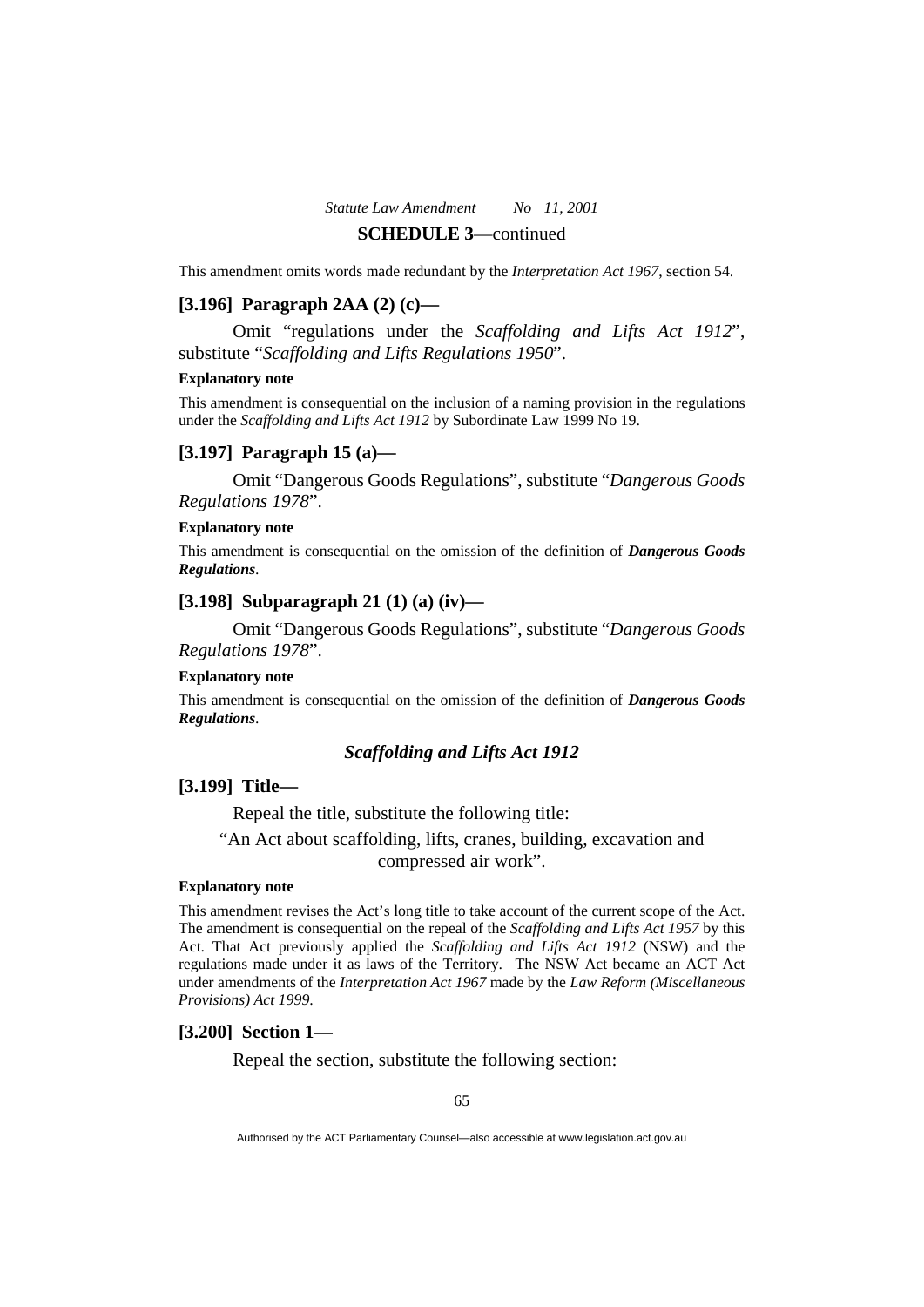### "**1 Name of Act**

This Act is the *Scaffolding and Lifts Act 1912*.".

#### **Explanatory note**

This amendment brings the Act's naming provision (short title) into line with current drafting practice.

### **[3.201] New section 2—**

After section 1 insert the following sections:

# "**2 Dictionary**

The dictionary at the end of this Act is part of this Act.

*Note 1* The dictionary at the end of this Act defines certain words and expressions used in this Act, and includes references (*signpost definitions*) to other words and expressions defined elsewhere in this Act.

*Note 2* A definition in the dictionary (including a signpost definition) applies to the entire Act unless the definition, or another provision of the Act, provides otherwise or the contrary intention otherwise appears (see *Interpretation Act 1967*, s 11F and s 11G).

### "**3 Notes**

A note included in this Act is explanatory and is not part of this Act.

*Note* See *Interpretation Act 1967*, ss 12 (1), (4) and (5) for the legal status of notes.".

#### **Explanatory note**

This amendment inserts standard provisions explaining the status of the dictionary and notes and the operation of definitions.

# **[3.202] Subsection 3 (1) (definitions of** *automatic lift***,** *building work***,**  *compressed air work***,** *contractor***,** *crane***,** *crane chaser***,** *gear***,** *hoist***,**  *lift***,** *owner***,** *passenger lift***,** *plant***,** *power crane***,** *power hoist***,** *rigger***,**  *scaffolding* **and** *supporting structure***)—**

Relocate the definitions to the dictionary.

#### **Explanatory note**

This amendment relocates to the dictionary all relevant definitions from the interpretation section that do not need amendment.

The definition of *approved plans and specifications* is no longer needed because the term is not now used in the Act.

The definition of *authorised attendant* is no longer necessary because the provisions of the Act about lift attendants are now redundant.

The definition of *cost* is moved to section 6 because it is only used in that section.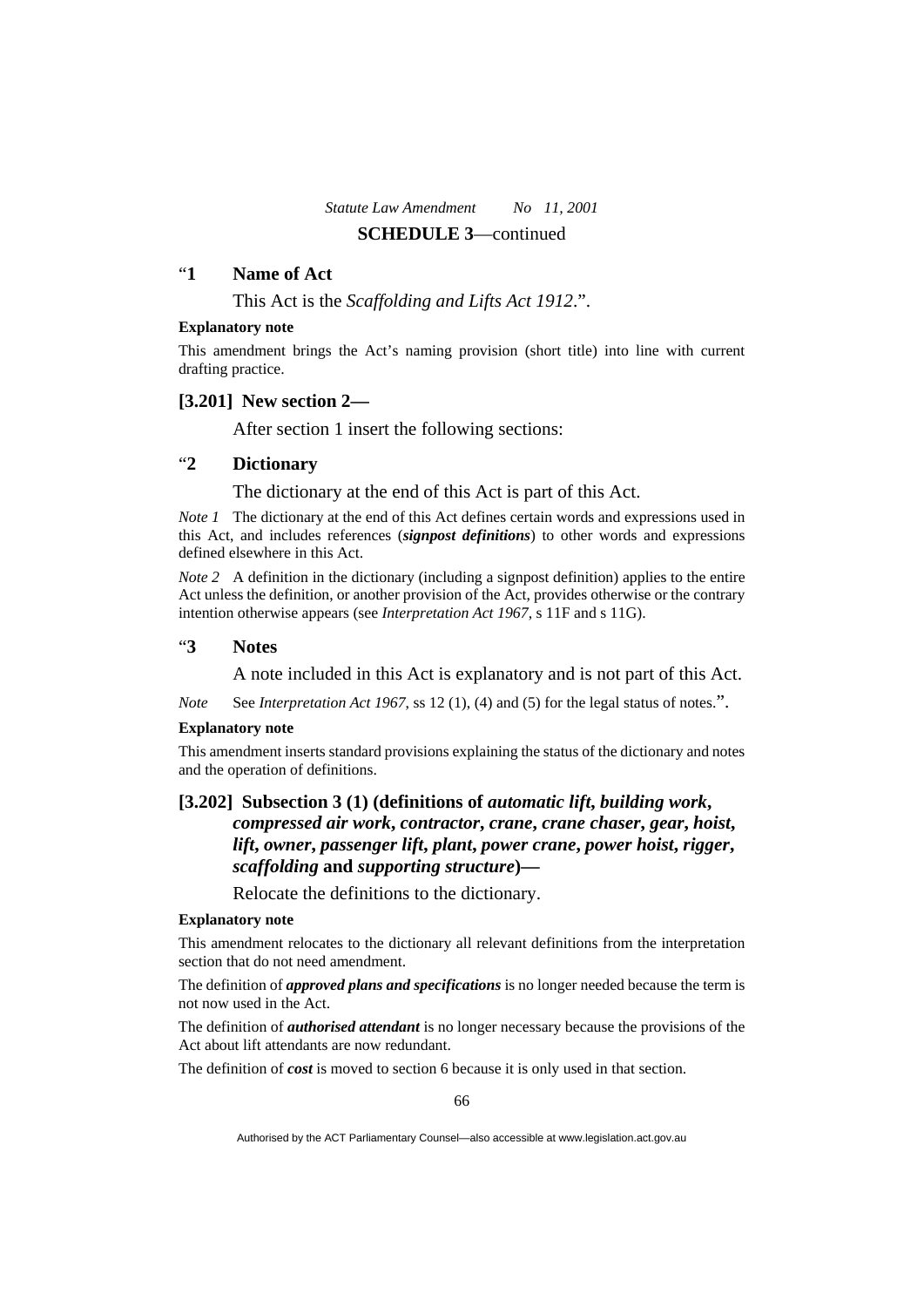# *Statute Law Amendment No 11, 2001*

# **SCHEDULE 3**—continued

The definitions of *prescribed* and *the Building Regulations* are no longer necessary because of provisions in the *Interpretation Act 1967* (see dict, def of *prescribed* and s 52).

The definitions of *chief inspector*, *dogman*, *excavation work*, *inspector* and *scaffolder* have replacement definitions in the dictionary inserted by this Act.

### **[3.203] Remainder of subsection 3 (1)—**

Omit the remainder of the subsection.

#### **Explanatory note**

This amendment is consequential on the previous amendment.

### **[3.204] Subsection 3 (2)—**

Renumber as section 4.

#### **Explanatory note**

This amendment renumbers a subsection of an interpretation section as a separate section in accordance with current drafting practice.

# **[3.205] Subsection 3 (2)—**

Insert the following heading:

# "**4 Semidetached buildings**".

#### **Explanatory note**

This amendment inserts a section heading for the subsection renumbered as a section by the previous amendment.

### **[3.206] Subsection 3 (3)—**

Omit the subsection.

#### **Explanatory note**

This amendment omits a definition that has been recast and included in the dictionary (inserted by this Schedule).

#### **[3.207] New Part 1A—**

After section 3 insert the following Part:

# "**PART 1A—ADMINISTRATION**

# "**5 Chief inspector**

 The Minister may appoint a Chief Inspector of Scaffolding and Lifts (the *chief inspector*) for this Act.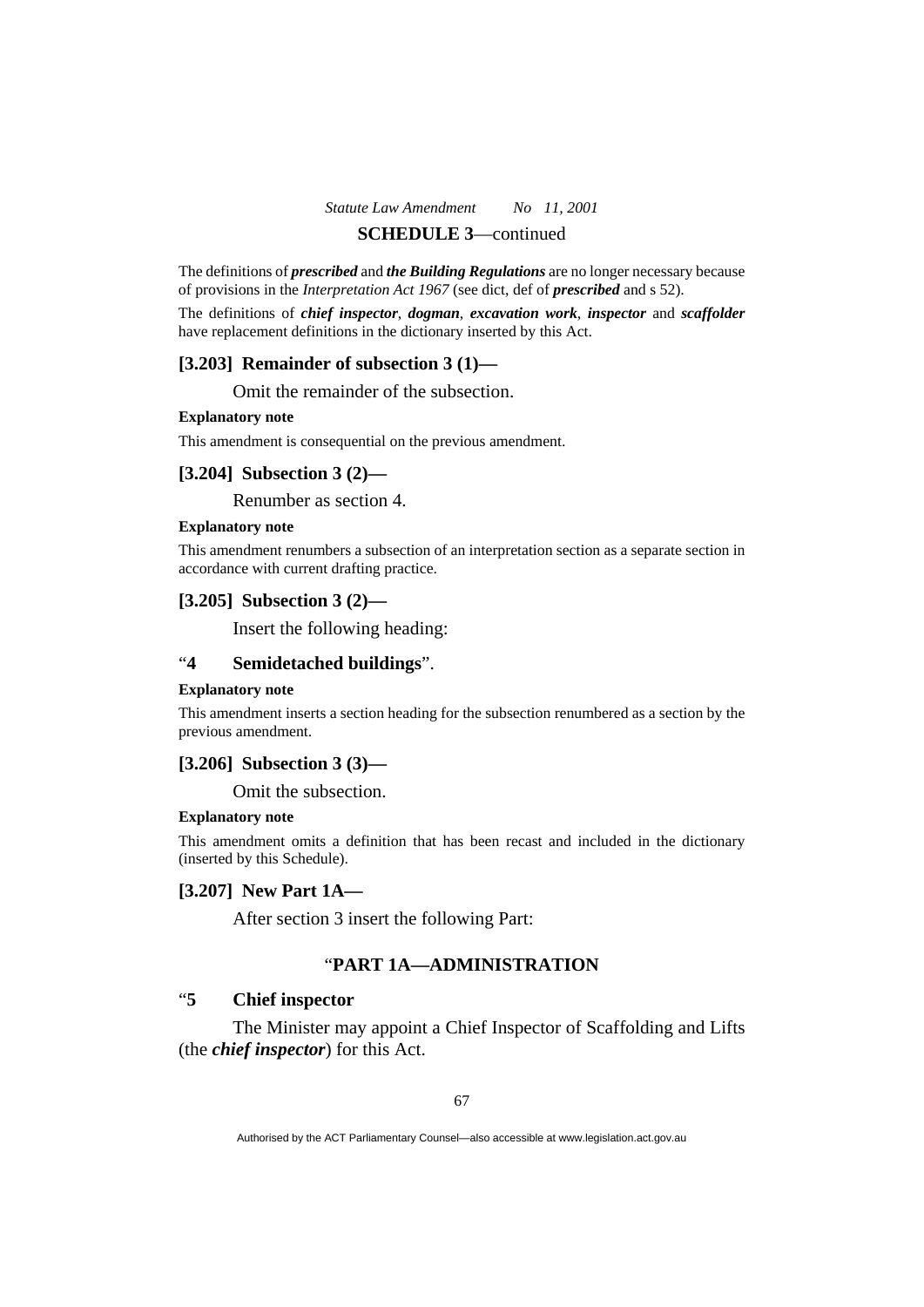# "**5A Inspectors**

"**(1)** The Minister may appoint inspectors for this Act.

"(2) The chief inspector is also an inspector.".

### **Explanatory note**

This amendment continues the effect of section 6 of the *Scaffolding and Lifts Act 1957*. That Act is repealed by this Act.

### **[3.208] Subsection 6 (1)—**

 Omit "a notice in writing, under his hand, of his", substitute "written notice of the person's".

#### **Explanatory note**

This amendment removes gender-specific language.

# **[3.209] Subsection 6 (1) (penalty)—**

Omit the penalty, substitute the following penalty:

"Maximum penalty: 20 penalty units."

### **Explanatory note**

This amendment substitutes a penalty expressed in accordance with current drafting practice.

### **[3.210] Subsection 6 (4) (a) (ii)—**

Omit "six feet", substitute "1.8m".

### **Explanatory note**

This amendment substitutes a metric measurement.

### **[3.211] Paragraph 6 (4) (b)—**

Omit the paragraph, substitute the following paragraph:

- "(b) the demolition of—
	- (i) a 1 storey building if the height of the building measured from the ground level at the lowest point (or, if a floor of the building is below the ground level at the lowest point, the lowest floor) to its highest point is not more than 4.6m; or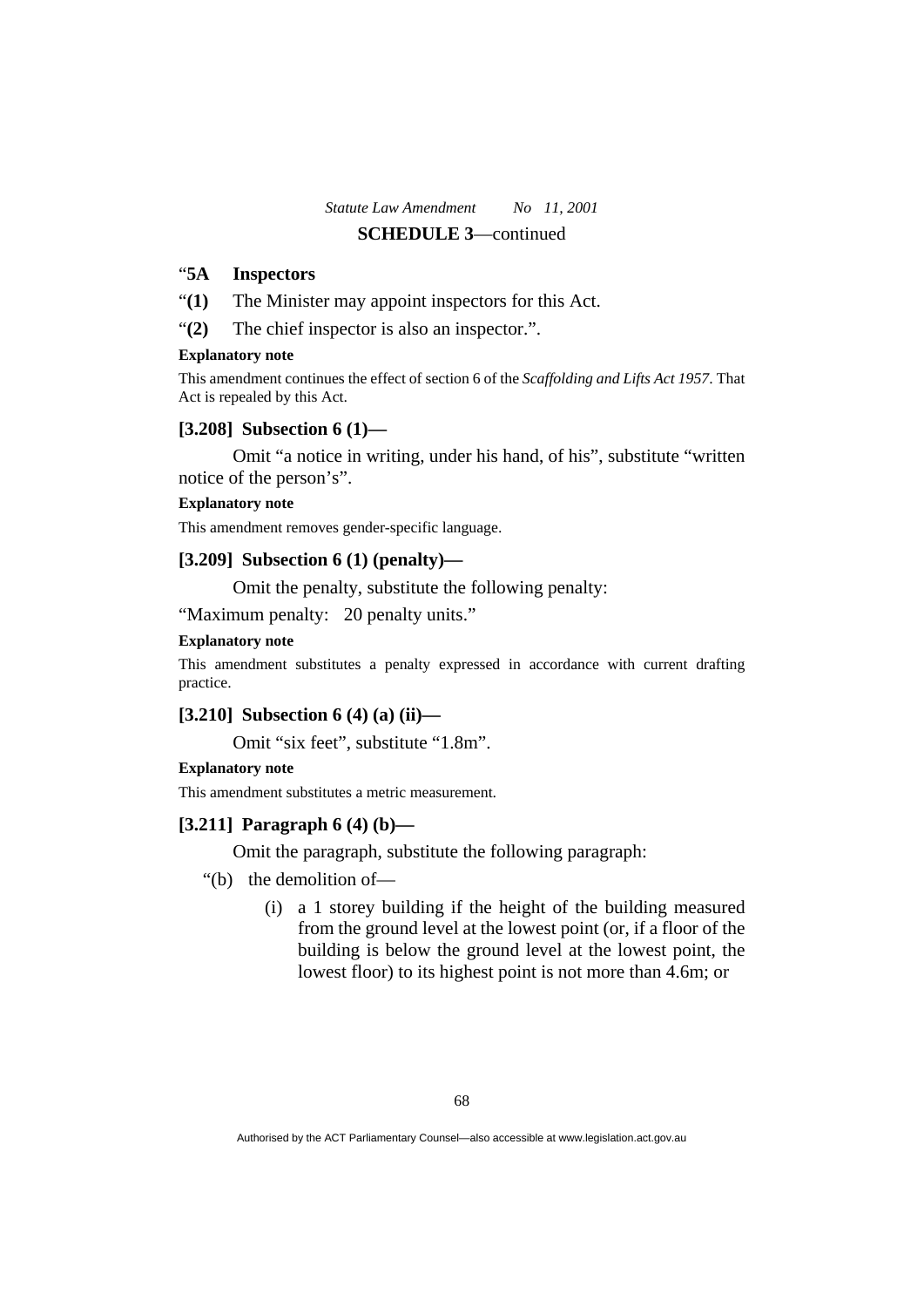(ii) a structure if the height of the structure measured from its lowest point (the ground level at the lowest point) to its highest point is not more than 4.6m; or".

#### **Explanatory note**

This amendment substitutes a paragraph to convert measurements from imperial to metric units.

# **[3.212] New subsection 6 (5)—**

Add at the end the following subsection:

"**(5)** In this section:

*cost*, of building work—see the *Building Act 1972*, section 58AA.".

### **Explanatory note**

This amendment relocates a definition from subsection 3 (1) (Interpretation) to the only section in which it is used and updates it.

#### **[3.213] Subsection 10 (1)—**

 Omit "notice in writing under his hand of his", substitute "written notice of the person's".

#### **Explanatory note**

This amendment removes gender-specific language.

### **[3.214] Sections 11 and 12—**

Repeal the sections.

#### **Explanatory note**

This amendment removes redundant provisions about lift attendants. Unsafe work practices relating to lifts can continue to be dealt with by directions under section 15 of this Act or by notices under the *Occupational Health and Safety Act 1989*.

### **[3.215] Paragraph 13 (b)—**

Omit "he", substitute "the inspector".

### **Explanatory note**

This amendment removes gender-specific language.

# **[3.216] Section 14—**

Repeal the section.

**Explanatory note**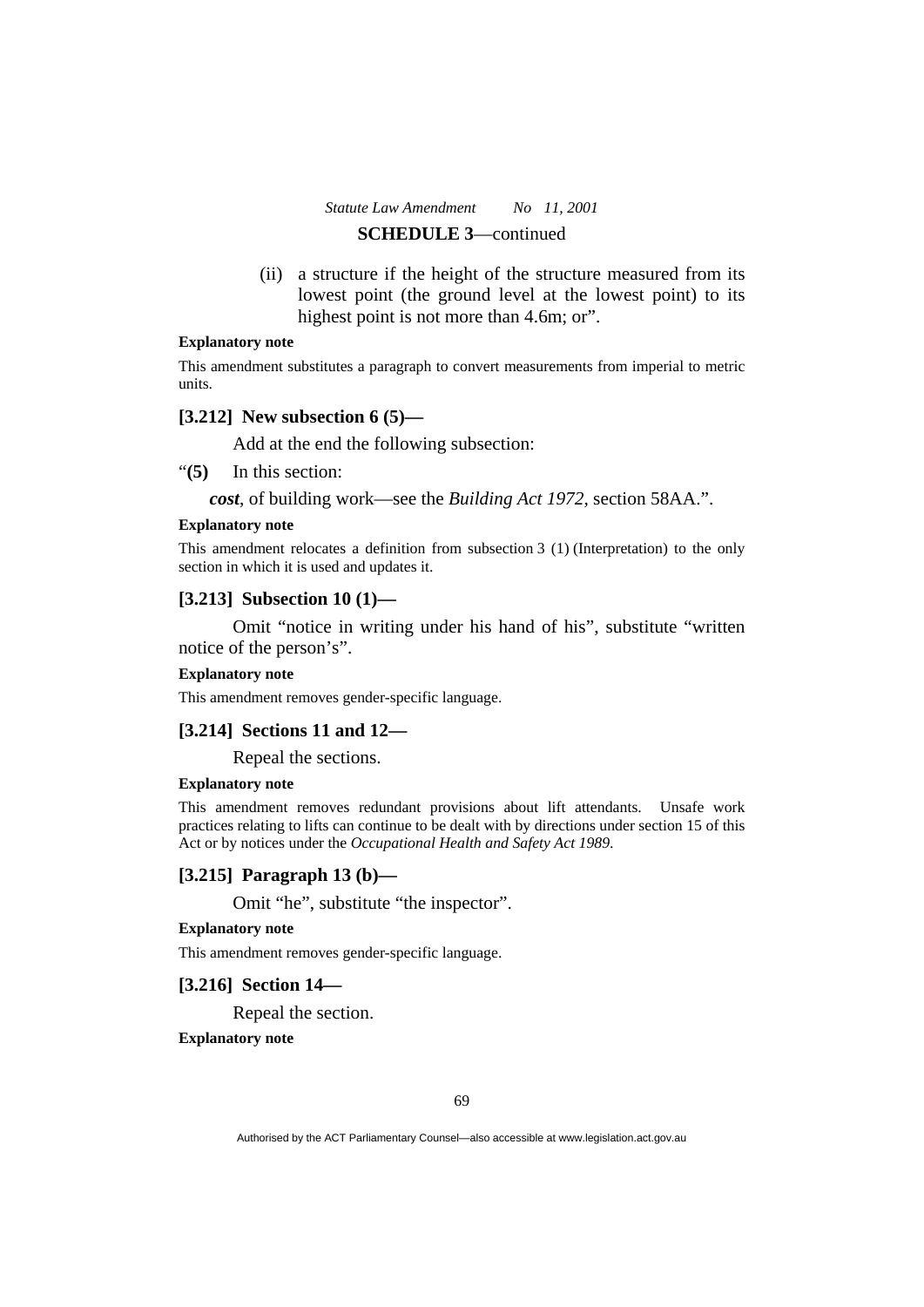# *Statute Law Amendment No 11, 2001*

# **SCHEDULE 3**—continued

This amendment removes redundant provisions about lift attendants. Unsafe work practices relating to lifts can continue to be dealt with by directions under section 15 of this Act or by notices under the *Occupational Health and Safety Act 1989*.

# **[3.217] Subsection 15 (1)—**

Omit "he", substitute "the inspector".

### **Explanatory note**

This amendment removes gender-specific language.

# **[3.218] Subsection 15 (1)—**

 Omit "; and such person shall, unless notice of appeal is given as hereinafter provided, forthwith carry out such directions".

#### **Explanatory note**

This amendment and the following amendment recast part of subsection 15 (1) to bring it more closely into line with current drafting practice.

### **[3.219] New subsection 15 (2)—**

After subsection 15 (1) insert the following subsection:

"**(2)** The person must comply with the direction unless the person appeals against it in accordance with subsection (6).".

#### **Explanatory note**

This amendment and the previous amendment recast part of subsection 15 (1) to bring it more closely into line with current drafting practice. Existing subsection 15 (2) is renumbered by a later amendment.

# **[3.220] Subsection 15 (2)—**

Omit "he", substitute ", the inspector".

#### **Explanatory note**

This amendment removes gender-specific language.

# **[3.221] Subsection 15 (2), 1st sentence—**

Renumber as subsection 15 (3).

#### **Explanatory note**

This amendment consequentially renumbers a subsection.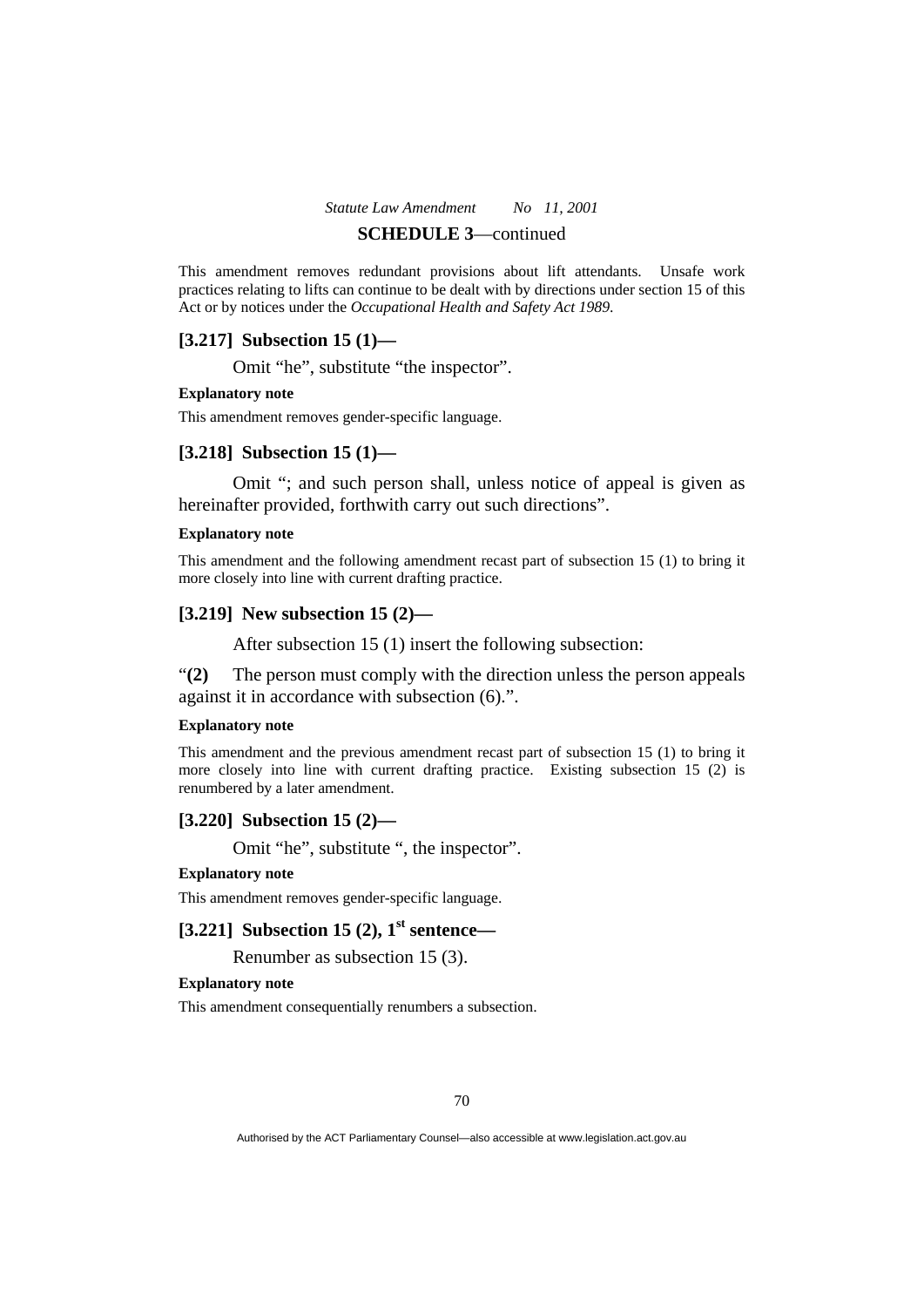# **[3.222] Subsection 15 (2), 2nd sentence—**

Omit "this subsection", substitute "subsection (3)".

### **Explanatory note**

This amendment is consequential on the renumbering of the  $1<sup>st</sup>$  sentence of subsection 15 (2).

# **[3.223] Subsection 15 (2), 2nd sentence—**

Renumber as subsection 15 (4).

#### **Explanatory note**

This amendment renumbers a sentence as a separate subsection in accordance with current drafting practice.

# **[3.224] Subsection 15 (2), 3rd sentence—**

Omit "this subsection", substitute "subsection (3)".

#### **Explanatory note**

This amendment is consequential on the renumbering of the  $1<sup>st</sup>$  sentence of subsection 15 (2).

# **[3.225] Subsection 15 (2), 3rd sentence—**

Renumber as subsection 15 (5).

### **Explanatory note**

This amendment renumbers a sentence as a separate subsection in accordance with current drafting practice.

### **[3.226] Subsection 15 (3)—**

Omit the subsection.

#### **Explanatory note**

This subsection is redundant because of section 26A of the *Interpretation Act 1967*.

### **[3.227] Subsection 15 (4)—**

Omit "to him".

#### **Explanatory note**

This amendment removes gender-specific language.

### **[3.228] Subsections 15 (4) to (4B)—**

Renumber as subsections 15 (6) to (8).

### **Explanatory note**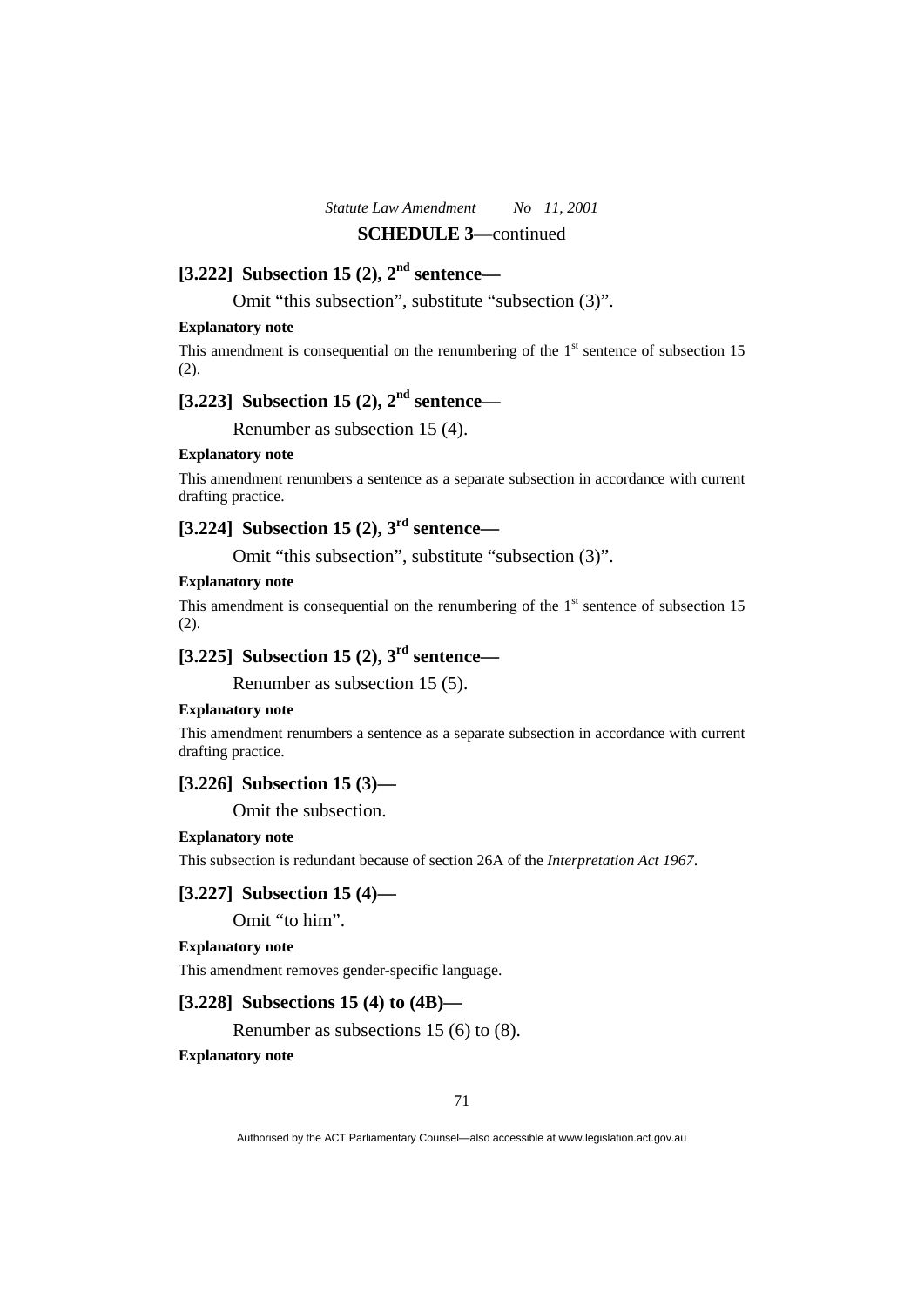This amendment makes a consequential renumbering of a subsection.

### **[3.229] Subsection 15 (5)—**

Omit the subsection, substitute the following subsection:

"**(9)** A person must not fail to comply with—

- (a) a direction or order given to the person by an inspector under this section; or
- (b) an order made by the Minister under this section.

Maximum penalty: 50 penalty units.".

#### **Explanatory note**

This amendment recasts a subsection to bring it more closely into line with current drafting practice.

### **[3.230] Section 16—**

Repeal the section, substitute the following section:

# "**16 Obstruction etc of inspectors**

 A person must not, without reasonable excuse, hinder or obstruct an inspector in the exercise of a function under this Act.

Maximum penalty: 50 penalty units, imprisonment for 6 months or both.".

### **Explanatory note**

This amendment recasts section 16 in accordance with current drafting practice.

#### **[3.231] Part V—**

Repeal the Part.

#### **Explanatory note**

This amendment removes provisions dealing with certificates of competency because certificates of competency are dealt with by regulations under the *Occupational Health and Safety Act 1989*.

### **[3.232] Part VI—**

Omit the heading, substitute the following heading:

# "**PART 5—MISCELLANEOUS**".

### **Explanatory note**

This amendment renumbers Part VI with a consecutive Part number.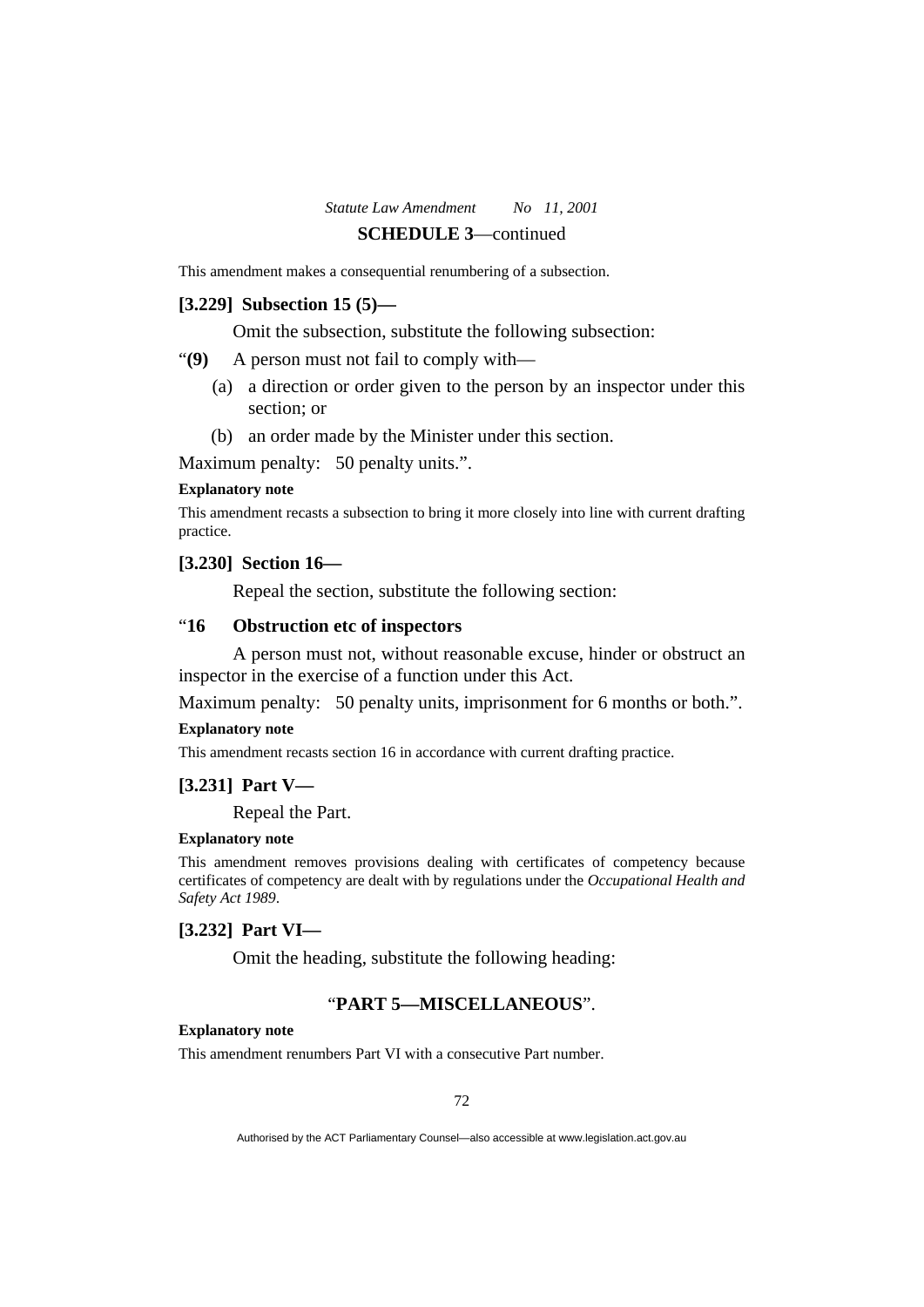### **[3.233] Paragraph 18 (1) (c)—**

 Omit "him from returning to his", substitute "the person from returning to".

### **Explanatory note**

This amendment removes gender-specific language.

### **[3.234] Subsection 18 (1)—**

After subsection 18 (1) insert the following penalty:

"Maximum penalty: 20 penalty units."

#### **Explanatory note**

This amendment relocates and recasts a penalty in accordance with current drafting practice.

# **[3.235] Subsection 18 (2), 1st sentence—**

Omit "he", substitute "the person".

#### **Explanatory note**

This amendment removes gender-specific language.

# **[3.236] Subsection 18 (2), 1st sentence—**

 After the first sentence in subsection 18 (2) insert the following penalty:

"Maximum penalty: 20 penalty units."

### **Explanatory note**

This amendment relocates and recasts a penalty in accordance with current drafting practice.

# **[3.237] Subsection 18 (2), 2nd sentence—**

Renumber as subsection 18 (3).

#### **Explanatory note**

This amendment renumbers a sentence as a separate subsection in accordance with current drafting practice.

# **[3.238] Subsection 18 (2), 2nd sentence—**

 Omit "This subsection shall", substitute "However, subsection (2) does".

### **Explanatory note**

This amendment is consequential on the previous amendment.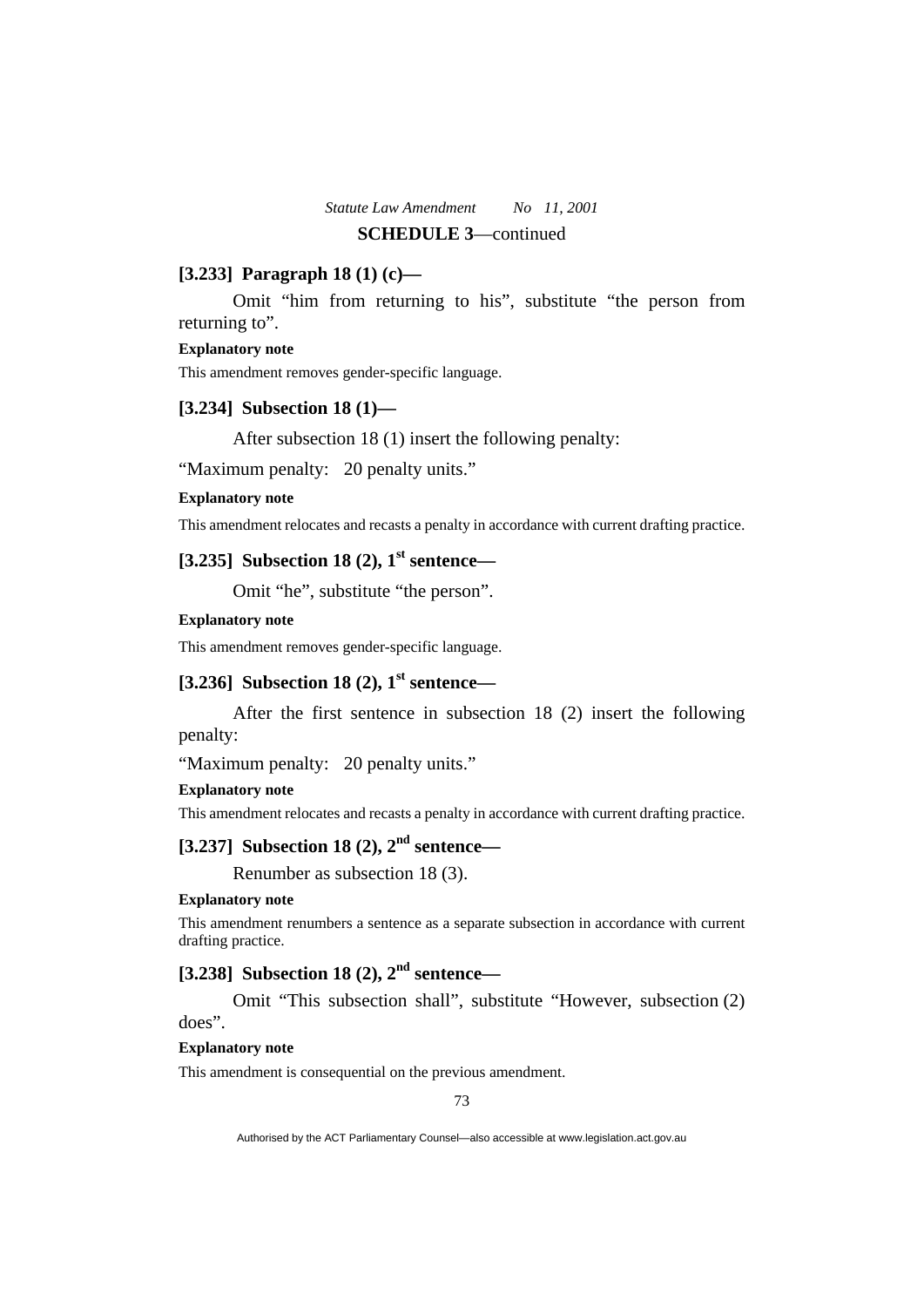### **[3.239] Subsection 18 (3)—**

Omit the subsection.

#### **Explanatory note**

This amendment is consequential on other amendments of section 18 that include penalties in other subsections of the section.

#### **[3.240] Section 19—**

 Omit "or the regulations contained shall operate", substitute "operates".

#### **Explanatory note**

This amendment omits redundant words and updates some language of the section.

#### **[3.241] Section 19—**

Omit "him whilst", substitute "the person while".

#### **Explanatory note**

This amendment removes gender-specific language and updates some language of the section.

# **[3.242] Paragraph 19 (b)—**

Omit "dogman", substitute "dogger".

#### **Explanatory note**

This amendment replaces a gender-specific term with a gender-neutral term.

### **[3.243] Paragraph 19 (c)—**

Omit "or the regulations".

#### **Explanatory note**

This amendment omits redundant words (see *Interpretation Act 1967*, s55A (as inserted by this Act)).

### **[3.244] Section 20—**

Repeal the section.

### **Explanatory note**

Section 20 is not needed because sections 17A and 18 of the *Interpretation Act 1967* provide for service of documents in the same way as section 20.

#### **[3.245] New sections 20 and 21—**

After section 19 insert the following sections: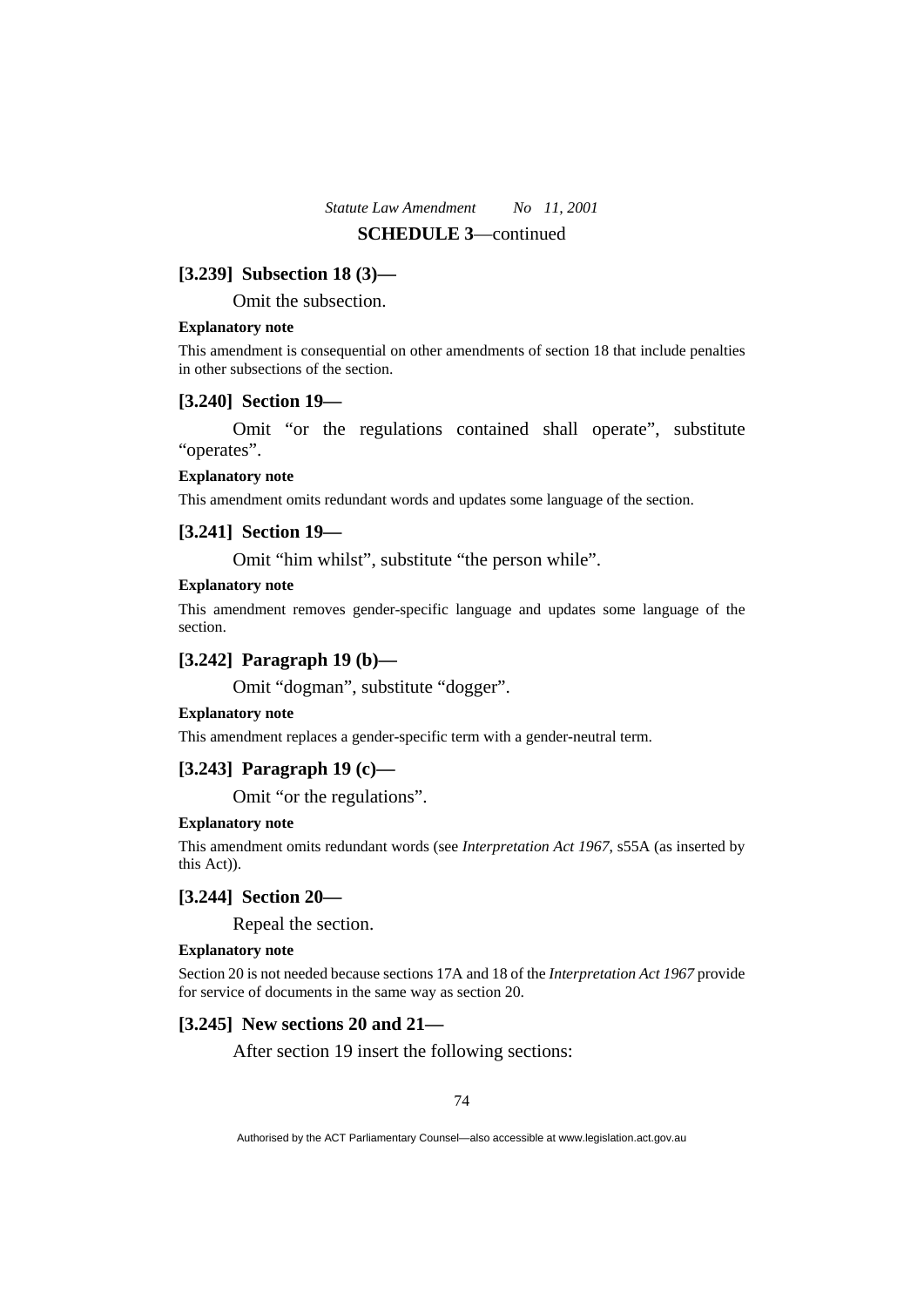# "**20 Approved forms**

"**(1)** The chief inspector may approve forms for this Act.

"**(2)** If the chief inspector approves a form for a particular purpose, the approved form must be used for that purpose.

### "**21 Determination of fees**

"**(1)** The Minister may determine fees payable under this Act.

"**(2)** Without limiting subsection (1), a fee may be determined for or with respect to—

- (a) applications for permits to erect lifts; and
- (b) applications for learners' permits; and
- (c) reviewing the designs and descriptions of cranes, hoists, lifts, plant, scaffolding and gear; and
- (d) the inspection and testing of cranes, hoists, lifts, plant, scaffolding and gear; and
- (e) the notification of intention to begin building work, excavation work or compressed air work.
- "**(3)** Without limiting subsection (1), a fee may be determined—
	- (a) by specifying the fee; or
	- (b) by setting a rate, or providing a formula or other method, by which the fee is to be worked out.

"**(4)** A determination under this section—

- (a) must provide who is liable to pay a fee; and
- (b) may make provision about when the fee is payable and how it is to be paid (for example, as a lump sum or by instalments); and
- (c) may make provision about anything else relating to the fee.
- "**(5)** A determination under this section is a disallowable instrument.

# "**22 Fees payable to Territory in accordance with determinations etc**

"**(1)** A fee determined under section 21 is payable to the Territory, in relation to the relevant matter mentioned in the determination and in accordance with the determination, by the person liable to pay the fee under the determination.

Authorised by the ACT Parliamentary Counsel—also accessible at www.legislation.act.gov.au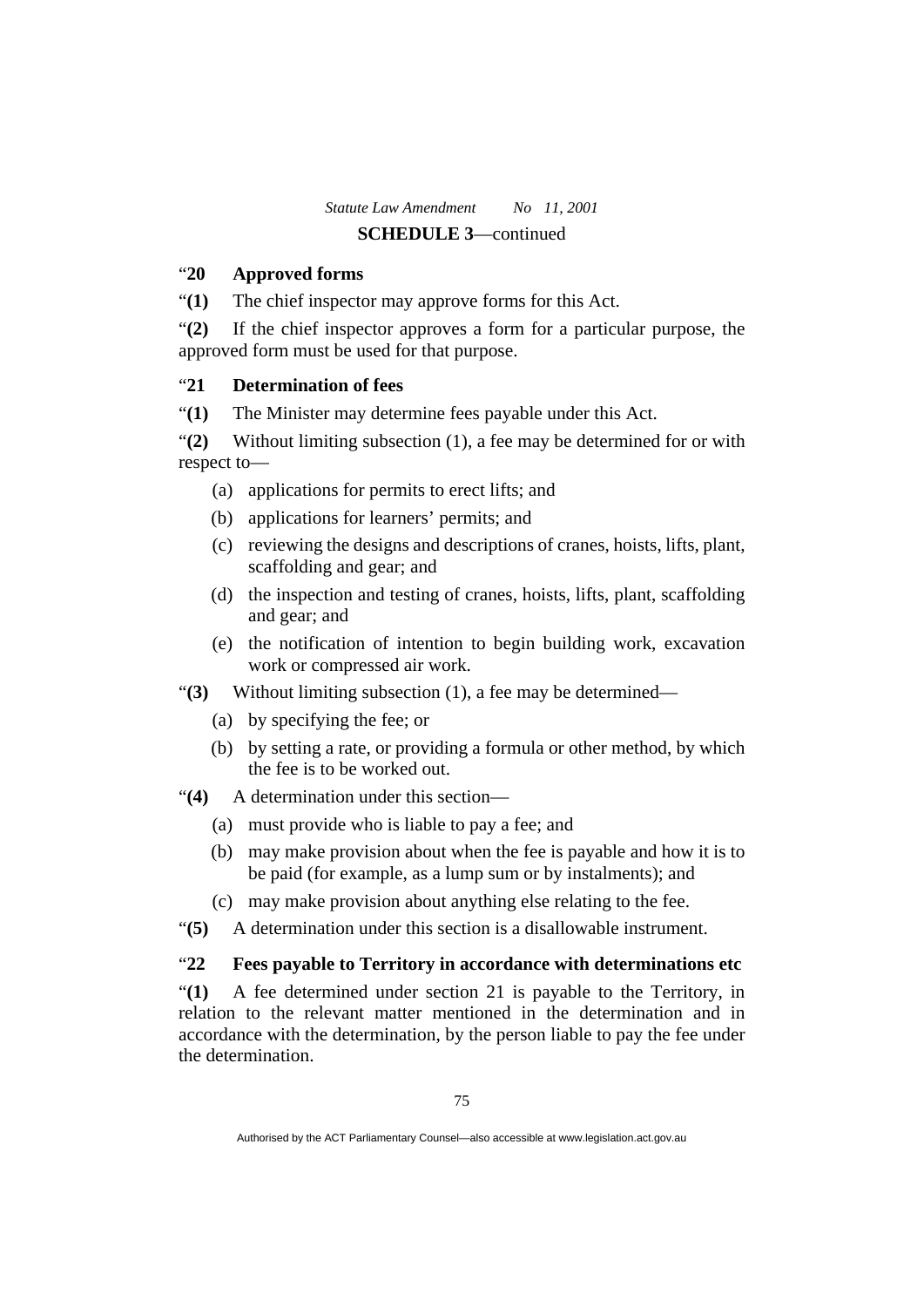"**(2)** A fee determined under section 21 is payable in advance unless the determination provides otherwise.

"**(3)** If a fee determined under section 21 is payable in advance and the amount has not been paid, the chief inspector or anyone else is not obliged to exercise a function, or provide a service or facility, in relation to which the amount is payable.

# "**23 Regulations may make provision about fees**

"**(1)** The regulations may make provision with respect to the payment by cheque or credit card of any fee payable under this Act, including, for example, the consequences of a cheque not being met on presentation or a credit card transaction not being honoured.

"**(2)** Without limiting subsection (1), the regulations may make provision for or with respect to—

- (a) the suspension, cancellation or revocation of any permit, condition, document, or anything else done, given or issued under this Act if any fee payable for or in relation to it—
	- (i) is not paid when it is required to be paid; or
	- (ii) is paid by cheque and the cheque is not met on presentation; or
	- (iii) is paid by credit card and the credit card transaction is not honoured; or
- (b) the restoration (whether prospectively or during any past period of suspension, cancellation or revocation) of any permit, document, or anything else so suspended, cancelled or revoked.".

### **Explanatory note**

New section 20 allows the chief inspector to approve forms for the Act.

New section 21 continues the effect of sections 6A and 6B of the *Scaffolding and Lifts Act 1957* (apart from paragraph 6A (c) which is a redundant provision dealing with certificates). That Act is repealed by this Act.

New sections 22 and 23 make provision about the payment and recovery of fees determined by the Minister.

## **[3.246] Section 22 (heading)—**

Omit the heading, substitute the following heading: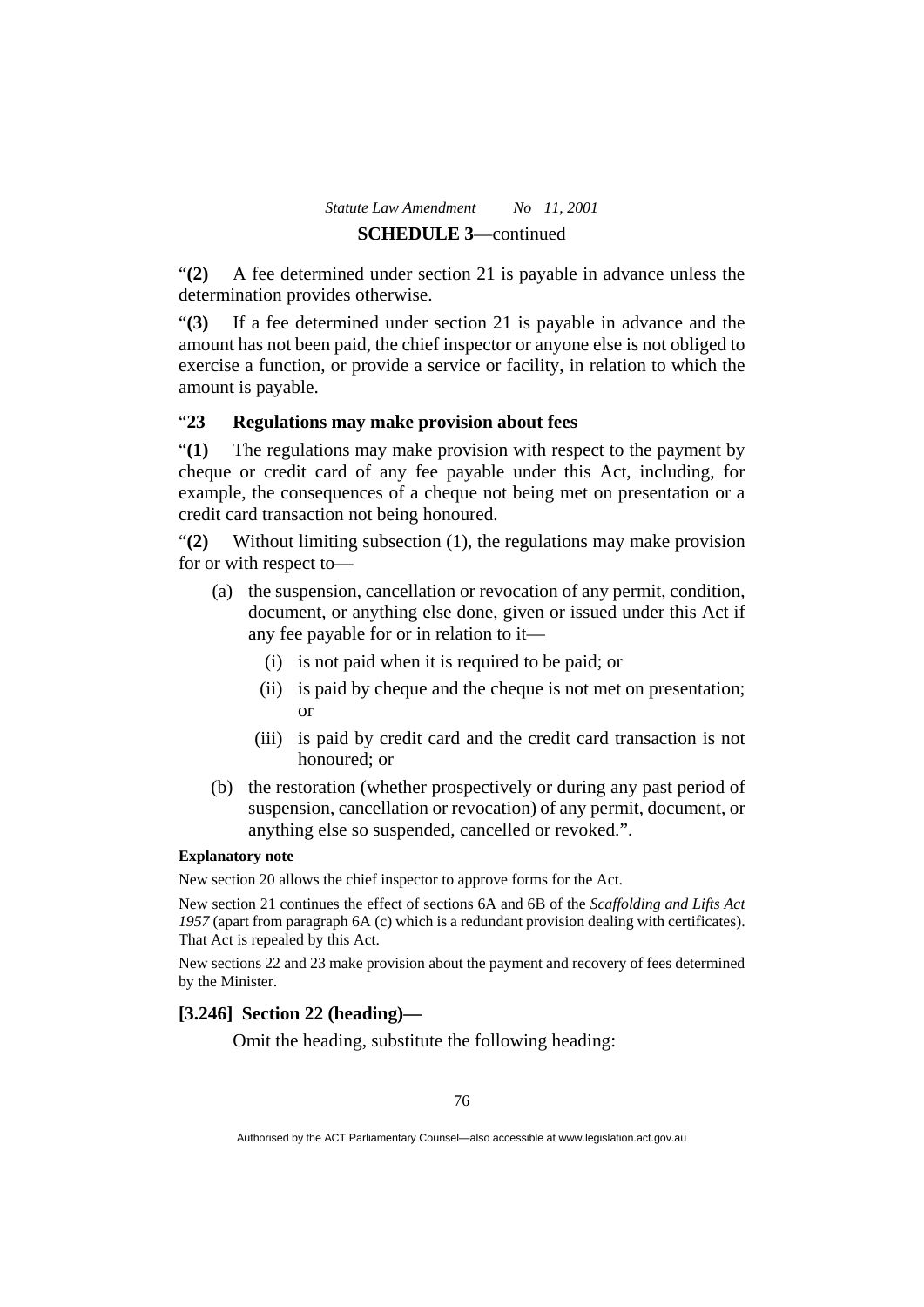### "**22 Regulation-making power**".

#### **Explanatory note**

This amendment recasts the heading in accordance with current drafting practice.

### **[3.247] New subsection 22 (1)—**

Before subsection 22 (2) insert the following subsection:

"**(1)** The Executive may make regulations for this Act.".

#### **Explanatory note**

This amendment continues the effect of section 9 of the *Scaffolding and Lifts Act 1957*. That Act is repealed by this Act.

### **[3.248] Subsection 22 (2)—**

 Omit "The power of the Executive under the *Scaffolding and Lifts Act 1957* to make regulations shall be deemed to include power to make regulations, not inconsistent with this Act", substitute "The regulations may make provision".

#### **Explanatory note**

This amendment is consequential on the previous amendment.

### **[3.249] Paragraph 22 (2) (e)—**

Omit the paragraph, substitute the following paragraph:

 "(e) requiring cranes, hoists and lifts to be registered and prescribing matters in relation to their registration; and".

### **Explanatory note**

This amendment remakes a paragraph to omit redundant material.

### **[3.250] Subparagraph 22 (2) (g) (ii)—**

Omit "certification, qualifications and".

#### **Explanatory note**

This amendment removes a regulation-making power about certification and qualifications. This is now dealt with by regulations under the *Occupational Health and Safety Act 1989*.

### **[3.251] Subparagraph 22 (2) (g) (ii)—**

Omit "dogmen", substitute "doggers".

#### **Explanatory note**

This amendment removes gender-specific language.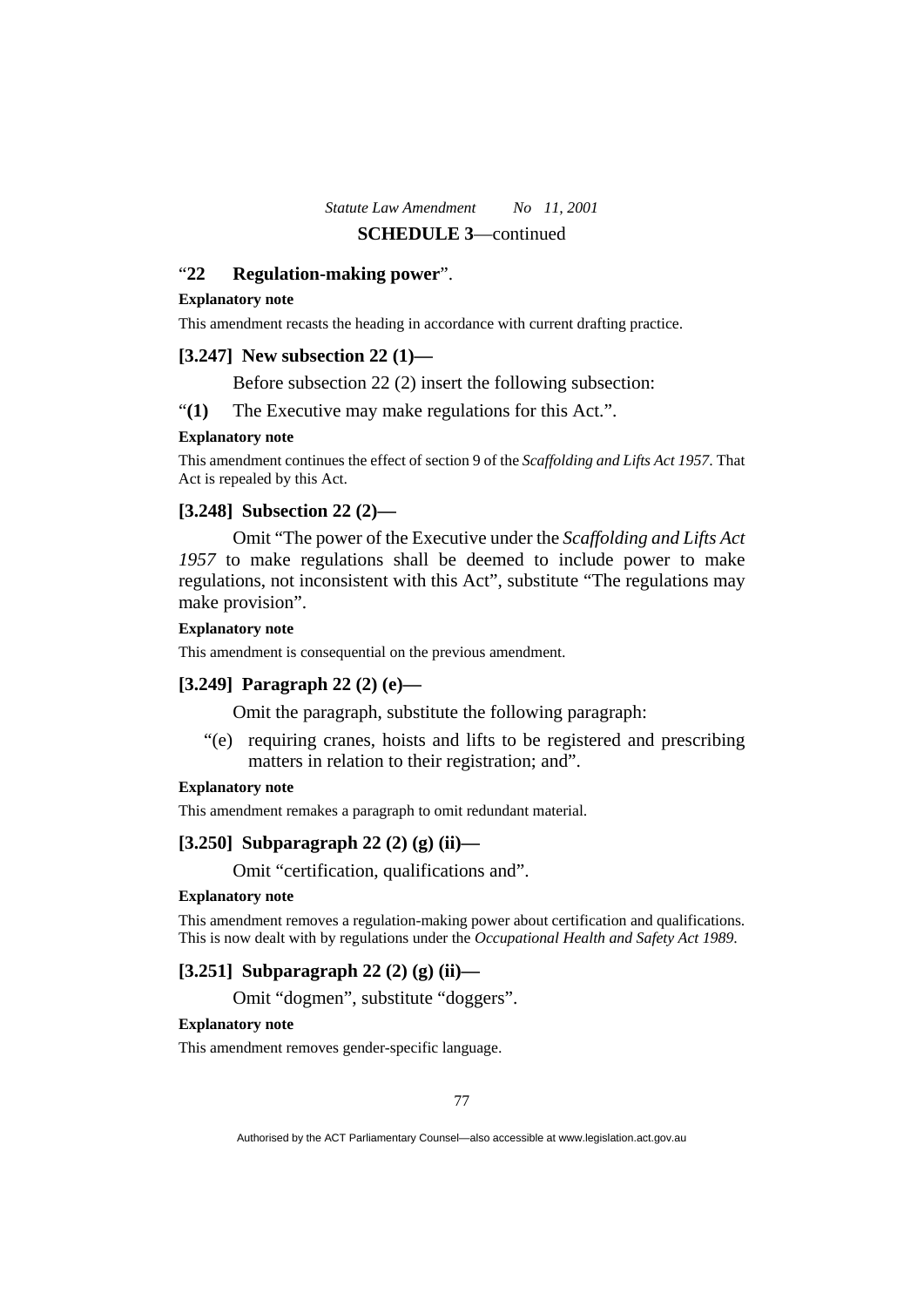# **[3.252] Subparagraph 22 (2) (g) (iii)—**

Omit "qualifications and".

### **Explanatory note**

This amendment removes a regulation-making power about qualifications. This is now dealt with by regulations under the *Occupational Health and Safety Act 1989*.

### **[3.253] Subsection 22 (4)—**

Omit the subsection, substitute the following subsection:

"**(4)** The regulations may create offences for contravention of the regulations and prescribe maximum penalties of not more than 10 penalty units for offences against the regulations.".

### **Explanatory note**

This amendment brings the amended subsection into line with current drafting practice.

### **[3.254] Section 22—**

Renumber as section 24.

### **Explanatory note**

This amendment provides for the consequential renumbering of existing section 22.

### **[3.255] New Part 6—**

After section 22 insert the following Part:

# "**PART 6—TRANSITIONAL**

### "**25 Existing chief inspector**

 The person who was appointed as the chief inspector under section 6 of the *Scaffolding and Lifts Act 1957* immediately before the commencement of this section is taken to be, on and after the commencement, the chief inspector appointed under section 5 of this Act.

# "**26 Existing inspectors**

 A person who was appointed as an inspector under section 6 of the *Scaffolding and Lifts Act 1957* immediately before the commencement of this section is taken to be, on and after the commencement, an inspector appointed under section 5A of this Act.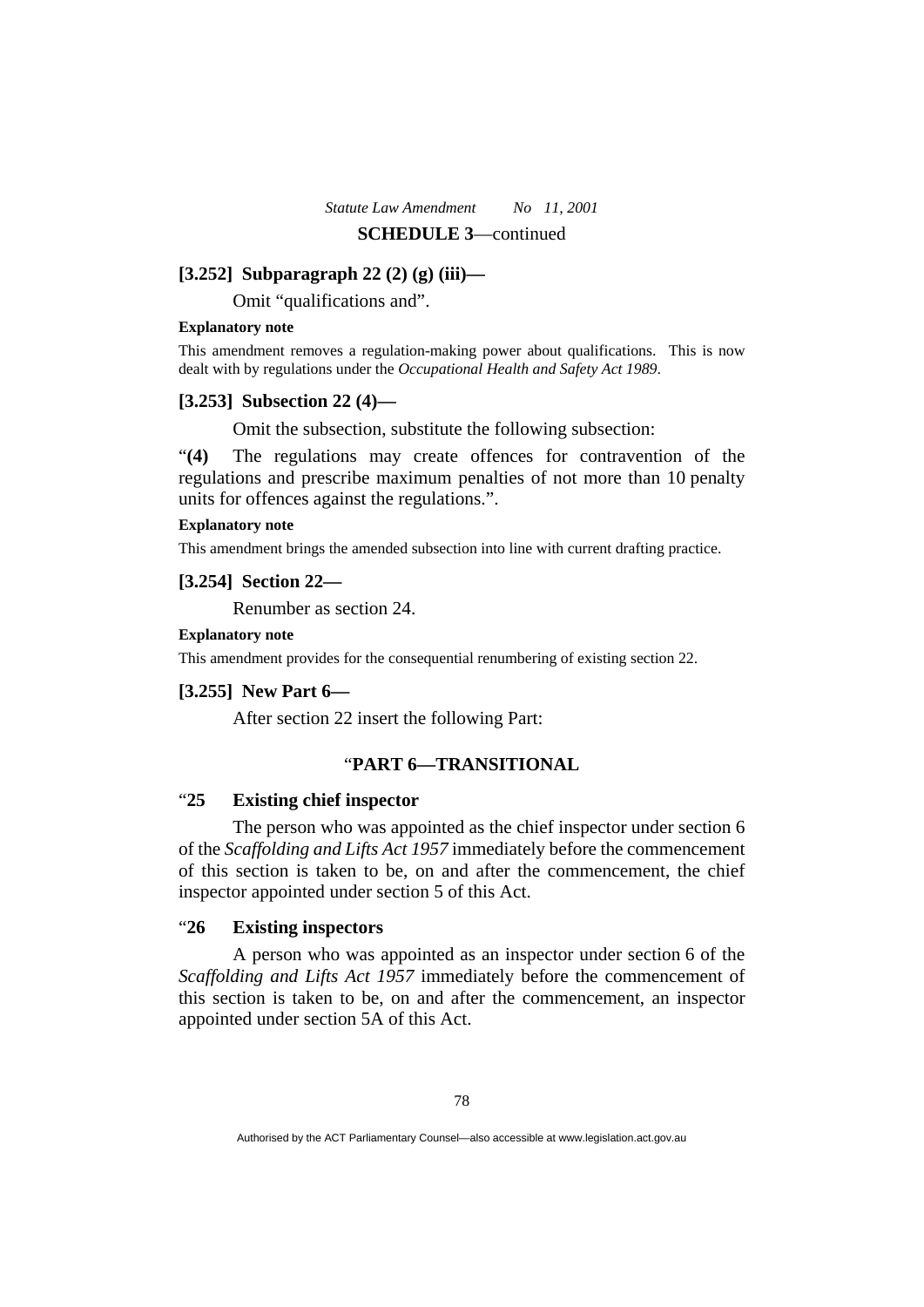### "**27 Existing fees**

 A determination of fees under section 6B of the *Scaffolding and Lifts Act 1957* that is in force immediately before the commencement of this section is taken to be, on and after the commencement, a determination of fees under section 21 of this Act.

# "**28 Existing regulations**

"**(1)** Regulations made under section 9 of the *Scaffolding and Lifts Act 1957* that are in force immediately before the commencement of this section are taken to be, on and after the commencement, regulations made under section 24 of this Act.

"**(2)** To remove any doubt, the regulations made under the *Scaffolding and Lifts Act 1912* (NSW), as they are in force in the Territory immediately before the commencement of this section, are taken to be, for all purposes, regulations made under this Act.

"**(3)** Subsection (2) does not affect the operation of subsection 65 (1) (Certain NSW and UK Acts taken to be Acts of the Legislative Assembly) of the *Interpretation Act 1967*.

# "**29 Expiry of pt 6**

"**(1)** This Part expires 1 year after it commences.

"**(2)** This Part is a provision to which section 42 (Repeal does not end transitional or validating effect etc) of the *Interpretation Act 1967* applies.".

### **Explanatory note**

This amendment provides transitional arrangements for matters in the *Scaffolding and Lifts Act 1957* that are continued in the *Scaffolding and Lifts Act 1912*. The *Scaffolding and Lifts Act 1957* is repealed by this Act.

### **[3.256] Dictionary—**

Add at the end the following dictionary:

### "**DICTIONARY** (See s 2)

*area*, of a building, means—

 (a) for a 1 storey building—the area measured between the outer surfaces of the walls at the floor level of the building; or

Authorised by the ACT Parliamentary Counsel—also accessible at www.legislation.act.gov.au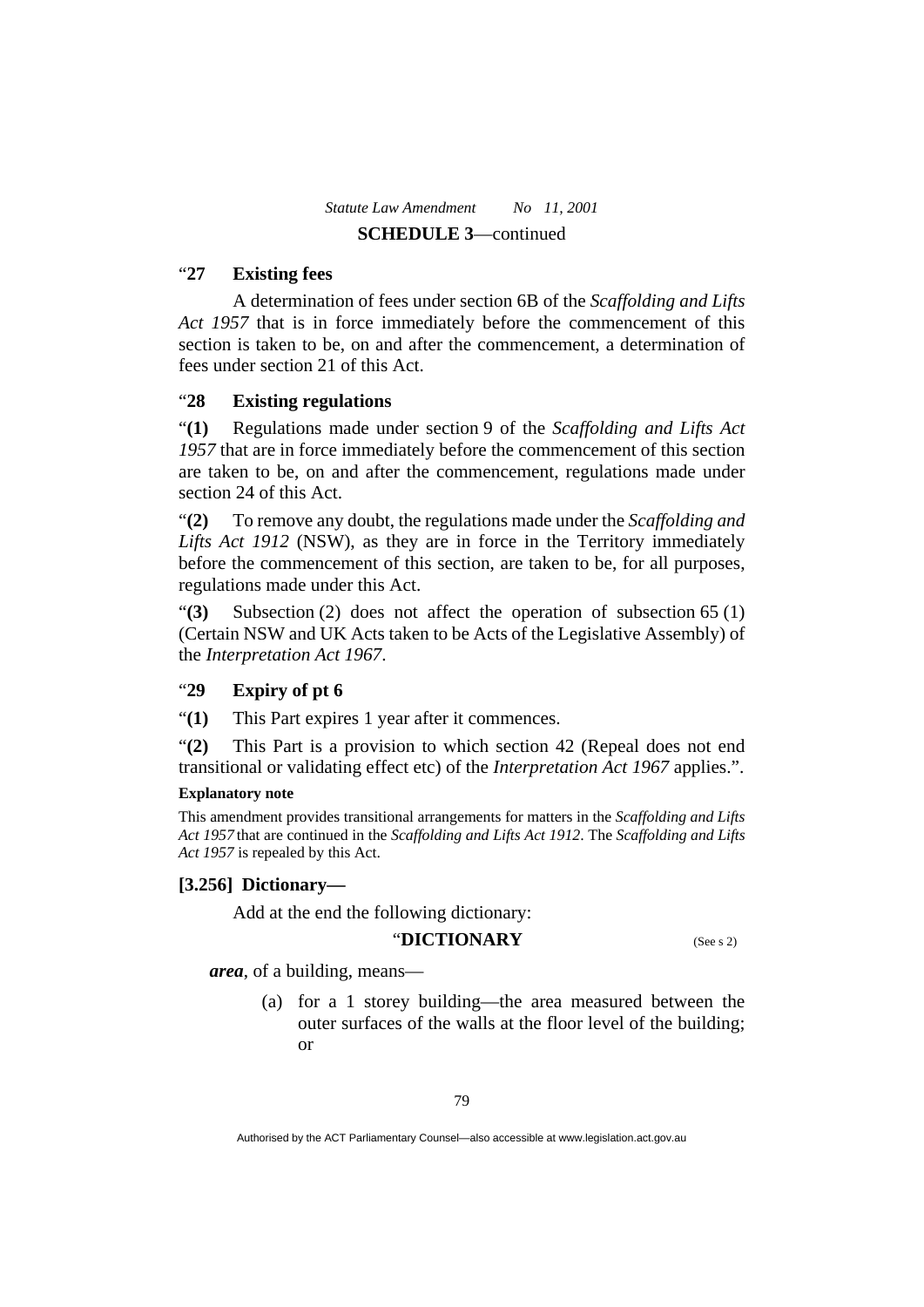(b) for a multistorey building—the total of the areas measured between the outer surfaces of the walls, at the floor level of each storey;

and includes the area of a garage, carport, verandah or other structure, whether or not it is attached to or forms part of the building.

*chief inspector* means the person who is appointed as Chief Inspector of Scaffolding and Lifts under section 5.

*credit card* includes debit card.

*dogger* means a person directly responsible for slinging and controlling the movement of loads by a crane where the loads are not usually at all times in full view of the crane driver.

*excavation work* includes any work in relation to—

- (a) excavating for or preparing foundations for a building or structure; or
- (b) tunnelling; or
- (c) the sinking or digging of a shaft or well; or
- (d) excavating for water, sewerage, drainage, gas or electricity supply;

but does not include an excavation less than 1.5m deep (measured from the top of the excavation).

*inspector* means a person who is an inspector under section 5A.

*scaffolder* means a person engaged in the work of erecting, altering or demolishing scaffolding where a person or object falling from the scaffolding could fall a distance of 4m or more.".

#### **Explanatory note**

This amendment creates a dictionary in accordance with current drafting practice and includes all relevant definitions already in the Act that require technical or consequential amendment eg to convert measurements from imperial to metric units and change gender-specific terms to gender-neutral terms. The distance mentioned in the definition of scaffolder has been revised to be consistent with the regulations under the *Occupational Health and Safety Act 1989*. The definition of *credit card* is a new consequential definition.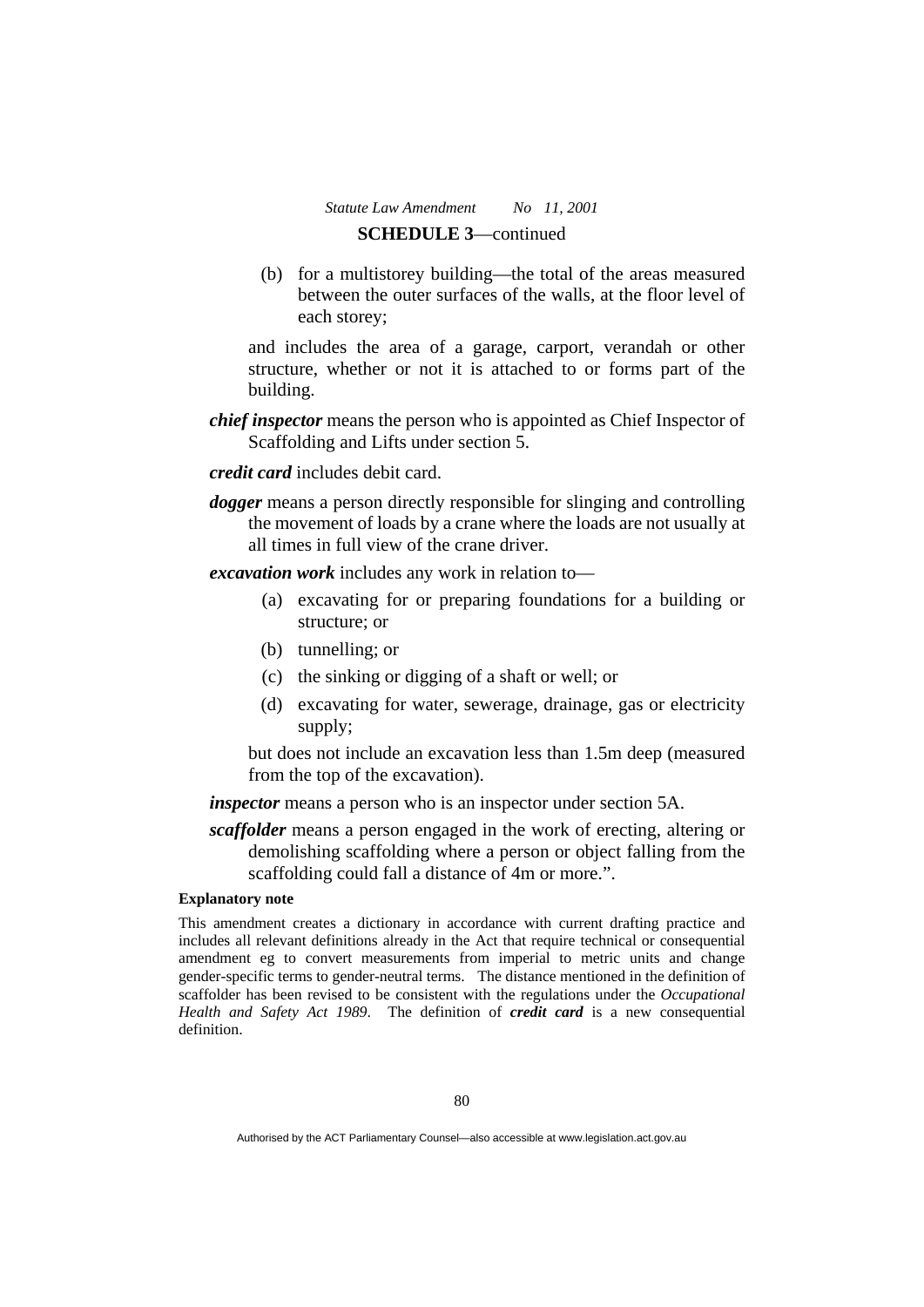# *Scaffolding and Lifts Regulations 1950*

# **[3.257] Regulation 3 (definition of** *the Act***)—**

Omit the definition, substitute the following definition:

"*the Act* means the *Scaffolding and Lifts Act 1912*."

#### **Explanatory note**

This amendment is consequential on the Act becoming an ACT Act under amendments of the *Interpretation Act 1967* made by the *Law Reform (Miscellaneous Provisions) Act 1999*.

### **[3.258] Subregulation 35 (2)—**

 Omit "the commencement of the *Scaffolding and Lifts Act 1957*", substitute "19 September 1957".

### **Explanatory note**

This amendment substitutes the actual date of commencement.

### **[3.259] Paragraph 82 (7) (d)—**

 Omit "the commencement of the *Scaffolding and Lifts Act 1957*", substitute "19 September 1957".

#### **Explanatory note**

This amendment substitutes the actual date of commencement.

### **[3.260] Paragraph 127 (108) (a)—**

Omit "dogman", substitute "dogger".

#### **Explanatory note**

This amendment removes gender-specific language.

#### **[3.261] Regulation 143 (tables)—**

Omit "(Scaffolding and Lifts Act, 1912-1948—Regulation 143.)".

#### **Explanatory note**

This amendment removes redundant references.

### **[3.262] Regulation 144 (tables)—**

Omit "(Scaffolding and Lifts Act, 1912-1948—Regulation 144.)".

#### **Explanatory note**

This amendment removes a redundant reference.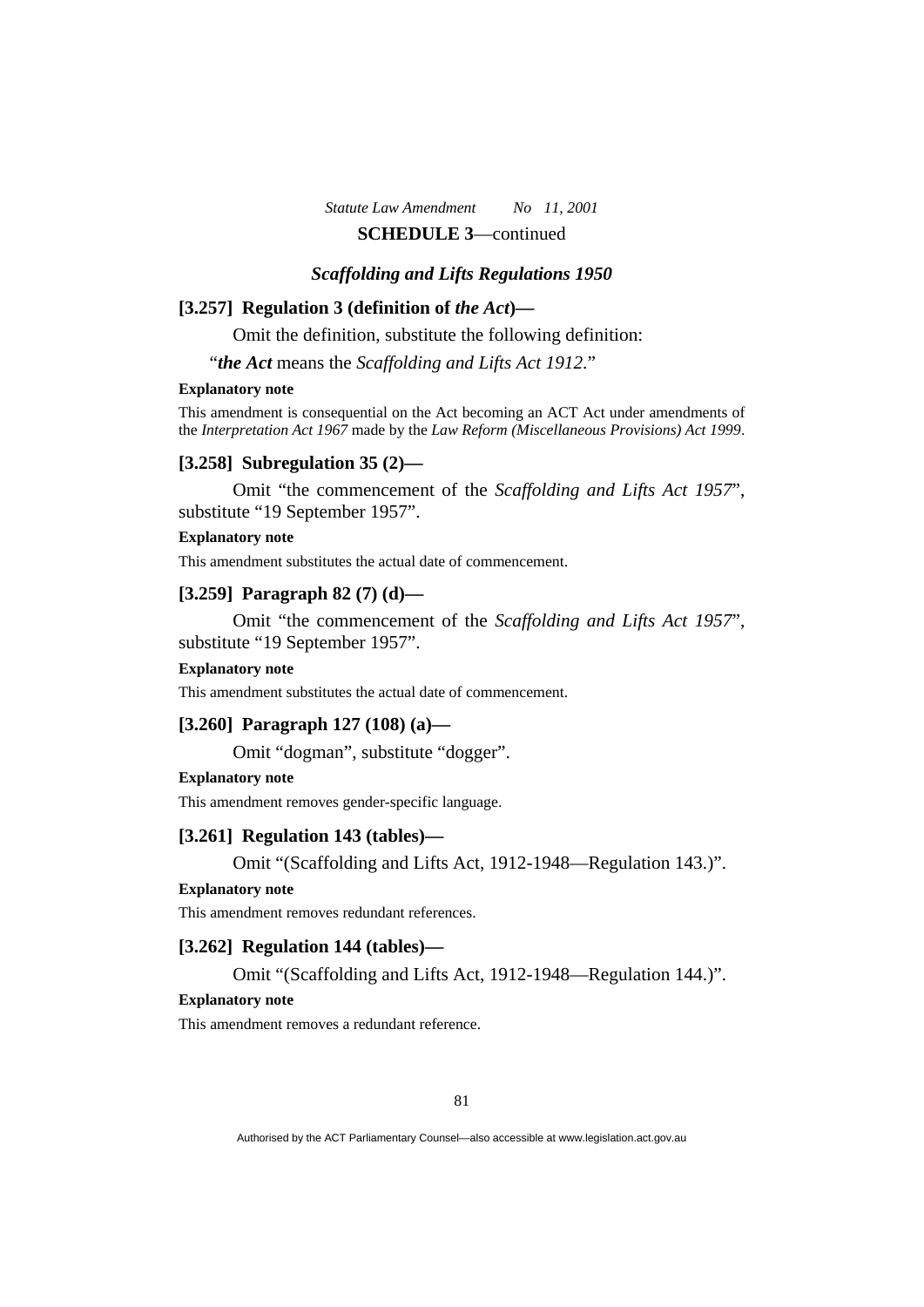# **[3.263] Part XIV (heading)—**

# Omit "**DOGMEN**", substitute "**DOGGERS**".

#### **Explanatory note**

This amendment removes gender-specific language.

# **[3.264] Subregulation 159 (1)—**

Omit "dogman", substitute "dogger".

#### **Explanatory note**

This amendment removes gender-specific language.

### **[3.265] Subregulation 159 (14)—**

Omit "Dogman", substitute "dogger".

### **Explanatory note**

This amendment removes gender-specific language.

### **[3.266] Regulation 161 (heading)—**

Omit from the heading "**Dogmen**", substitute "**doggers**".

#### **Explanatory note**

This amendment removes gender-specific language.

### **[3.267] Subregulation 161 (2)—**

Omit "*Dogmen's*", substitute "*Dogger's*".

#### **Explanatory note**

This amendment removes gender-specific language.

### **[3.268] Subregulation 161 (2)—**

Omit "Dogman's", substitute "doggers' ".

### **Explanatory note**

This amendment removes gender-specific language.

### **[3.269] Subregulation 161 (2)—**

Omit "dogman", substitute "dogger".

# **Explanatory note**

This amendment removes gender-specific language.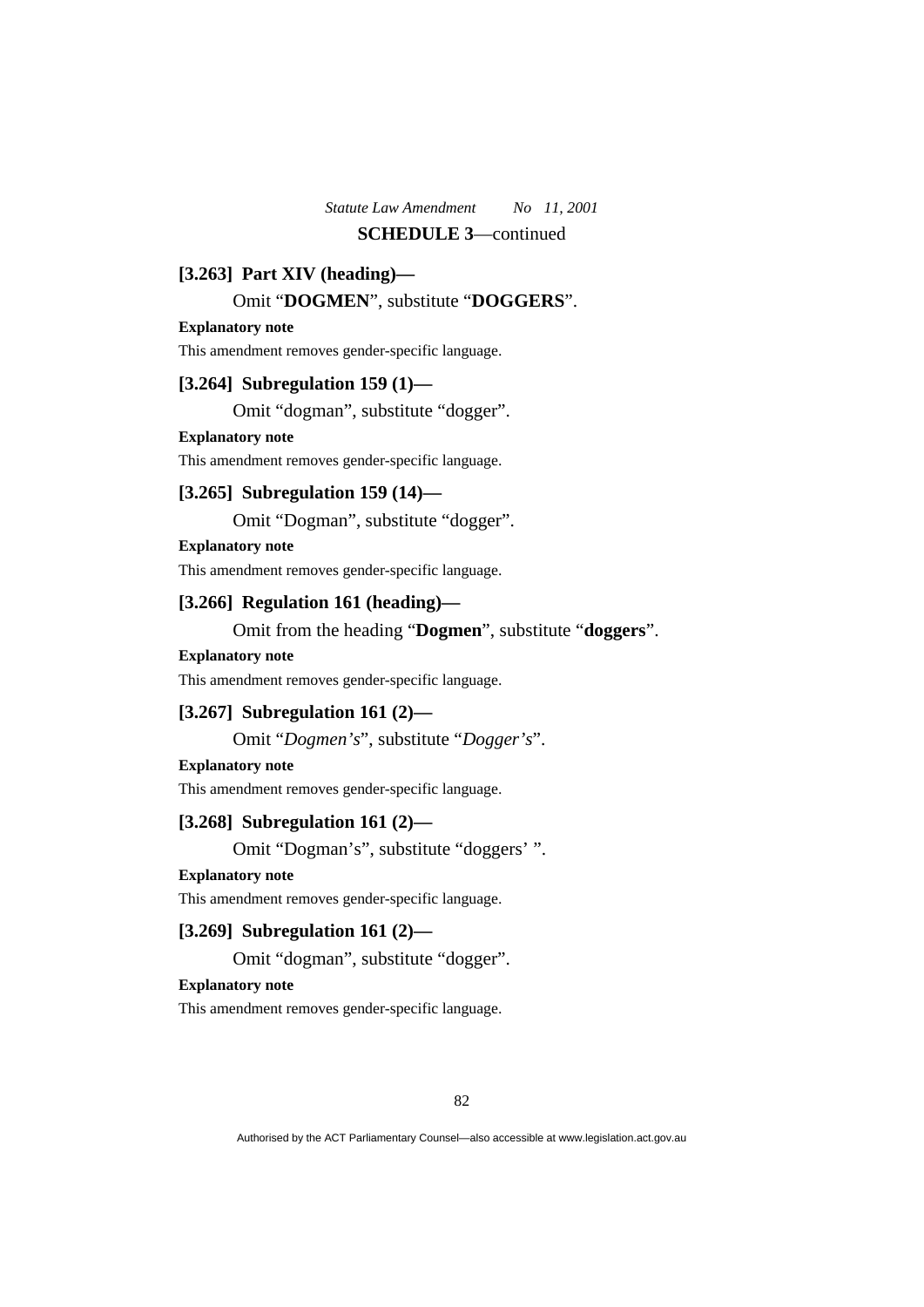### *Victims of Crime (Financial Assistance) Act 1983*

### **[3.270] New pt 7—**

Add at the end the following Part:

# "**PART 7—TRANSITIONAL**

### "**74 Definitions for pt 7**

In this Part:

*amended Act* means this Act as amended by the amending Act.

*amending Act* means the *Victims of Crime (Financial Assistance) (Amendment) Act 1999*.

#### *award* means—

- (a) an interim award or a final award of compensation under the unamended Act; or
- (b) an interim award or a final award of financial assistance under the amended Act;

as the case requires.

*commencement day* means 24 December 1999.

*Note* This was the commencement of sections 3 to 18 of the amending Act.

*compensation for pain and suffering* means compensation for pain and suffering as mentioned in paragraph 6 (1) (c) of the unamended Act.

*final award* means—

- (a) an award of compensation under Part II of the unamended Act; or
- (b) an award of financial assistance under Part 2 of the amended Act;

as the case requires, but does not include an interim award.

*unamended Act* means this Act as in force before the commencement day.

*undetermined application for compensation* means an application for compensation under the unamended Act if, immediately before the commencement day—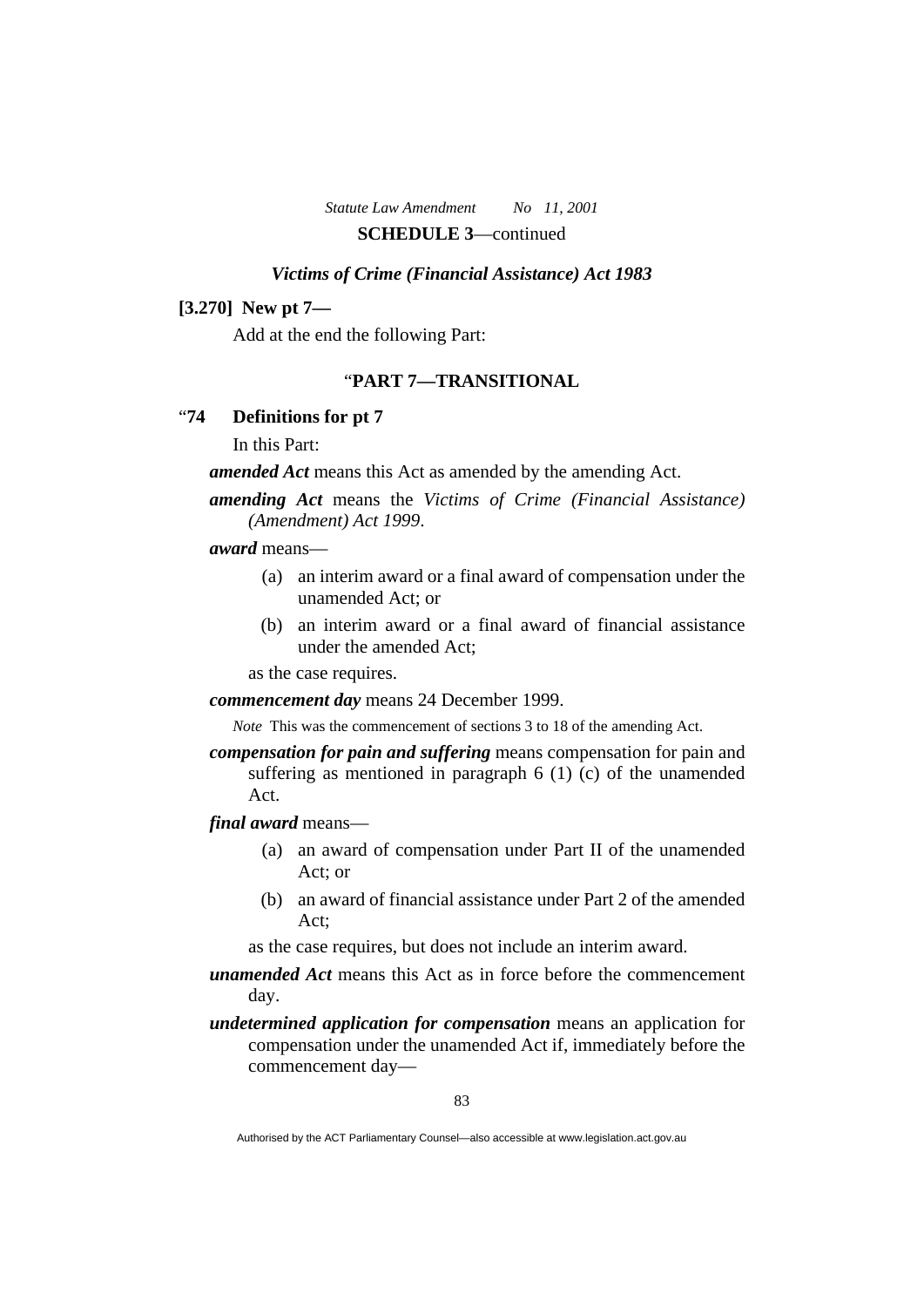- (a) no award had been made in relation to the application; or
- (b) an interim award had been made in relation to the application, but no final award had been made; or
- (c) if a final award had been made—
	- (i) an appeal in relation to the final award had been made but not finally disposed of; or
	- (ii) the period for making any such appeal had not expired.

### "**75 Proceedings begun on or before 23 June 1998**

 The unamended Act continues to apply in relation to an application for compensation made on or before 23 June 1998, and to any award made pursuant to such an application, as if the amendments to that Act made by the amending Act had not been made.

# "**76 Undetermined applications—proceedings begun after 23 June 1998**

"**(1)** The unamended Act continues to apply in relation to an undetermined application for compensation made after 23 June 1998 as if the amendments to that Act made by the amending Act had not been made, subject to this section.

"**(2)** If, by an undetermined application for compensation made after 23 June 1998, compensation for pain and suffering is claimed—

- (a) if no award was made before the commencement day pursuant to the application—any award may not include provision for any compensation for pain and suffering; or
- (b) if an interim award was made pursuant to the application before the commencement day, but no final award had yet been made—
	- (i) if the interim award includes provision for compensation for pain or suffering—any final award pursuant to the application may not increase the amount of such provision; or
	- (ii) if the interim award does not include any such provision—any final award pursuant to the application may not include any such provision; or

Authorised by the ACT Parliamentary Counsel—also accessible at www.legislation.act.gov.au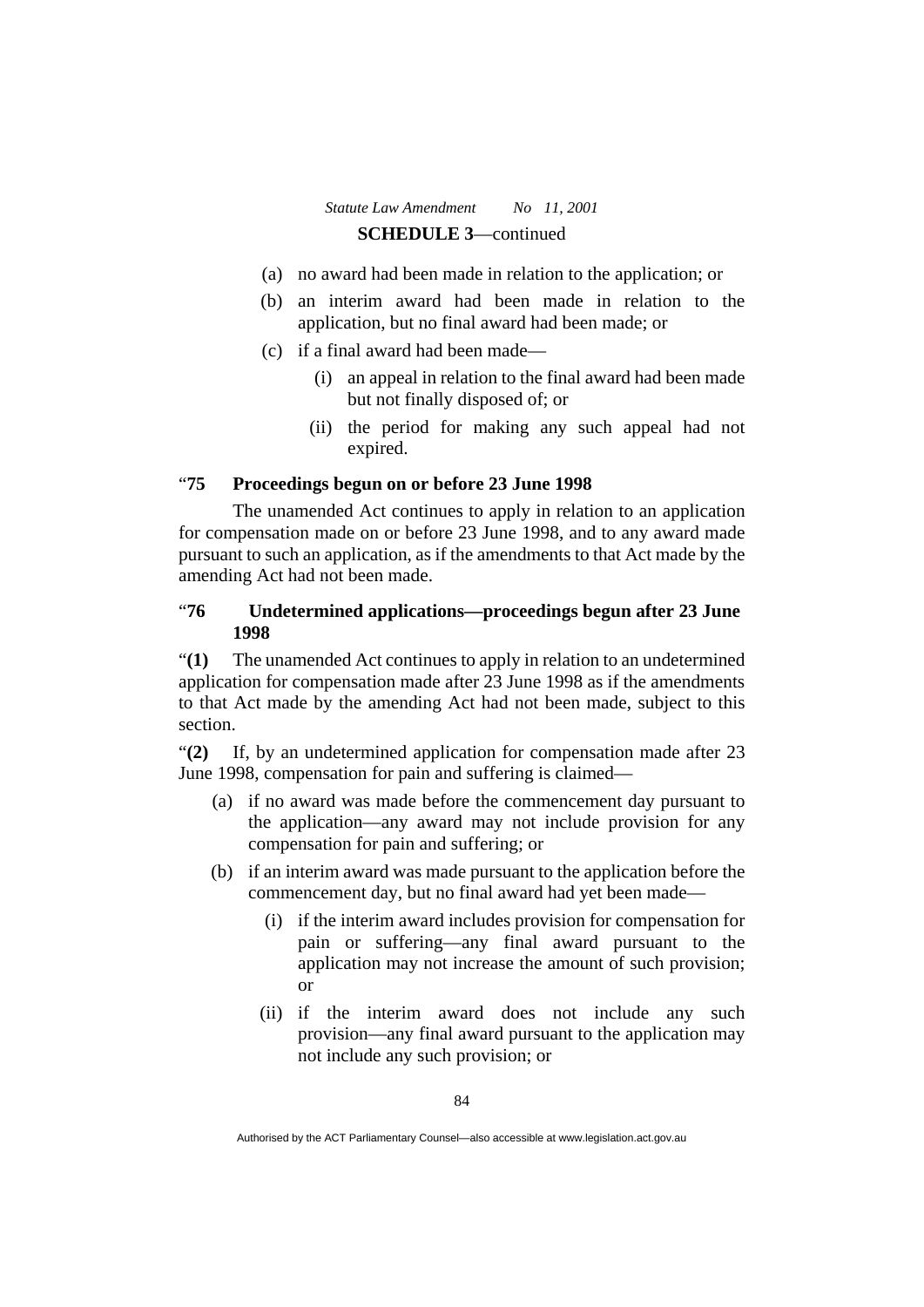- (c) if a final award was made before the commencement day pursuant to the application, and, immediately before that day—
	- (i) an appeal in relation to the award had been made but not finally disposed of; or
	- (ii) the period for making any such appeal had not expired;

the court hearing any such appeal may not make an order with the effect of providing for any compensation for pain and suffering not ordered in previous proceedings, or increasing the amount of any such compensation ordered in previous proceedings.

"**(3)** This section does not prevent a court from making an order with the effect of decreasing any amount of compensation for pain and suffering included in an award made before the commencement day.

# "**77 Variation of orders—proceedings begun after 23 June 1998**

"**(1)** The unamended Act continues to apply in relation to the variation, under section 18 of that Act, of a final award made under that Act pursuant to an application for compensation made after 23 June 1998, subject to this section.

"**(2)** A final award made under the unamended Act pursuant to an application made after 23 June 1998 may not be varied (under section 18 of that Act in its application under subsection (1)) to allow a claim for the award of compensation for pain and suffering, or to provide for the increase of the amount of any such award.

"**(2)** This section does not prevent a court from varying a final award made under section 18 of the unamended Act in its application under subsection (1) with the effect of decreasing any amount of compensation for pain and suffering included in the award.

# "**78 Claims for special assistance if compensation for pain and suffering not available**

"**(1)** If, pursuant to an undetermined application for compensation made after 23 June 1998 in relation to a prescribed injury within the meaning of the unamended Act, no award in the nature of compensation for pain and suffering had been made before the commencement day, the applicant may also apply under the amended Act for financial assistance in the nature of special assistance in relation to that injury.

Authorised by the ACT Parliamentary Counsel—also accessible at www.legislation.act.gov.au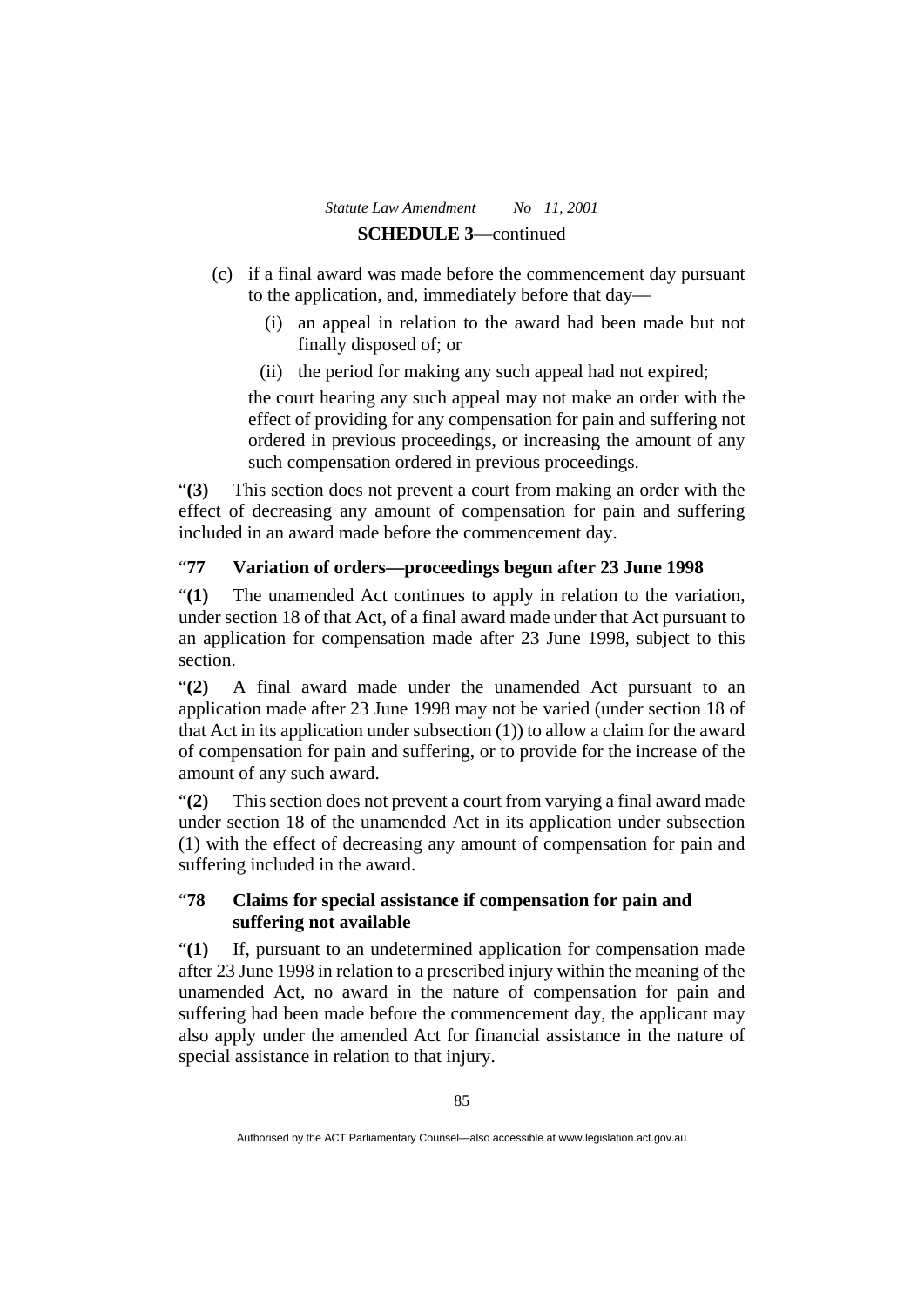"**(2)** An application for financial assistance to which subsection (1) applies must be lodged in the office of the registrar of the Magistrates Court within 12 months after the commencement day.

"**(3)** The Magistrates Court may, on application made at any time (whether before or after the end of the period mentioned in subsection (2)), extend the time for lodging an application for financial assistance to which subsection (1) applies if the court considers it just to do so.

"**(4)** The amended Act otherwise applies in relation to an application for financial assistance to which subsection (1) applies.

# "**79 Expiry of pt 7**

"**(1)** This Part expires on 31 December 2003.

"**(2)** This Part is a law to which the *Interpretation Act 1967*, section 42 (Repeal does not end transitional or validating effect etc) applies.".

#### **Explanatory note**

This Part continues the effect of Part VI of the *Victims of Crime (Financial Assistance) (Amendment) Act 1999*. That Act is repealed in Schedule 4.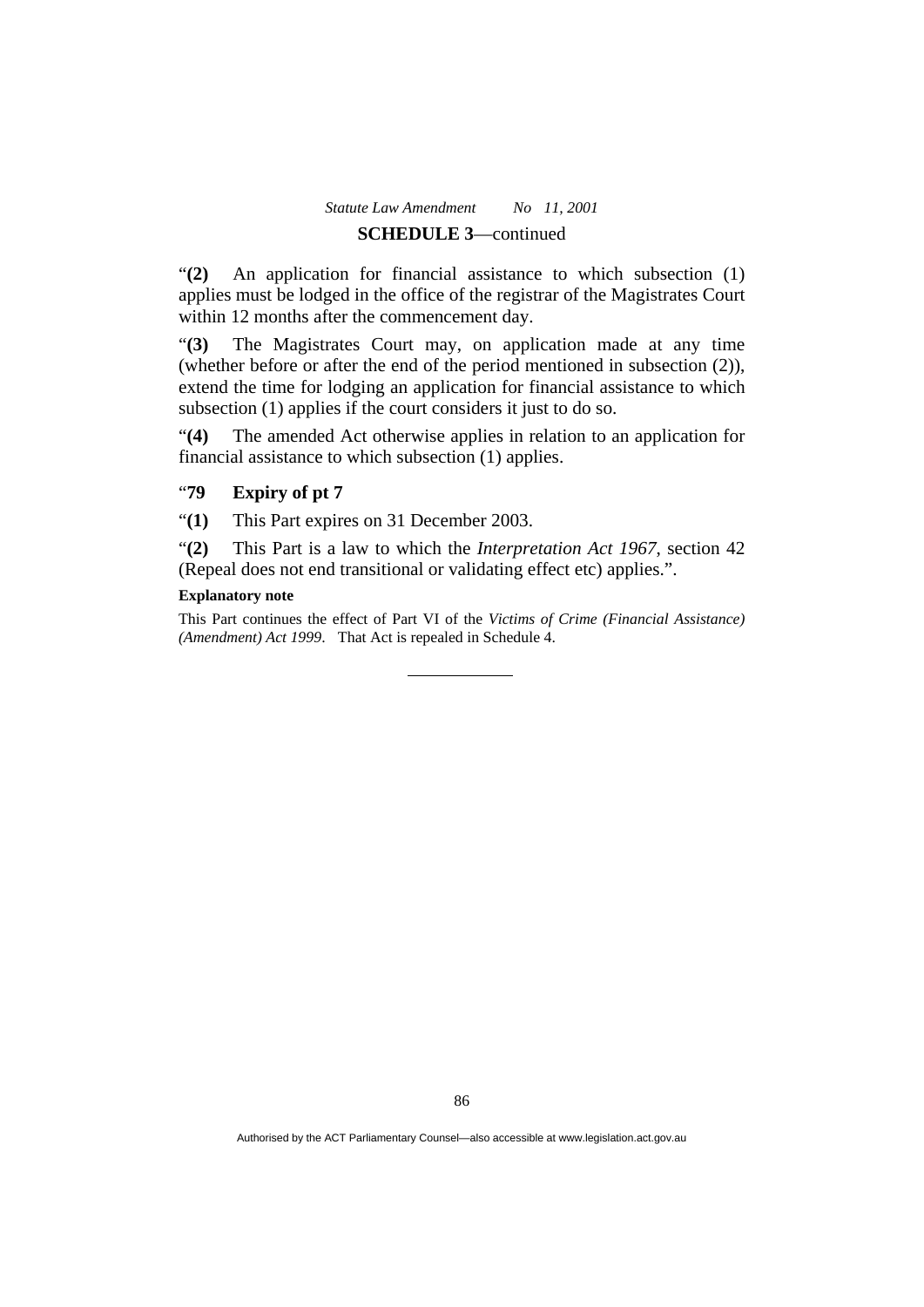### **SCHEDULE 4** (See s 5)

### REPEAL OF REDUNDANT OR OBSOLETE ACTS

# **PART 4.1—ACTS THAT FORMERLY APPLIED NSW LAWS AS LAWS OF THE TERRITORY**

#### **Explanatory note for pt 4.1**

The 2 Acts repealed by this Part are Acts that formerly applied New South Wales laws as laws of the Territory.

Because of amendments of the *Interpretation Act 1967* made by the *Law Reform (Miscellaneous Provisions) Act 1999*, former New South Wales Acts in force in the Territory immediately before 10 November 1999 became, for all purposes, laws made by the Legislative Assembly (see *Interpretation Act 1967*, s 65). The provisions of the Acts repealed by this Schedule that formerly applied New South Wales Acts as laws of the Territory are, therefore, redundant.

Any provisions of the Acts repealed by this Schedule that have (or appear to have) ongoing application have been relocated to another appropriate Act by amendments in Schedule 3.

*Scaffolding and Lifts Act 1957* No 8

*Dangerous Goods Act 1984* No 4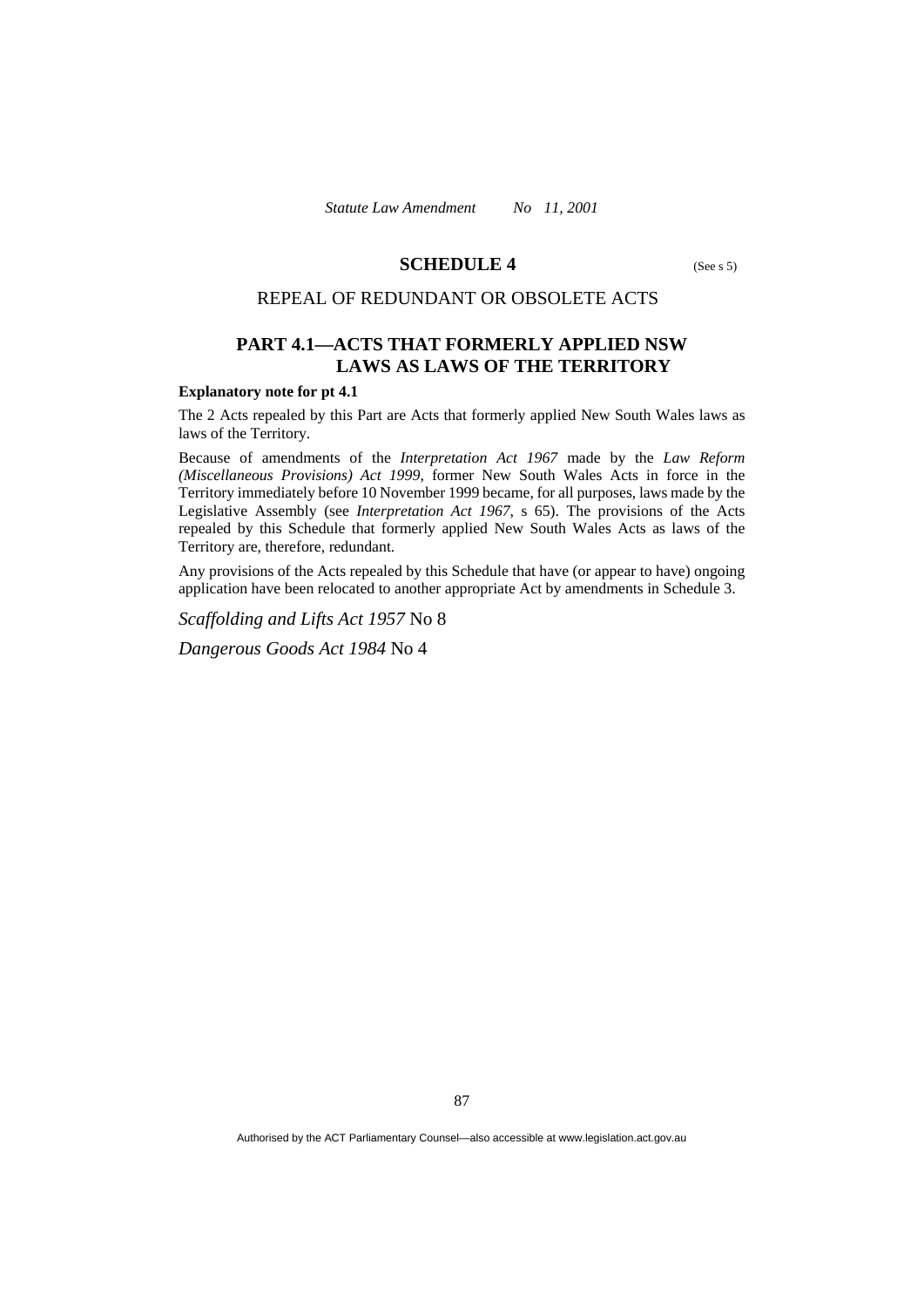# **PART 4.2—ACTS THAT ARE NO LONGER NEEDED**

### **Explanatory note for pt 4.2**

This Part repeals 5 Acts that are no longer needed.

The *Theatres and Public Halls Act 1928* was reviewed under the National Competition Policy process. The review found that the Act had no current application (because no theatres and halls have ever been specified under the Act), duplicated the provisions of other Acts (eg the *Building Act 1972*, *Fire Brigade Act 1957* and *Occupational Health and Safety Act 1989*) and would fail the public benefit test (because it restricts the holding of entertainment and public meetings to venues under the Territory's control). The review recommended the repeal of the Act.

The *Public Parks Act 1928* was also reviewed under the National Competition Policy process. The review recommended the repeal of the Act and the regulations made under it because they are not being used and their provisions are either obsolete or covered by other legislation (eg the *Nature Conservation Act 1980* and the *Land (Planning and Environment) Act 1991*) and not needed.

The *Protection of Lands Act 1937* was also reviewed under the National Competition Policy process. The review recommended its repeal because its provisions were largely unnecessarily restrictive, obsolete or duplicated the provisions of other Acts. Sections 3 to 6A of the Act deal with the extraction of sand, gravel and similar things. The extraction of minerals is now regulated under the *Land (Planning and Environment) Act 1991* (see s 219) and the *Lands Acquisition Act 1994* (see s 104). Section 7 of the Protection of Lands Act deals with placing substances etc on unleased Territory Land. It is replaced by amendments of the *Litter Act 1977* made by Schedule 1. Section 8 of the Protection of Lands Act deals with the lighting of excavations, obstructions etc. That section is substantially identical to section 10 of the *Roads and Public Places Act 1937*.

The *Betting (Corporatisation) (Consequential Provisions) Act 1996* made provisions consequential on the corporatisation of ACTAB Limited. Action under the Act is complete and the Act is not longer needed. Nevertheless, the effect of the provisions of the Act has been preserved by the application of the *Interpretation Act 1967*, subsection 42 (2) (see subclause 5 (3) of this Bill).

The *Fees and Charges (Validation) Act 1997* deals with the validation of certain fees and charges (and instruments relating to them). The fees and charges relate to fees and charges for various periods in 1997 and earlier years. The Act also amended another Act and changed the commencement of some amendments. The Act has no ongoing operation. The previous operation of the Act is saved on its repeal by the *Interpretation Act 1967*, section 42 (Repeal does not end transitional or validating effect etc).

*Theatres and Public Halls Act 1928* No 15 *Public Parks Act 1928* No 23 *Protection of Lands Act 1937* No 33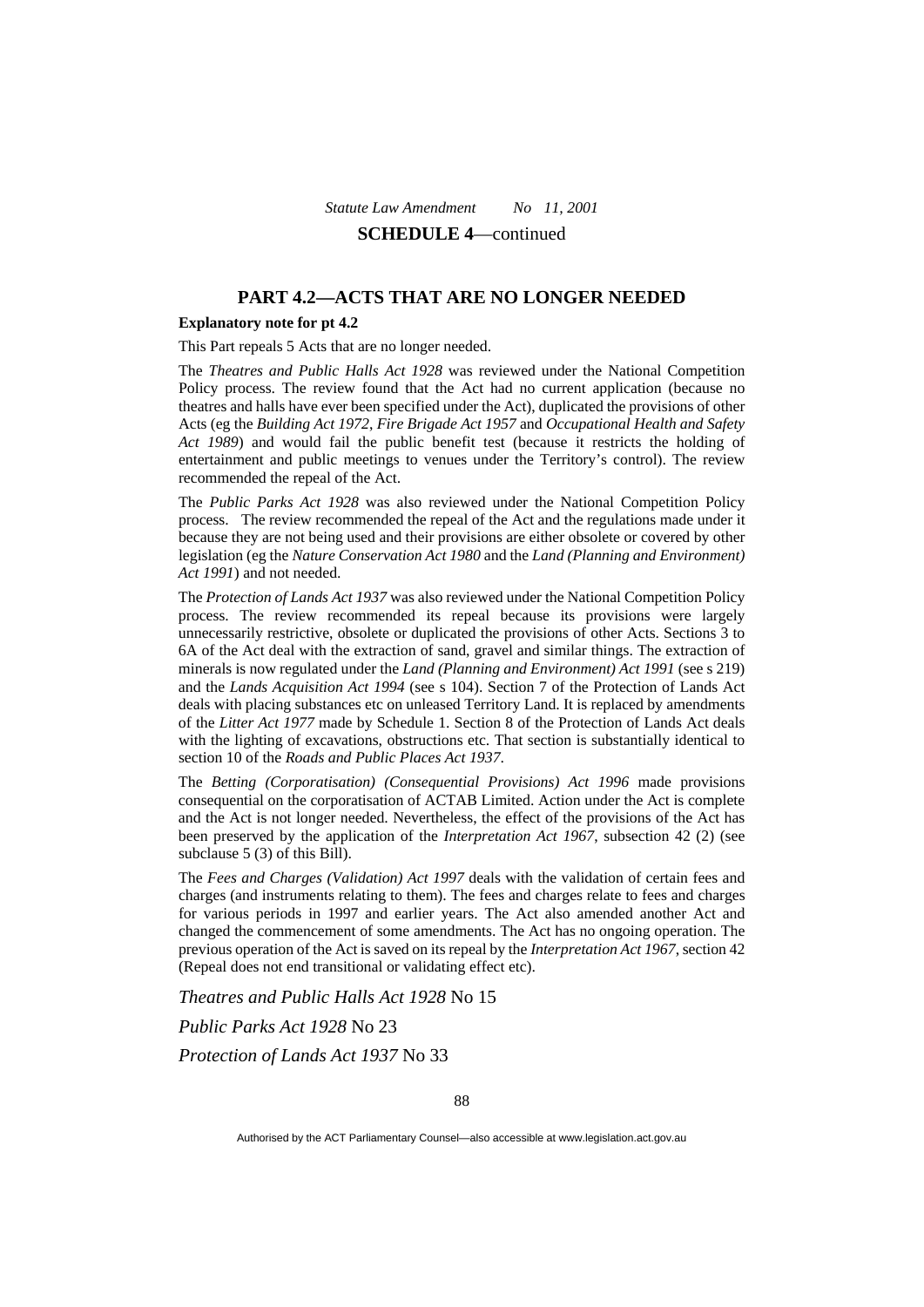*Betting (Corporatisation) (Consequential Provisions) Act 1996* No 32 *Fees and Charges (Validation) Act 1997* No 4

89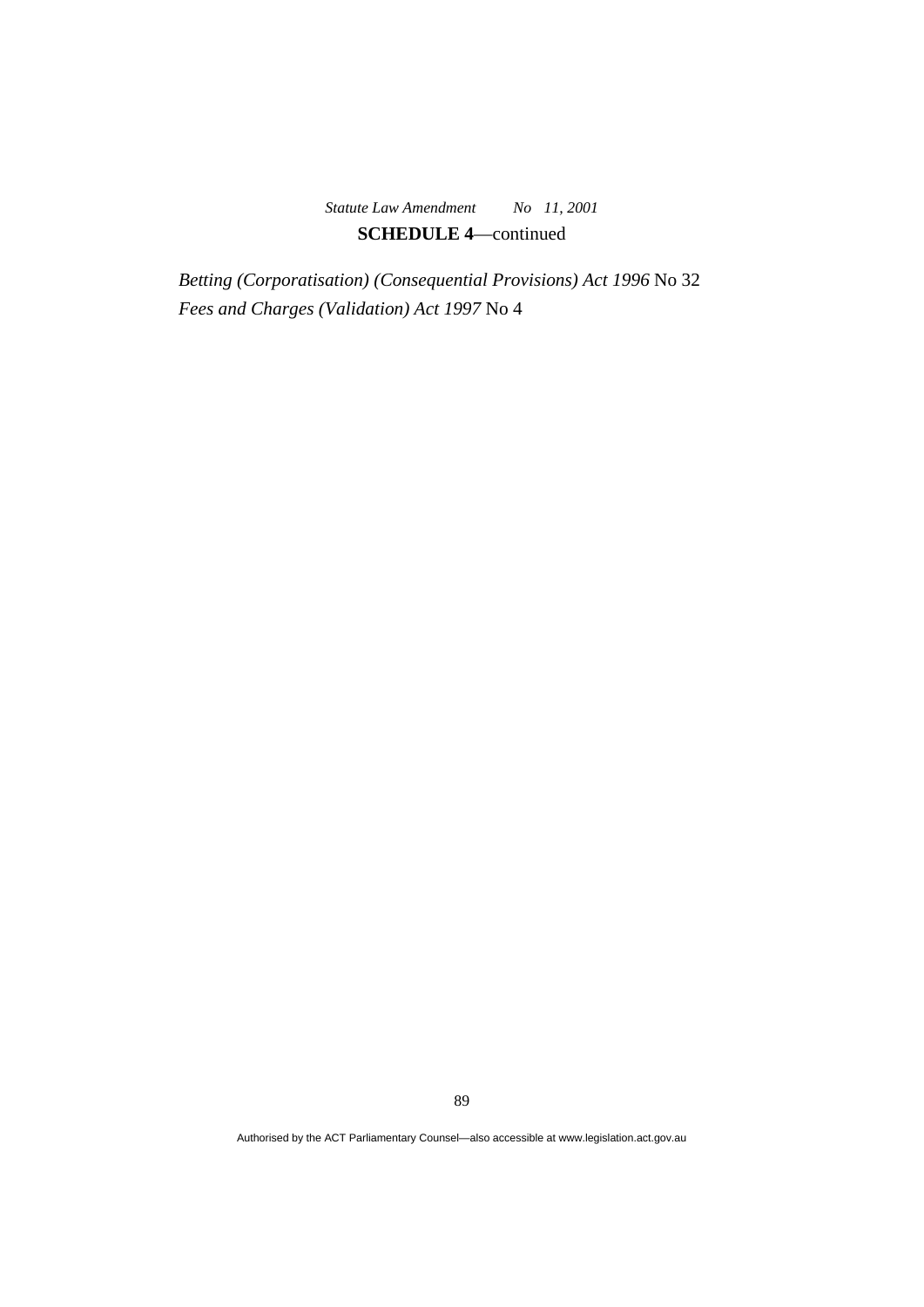# **PART 4.3—AMENDING AND REPEALING ACTS WITHOUT SUBSTANTIVE PROVISIONS**

#### **Explanatory note for pt 4.3**

The Acts repealed by this Part are amending or repealing Acts enacted before 1 January 2000 that do not include substantive provisions, that is, they do no more than amend or repeal other laws. Most amending Acts that have not already been repealed are proposed to be repealed by the *Statute Law Amendment Act 2000*.

The purpose of the Acts in this Part ended when the last of their amending or repealing provisions commenced. The effect of repealed amending and repealing Acts is preserved by the *Interpretation Act 1967*, section 39.

Provisions of the *Occupational Health and Safety (Amendment) Act 1997* repealed by this Part have not commenced. The uncommenced provisions provide for the repeal of the *Machinery Act 1949* and the *Scaffolding and Lifts Act 1957* and make a consequential amendment of the *Occupational Health and Safety Act 1989*. The *Scaffolding and Lifts Act 1957* is repealed by this Schedule. The repeal of the *Scaffolding and Lifts Act 1957* would, in any event, not be effective to repeal the *Scaffolding and Lifts Act 1912*, because that former NSW Act is now an Act of the Territory (see *Interpretation Act 1967*, sch 1). The uncommenced consequential amendment cannot now be commenced because of later amendments that have been made to the *Occupational Health and Safety Act 1989*.

The repeal of the pre-1 January 2000 amending and repealing Acts by this Part complements a provision included in the *Interpretation Act 1967* last year that provides for the automatic repeal of amending and repealing Acts enacted after 1 January 2000 when all their provisions have commenced (see s 43).

When the repeal of the remaining pre-1 January 2000 amending and repealing Acts is completed, it will be easier for users of ACT legislation to be certain they have found all legislation on a particular topic. At the present time, some substantive provisions are located in pre-1 January 2000 amending Acts and are not included in republications of ACT laws.

Amending Acts with substantive provisions are repealed in Part 4.4.

*Unit Titles Act 1971* No 10 *Unit Titles Act 1975* No 31 *Venereal Diseases (Amendment) Act 1977* No 40 *Church of England in Australia Act 1980* No 41 *Unit Titles (Amendment) Act 1983* No 2 *Children's Services (Miscellaneous Amendments) Act 1986* No 14 *Unit Titles (Amendment) Act 1986* No 21 *Children's Services (Miscellaneous Amendments) (Amendment) Act 1987* 

Authorised by the ACT Parliamentary Counsel—also accessible at www.legislation.act.gov.au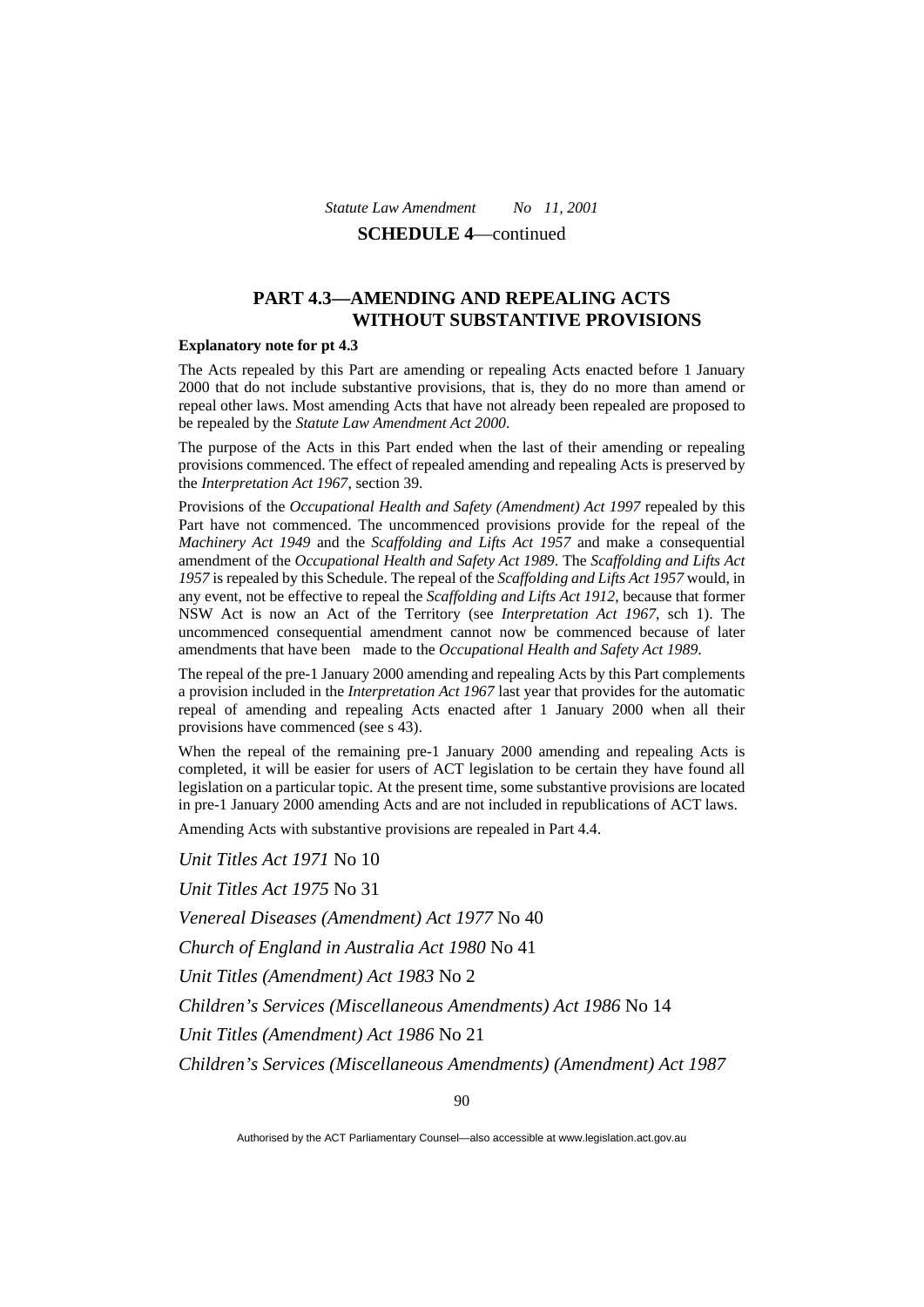No 27

*Unit Titles (Amendment) Act 1987* No 52 *Liquor (Amendment) Act (No 2) 1987* No 72 *Acts Revision (Arrest Without Warrant) Act 1989* No 23 *Self-Government (Consequential Amendments) Act 1990* No 5 *Sexually Transmitted Diseases (Amendment) Act 1990* No 61 *Unit Titles (Amendment) Act 1993* No 12 *Occupational Health and Safety (Amendment) Act 1997* No 44 *Debits Tax (Amendment) Act 1998* No 59 *Children and Young People (Consequential Amendments) Act 1999* No 64 *Territory Owned Corporations Amendment Act (No 2) 1999* No 72 *Occupational Health and Safety (Amendment) Act (No 2) 1999* No 82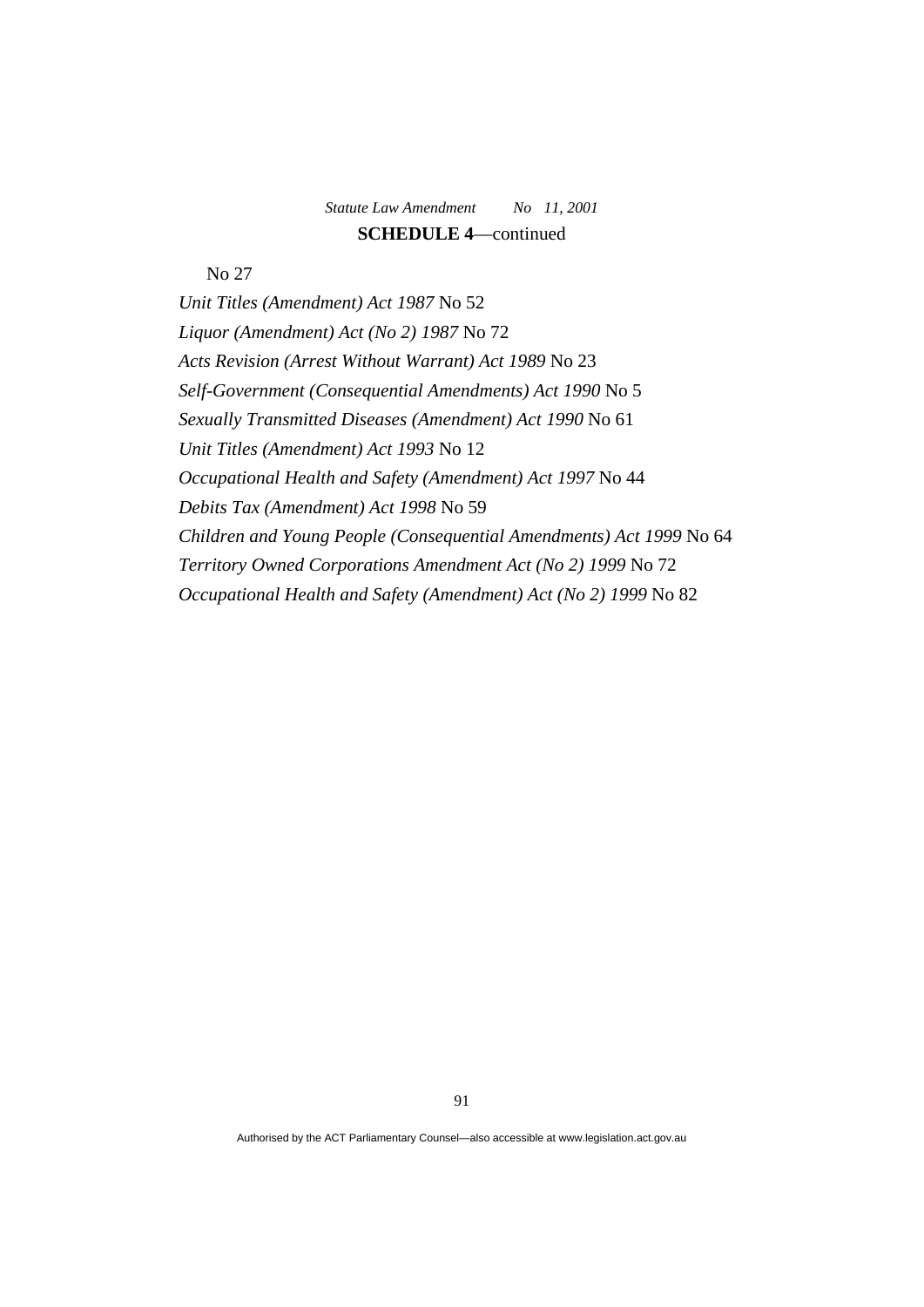# **PART 4.4—AMENDING AND REPEALING ACTS WITH SUBSTANTIVE PROVISIONS THAT ARE NO LONGER NEEDED OR ARE BEING RELOCATED**

#### **Explanatory note for pt 4.4**

The Acts repealed by this Part are amending Acts enacted before 1 January 2000 that contain substantive provisions (that is, non-amending or repealing provisions). The substantive provisions are usually of transitional nature. The substantive provisions are given in brackets at the end of each Act reference (eg '(**s 10**)').

Substantive provisions are no longer included in amending Acts. Amending Acts enacted after 1 January 2000 are, therefore, automatically repealed under the *Interpretation Act 196*7, section 43 when they have completely commenced.

Subsection 43 (1) of the *Interpretation Act 1967* saves the effect of transitional provisions that are repealed. The effect of repealed amending and repealing Acts is preserved by the *Interpretation Act 1967*, subsection 43 (1).

Nevertheless, if the provisions appear to have ongoing practical operation, they have been relocated to the relevant Principal Act by amendments in Schedule 3. This will assist readers of legislation to find them easily. In other cases, if there is any doubt about the ongoing operation of the provisions, the effect of the provisions has been preserved by the application of the *Interpretation Act 1967*, subsection 42 (2) (see subclause 5 (3) of this Bill).

The repeal of the Acts in this Part will not, therefore, affect any residual legal operation that they may have.

*Acts Citation Act 1976* No 30 (**s 6 (2)**)

*Anglican Church of Australia Act 1980* No 42 (**s 16 (2), s 22**)

*Acts Revision (Companies Amendments) Act 1982* No 38 (**s 10, s 19, s 26**)

*Teaching Service (Consequential Modifications) Act 1989* No 32 (**s 10**)

*Magistrates Court (Appeals Against Sentence) Act 1990* No 9 (**s 11**)

*Australian Capital Territory Gaming and Liquor Authority (Repeal) Act 1990* No 54 (**ss 4-9**)

*Magistrates and Coroner's Courts (Registrar) Act 1991* No 44 (**ss 3-6**)

*Victims of Crime (Financial Assistance) (Amendment) Act 1999* No 91 (**ss 14-18**)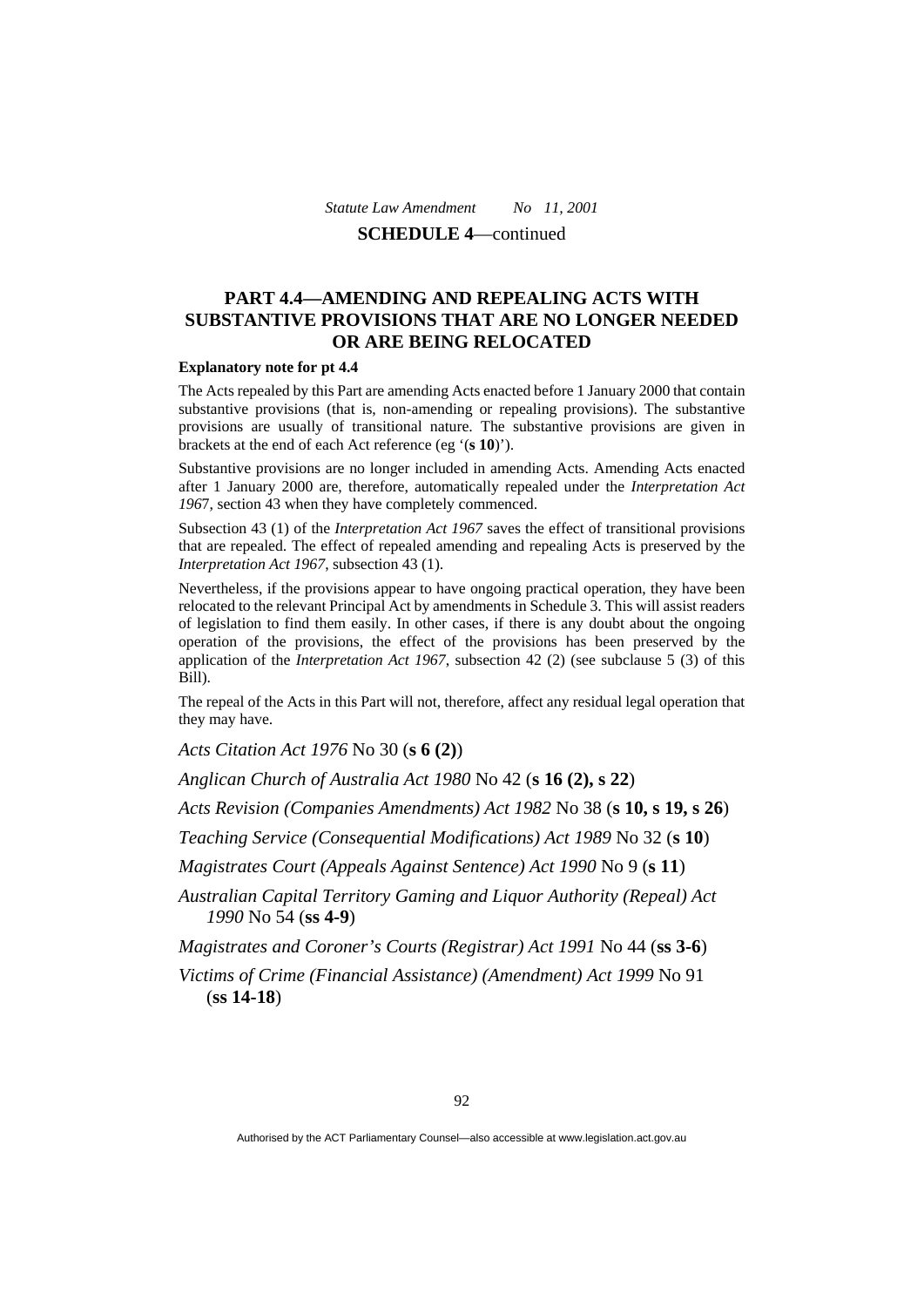# **PART 4.5—REPEAL OF SPENT APPROPRIATION AND SUPPLY ACTS**

#### **Explanatory note for pt 4.5**

This Part repeals appropriation and supply Acts that are spent. Annual appropriation Acts operate for the financial year for which they are made and have no operation after the end of that financial year. All supply Acts mentioned in this Schedule relate to financial years between 1989-90 and 1996-97. To remove any doubt, the Acts in this Part have been declared to be laws to which the *Interpretation Act 1967*, section 42 applies (see subclause 5 (2) of this Bill).

*Supply Act 1989-90* Act 1989 No 1 *Appropriation Act 1989-90* Act 1989 No 25 *Supply Act 1990-91* Act 1990 No 12 *Appropriation Act 1990-91* Act 1990 No 45 *Supply Act 1991-92* Act 1991 No 26 *Appropriation Act 1991-92* Act 1991 No 80 *Appropriation (Amendment) Act 1991* Act 1991 No 99 *Supply Act 1992-93* Act 1992 No 25 *Appropriation Act 1992-93* Act 1992 No 69 *Supply Act 1993-94* Act 1993 No 35 *Appropriation (ACT Forests Trust Account) Act 1993* Act 1993 No 69 *Appropriation Act 1993-94* Act 1993 No 81 *Supply Act 1994-95* Act 1994 No 27 *Appropriation Act 1994-95* Act 1994 No 43 *Supply Act 1995-96* Act 1995 No 11 *Appropriation Act 1995-96* Act 1995 No 44 *Appropriation Act (No 2) 1995-96* Act 1996 No 20 *Appropriation Act 1996-97* Act 1996 No 55 *Appropriation Act 1997-98* Act 1997 No 32 *Appropriation Act 1998-99* Act 1998 No 33 *Appropriation Act 1999-2000* Act 1999 No 36

Authorised by the ACT Parliamentary Counsel—also accessible at www.legislation.act.gov.au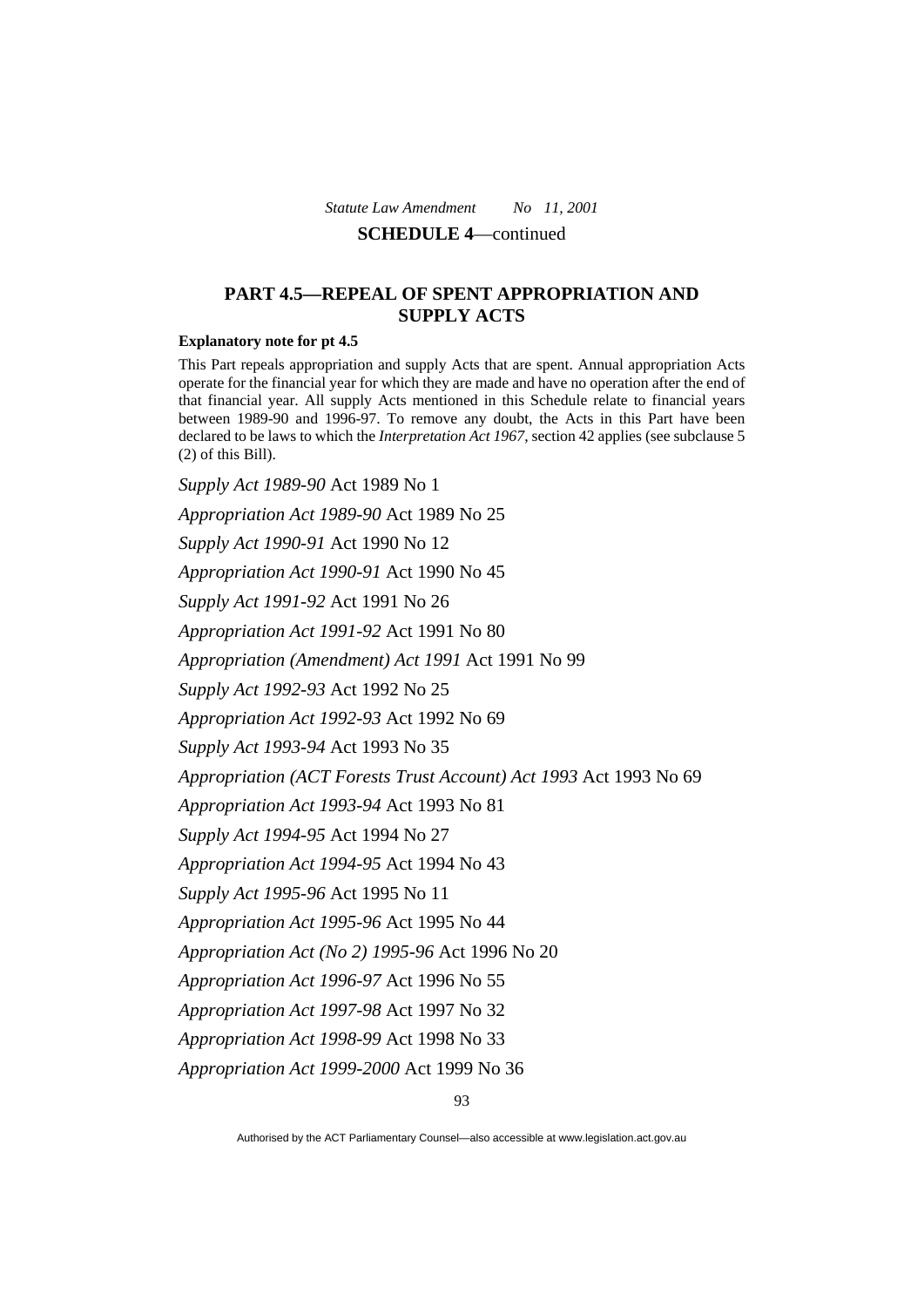*Appropriation (Bruce Stadium and CanDeliver Limited) Act 1999* Act 1999 No 44

*Appropriation Act 1999-2000 (No 2)* Act 1999 No 49 *Appropriation Act 1999-2000 (No 3)* Act 2000 No 29

94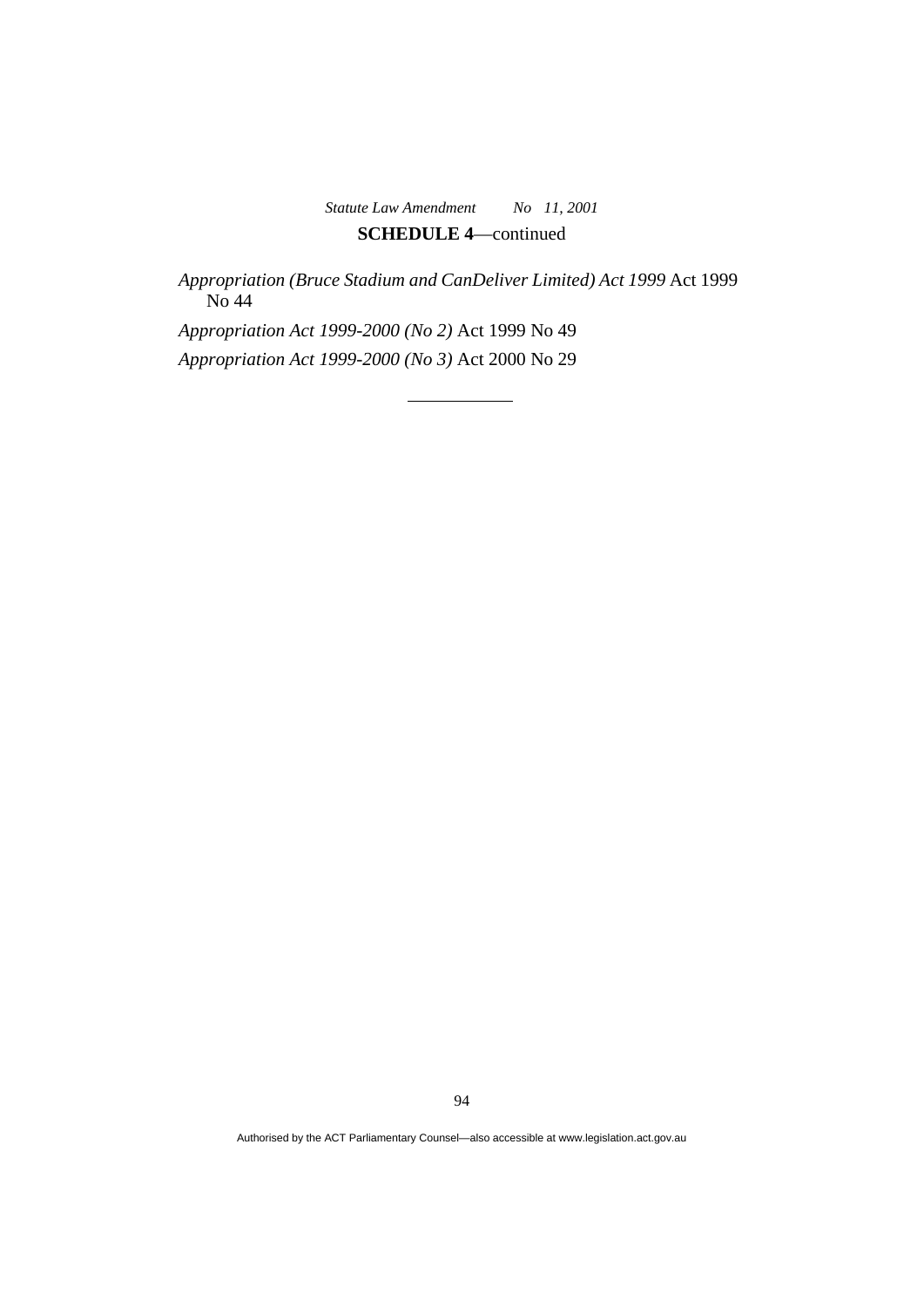### **SCHEDULE 5** (See s 6)

### REPEAL OF REDUNDANT OR OBSOLETE SUBORDINATE LAWS

### **PART 5.1—AMENDING AND REPEALING SUBORDINATE LAWS**

#### **Explanatory note for pt 5.1**

The subordinate laws repealed by this Part are amending or repealing subordinate laws made before 1 January 2000.

The purpose of the subordinate laws in this Part ended when the last of their amending or repealing provisions commenced. The effect of repealed amending and repealing subordinate laws is preserved by the *Interpretation Act 1967*, section 39 (as applied by the *Subordinate Laws Act 1989*, s 9).

Some of the subordinate laws repealed by this Part contain substantive provisions (that is, non-amending or repealing provisions). The substantive provisions are usually application or savings provisions. The substantive provisions are given in brackets at the end of each relevant subordinate law reference (eg '(**reg 5**)').

Subsection 43 (1) of the *Interpretation Act 196*7 (as applied by the *Subordinate Laws Act 1989*, s 9) saves the effect of transitional provisions that are repealed. In the few cases in which there is any doubt about the ongoing operation of the provisions, their effect has been saved by the application of the *Interpretation Act 1967*, subsection 42 (2) (see subclause 5 (3) of this Bill).

The repeal of the subordinate laws in this Part will not, therefore, affect any residual operation that they may have.

The repeal of the pre-1 January 2000 subordinate laws by this Part complements a provision included in the *Interpretation Act 1967* last year that provides for the automatic repeal of amending and repealing subordinate laws when all their provisions have commenced (see s 43, as applied by the *Subordinate Laws Act 1989*, s 9).

When the repeal of the remaining pre-1 January 2000 amending and repealing subordinate laws is completed, it will be easier for users of ACT legislation to be certain they have found all legislation on a particular topic.

Amendment of *Meat Regulations 1920*, made 9 December 1920

Amendment of *Meat Regulations*, made 19 August 1931

Amendment of *Meat Regulations*, made 1 March 1932

Amendment of *Court of Petty Sessions Rules*, made 26 November 1932

Amendment of *Meat Regulations*, made 2 January 1934

Amendment of *Meat Regulations*, made 25 March 1936

95 Amendment of *Registrar of Titles (Office Hours) Regulations*, made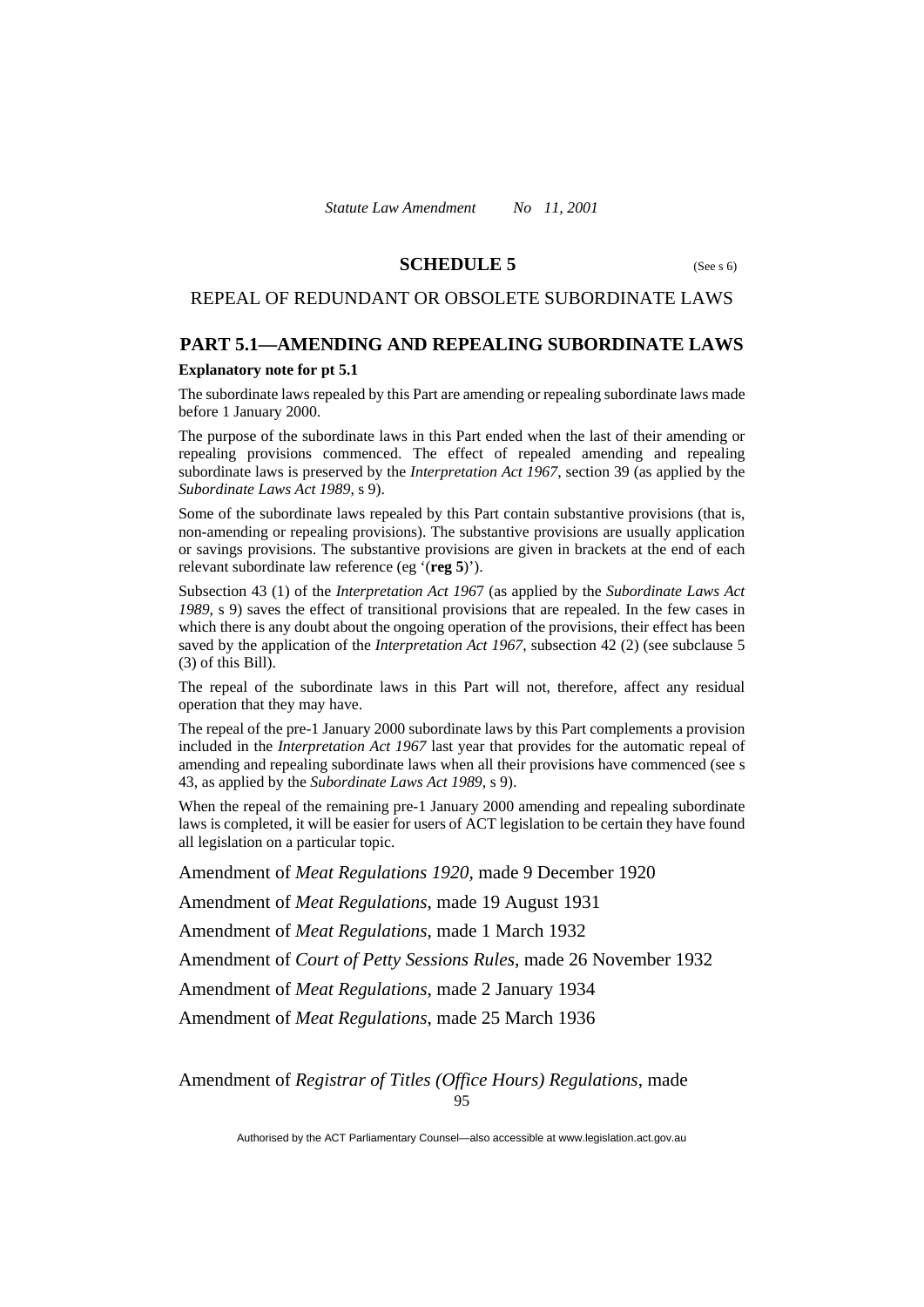2 December 1937

Amendment of *Court of Petty Sessions Rules*, made 17 December 1937 Amendment of *Plant Diseases Regulations*, made 14 April 1938 (**reg 5**) Amendment of *Meat Regulations*, made 15 December 1938 Amendment of *Plant Diseases Regulations*, made 16 December 1938 (**reg 5 (2)**) Amendment of *Recreation Reserve Regulations*, made 19 December 1938 Amendment of *Pounds Regulations*, made 15 March 1939 Amendment of *Careless Use of Fire Regulations* 1942 No 3 Amendments of *Canberra Public Cemetery Regulations* 1942 No 5 Amendment of *Canberra Public Cemetery Regulations* 1943 No 6 Amendment of *Meat Regulations* 1945 No 1 Amendment of *Court of Petty Sessions Rules* 1950 No 2 Amendments of *Canberra Public Cemetery Regulations* 1950 No 4 Amendment of *Meat Regulations 1931* 1953 No 5 Amendments of *Court of Petty Sessions Rules* 1953 No 15 Amendments of *Canberra Public Cemetery Regulations* 1955 No 4 Amendments of *Plant Diseases Regulations* 1955 No 5 Amendments of *Plant Diseases Regulations* 1957 No 4 Amendments of *Court of Petty Sessions Rules* 1958 No 9 Amendments of *Pounds Regulations* 1959 No 6 Amendments of *Boilers and Pressure Vessels Regulations* 1959 No 17 Amendments of *Canberra Public Cemetery Regulations* 1959 No 18 Amendments of *Plant Diseases Regulations* 1959 No 20 Amendments of *Pounds Regulations* 1959 No 22 Amendments of *Workmen's Compensation Regulations* 1959 No 25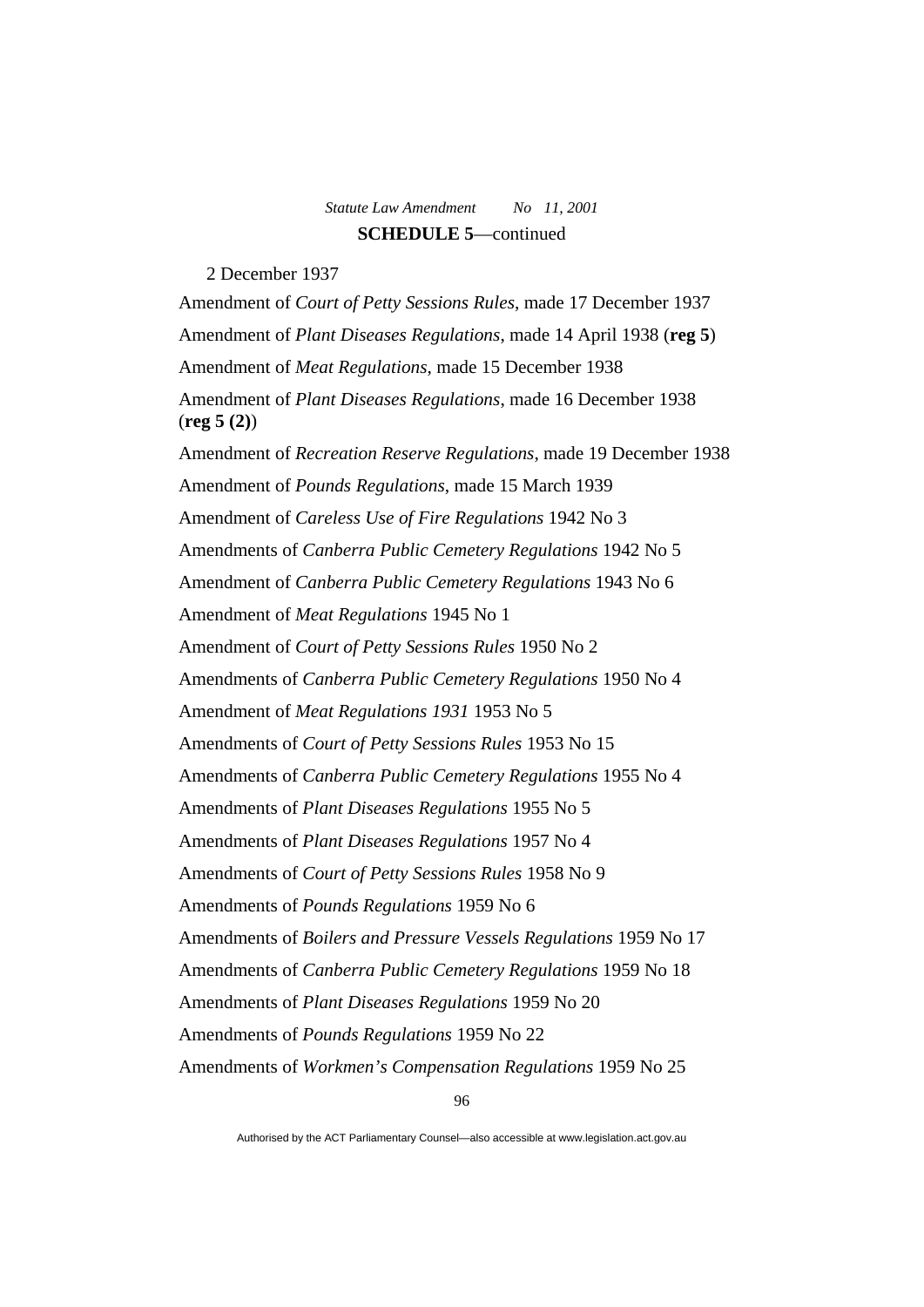Amendment of *Fire Brigades Regulations* 1960 No 5 Amendment of *Court of Petty Sessions Rules* 1960 No 7 Amendments of *Canberra Public Cemetery Regulations* 1961 No 9 Amendments of *Poisons Regulations* 1963 No 2 Amendments of *Court of Petty Sessions Rules* 1965 No 9 (**reg 3**) Amendments of *Canberra Public Cemetery Regulations* 1966 No 1 Amendments of *Pounds Regulations* 1966 No 3 Amendments of *Court of Petty Sessions Rules* 1967 No 2 Amendments of *Canberra Public Cemetery Regulations* 1968 No 4 Amendments of *Court of Petty Sessions Rules* 1968 No 9 (**reg 4**) Amendment of *Workmen's Compensation Rules* 1968 No 12 Amendment of *Inspection of Machinery Regulations* 1969 No 1 Amendments of *Fire Brigades Regulations* 1969 No 2 Amendments of *Court of Petty Sessions Rules* 1969 No 4 (**reg 1**) Amendment of *Workmen's Compensation Regulations* 1969 No 6 Amendment of *Public Baths and Public Bathing Regulations* 1969 No 9 Amendments of *Meat Regulations 1931* 1970 No 3 Amendment of *Surveyors (Examination and Registration) Regulations* 1970 No 4 (**reg 2**) Amendment of *Court of Petty Sessions Rules* 1970 No 7 Amendment of *Canberra Public Cemetery Regulations* 1970 No 9 Amendments of *Canberra Public Cemetery Regulations* 1971 No 2 Amendment of *Public Baths and Public Bathing Regulations* 1971 No 3 Amendments of *Meat Regulations* 1971 No 14 Amendments of *Maintenance Regulations* 1972 No 2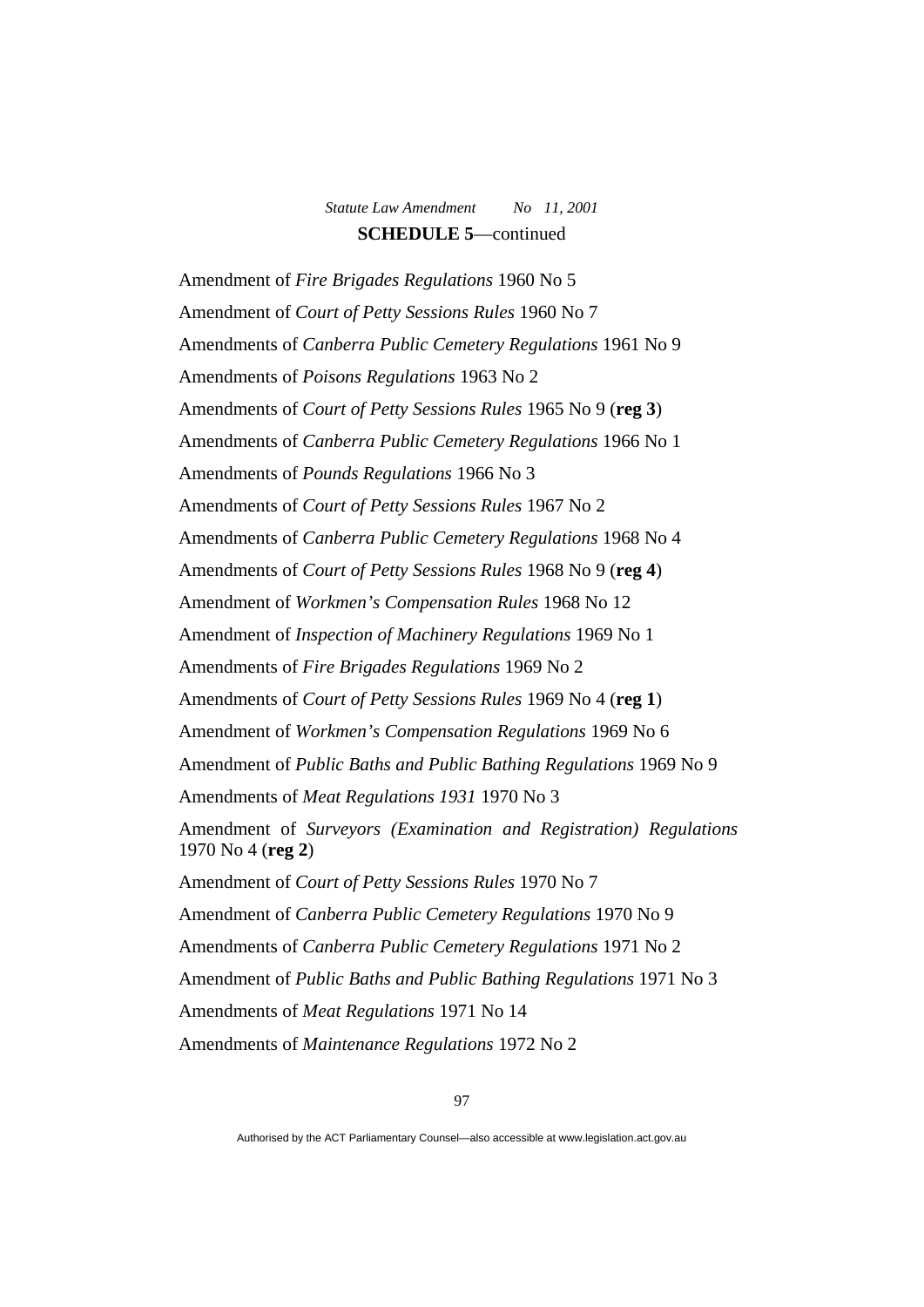Amendment of *Juries Fees Regulations* 1974 No 4 Amendments of *Building Regulations* 1974 No 5 Amendment of *Court of Petty Sessions Rules* 1974 No 12 Amendments of *Canberra Public Cemetery Regulations* 1974 No 22 Amendment of *Inspection of Machinery Regulations* 1974 No 23 Amendments of *Fire Brigades Regulations* 1974 No 31 Amendments of *Building Regulations* 1975 No 3 Amendments of *Boilers and Pressure Vessels Regulations* 1975 No 8 Amendments of *Canberra Public Cemetery Regulations* 1975 No 9 Amendments of *Surveyors (Examination and Registration) Regulations* 1975 No 10 Amendments of *Inspection of Machinery Regulations* 1975 No 21 Amendments of *Recreation Reserve Regulations* 1975 No 26 Amendments of *Meat Regulations* 1975 No 31 Amendment of *Business Names Regulations* 1976 No 10 Amendments of *Canberra Public Cemetery Regulations* 1976 No 13 Amendments of *Business Names Regulations* 1976 No 19 Amendments of *Meat Regulations* 1976 No 20 Amendments of *Poisons Regulations* 1976 No 22 Amendments of *Poisons Regulations* 1977 No 4 Amendments of *Court of Petty Sessions Rules* 1977 No 7 (**reg 1**) Amendments of *Business Names Regulations* 1977 No 20 Amendments of *Building Regulations* 1978 No 2 Amendment of *Remand Centres Regulations* 1978 No 3 Amendments of *Surveyors (Examination and Registration) Regulations* 1978 No 5

Authorised by the ACT Parliamentary Counsel—also accessible at www.legislation.act.gov.au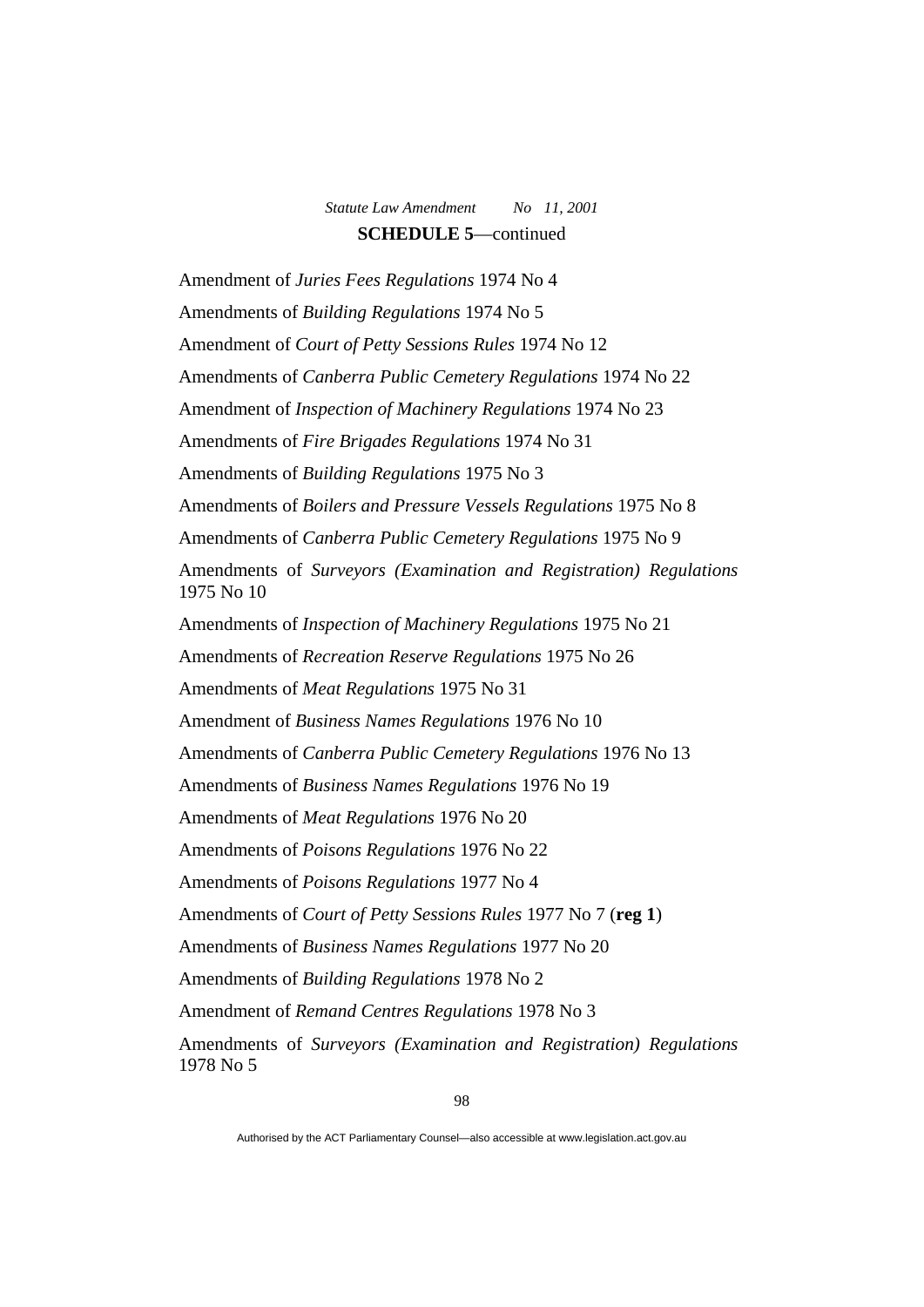Amendments of *Plant Diseases Regulations* 1978 No 6

Amendments of *Meat Regulations* 1978 No 16

Amendments of *Poisons Regulations* 1979 No 3

Amendment of *Schools Authority Regulations* 1979 No 7

Amendments of *Pounds Regulations* 1979 No 13

Amendments of *Canberra Public Cemetery Regulations* 1979 No 15

Amendments of *Building Regulations* 1979 No 18

Amendments of *Meat Regulations* 1979 No 21

*Regulations to revise regulations in force under Ordinances of the ACT* 1979 No 26

*Regulations to repeal certain Regulations and to revise certain Regulations in force under the Ordinances of the ACT* 1980 No 3

Amendments of *Court of Petty Sessions Rules* 1980 No 5 (**reg 3**)

*Regulations to amend Regulations 1980 No 3* 1980 No 14

Amendments of *Plant Diseases Regulations* 1981 No 7

*Canberra Public Cemeteries Regulations (Amendment)* 1981 No 17 (**reg 4**)

Amendments of *Building Regulations* 1981 No 22

*Public Baths and Public Bathing Regulations (Amendment)* 1982 No 14

*Surveyors (Examination and Registration) Regulations (Amendment)*  1982 No 15

*Business Names Regulations (Amendment)* 1982 No 16

*Canberra Public Cemeteries Regulations (Amendment)* 1982 No 29

*Workmen's Compensation Rules (Amendment)* 1982 No 32

*Boilers and Pressure Vessels Regulations (Amendment)* 1982 No 33

*Building Regulations (Amendment)* 1982 No 34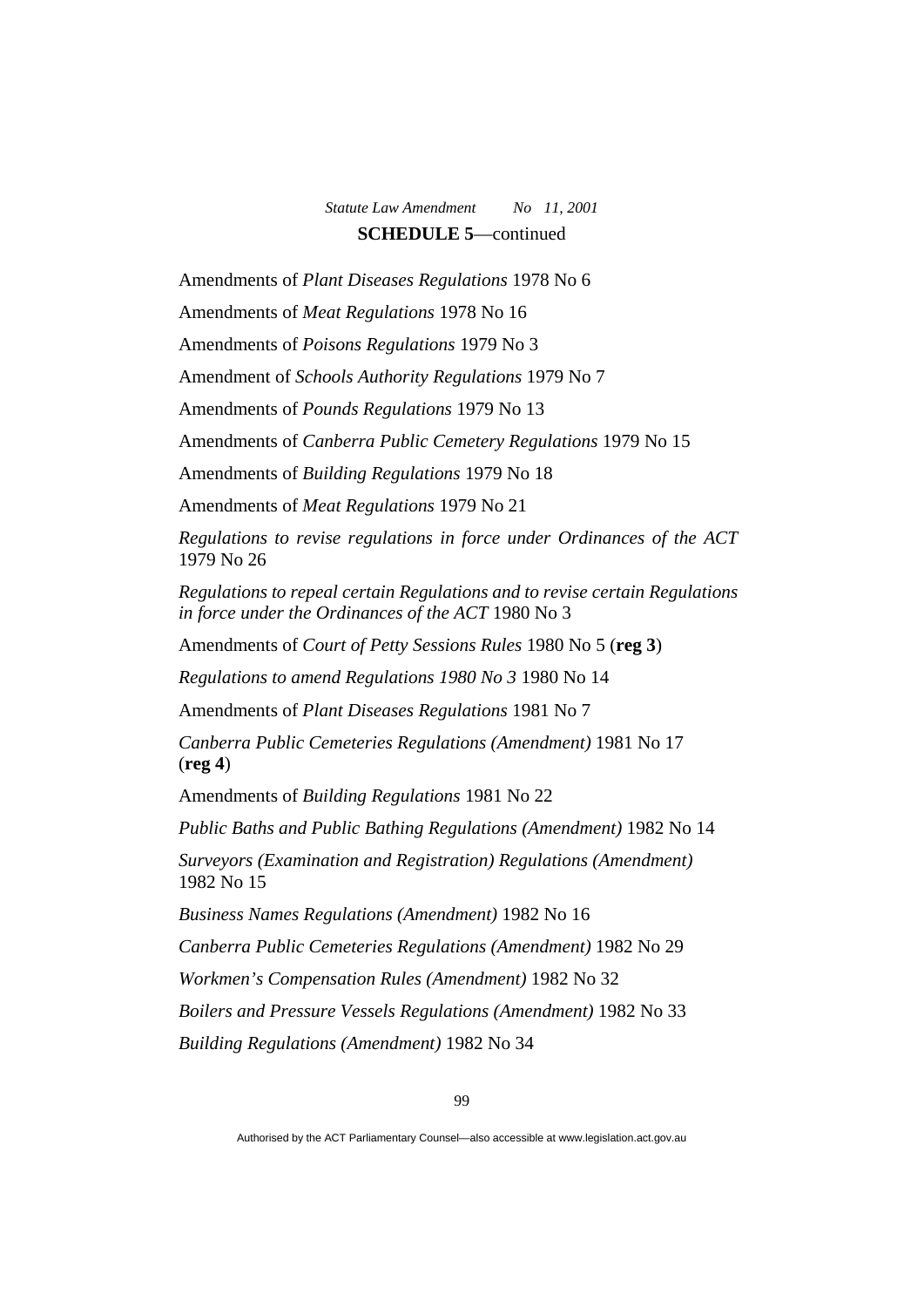*Sale of Motor Vehicles Regulations (Amendment)* 1982 No 39 *Juries Fees Regulations (Amendment)* 1982 No 46 *Instruments Regulations (Repeal)* 1982 No 47 *Careless Use of Fire Regulations (Amendment)* 1982 No 49 *Building Regulations (Amendment)* 1983 No 7 *Boilers and Pressure Vessels Regulations (Amendment)* 1983 No 11 *Pounds Regulations (Amendment*) 1983 No 17 *Sale of Motor Vehicles Regulations (Amendment)* 1983 No 18 *Nature Conservation Regulations (Amendment)* 1983 No 20 *Remand Centres Regulations (Amendment)* 1983 No 24 *Workmen's Compensation Regulations (Amendment)* 1983 No 26 *Medical Practitioners Registration Regulations (Repeal*) 1984 No 9 *Canberra Public Cemeteries Regulations (Amendment)* 1984 No 10 *Veterinary Surgeons Registration Regulations (Repeal)* 1984 No 13 *Surveyors (Examination and Registration) Regulations (Amendment)* 1984 No 16 *Dental Regulations (Repeal)* 1984 No 17 *Plumbers, Drainers and Gasfitters Regulations (Repeal)* 1984 No 19 *Building Regulations (Amendment)* 1984 No 26 *Agents Regulations (Repeal)* 1985 No 3 *Pharmacy Regulations (Repeal)* 1985 No 4 *Meat Regulations (Amendment)* 1985 No 15 *Electricity Regulations (Amendment)* 1985 No 23 *Canberra Public Cemeteries Regulations (Amendment)* 1985 No 25 *Magistrates Court (Civil Jurisdiction) (Solicitors' Costs) Regulations (Amendment)* 1986 No 3 (**reg 2**)

Authorised by the ACT Parliamentary Counsel—also accessible at www.legislation.act.gov.au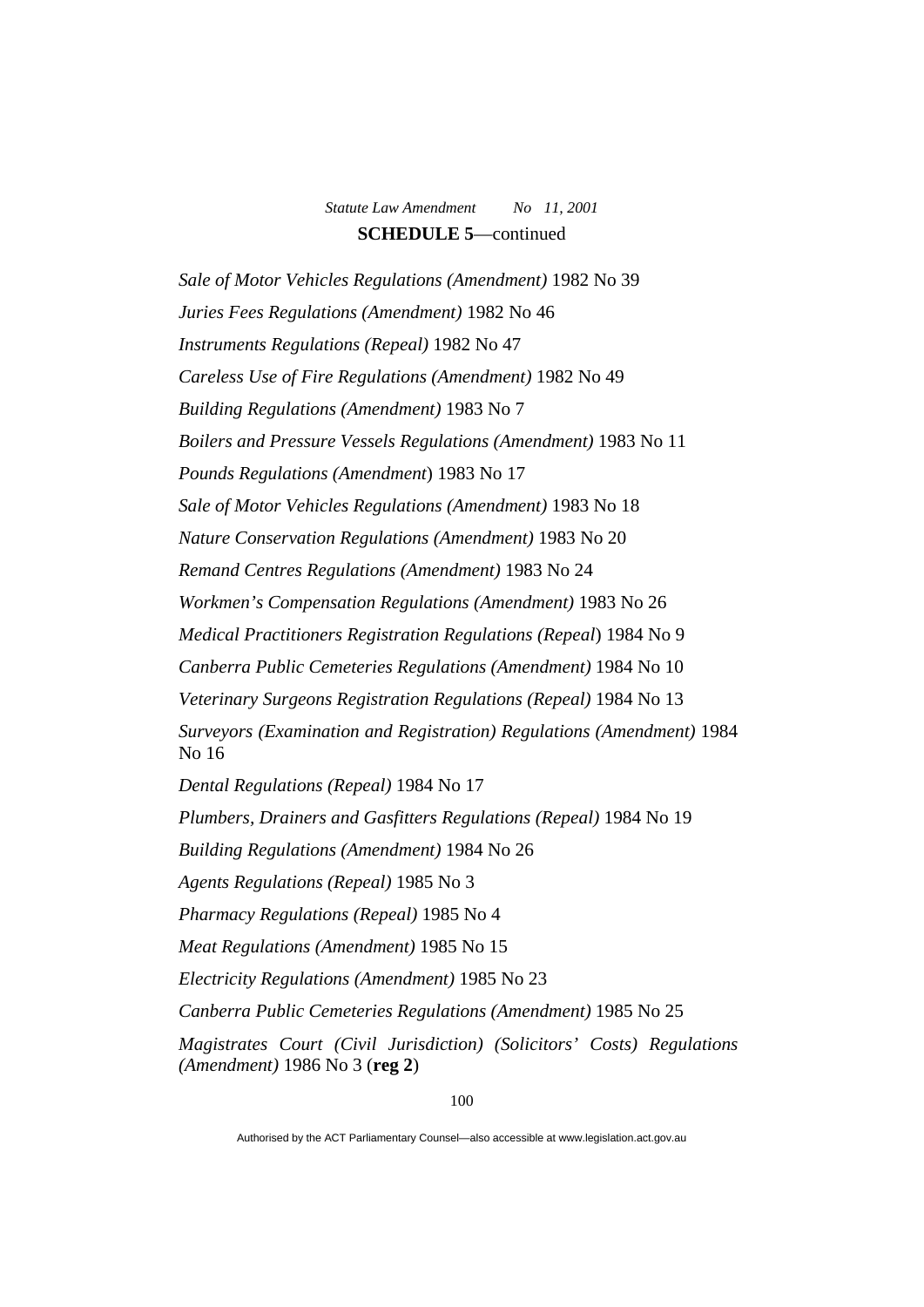*Inspection of Machinery Regulations (Amendment*) 1986 No 5

*Inspection of Machinery Regulations (Amendment*) 1986 No 8

*Regulations under the Scaffolding and Lifts Act, 1912 of the State of New South Wales in their application to the Territory (Amendment)* 1986 No 9

*Motor Omnibus Fares Regulations (Repeal)* 1986 No 14

*Optometrists Regulations (Repeal)* 1986 No 16

*Credit Regulations (Amendment)* 1986 No 17

*Credit Regulations (Amendment)* 1986 No 18

*Credit Regulations (Amendment)* 1986 No 19

*Liquor Regulations (Amendment*) 1986 No 20

*Bookmakers Regulations (Amendment)* 1986 No 21

*Long Service Leave (Building and Construction Industry) Regulations (Amendment)* 1986 No 22

*Magistrates Court (Civil Jurisdiction) (Solicitors' Costs) Regulations (Amendment*) 1986 No 26

*Legal Practitioners Regulations (Repeal)* 1986 No 27

*Magistrates Court Rules (Amendment)* 1987 No 1 (**reg 2**)

*Juries Fees Regulations (Amendment*) 1987 No 3

*Credit Regulations (Amendment)* 1987 No 4

*Liquor Regulations (Amendment)* 1987 No 8

*Remand Centres Regulations (Amendment)* 1987 No 9

*Building Regulations (Amendment)* 1987 No 11

*Gaming Machine Regulations (Amendment)* 1987 No 13

*Magistrates Court (Civil Jurisdiction) (Solicitors' Costs) Regulations (Amendment)* 1987 No 14

*Magistrates Court (Civil Jurisdiction) (Solicitors' Costs) Regulations (Amendment)* 1988 No 1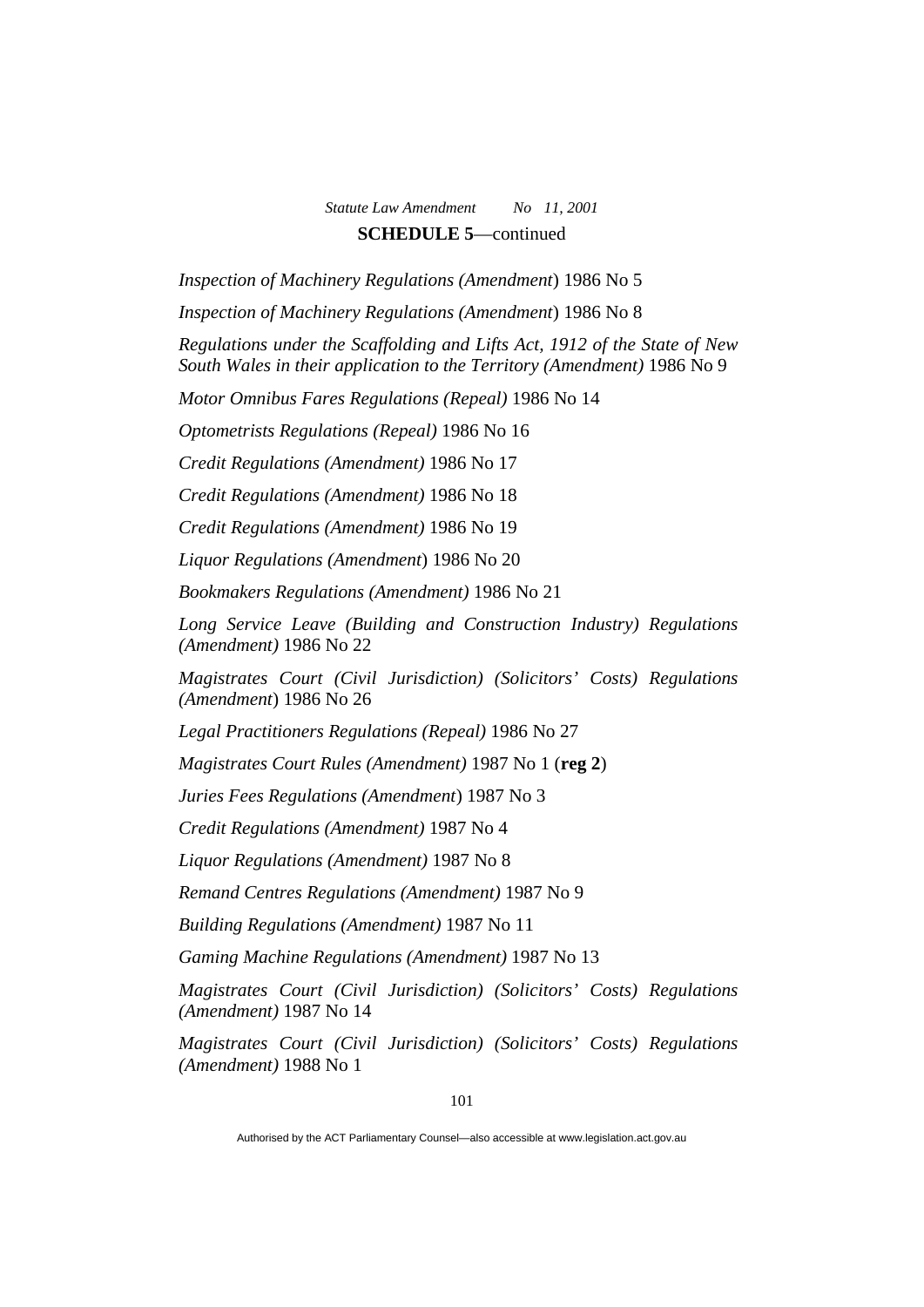*Magistrates Court (Civil Jurisdiction) Regulations (Amendment)* 1988 No 2

*Meat Regulations (Amendment*) 1988 No 4

*Magistrates Court (Civil Jurisdiction) (Solicitors' Costs) Regulations (Amendment)* 1988 No 5

*Electricity Regulations (Amendment)* 1988 No 9

*Meat Regulations (Amendment)* 1988 No 11

*Poisons Regulations (Amendment)* 1988 No 13 (**reg 3**)

*Magistrates Court Rules (Amendment)* 1988 No 15

*Long Service Leave (Building and Construction Industry) Regulations (Amendment)* 1988 No 16

*Magistrates Court (Civil Jurisdiction) (Solicitors' Costs) Regulations (Amendment)* 1988 No 19

*Gaming Machine Regulations (Amendment)* 1988 No 20

*Magistrates Court (Civil Jurisdiction) (Solicitors' Costs) Regulations (Amendment)* 1988 No 24 (**reg 5**)

*Building Regulations (Amendment)* 1988 No 25

*Magistrates Court (Civil Jurisdiction) Regulations (Amendment)* 1989 No 3

*Poisons Regulations (Amendment)* 1989 No 5

*Magistrates Court (Civil Jurisdiction) (Solicitors' Costs) Regulations (Amendment)* 1989 No 7

*Magistrates Court Rules (Amendment)* 1989 No 16

*Magistrates Court (Civil Jurisdiction) Regulations (Amendment)* 1989 No 19

*Workmen's Compensation Rules (Amendment)* 1990 No 5

*Credit Regulations (Amendment)* 1990 No 9

*Building Regulations (Amendment)* 1990 No 12

Authorised by the ACT Parliamentary Counsel—also accessible at www.legislation.act.gov.au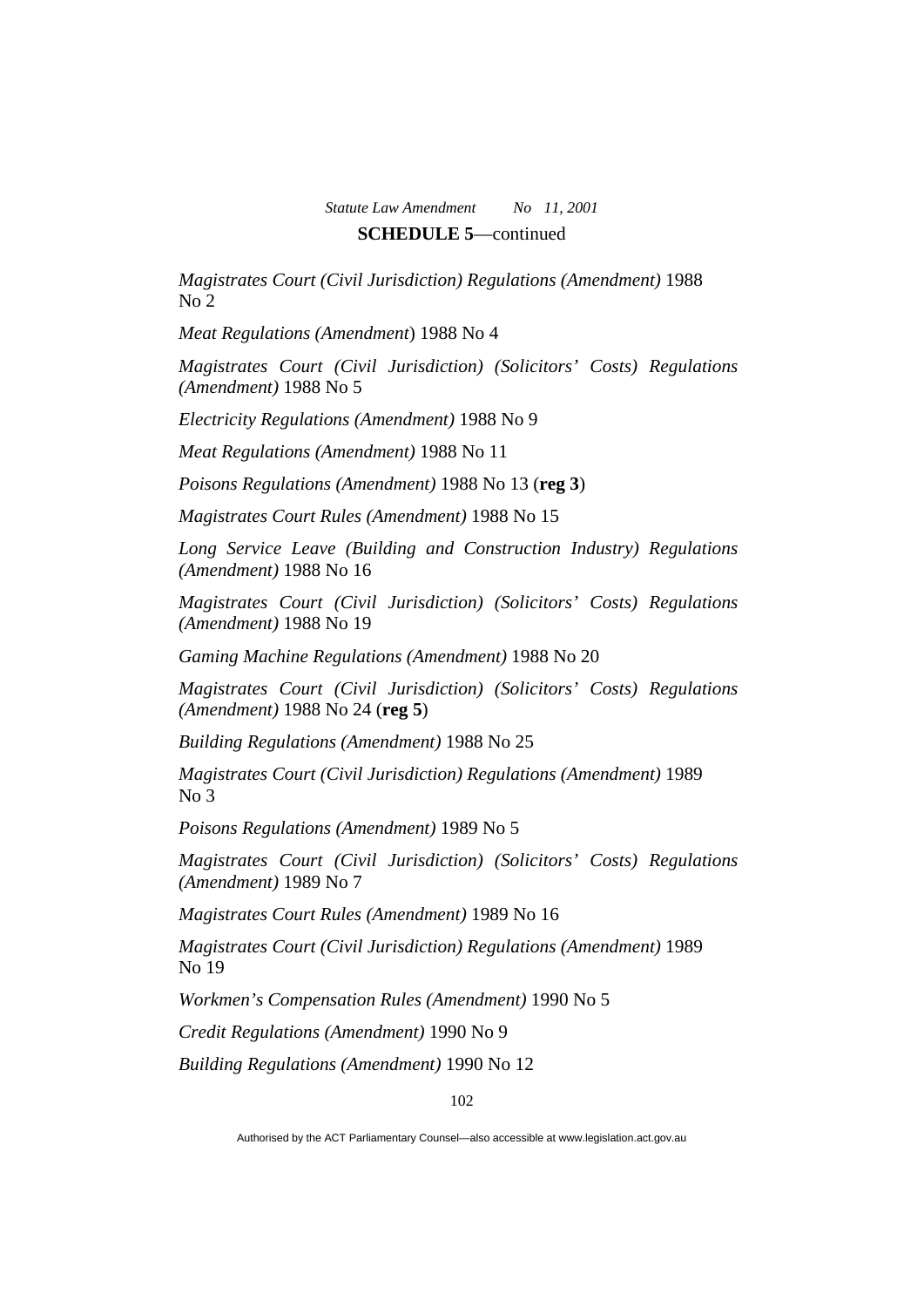*Electricity Regulations (Amendment)* 1990 No 14

*Gaming Machine Regulations (Amendment)* 1990 No 19

*Magistrates Court (Civil Jurisdiction) (Solicitors' Costs) Regulations (Amendment)* 1990 No 20

*Magistrates Court (Civil Jurisdiction) Regulations (Amendment)*  1991 No 1

*Liquor Regulations (Amendment*) 1991 No 2

*Ombudsman Regulations (Amendment)* 1991 No 4

*Financial Institutions Duty Regulations (Amendment)* 1991 No 5

*Public Baths and Public Bathing Regulations (Amendment)* 1991 No 6

*Occupational Health and Safety Regulations (Amendment)* 1991 No 13

*Magistrates Court Rules (Amendment*) 1991 No 14

*Magistrates Court (Civil Jurisdiction) Regulations (Amendment)*  1991 No 17

*Magistrates Court Rules (Amendment)* 1991 No 20

*Financial Institutions Duty Regulations (Amendment)* 1991 No 22

*Building Regulations (Amendment)* 1991 No 23

*Credit Regulations (Amendment)* 1991 No 25

*Magistrates Court (Civil Jurisdiction) Regulations (Amendment)*  1991 No 35

*Workers' Compensation Rules (Amendment)* 1991 No 37

*Workers' Compensation Regulations (Amendment)* 1991 No 38

*Magistrates Court (Civil Jurisdiction) Regulations (Amendment)* 1992 No 11

*Supreme Court Rules (Amendment)* 1992 No 16

*Land (Planning and Environment) Regulations (Amendment)* 1992 No 19

*Financial Institutions Duty Regulations (Amendment)* 1992 No 20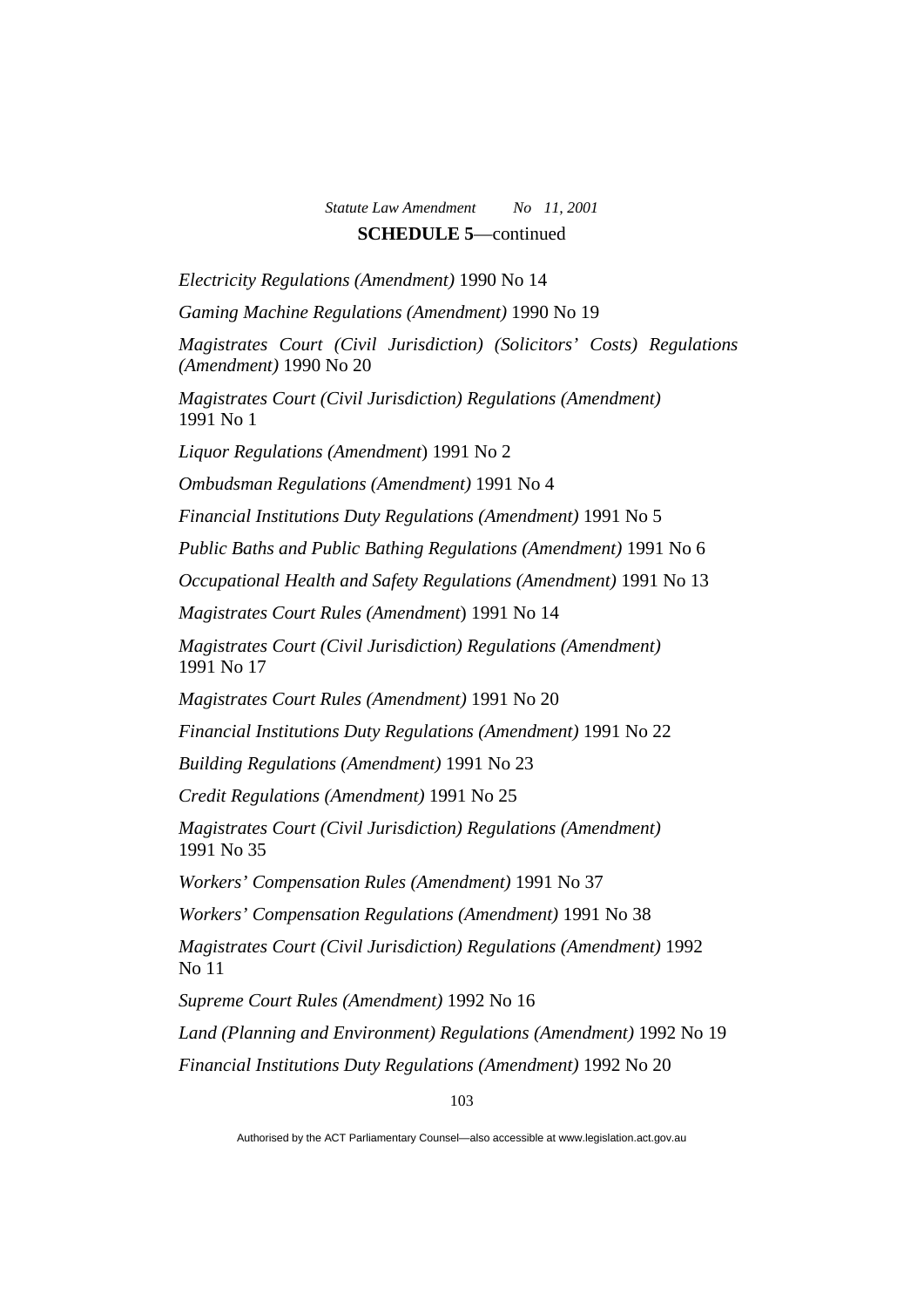*Supreme Court Rules (Amendment)* 1992 No 21 *Supreme Court Rules (Amendment)* 1992 No 23 *Financial Institutions Duty Regulations (Amendment)* 1992 No 29 *Building Regulations (Amendment)* 1992 No 33 *Supreme Court Rules (Amendment)* 1992 No 34 *Supreme Court Rules (Amendment)* 1992 No 35 *Fire Brigade (Administration) Regulations (Amendment)* 1993 No 1 *Magistrates Court (Civil Jurisdiction) Regulations (Amendment)* 1993 No 2 *Land (Planning and Environment) Regulations (Amendment)* 1993 No 3 *Supreme Court Rules (Amendment)* 1993 No 4 *Land (Planning and Environment) Regulations (Amendment)* 1993 No 5 *Self-Government (Transitional Provisions) Regulations (Amendment)* 1993 No 10 *Supreme Court Rules (Amendment)* 1993 No 11 *Supreme Court Rules (Amendment)* 1993 No 20 *Supreme Court Rules (Amendment)* 1993 No 22 *Supreme Court Rules (Amendment)* 1993 No 23 *Supreme Court Rules (Amendment)* 1993 No 28 Land (Planning and Environment) Regulations (Amendment) 1993 No 29 *Supreme Court Rules (Amendment)* 1993 No 30 *Supreme Court Rules (Amendment)* 1993 No 35 *Boxing Control Regulations (Amendment)* 1993 No 36 *Medical Practitioners (Advertising) Regulations (Amendment)* 1993 No 38 *Boxing Control Regulations (Amendment)* 1993 No 40 *Gaming Machine Regulations (Amendment)* 1993 No 41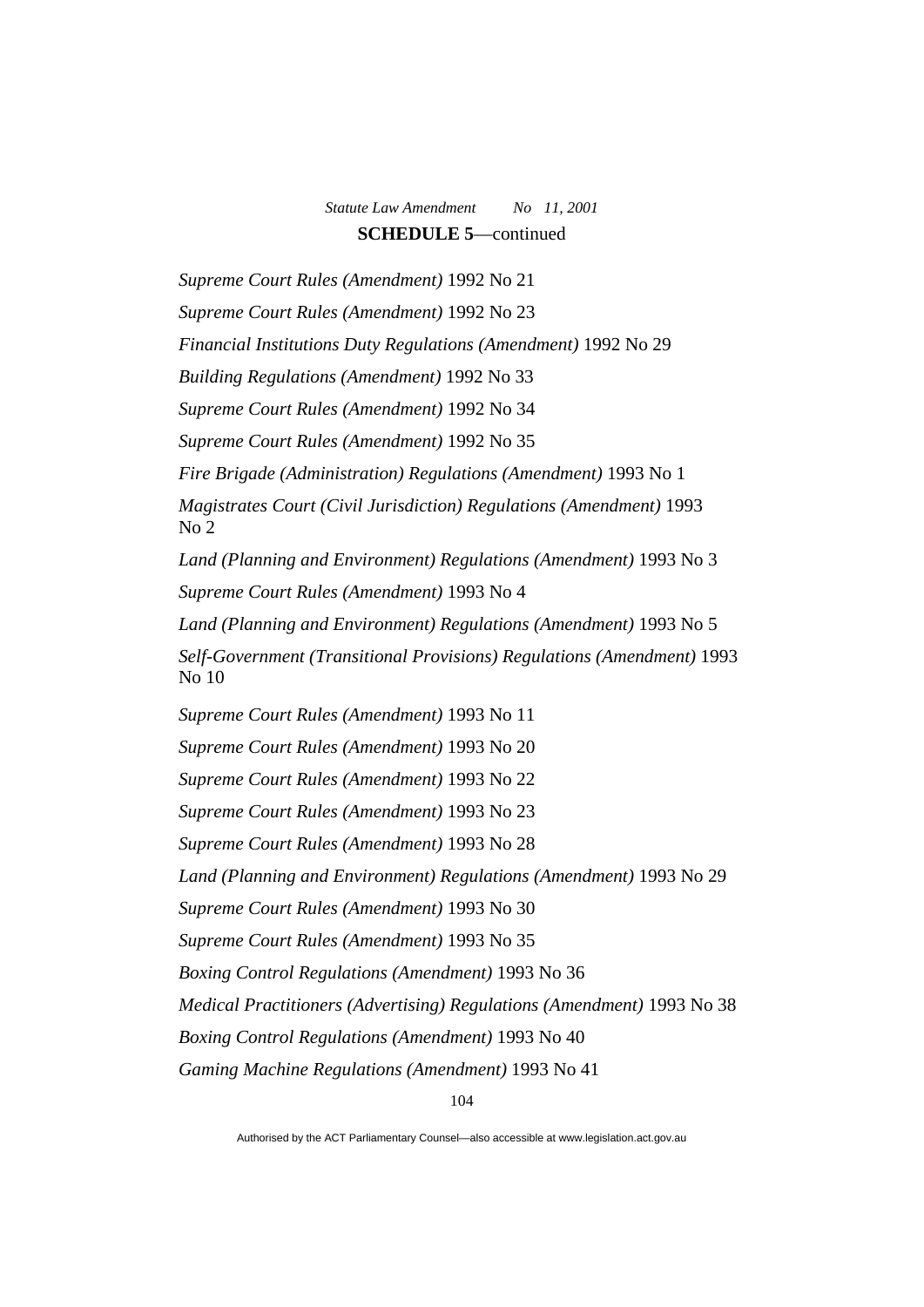*Liquor Regulations (Amendment)* 1993 No 44 *Electricity and Water Regulations (Amendment)* 1993 No 45 *Supreme Court Rules (Amendment)* 1993 No 46 Land (Planning and Environment) Regulations (Amendment) 1993 No 47 *Bushfire Regulations (Amendment)* 1993 No 51 Land (Planning and Environment) Regulations (Amendment) 1993 No 53 *Magistrates Court (Civil Jurisdiction) Regulations (Amendment)* 1994 No 1 *Supreme Court Rules (Amendment)* 1994 No 2 *Casino Control Regulations (Amendment)* 1994 No 3 *Land (Planning and Environment) Regulations (Amendment)* 1994 No 5 *Credit Regulations (Amendment)* 1994 No 6 *Regulations Revision Regulations* 1994 No 7 *Door-to-Door Trading Regulation (Amendment)* 1994 No 8 *Long Service Leave (Building and Construction Industry) Regulations (Amendment)* 1994 No 9 *Boxing Control Regulations (Amendment*) 1994 No 10 *Electoral Regulations (Amendment)* 1994 No 16 *Supreme Court Rules (Amendment)* 1994 No 17 *Supreme Court Rules (Amendment)* 1994 No 20 *Supreme Court Rules (Amendment)* 1994 No 21 *Land (Planning and Environment) Regulations (Amendment)* 1994 No 22 *Boxing Control Regulations (Amendment)* 1994 No 23 *Bookmakers Regulations (Amendment)* 1994 No 25 *Crown Proceedings Regulations (Amendment)* 1994 No 26 *Poisons and Drugs Regulations (Amendment)* 1994 No 31

Authorised by the ACT Parliamentary Counsel—also accessible at www.legislation.act.gov.au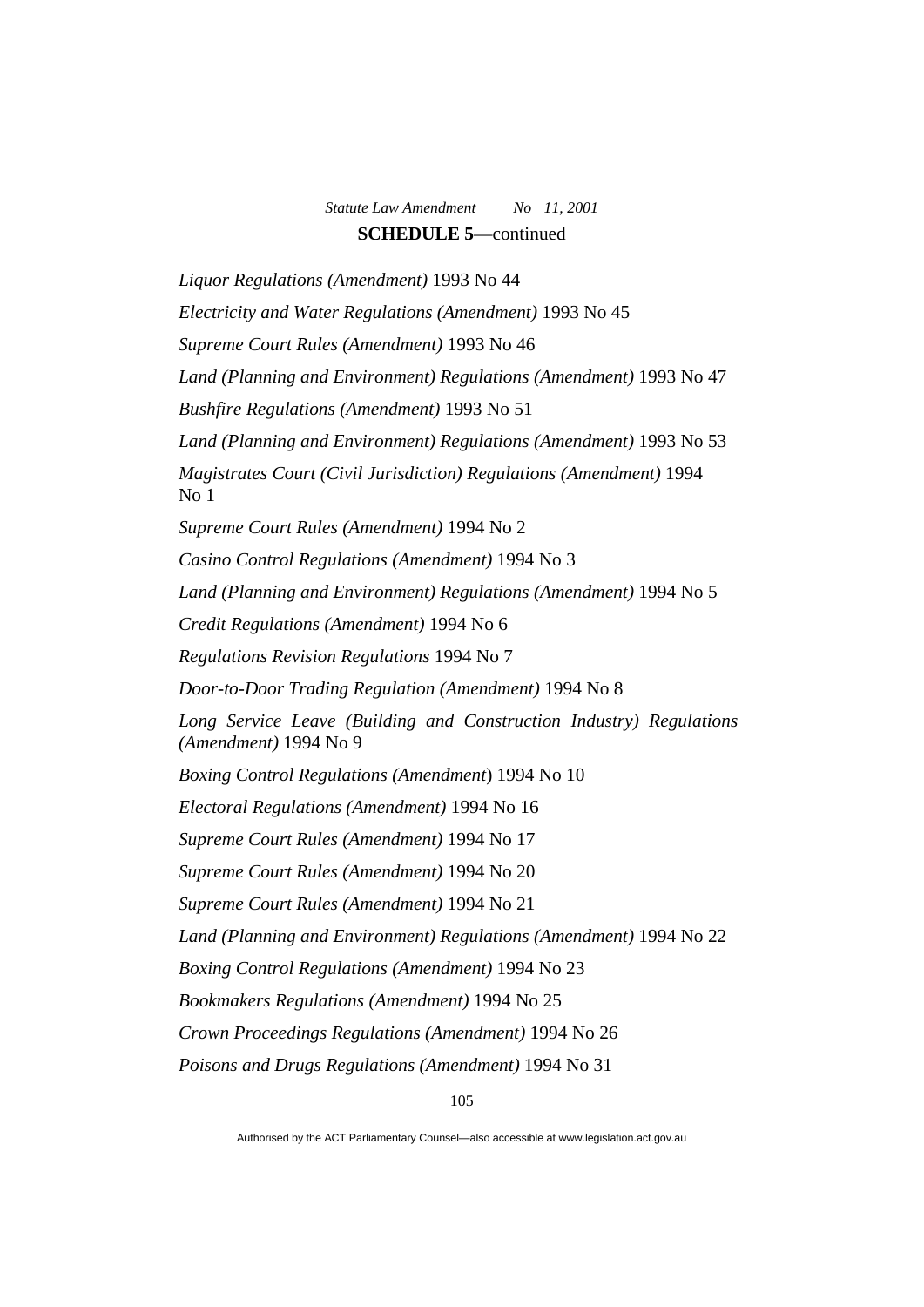*Physiotherapists Registration Regulations (Repeal)* 1994 No 32 *Credit Regulations (Amendment)* 1994 No 33 *Supreme Court Rules (Amendment)* 1994 No 34 *Electoral Regulations (Amendment)* 1994 No 39 *Liquor Regulations (Amendment)* 1994 No 40 *Land (Planning and Environment) Regulations (Amendment)* 1994 No 41 *Supreme Court Rules (Amendment)* 1994 No 42 *Bail Regulations (Amendment)* 1994 No 43 *Casino Control Regulations (Amendment)* 1994 No 45 *Electoral Regulations (Amendment)* 1995 No 4 *Land (Planning and Environment) Regulations (Amendment)* 1995 No 7 *Juries Fees Regulations (Amendment)* 1995 No 8 *Liquor Regulations (Amendment)* 1995 No 10 *Supreme Court Rules (Amendment)* 1995 No 11 *Supreme Court Rules (Amendment)* 1995 No 12 *Supreme Court Rules (Amendment)* 1995 No 13 *Boxing Control Regulations (Amendment)* 1995 No 17 Land (Planning and Environment) Regulations (Amendment) 1995 No 18 *Supreme Court Rules (Amendment)* 1995 No 19 *Land (Planning and Environment) Regulations (Amendment)* 1995 No 20 *Poisons and Drugs Regulations (Amendment)* 1995 No 22 *Rates and Land Tax Regulations (Repeal)* 1995 No 25 *Supreme Court Rules (Amendment)* 1995 No 27 *Magistrates Court (Civil Jurisdiction) Regulations (Amendment)* 1995 No 28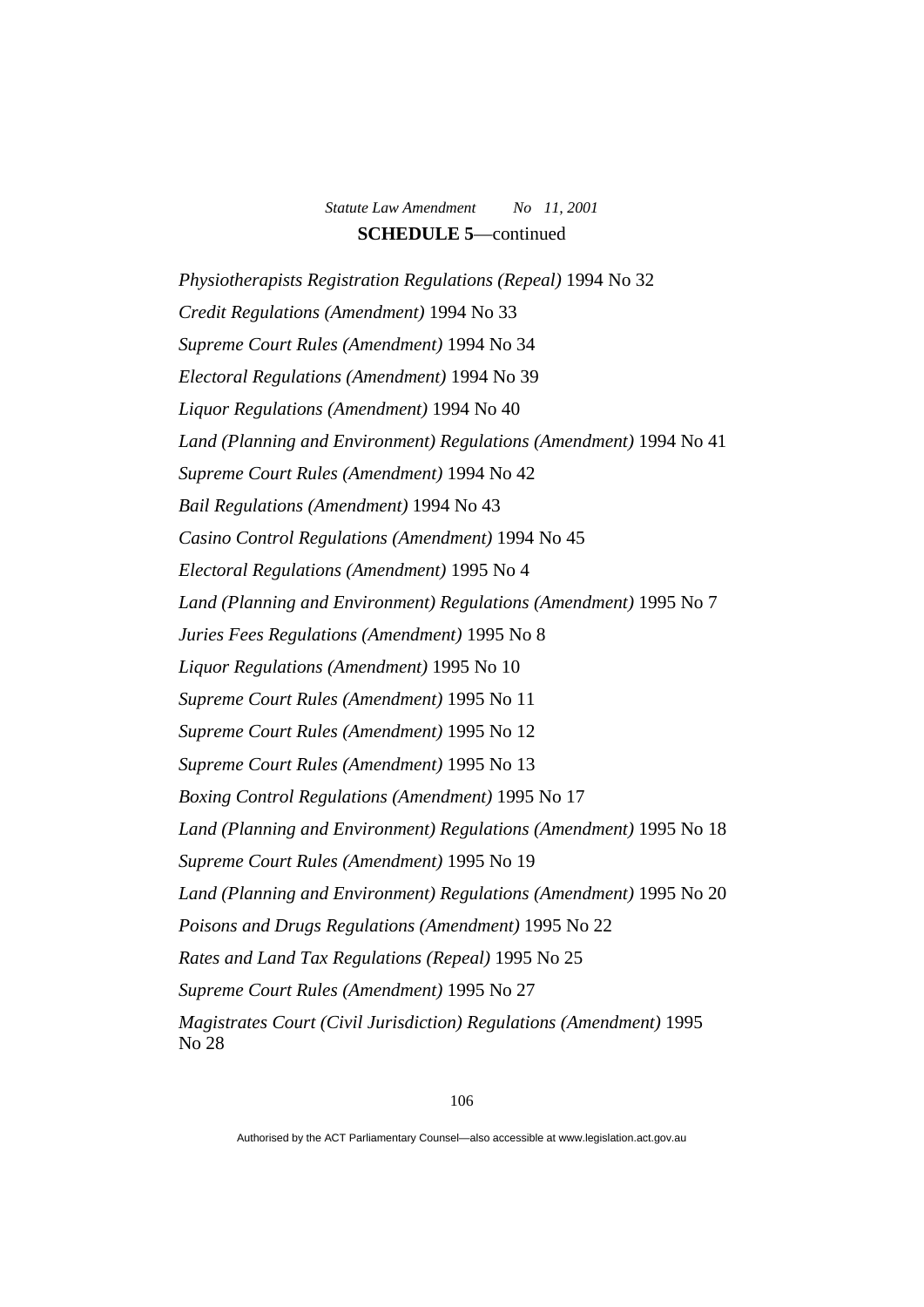*Drugs of Dependence Regulations (Amendment)* 1995 No 29 *Motor Omnibus Regulations (Amendment)* 1995 No 30 *Boxing Control Regulations (Amendment)* 1995 No 32 Land (Planning and Environment) Regulations (Amendment) 1995 No 36 *Boxing Control Regulations (Amendment)* 1995 No 38 *Liquor Regulations (Amendment)* 1995 No 43 *Supreme Court Rules (Amendment)* 1995 No 44 *Electoral Regulations (Amendment)* 1995 No 45 *Animal Welfare Regulations (Amendment)* 1995 No 48 *Liquor Regulations (Amendment)* 1996 No 1 *Building Regulations (Amendment)* 1996 No 3 *Supreme Court Rules (Amendment)* 1996 No 4 *Boxing Control Regulations (Amendment)* 1996 No 6 *Dangerous Goods (Exemption) Regulations (Amendment)* 1996 No 7 *Regulations Revision (Penalties) Regulations* 1996 No 8 *Supreme Court Rules (Amendment)* 1996 No 10 *Supreme Court Rules (Amendment)* 1996 No 11 *Supreme Court (Remuneration and Allowances) Regulations (Amendment)*  1996 No 14 *Land (Planning and Environment) Regulations (Amendment)* 1996 No 20 *Land (Planning and Environment) Regulations (Amendment)* 1996 No 21 *Supreme Court Rules (Amendment)* 1996 No 22 *Liquor Regulations (Amendment)* 1996 No 23 *Drugs of Dependence Regulations (Amendment)* 1996 No 26 *Supreme Court Rules (Amendment)* 1996 No 27

Authorised by the ACT Parliamentary Counsel—also accessible at www.legislation.act.gov.au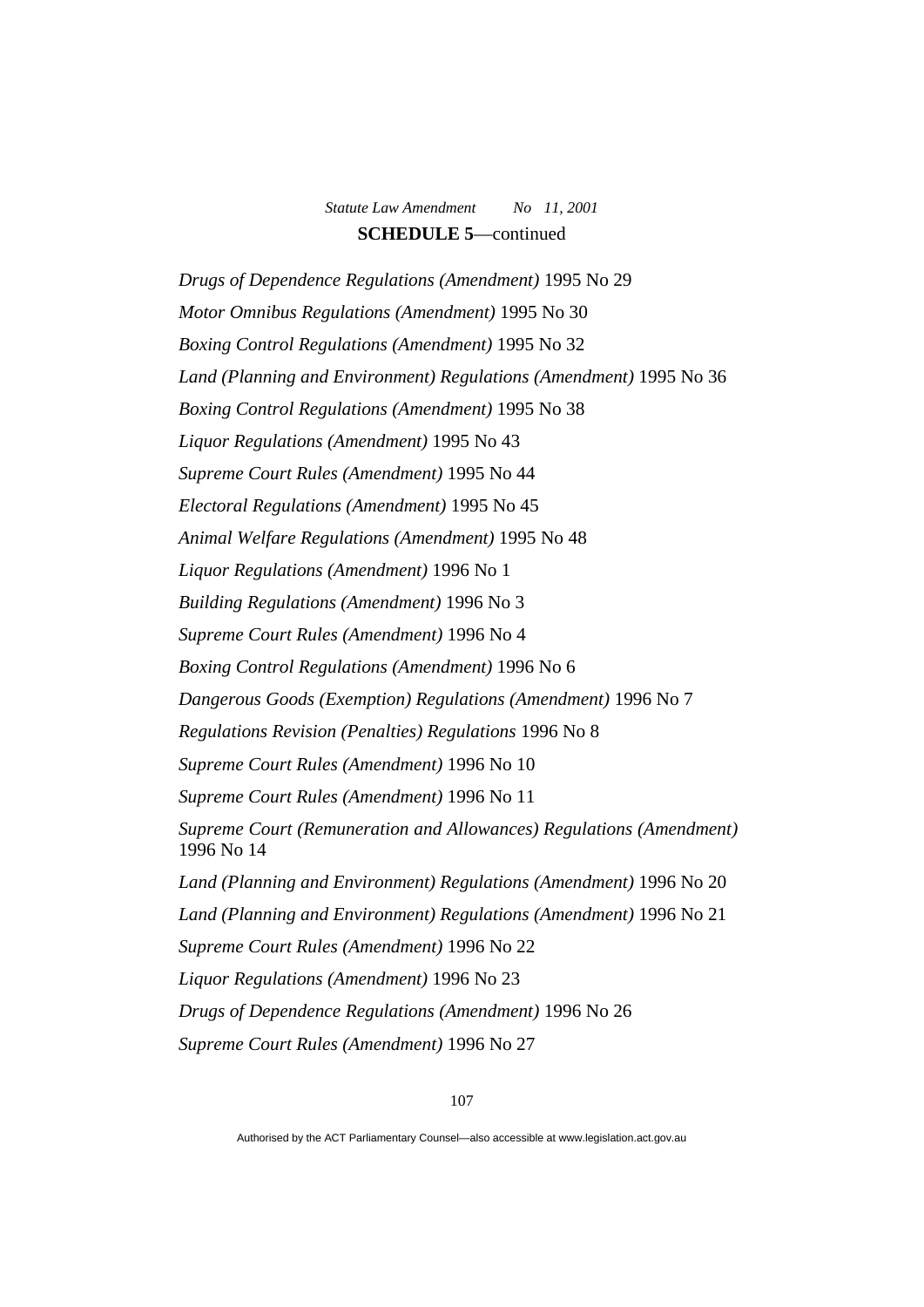*Gaming Machine Regulations (Amendment)* 1996 No 28

*Liquor Regulations (Amendment)* 1996 No 29

*Casino Control Regulations (Amendment)* 1996 No 30

*Supreme Court Rules (Amendment)* 1996 No 31

*Remand Centres Regulations (Amendment)* 1996 No 34

*Bookmakers Regulations (Amendment)* 1997 No 1

*Liquor Regulations (Amendment)* 1997 No 3

*Liquor Regulations (Amendment)* 1997 No 4

*Electoral Regulations (Amendment)* 1997 No 5

*Magistrates Court (Civil Jurisdiction) Regulations (Amendment)* 1997 No 6

*Land (Planning and Environment) Regulations (Amendment)* 1997 No 7 (**reg 3, reg 5 (2) and (3)**)

*Supreme Court Rules (Amendment)* 1997 No 8

*Supreme Court Rules (Amendment)* 1997 No 9

*Dangerous Goods (Exemption) Regulations (Amendment)* 1997 No 14

*Land (Planning and Environment) Regulations (Amendment)* 1997 No 16 **(reg 16)**

*Supreme Court Rules (Amendment)* 1997 No 20

*Supreme Court (Remuneration and Allowances) Regulations (Amendment)*  1997 No 21

*Bushfire Regulations (Amendment)* 1997 No 22

*Liquor Regulations (Amendment)* 1997 No 24

*Liquor Regulations (Amendment)* 1997 No 25

*Electoral Regulations (Amendment)* 1997 No 28

*Building Regulations (Amendment)* 1997 No 29

Authorised by the ACT Parliamentary Counsel—also accessible at www.legislation.act.gov.au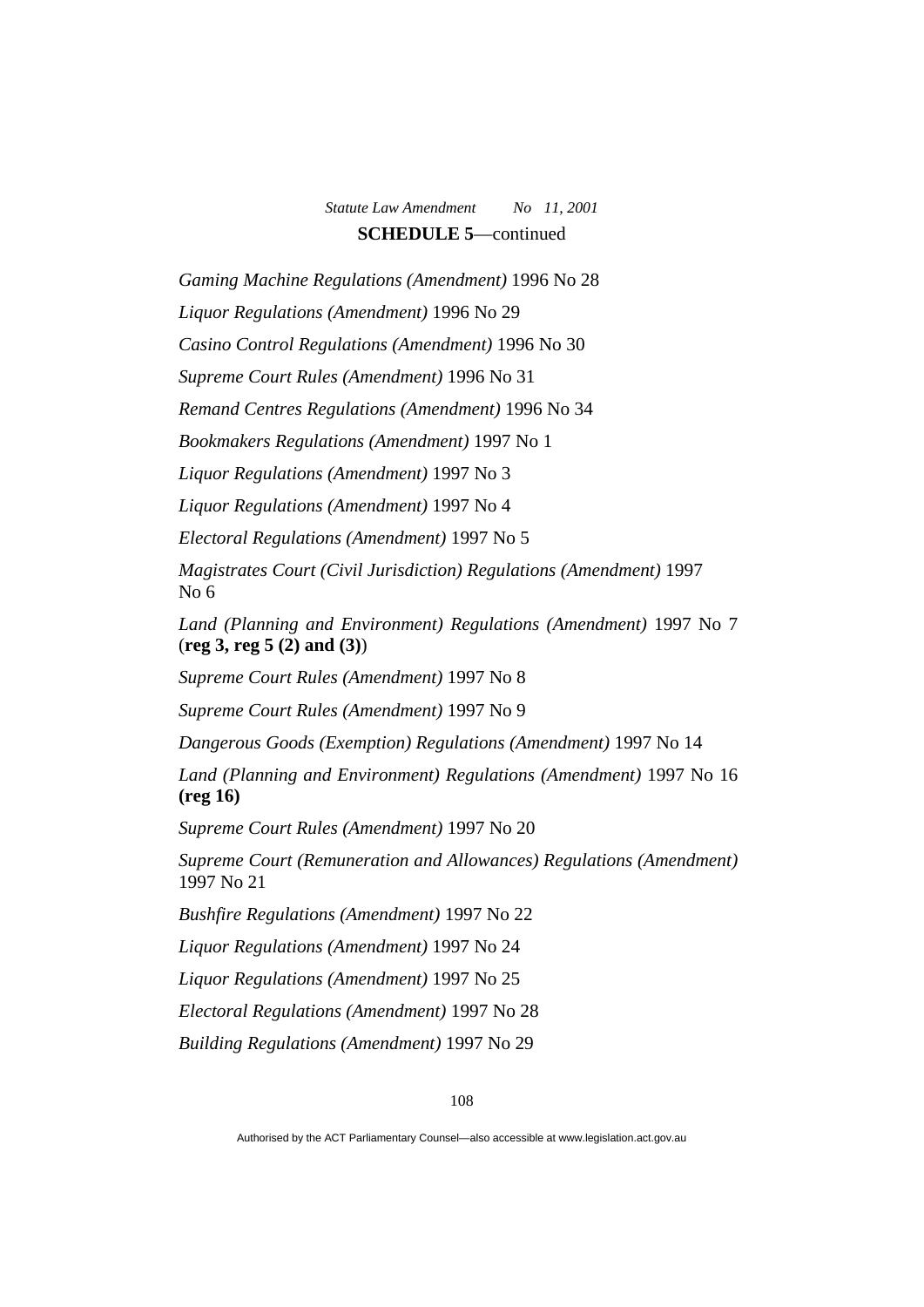*Supreme Court Rules (Amendment)* 1997 No 30 *Supreme Court Rules (Amendment)* 1997 No 31 *Supreme Court Rules (Amendment)* 1997 No 33 *Electoral Regulations (Amendment)* 1997 No 34 *Fair Trading Regulations (Amendment)* 1997 No 37 *Supreme Court Rules (Amendment)* 1997 No 38 *Workers' Compensation Regulations (Amendment)* 1997 No 39 *Workers' Compensation Rules (Amendment)* 1997 No 40 *Liquor Regulations (Amendment)* 1997 No 41 *Supreme Court Rules (Amendment)* 1997 No 43 *Electricity Regulations (Amendment)* 1998 No 1 *Magistrates Court (Civil Jurisdiction) (Solicitors' Costs) Regulations (Amendment)* 1998 No 2 *Fair Trading Regulations (Amendment)* 1998 No 3 *Firearms Regulations (Amendment)* 1998 No 5 *Liquor Regulations (Amendment)* 1998 No 7 *Bushfire Regulations (Amendment)* 1998 No 8 *Magistrates Court (Civil Jurisdiction) Regulations (Amendment)* 1998 No 10 *Liquor Regulations (Amendment)* 1998 No 11 *Fair Trading Regulations (Amendment)* 1998 No 12 *Fair Trading Regulations (Amendment)* 1998 No 13 *Dangerous Goods (Exemption) Regulations (Amendment)* 1998 No 14 *Canberra Public Cemeteries Regulations (Amendment)* 1998 No 18 *Drugs of Dependence Regulations (Amendment)* 1998 No 20 *Land (Planning and Environment) Regulations (Amendment)* 1998 No 21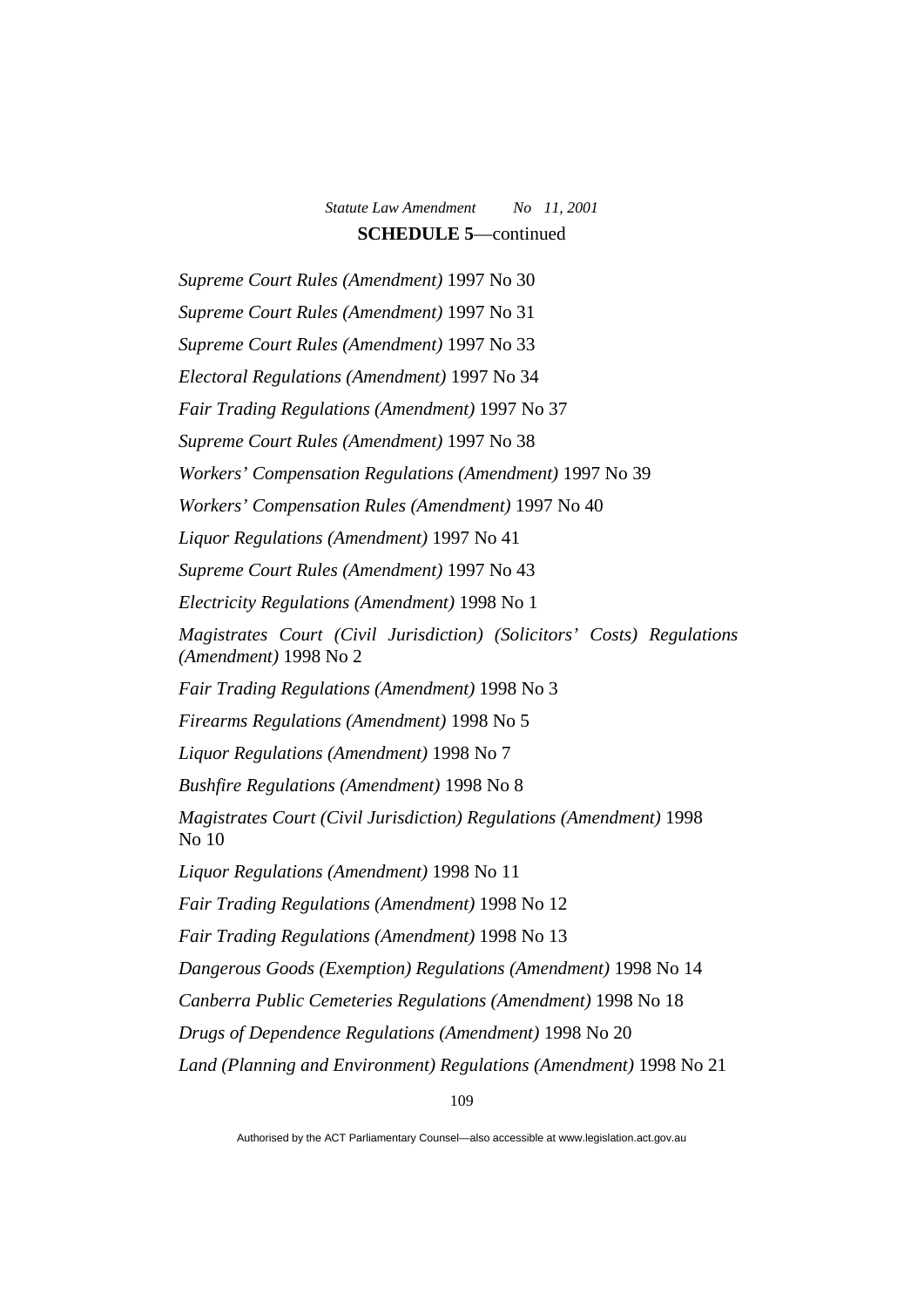*Supreme Court Rules (Amendment)* 1998 No 23 *Rates and Land Rent (Relief) Regulations (Amendment)* 1998 No 25 Land (Planning and Environment) Regulations (Amendment) 1998 No 32 *Financial Institutions Duty Regulations (Amendment)* 1998 No 33 *Liquor Regulations (Amendment)* 1998 No 34 *Supreme Court Rules (Amendment)* 1998 No 35 *Liquor Regulations (Amendment)* 1998 No 37 *Litter Regulations (Amendment)* 1998 No 39 *Building Regulations (Amendment)* 1998 No 40 *Liquor Regulations (Amendment)* 1998 No 41 *Public Health (Medical and Dental Inspection of School Children) Regulations (Repeal)* 1998 No 42 *Firearms Regulations (Amendment)* 1999 No 1 *Electricity Regulations (Amendment)* 1999 No 4 *Dangerous Goods (Exemption) Regulations (Amendment)* 1999 No 5 *Dangerous Goods Regulation (Amendment)* 1999 No 7 *Liquor Regulations (Amendment)* 1999 No 8 *Fair Trading Regulations (Amendment)* 1999 No 9 *Fair Trading Regulations (Amendment)* 1999 No 11 *Taxation Administration Transitional Regulations* 1999 No 12 *Firearms Regulations (Amendment)* 1999 No 17 *Food Regulations Amendment* 1999 No 18 *Scaffolding and Lifts Regulations Amendment* 1999 No 19 *Dangerous Goods Regulation (Amendment)* 1999 No 20 *Occupational Health and Safety Regulations Amendment* 1999 No 21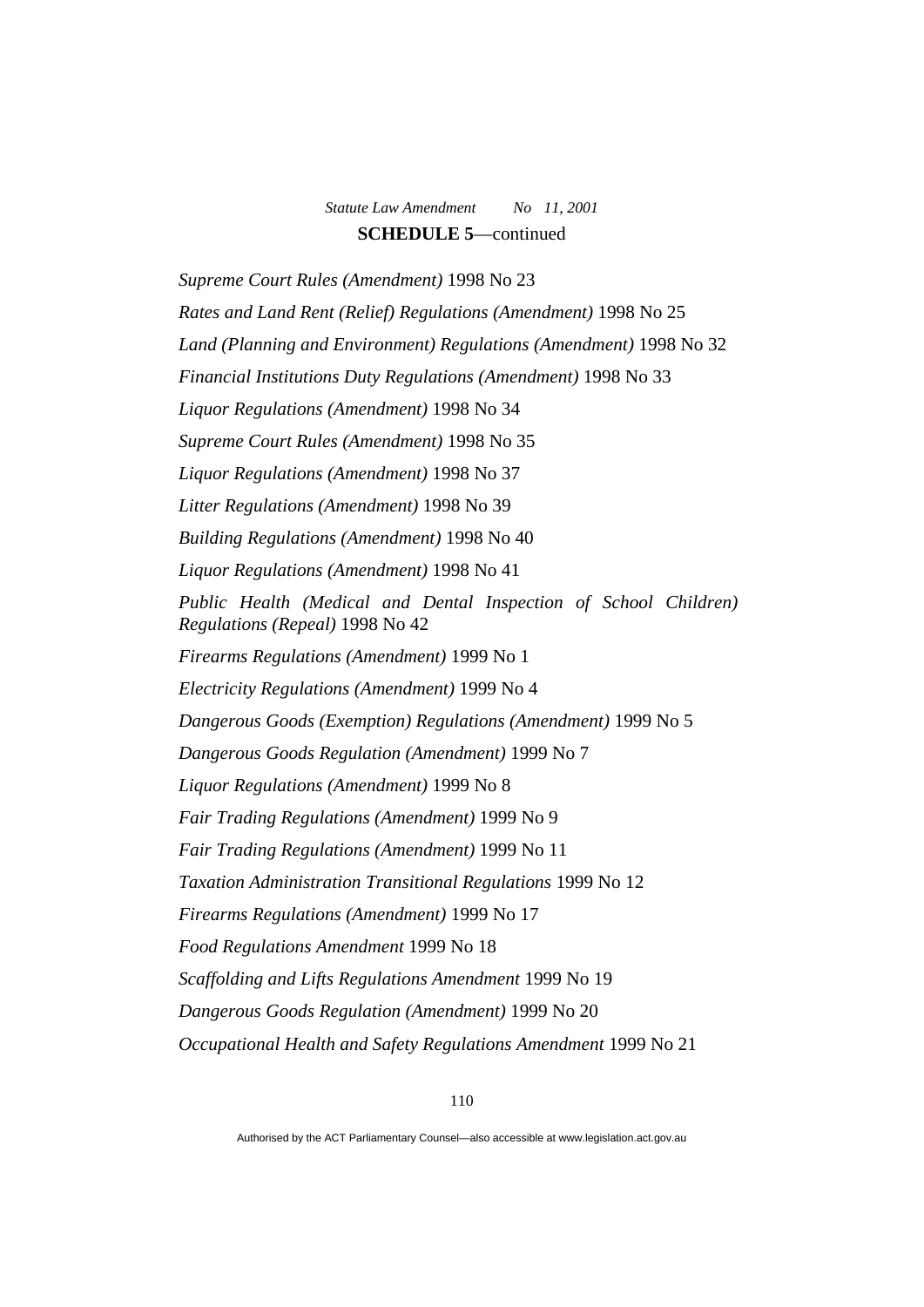*Maternal Health Information Regulations Amendment* 1999 No 23 *Mediation Regulations Amendment* 1999 No 24 *Liquor Regulations (Amendment)* 1999 No 25 *Supreme Court Rules Amendment* 1999 No 26 *Fair Trading Regulations Amendment* 1999 No 27

*Epidemiological Studies (Confidentiality) Regulations Amendment* 1999 No 28

*Liquor Regulations (Amendment)* 1999 No 29

*Land (Planning and Environment) Regulations Amendment* 1999 No 31

*Motor Vehicle (Third Party Insurance) Regulations Amendment* 1999 No 32

*Land (Planning and Environment) Regulations Amendment* 1999 No 34

Authorised by the ACT Parliamentary Counsel—also accessible at www.legislation.act.gov.au